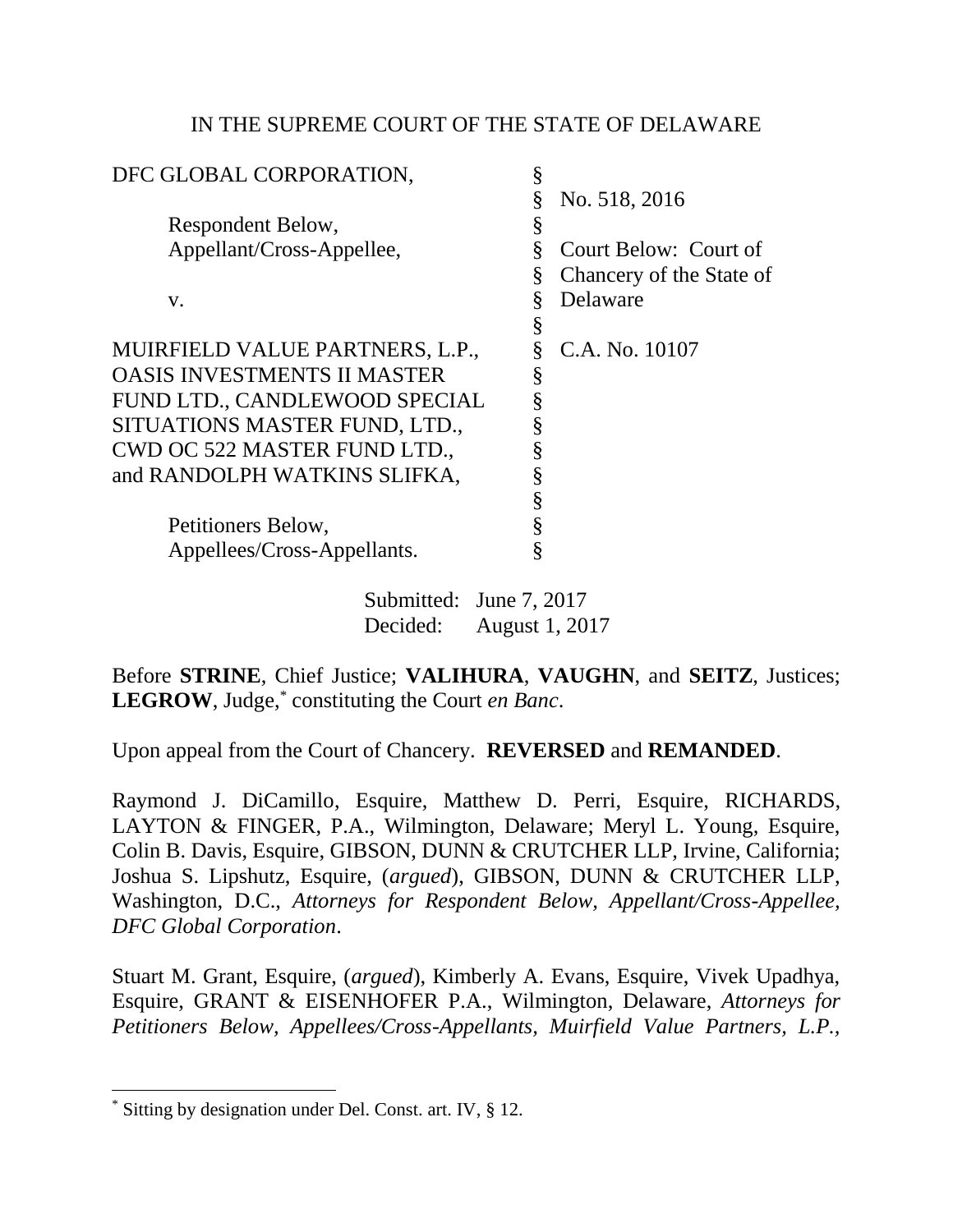*Oasis Investments II Master Fund Ltd., Candlewood Special Situations Master Fund, Ltd., CWD OC 522 Master Fund LTD., and Randolph Watkins Slifka*.

Theodore A. Kittila, Esquire, GREENHILL LAW GROUP, LLC, Wilmington, Delaware; Daniel M. Sullivan, Esquire, Sarah M. Sternlieb, Esquire, HOLWELL SHUSTER & GOLDBERG, LLP, New York, New York, *Attorneys for Amici Curiae Law and Corporate Finance Professors arguing in favor of the presumption the Respondent favors*.

Samuel T. Hirzel, II, Esquire, HEYMAN ENERIO GATTUSO & HIRZEL LLP, Wilmington, Delaware; Lawrence M. Rolnick, Esquire, Steven M. Hecht, Esquire, LOWENSTEIN SANDLER LLP, New York, New York; Mark Lebovitch, Esquire, Jeroen Van Kwawegen, Esquire, BERNSTEIN LITOWITZ BERGER & GROSSMANN LLP, New York, New York, *Attorneys for Amici Curiae Law, Economics and Corporate Finance Professors arguing against the presumption the Respondent favors.*

**STRINE**, Chief Justice: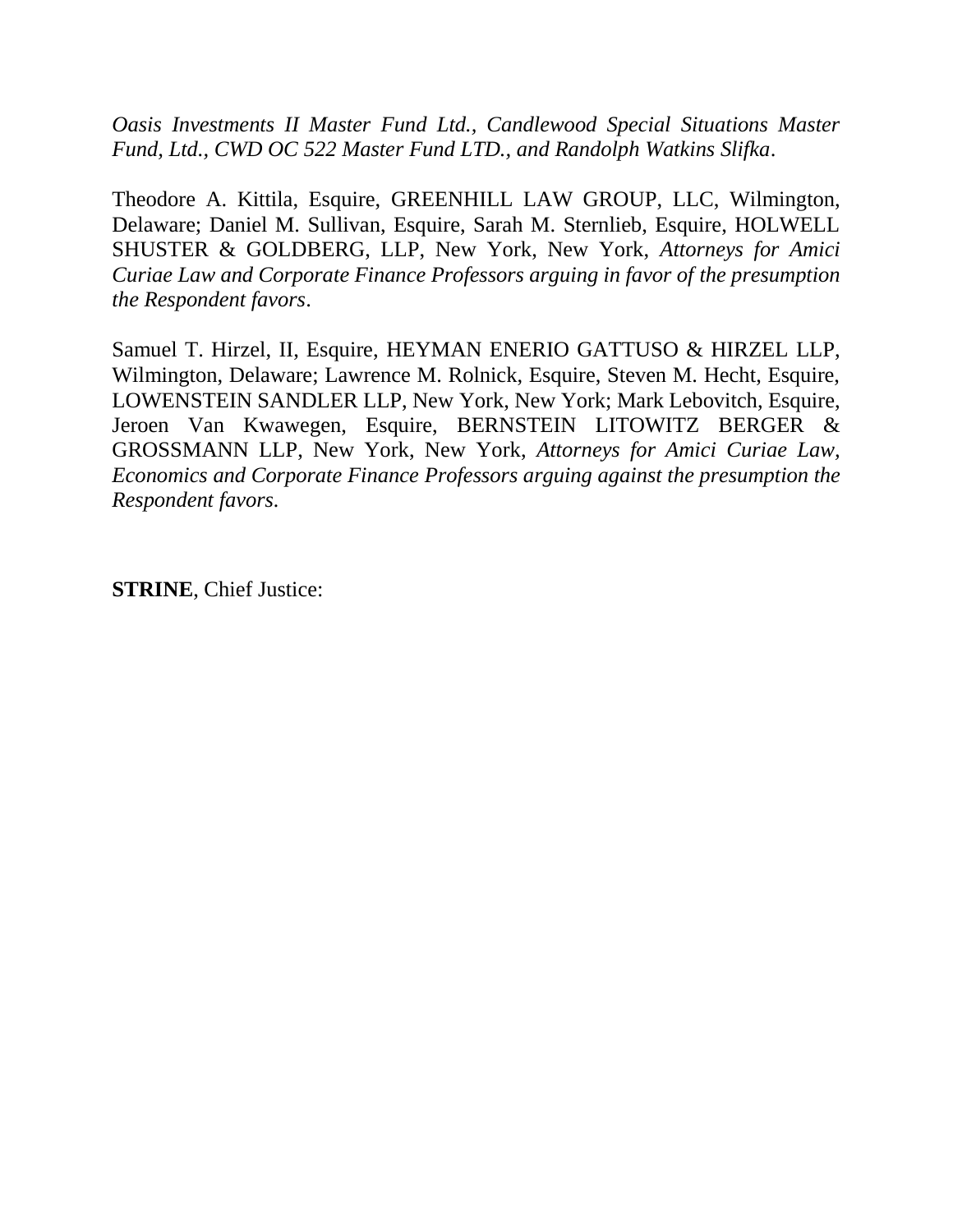In this appraisal proceeding involving a publicly traded payday lending firm purchased by a private equity firm, the respondent argues that we should establish, by judicial gloss, a presumption that in certain cases involving arm's-length mergers, the price of the transaction giving rise to appraisal rights is the best estimate of fair value. We decline to engage in that act of creation, which in our view has no basis in the statutory text, which gives the Court of Chancery in the first instance the discretion to "determine the fair value of the shares" by taking into account "all relevant factors."<sup>1</sup> As this Court previously held in *Golden Telecom, Inc. v. Global* GT LP<sup>2</sup>, that language is broad, and until the General Assembly wishes to narrow the prism through which the Court of Chancery looks at appraisal value in specific classes of mergers, this Court must give deference to the Court of Chancery if its determination of fair value has a reasonable basis in the record and in accepted financial principles relevant to determining the value of corporations and their stock.

On the record before us, however, the respondent has made two convincing case-specific arguments why the Court of Chancery's determination of fair value cannot be sustained on appeal. For starters, the respondent notes that the Court of Chancery found that: i) the transaction resulted from a robust market search that lasted approximately two years in which financial and strategic buyers had an open

<sup>1</sup> 8 *Del. C*. § 262(h).

<sup>&</sup>lt;sup>2</sup> 11 A.3d 214 (Del. 2010).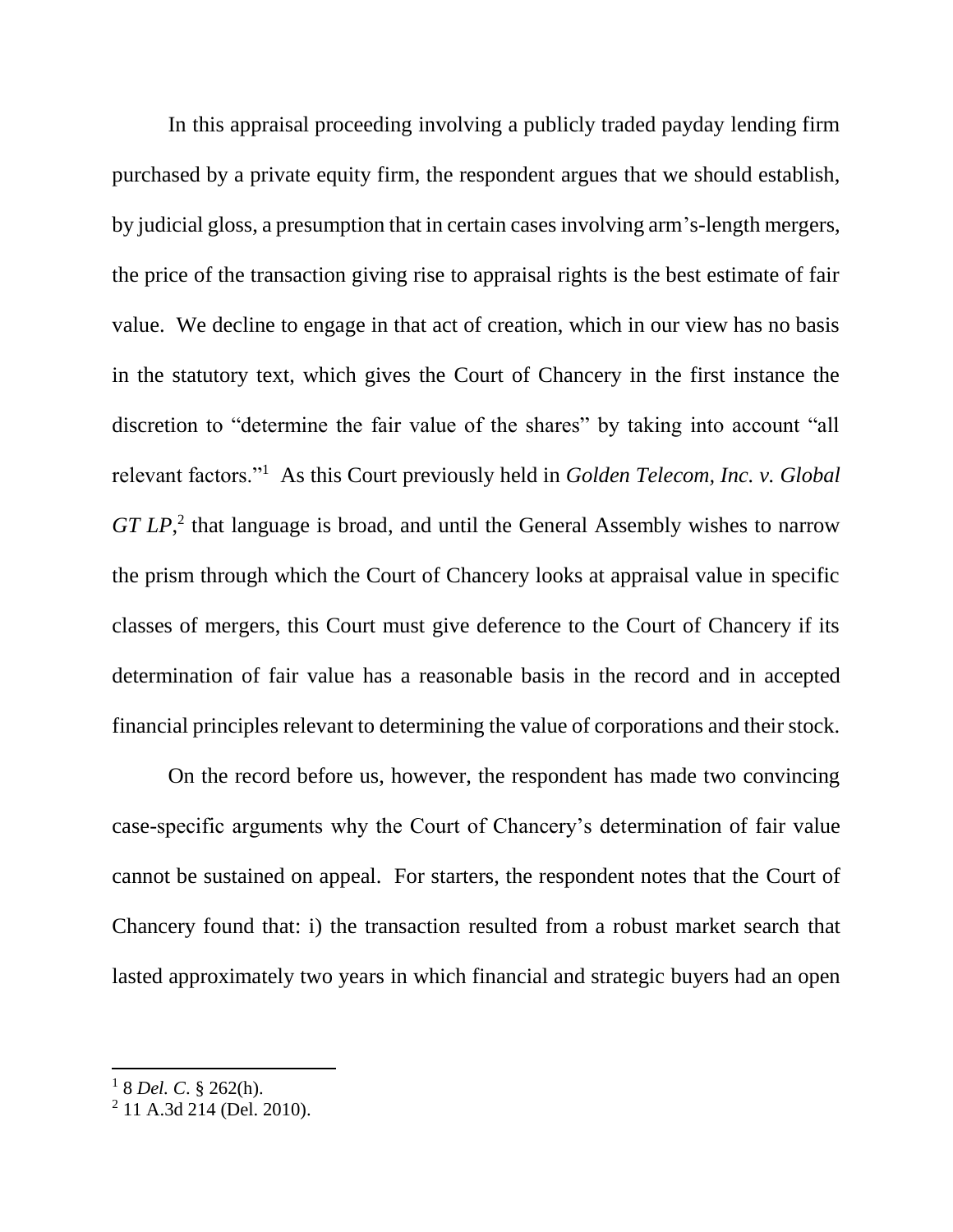opportunity to buy without inhibition of deal protections; ii) the company was purchased by a third party in an arm's length sale; and iii) there was no hint of selfinterest that compromised the market check.<sup>3</sup> Although there is no presumption in favor of the deal price, under the conditions found by the Court of Chancery, economic principles suggest that the best evidence of fair value was the deal price, as it resulted from an open process, informed by robust public information, and easy access to deeper, non-public information, in which many parties with an incentive to make a profit had a chance to bid. But, despite its own findings about the adequacy of the market check, the Court of Chancery determined it would not give more than one-third weight to the deal price for two reasons.

The first reason was that there were regulatory developments relevant to the company being appraised and, therefore, the market's assessment of the company's value was not as reliable as under ordinary conditions. The respondent argues that this finding was not rationally supported by the record. We agree. The record below shows that the company's stock price often moved over the years, and that those movements were affected by the potential that the company's industry—payday lending and other forms of alternative consumer financial services—would be subject to tighter regulation. The Court of Chancery did not cite, and we are unaware of, any academic or empirical basis to conclude that market players like the many

<sup>3</sup> *In re Appraisal of DFC Glob. Corp.*, 2016 WL 3753123, at \*21 (Del. Ch. July 8, 2016).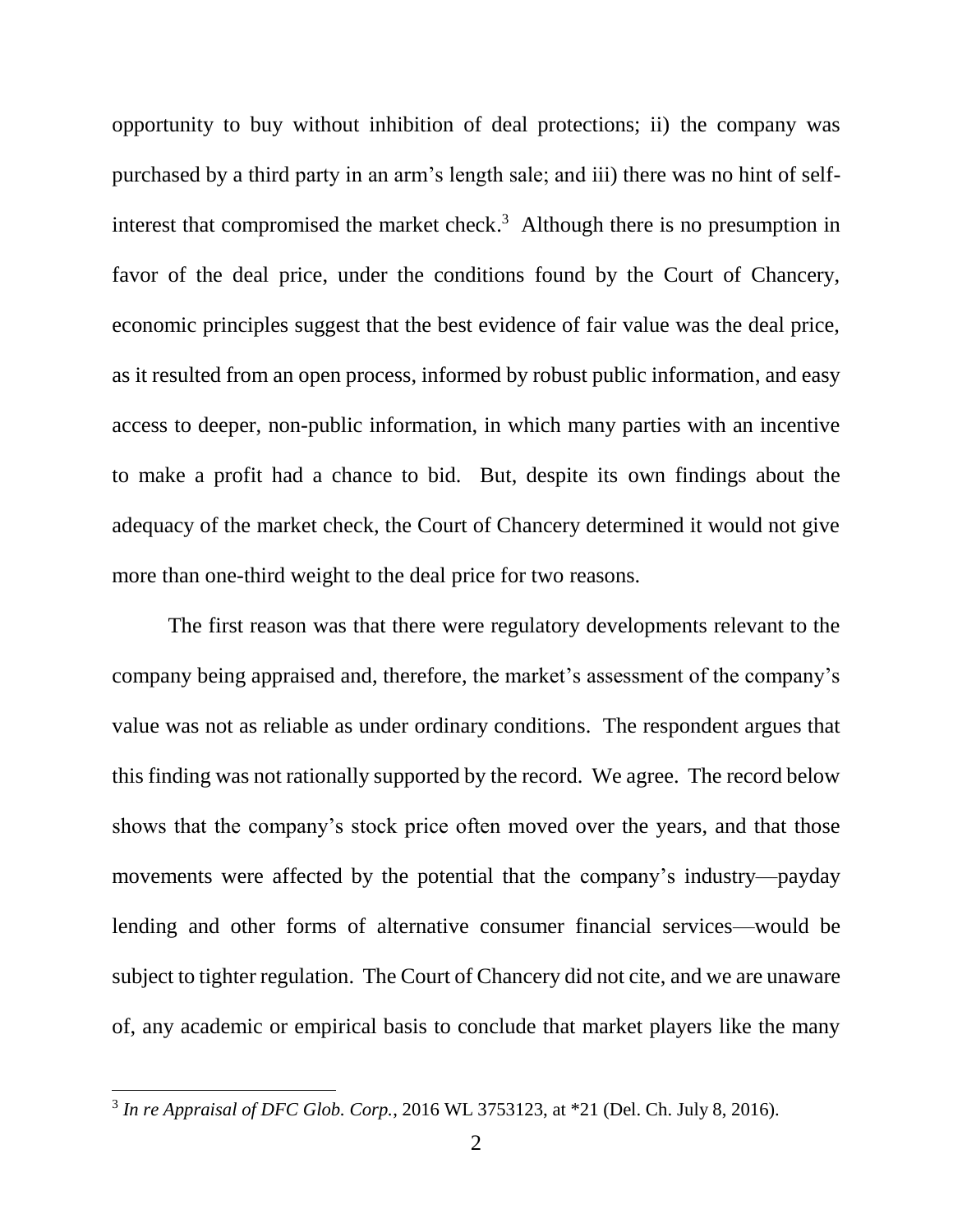who were focused on this company's value would not have examined the potential for regulatory action and factored it in their assessments of the company's value. Like any factor relevant to a company's future performance, the market's collective judgment of the effect of regulatory risk may turn out to be wrong, but established corporate finance theories suggest that the collective judgment of the many is more likely to be accurate than any individual's guess. When the collective judgment involved, as it did here, not just the views of company stockholders, but also those of potential buyers of the entire company and those of the company's debtholders with a self-interest in evaluating the regulatory risks facing the company, there is more, not less, reason to give weight to the market's view of an important factor.

The Court of Chancery also found that it would not give dispositive weight to the deal price because the prevailing buyer was a financial buyer that "focused its attention on achieving a certain internal rate of return and on reaching a deal within its financing constraints, rather than on [the company's] fair value."<sup>4</sup> To be candid, we do not understand the logic of this finding. Any rational purchaser of a business should have a targeted rate of return that justifies the substantial risks and costs of buying a business. That is true for both strategic and financial buyers. It is, of course, natural for all buyers to consider how likely a company's cash flows are to deliver sufficient value to pay back the company's creditors and provide a return on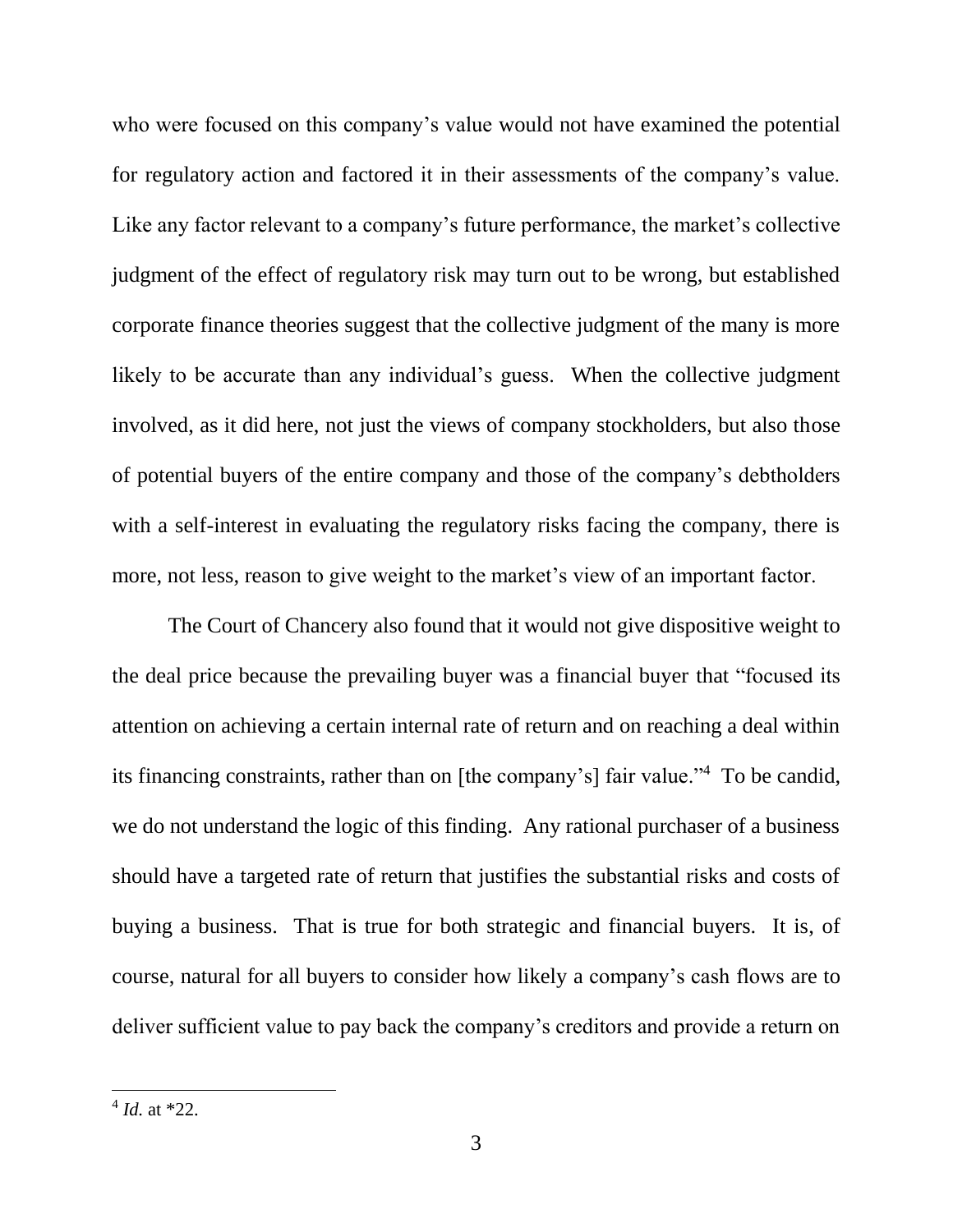equity that justifies the high costs and risks of an acquisition. But, the fact that a financial buyer may demand a certain rate of return on its investment in exchange for undertaking the risk of an acquisition does not mean that the price it is willing to pay is not a meaningful indication of fair value. That is especially true here, where the financial buyer was subjected to a competitive process of bidding, the company tried but was unable to refinance its public debt in the period leading up to the transaction, and the company had its existing debt placed on negative credit watch within one week of the transaction being announced. The "private equity carve out" that the Court of Chancery seemed to recognize, in which the deal price resulting in a transaction won by a private equity buyer is not a reliable indication of fair value, is not one grounded in economic literature or this record. For these reasons, we remand to the Court of Chancery to reconsider the weight it gave to the deal price in its valuation analysis.

The next issue in the respondent's appeal involves the Court of Chancery's discounted cash flow analysis. When the respondent pointed out in a reargument motion that the Chancellor's discounted cash flow model included working capital figures that differed from those the Chancellor expressly adopted in his post-trial opinion, the Chancellor corrected his clerical error. This would have resulted in the discounted cash flow model yielding a fair value figure lower than the deal price. But, instead of stopping there, at the prompting of the petitioners, the Court of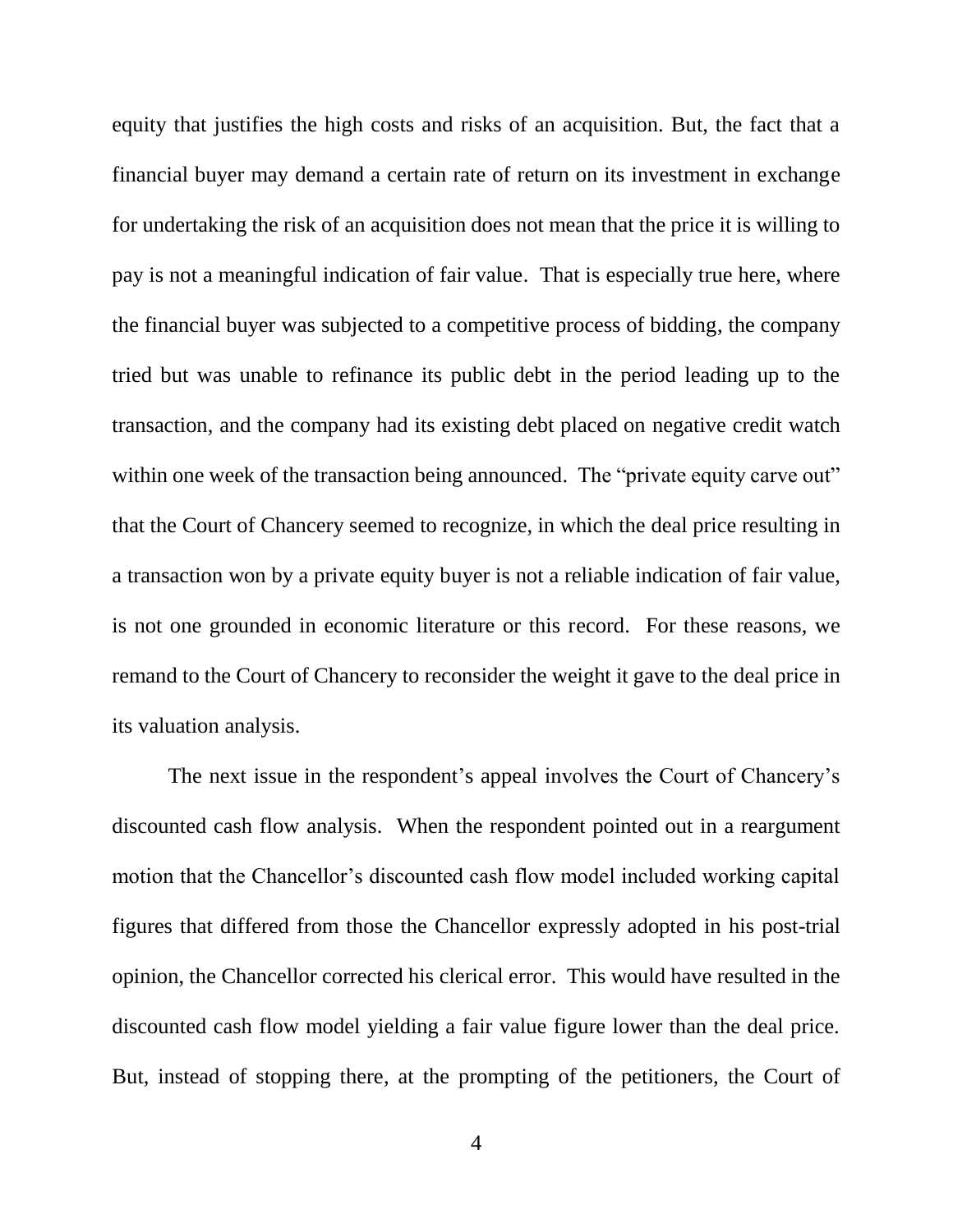Chancery then substantially increased its perpetuity growth rate from 3.1% to 4.0%, which resulted in the Court of Chancery reaching a fair value akin to its original estimate of the company's value. But, no adequate basis in the record supports this major change in growth rate. During the two decades before the merger leading to this appraisal, the company experienced rapid growth. The growth of the payday lending industry and its effect on poor borrowers during this period was a large driver of the regulatory reforms that the company faced, reforms that would require the company to write more loans to make the same profits as in the past. As it was, the record suggested that the management projections used in the Court of Chancery's original discounted cash flow model were optimistic and designed to encourage bidders to pay a high price. Those projections hockey stick up at the last two years, and therefore more working capital was required to sustain those increases, and that doesn't even account for the likelihood that regulatory changes required more loans (i.e., working capital) to make the same profits as in the past. During the sales process, the company had to revise its aggressive projections downward, as it was not keeping pace with them. Even after revising them downward, the company fell short of meeting them weeks after the transaction closed. Given the nature of the projection's outyears, the fact that the industry had already gone through a period of above-market growth, and the lack of any basis to conclude that the company would sustain high growth beyond the projection period,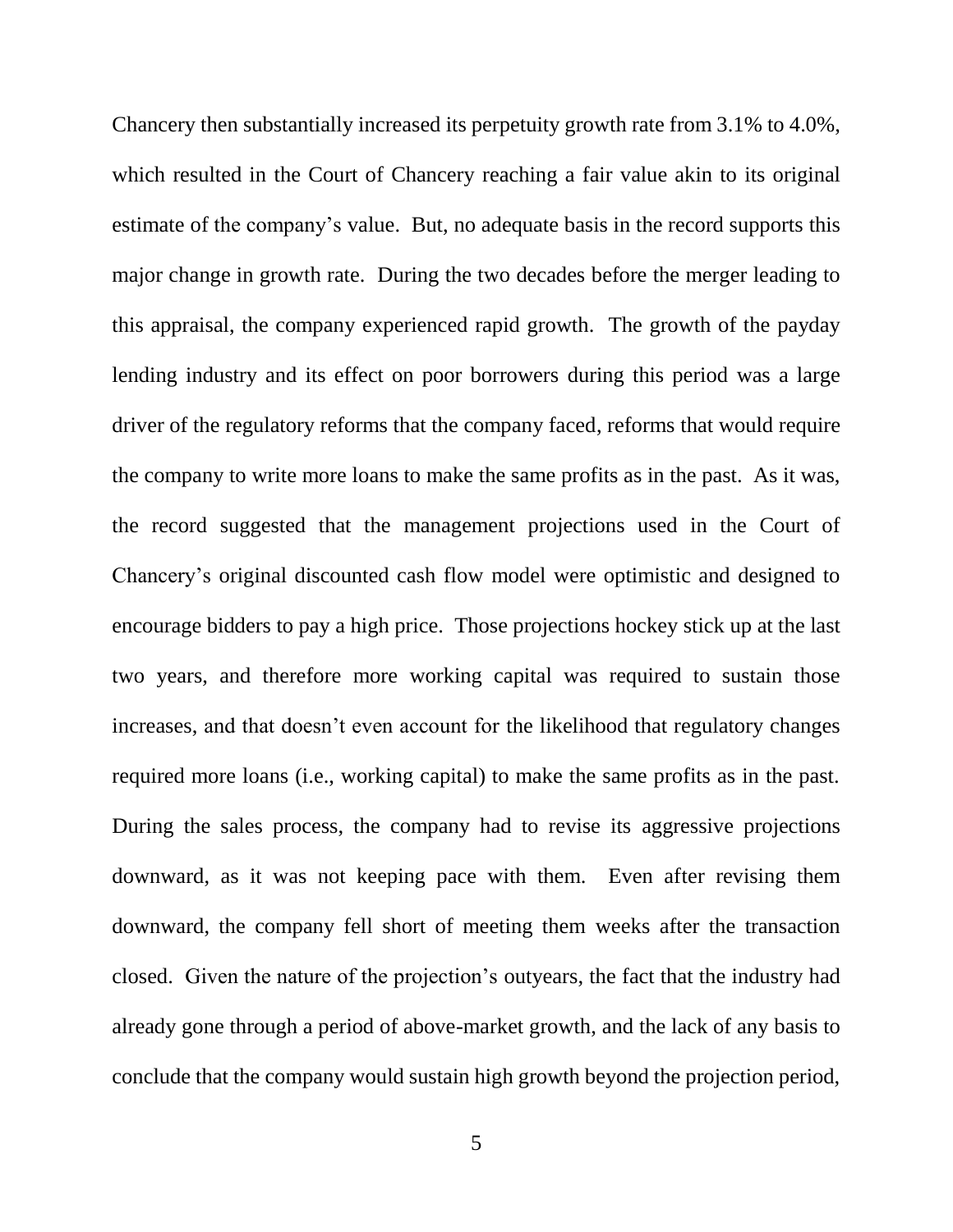the record does not sustain the Court of Chancery's decision to substantially increase the company's perpetuity growth rate in its discounted cash flow model after reargument.

On cross-appeal, the petitioners argue that the Court of Chancery abused its discretion by giving weight to its comparable companies analysis, and that the only correct weighting of relevant factors would have given primary, if not sole, weight to the discounted cash flow model. We disagree. The comparable companies analysis used by the Chancellor was supported by the record; this was a rare instance where both experts agreed on the comparable companies the Court of Chancery used and so did several market analysts and others following the company. Thus, giving weight to a comparable companies analysis was within the Chancellor's discretion.

Finally, the Court of Chancery's decision to give one-third weight each to the deal price, the discounted cash flow valuation, and the comparable companies valuation was not explained. Given the Court of Chancery's findings about the robustness of the market check and the substantial public information available about the company, we cannot discern the basis for this allocation. On remand, if the Court of Chancery chooses to use a weighting of different valuation methodologies to reach its fair value determination, the court must explain its weighting in a manner supported by the record before it.

6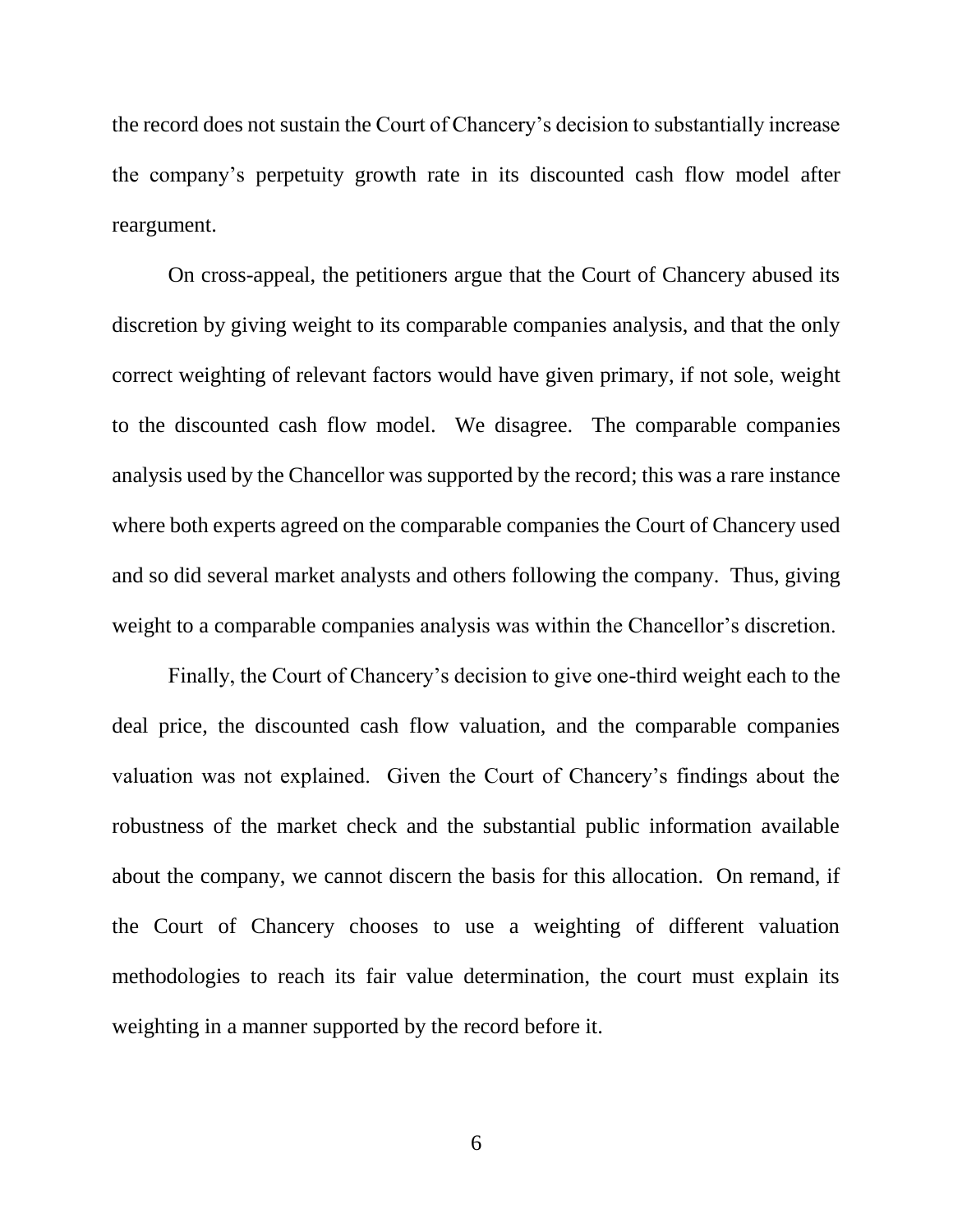For these reasons, we reverse and remand the Court of Chancery's ruling. On remand, the Chancellor should reassess the weight he chooses to afford various factors potentially relevant to fair value, and he may conclude that his findings regarding the competitive process leading to the transaction, when considered in light of other relevant factors, such as the views of the debt markets regarding the company's expected performance and the failure of the company to meet its revised projections, suggest that the deal price was the most reliable indication of fair value.

## **I.**

# *A. DFC*

## *i. DFC's Growth*

DFC Global Corporation ("DFC") provides alternative consumer financial services, predominately payday loans. The 2014 transaction giving rise to this appraisal action resulted in DFC being taken private by Lone Star, a private equity firm.

DFC was formed in 1990. Its operations then were entirely in the United States. Since then, it has made more than 100 acquisitions to grow the business worldwide.<sup>5</sup> By the time of the sale giving rise to this appraisal (i.e., the "merger"

 $<sup>5</sup>$  App. to Appellant's Opening Br. at A844 (Petitioners' Expert Report). This Opinion will refer</sup> to the Petitioners' Expert Report as PER, and the Petitioners' Expert Rebuttal Report as PERR. The Respondent's Expert Report will be referred to as RER, and the Respondent's Expert Rebuttal Report as RERR. In general, citations to the record have been shortened to a short name of the document, "at," and the appendix page number. Page numbers beginning with "A" refer to the Appendix to the Appellant's Opening Brief, and page numbers beginning with "B" refer to the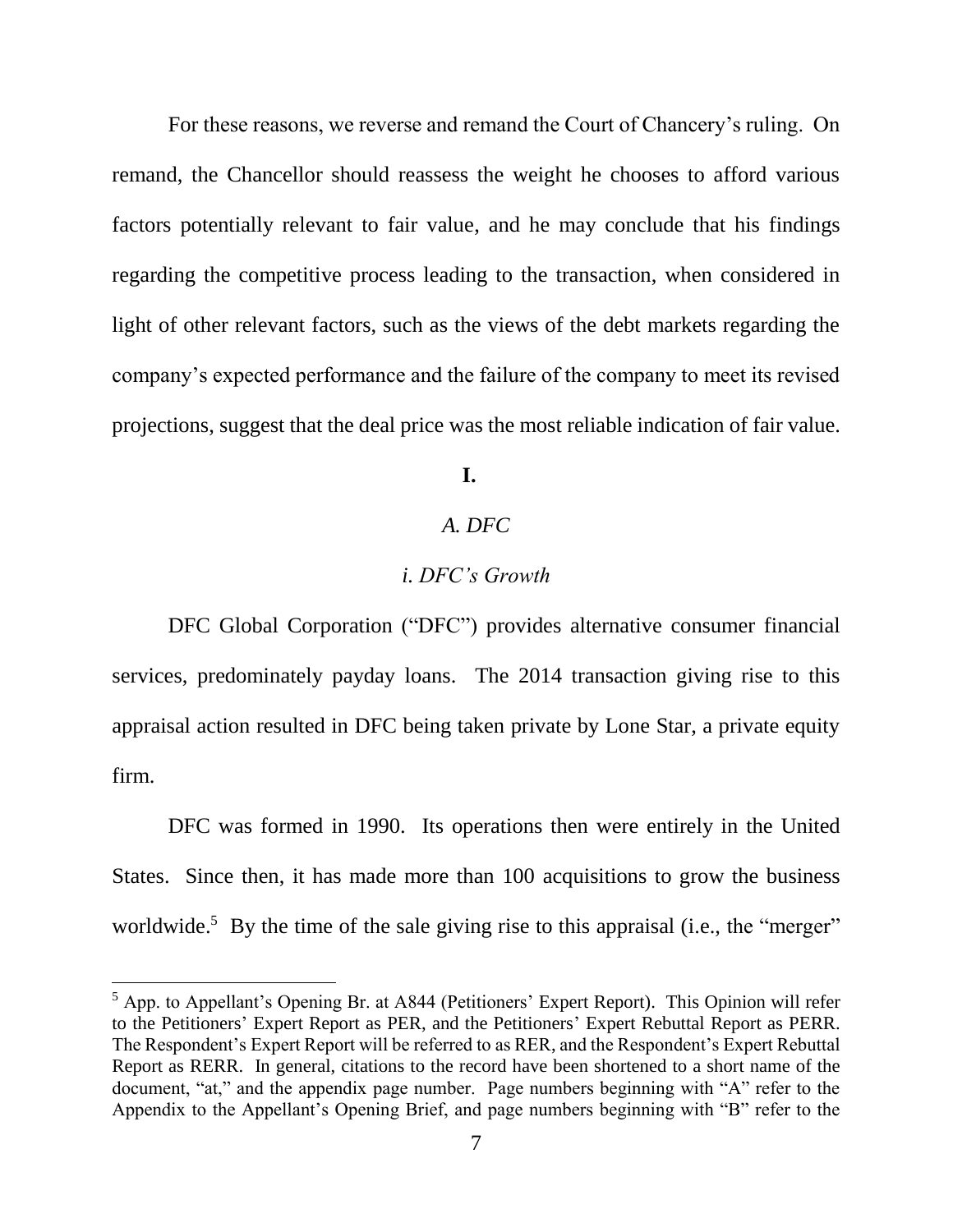or "transaction"), DFC operated in ten countries with more than 1,500 locations, in addition to having a substantial internet lending business. But, the bulk of DFC's revenues came from three main markets: the United Kingdom (47%), Canada (31%), and the U.S.  $(12\%)$ . In the U.S., at the time of the merger, DFC operated 292 stores in 14 states, especially California, Louisiana, and Arizona, and provided loans to enlisted military personnel.<sup>7</sup>

DFC entered Canada in 1996 and had 489 stores there as of the merger. DFC had grown rapidly in Canada, reaching 214 stores by 2004,<sup>8</sup> and, by the time of the merger, DFC could say that it was the "largest alternative financial services retail store network in Canada based upon revenues and profitability."<sup>9</sup>

Particularly relevant for this appraisal, DFC entered the U.K. market in 1999 and embarked on an ambitious expansion. Six years after DFC entered that market, in 2005, it had 152 stores. By 2009, only four years later, it almost doubled its footprint in the U.K. to 330 stores.<sup>10</sup> And, as of the merger, DFC had nearly doubled its stores in the U.K. again, reaching 601 locations.<sup>11</sup>

 $\overline{a}$ 

Appendix to the Appellees/Cross-Appellants' Answering Brief and Opening Brief on Cross-Appeal. Certain Joint Exhibits, which did not appear in the appendices are cited as JX , "at," and the relevant page number of that document.

<sup>6</sup> PER at A847.

<sup>7</sup> DFC, Form 10-K, 2013 at 4, 7. We take judicial notice of DFC's public filings with the SEC. *See, e.g.*, *Hazout v. Tsang Mun Ting*, 134 A.3d 274, 280 n.13 (Del. 2016). 8 JX 409: DFC Investor Presentation at A444.

<sup>&</sup>lt;sup>9</sup> JX 487: DFC, Rating Agency Presentation at B253.

<sup>&</sup>lt;sup>10</sup> JX 309: DFC Global Corp. Investor Presentation at A388.

 $11$  RER at A974.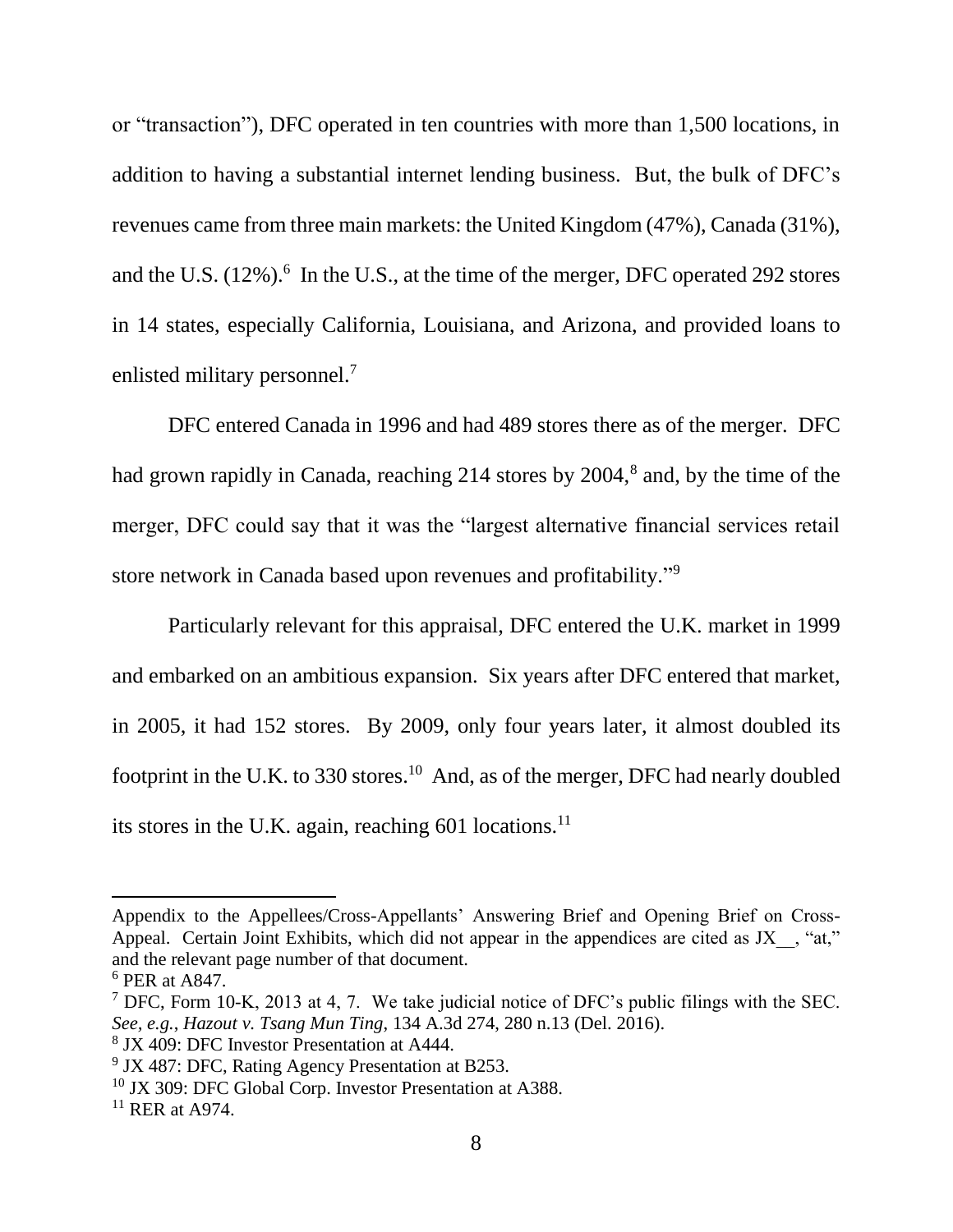The rapid growth of DFC's business can be seen in its overall revenues. In 2004, its last fiscal year before becoming a public company, DFC had total revenues of \$270.6 million.<sup>12</sup> As of 2013, the last fiscal year before the merger, its total revenues had increased to  $$1.12$  billion,<sup>13</sup> or 314% higher. And, this masked even stronger growth in certain segments, such as the U.K. market, which experienced some years with over 60% year-over-year growth.<sup>14</sup> DFC's rapid growth can be seen in its strong year-over-year revenue growth post-initial public offering:

| DFC Total Revenue $(\$, in millions)^{15}$ |  |  |  |  |
|--------------------------------------------|--|--|--|--|
|--------------------------------------------|--|--|--|--|

|                | 2004    | 2005    | 2006    | 2007    | 2008    | 2009     | 2010     | 2011    | 2012      | 2013    |
|----------------|---------|---------|---------|---------|---------|----------|----------|---------|-----------|---------|
| <b>Revenue</b> | \$270.6 | \$321.0 | \$358.9 | \$455.7 | \$572.2 | \$530.2  | \$633.3  | \$788.4 | \$1,061.7 | 1222    |
| YOY Growth     | $- -$   | 18.6%   | $.8\%$  | 27.0%   | 25.6%   | $-7.3\%$ | $19.4\%$ | 24.5%   | 34.7%     | $5.7\%$ |

DFC's strong growth exemplifies the payday loan industry's material growth in the past two decades.<sup>16</sup> Not only did the industry's traditional storefront payday lending grow, but the industry's online market also experienced "rapid" growth.<sup>17</sup>

## *ii. DFC's Equity*

DFC's shares were traded on the NASDAQ exchange from 2005 until the merger. Throughout its history as a public company, the record suggests DFC never had a controlling stockholder, it had a deep public float of 39.6 million shares, and,

<sup>12</sup> RER at A977.

 $^{13}$  *Id.* 

<sup>14</sup> *Id*. at A974.

<sup>15</sup> DFC, Form 10-K, 2008 at 32 (2004–08 figures); DFC, Form 10-K, 2013 at 39 (2009–13 figures); *see also* RER at A977.

<sup>&</sup>lt;sup>16</sup> RER at A986.

<sup>17</sup> *Id*. at A987.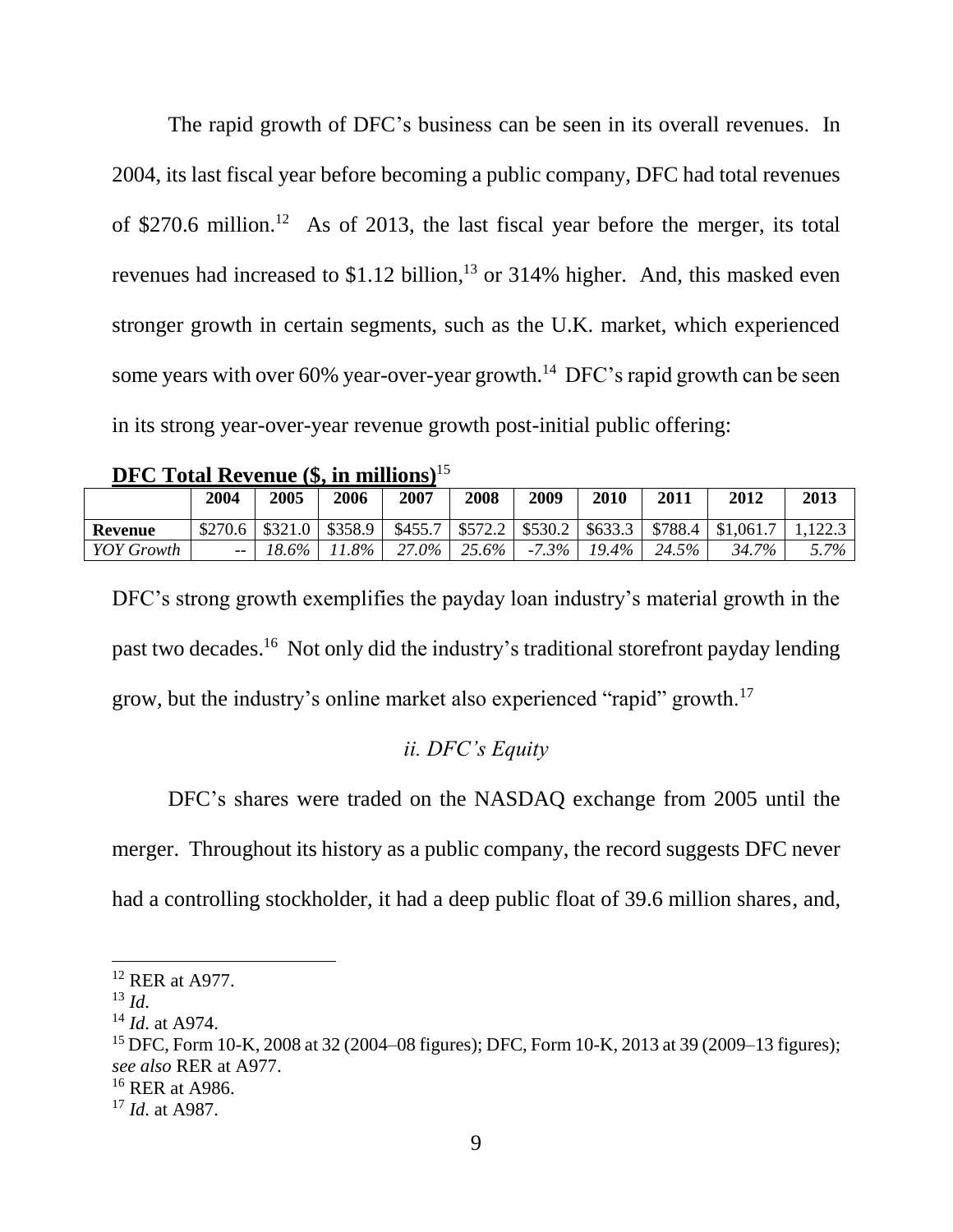it had an average daily trading volume just short of one million shares.<sup>18</sup> DFC's share price moved sharply in reaction to information about the company's performance, the industry, and the overall economy, as the following chart, prepared by the petitioners' expert, illustrates. The chart shows that regulatory action at different times and by different regulators elicited differing responses by the market.



19

<sup>18</sup> JX 462: DAVID M. SCHARF & JEREMY FRAZER, DFC GLOBAL CORP*.*, JMP SECURITIES at 1. <sup>19</sup> PER at A893.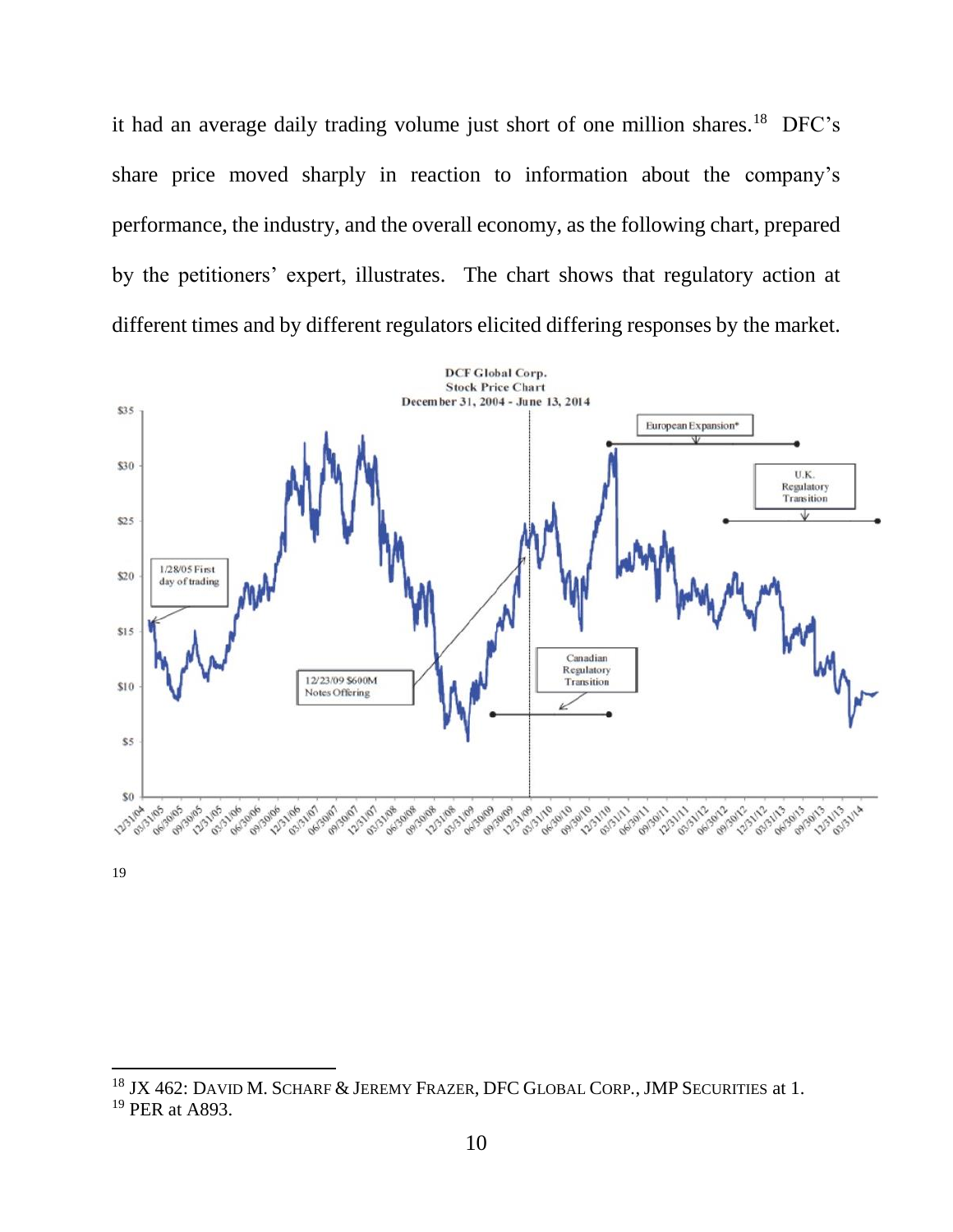### <span id="page-12-0"></span>*iii. DFC's Debt*

DFC was a highly leveraged company. Its capital structure was comprised of about \$1.1 billion of debt as compared to a \$367.4 million equity market capitalization,  $20$  resulting in a debt-to-equity ratio of 300% and a debt-to-totalcapitalization ratio of  $75\%$ .<sup>21</sup> DFC's high leverage "was viewed negatively by both equity and debt analysts,"<sup>22</sup> and, as of all relevant periods, it maintained a noninvestment grade credit rating.<sup>23</sup> Indeed, at the beginning of 2014, one equity analyst noted that revenue declines in DFC's U.K. operation could have negative effects on DFC's ability to both secure new loans and meet the covenants on existing loans.<sup>24</sup> And, later in 2014, Standard & Poor's ("S&P"), a credit rating agency, placed DFC on its Creditwatch Negative list based in large part on "weaker-than-expected financial performance, underpinned by new lending guidelines in the U.K."<sup>25</sup> Later, S&P warned that "[g]iven the extent of the regulatory risk [DFC] is exposed to, we don't foresee an upgrade within the next 12 months."<sup>26</sup>

l

<sup>&</sup>lt;sup>20</sup> RER at A1024 n.407; PER at A882.

<sup>21</sup> PER at A882.

 $^{22}$  *Id.* 

 $^{23}$  JX 533: IGOR KOYFMAN & KEVIN COLE, STERLING MID-HOLDINGS ASSIGNED 'B' RATING, DFC GLOBAL 'B' RATING AFFIRMED, OFF WATCH ON SALE APPROVAL; OUTLOOKS NEGATIVE, STANDARD & POOR'S RATING SERVS. at 3.

<sup>&</sup>lt;sup>24</sup> JX 358: BILL CARCACHE, DFC GLOBAL CORP., NOMURA at 1.

 $25$  JX 468: IGOR KOYFMAN & KEVIN COLE, DFC GLOBAL RATINGS PLACED ON CREDITWATCH NEGATIVE AFTER WEAKER BUSINESS PERFORMANCE AND DEFINITIVE BUYOUT AGREEMENT, STANDARD & POOR'S RATING SERVS. at 2.

<sup>26</sup> JX 533, *supra* note [23,](#page-12-0) at 3.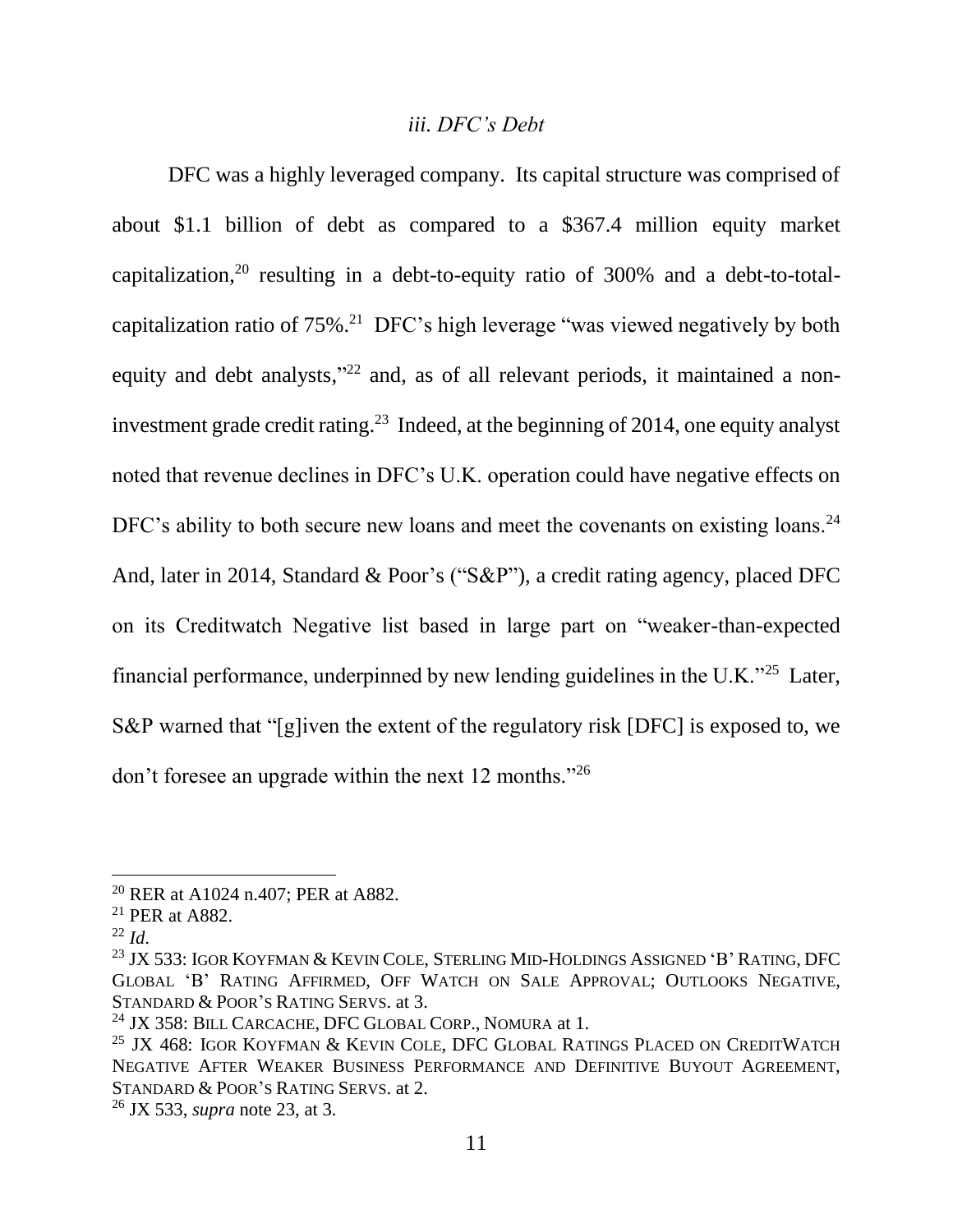### <span id="page-13-0"></span>*iv. Regulatory Headwinds*

In the years leading up to the merger, DFC faced heightened regulatory scrutiny. In Canada, DFC confronted a new regulatory environment beginning in 2007 when the provinces in which it operated started regulating it, rather than the central government. 27

In the U.S., the Dodd-Frank Wall Street Reform and Consumer Protection Act of 2010 created the Consumer Financial Protection Bureau, which was given regulatory, supervisory, and enforcement powers over DFC.<sup>28</sup> At least one industry observer described these changes in the U.S. as "[s]weeping."<sup>29</sup> The Consumer Financial Protection Bureau completed an on-site review of DFC in 2013 and found that DFC was in violation of the Consumer Financial Protection Act. As a result, DFC had to amend its U.S. practices.

In DFC's most important market—the U.K.—the Office of Fair Trading, DFC's primary regulator there, issued new rules in 2012 for payday lenders restricting their use of continuous payment authority, a method for lenders to automatically collect loan balances from borrowers' checking accounts to withdraw money very quickly after the money is deposited. In spring 2013, the Office of Fair Trading identified a number of deficiencies in DFC's businesses, requiring changes.

 $27$  2016 WL 3753123, at  $*3$ .

<sup>28</sup> DFC, Form 10-K, 2013 at B144.

<sup>&</sup>lt;sup>29</sup> JX 478: CONSUMER LENDING, FIRST RESEARCH at 3.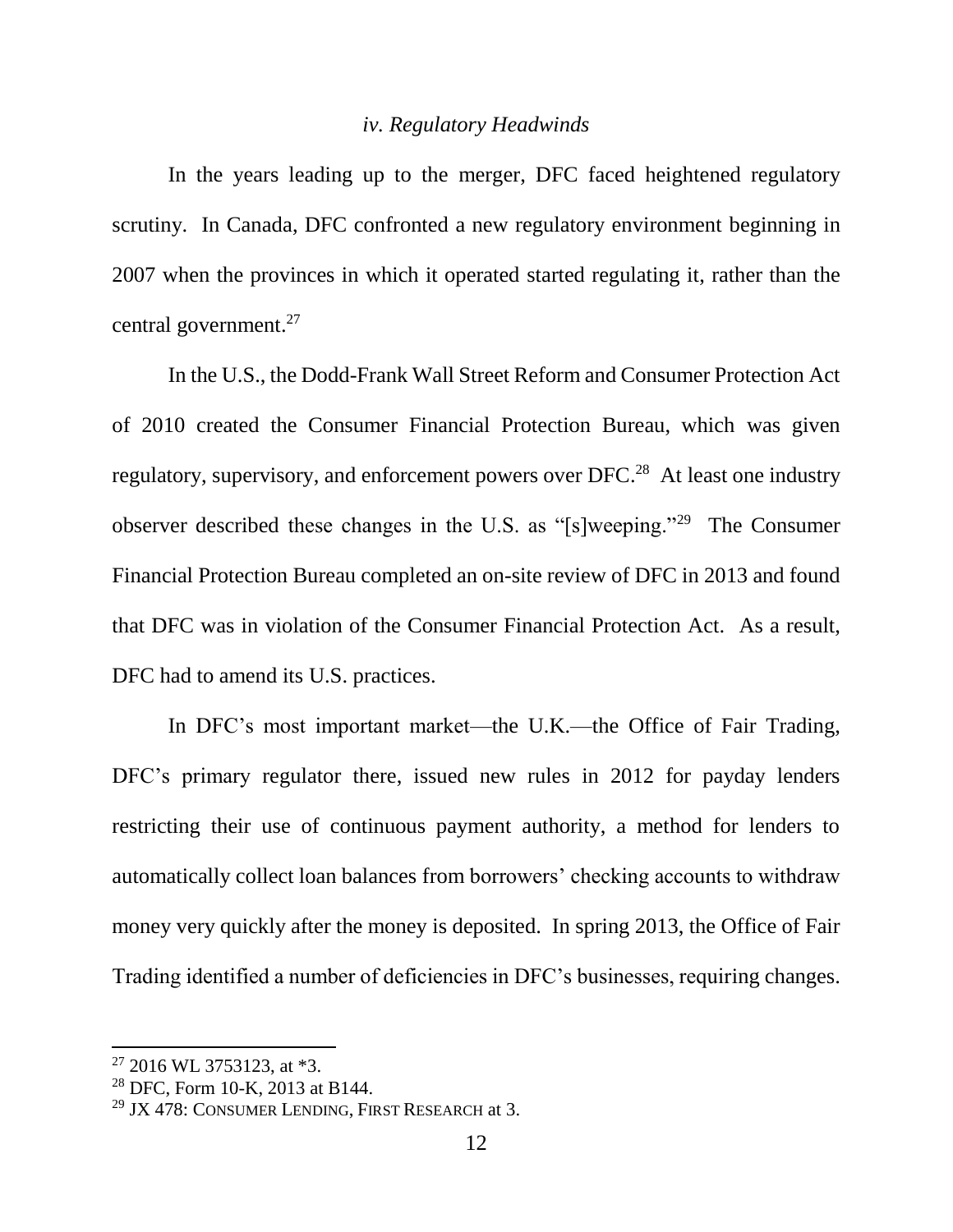Then, in the fall of 2013, the Financial Conduct Authority, which replaced the Office of Fair Trading as DFC's primary U.K. regulator, identified new regulations that it would issue in 2014. One of those new regulations tightened affordability assessments and another restricted rollovers where borrowers defer loan repayments by paying additional interest and fees. Before this regulation, DFC had not limited the number of rollovers its businesses would extend to borrowers, but, after this regulation, DFC would be limited to two rollovers per loan. This was likely to hurt DFC's U.K. business because rollovers allowed payday lenders to charge additional, higher rates of interest and fees and to keep borrowers paying those rates for extended periods of time. Indeed, as a member of DFC's management team before the merger put it, "at one point in time you [could] roll a customer over forever and never have them pay back the loan but just monthly fees."<sup>30</sup> Thus, a rollover is essentially an extension of loan terms such that the borrower pays extra fees and interest and in exchange doesn't have to pay back the loan as quickly as initially required.<sup>31</sup> Rollovers are lucrative. When the U.S. Consumer Financial Protection Bureau examined them, it found that "most payday loans are made to borrowers who renew enough times that they end up paying more in fees than the original loan amount."<sup>32</sup>

<sup>&</sup>lt;sup>30</sup> Testimony of Kenneth Kaminski at A252.

<sup>31</sup> RER at A993.

<sup>32</sup> JX 478, *supra* note [29,](#page-13-0) at 4.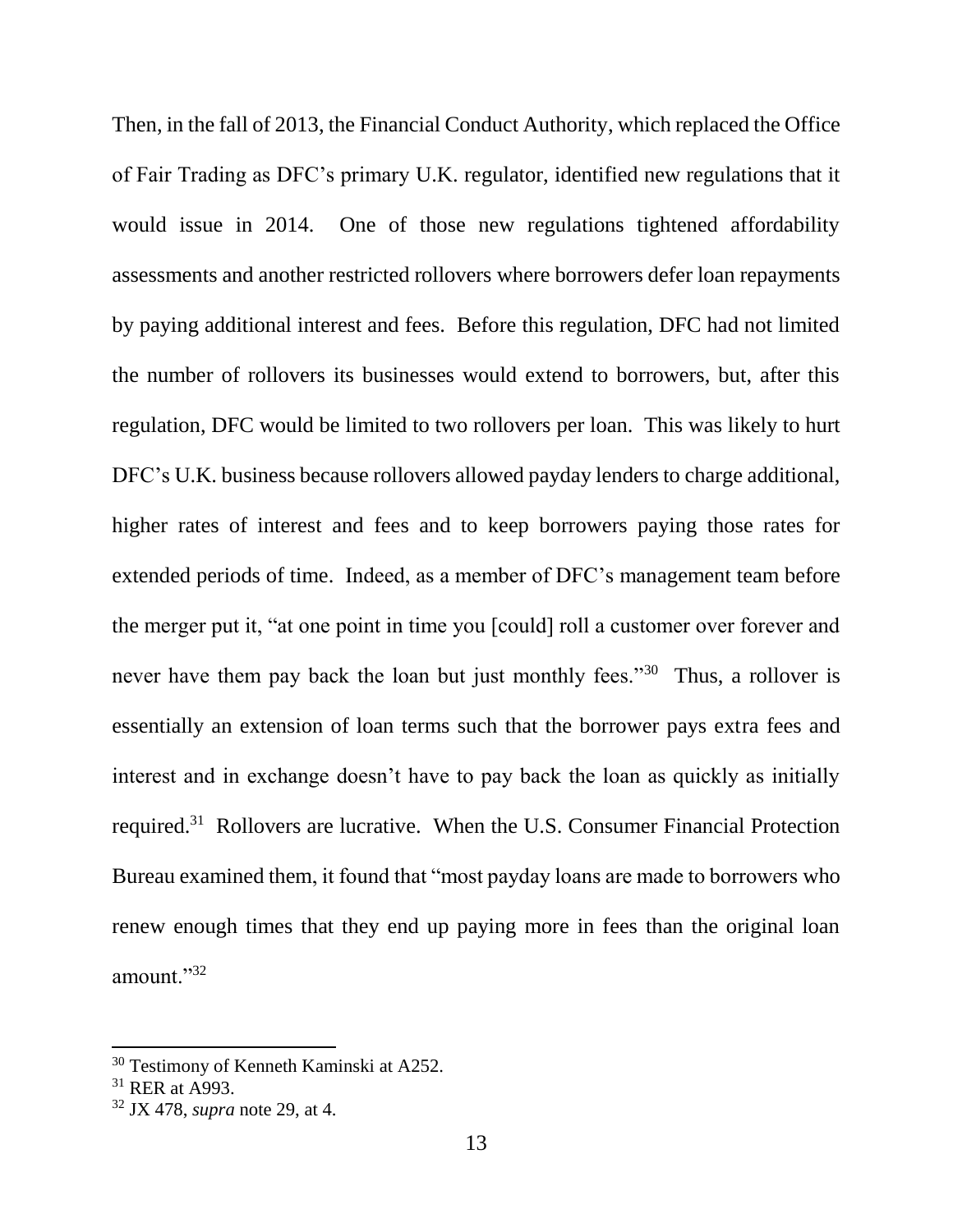Finally, there would be a new cap put in place limiting borrowers' total cost of credit. In February 2014, the Office of Fair Trading warned DFC that it might not be able to meet the Financial Conduct Authority regulations and so, in March and April of that year, DFC had to take additional steps to make sure it could comply. The new U.K. regulations were likely to have a negative effect on DFC's profitability: "As we [DFC's management and board] began to better understand the impact of some of the changes we'd have to make in the U.K., including limiting rollovers, limiting [continuous payment authority], and all the rest, we recognized that that was going to have a negative impact on  $[DFC's]$  earnings  $\dots$ <sup>33</sup>

## *B. The Sale Process*

Facing headwinds at least as prevalent as the tailwinds that had propelled its rapid expansion,<sup>34</sup> DFC engaged Houlihan Lokey Capital Inc., in the spring of 2012, to look into selling the company. Houlihan contacted six private equity sponsors and eventually had discussions with J.C. Flowers & Co. LLC and another sponsor, as well as an interested third party that Houlihan had not contacted. These three potential buyers conducted due diligence, but in August one of the three lost interest, and, in October, J.C. Flowers and the other potential buyer also lost interest. Over

<sup>&</sup>lt;sup>33</sup> Testimony of John Gavin, DFC former board member at A154.

<sup>&</sup>lt;sup>34</sup> *Id.* at A155 (recording testimony that the board was "always considering strategic alternatives. . . . But we probably got a little more focused on it in the 2012 time frame. As the regulatory environment looked to become more onerous in the U.K., and that was the biggest part of our business, we decided that we needed to make sure we understood what all of our options were  $\dots$ .").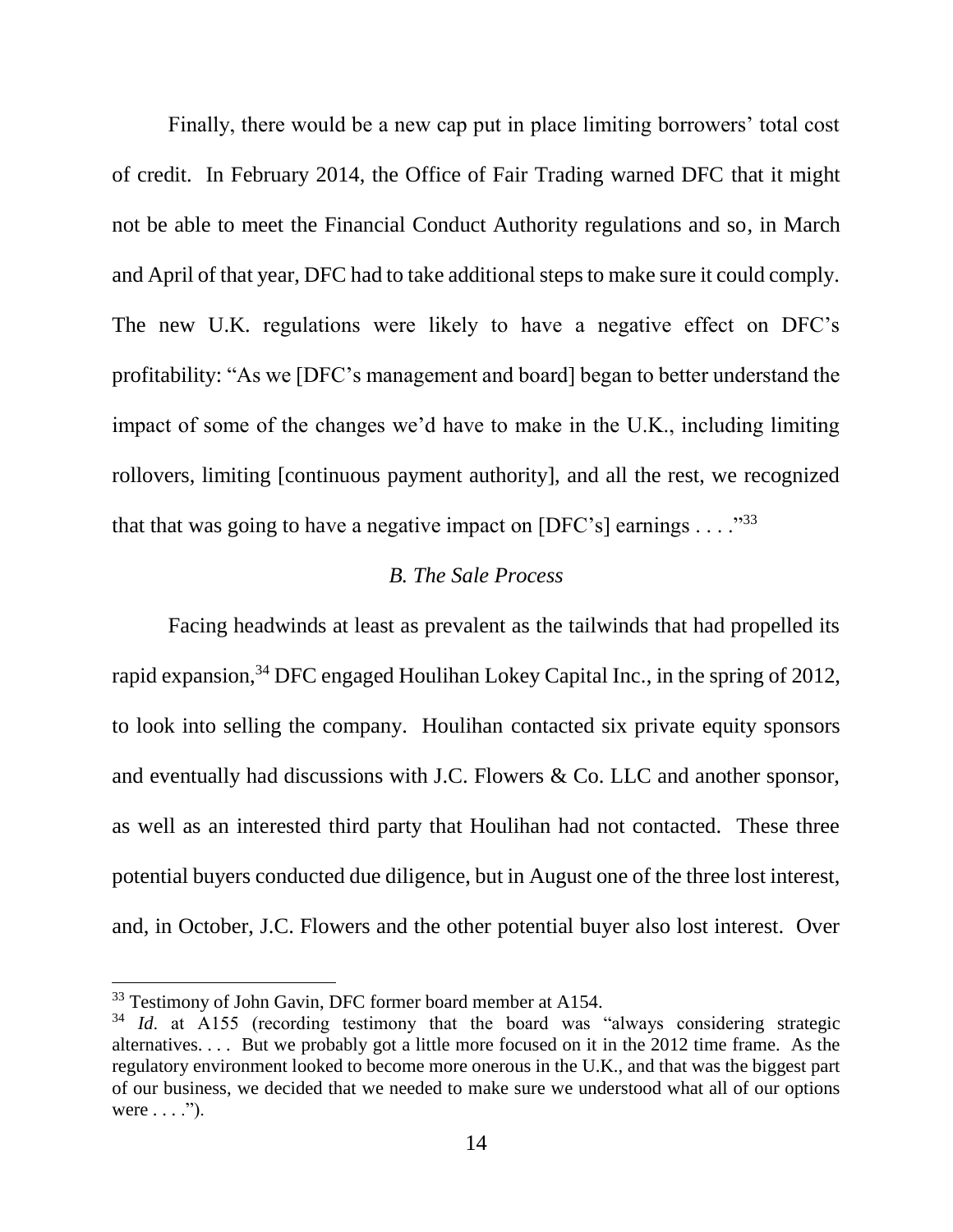the next year, Houlihan reached out to thirty-five more financial sponsors and three strategic buyers.

In autumn 2013, DFC attempted to refinance roughly \$600 million in Senior Notes. But, the offering was terminated because of insufficient investor interest.<sup>35</sup> If DFC had wanted to go ahead with the refinancing, it would have needed to increase the bonds' coupon rate.<sup>36</sup> Analysts pointed to the S&P credit rating agency's downgrade of DFC from B+ to B after the refinancing was announced and "market uncertainty around payday lending" as two factors that contributed to the termination.<sup>37</sup> To be clearer about what this means, despite the lucrative fees that investment bankers make from refinancing a large tranche of public company debt and syndicating a new issue, Wall Street could not do that for DFC unless DFC was going to compensate new debtholders with a higher interest rate reflecting DFC's uncertain financial condition.

In September 2013, DFC renewed discussions with J.C. Flowers and began discussions with Crestview Partners about a joint transaction. In October, Lone Star expressed interest in DFC. In November, DFC gave the three interested parties financial projections prepared by DFC's management that estimated fiscal year 2014

<sup>35</sup> PER at A859; RER at A981.

<sup>36</sup> RER at A982.

<sup>&</sup>lt;sup>37</sup> JX 320: MOSHE ORENBUCH & LESLEY ROBERTSHAW, DFC GLOBAL CORP., CREDIT SUISSE at 1.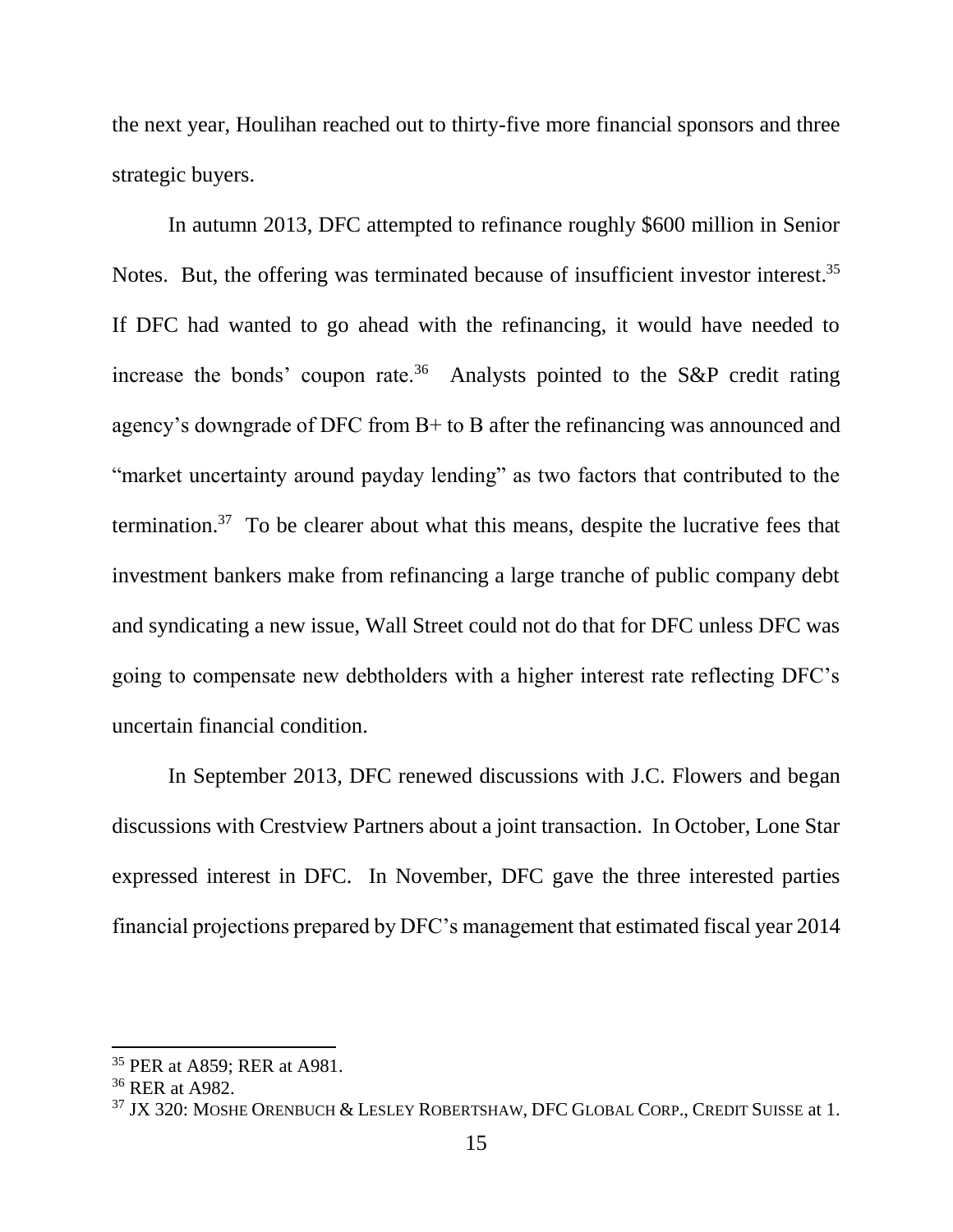adjusted EBITDA to be  $$219.3$  million.<sup>38</sup> On December 12, DFC learned that Crestview was no longer interested in pursuing a transaction. On the same day, Lone Star made a non-binding indication of interest in acquiring DFC for \$12.16 per share. On December 17, J.C. Flowers made a non-binding indication of interest at \$13.50 per share.

On February 14, 2014, DFC's board approved revised management projections, which were shared with J.C. Flowers and Lone Star. These projections lowered DFC's projected fiscal year 2014 adjusted EBITDA to \$182.5 million, a 16.8% decrease from the November projections. 39 On February 28, Lone Star offered to buy DFC for \$11.00 per share and requested a 45-day exclusivity period. Lone Star's offer was lower than its previous indication of interest because of U.K. regulatory changes, the threat of increased U.S. regulatory scrutiny, downward revisions in the company projections, reduced availability of acquisition financing, stock price volatility, and weak value in the Canadian dollar.<sup>40</sup> On March 3, J.C. Flowers informed DFC that it was no longer interested in pursuing a transaction because "it could not get comfortable with the Company's regulatory exposure in

<sup>38</sup> PER at A945.

<sup>39</sup> *Id.* 

<sup>40</sup> Stipulated Joint Pre-Trial Order at A116.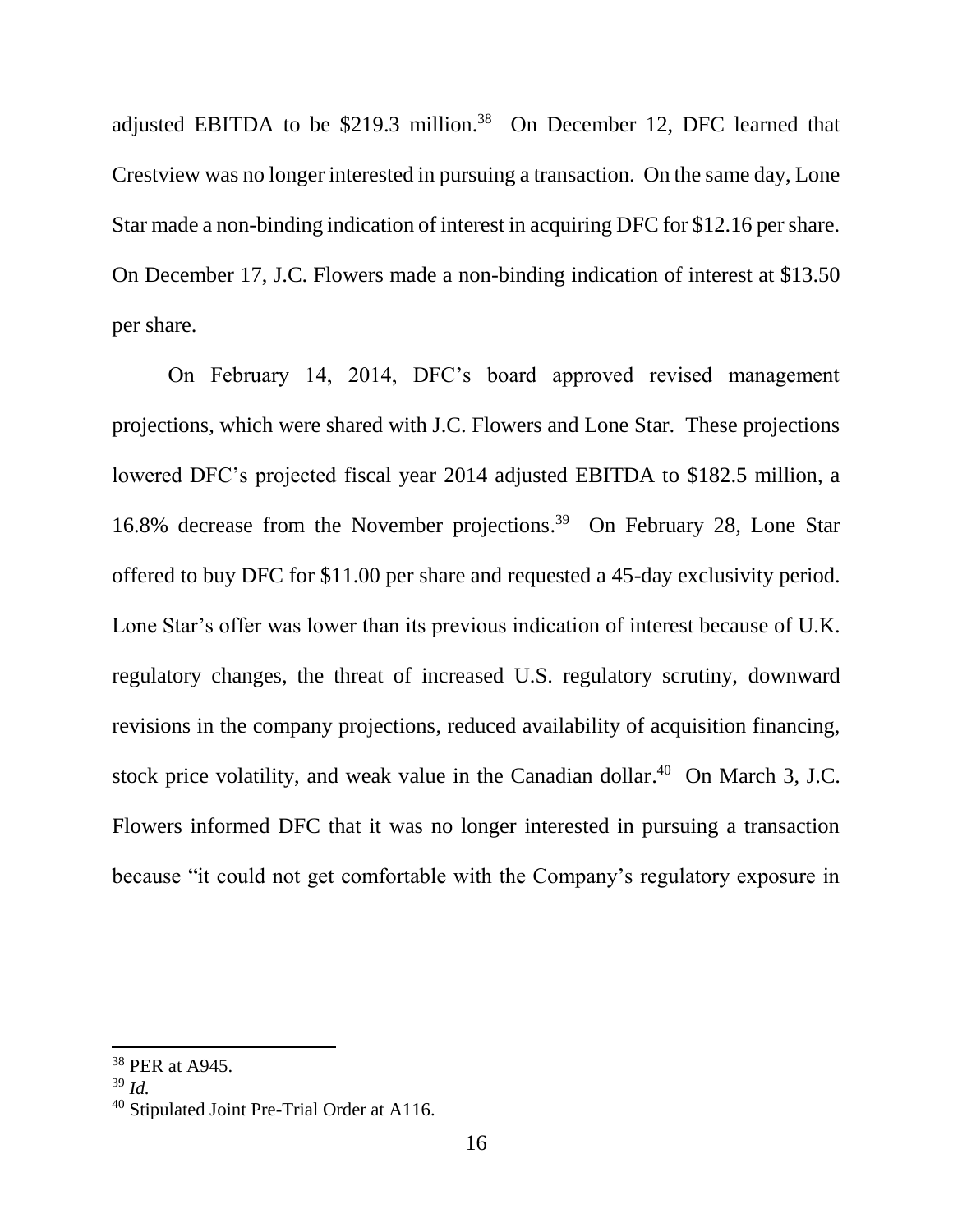the U.K."<sup>41</sup> On March 11, DFC entered into an exclusivity agreement with Lone Star.

On March 26, DFC provided Lone Star with management's revised preliminary fiscal year 2014 adjusted EBITDA forecast, which had dropped by roughly \$24 million since February. The next day, Lone Star offered to buy DFC for \$9.50 per share. Lone Star explained this price reduction as a result of "further downward revisions in company projections, another reduction in available acquisition financing, continued regulatory changes in the U.K., and a class action suit against the company that was disclosed in an 8-K filed on March 26, 2014.<sup>142</sup> Lone Star gave DFC twenty-four hours to accept the offer, but later extended that deadline to April 1.

DFC approved another set of projections at the end of March 2014 (the "March Projections") that were shared with Lone Star. These Projections included a fiscal year 2014 adjusted EBITDA forecast of \$153.1 million, a 16.1% decrease from the February projections.<sup>43</sup> But, they remained optimistic, especially in the later years, implying 17.6% compound annual growth in operating profit over the

<sup>41</sup> *Id.*

<sup>42</sup> 2016 WL 3753123, at \*4.

<sup>43</sup> PER at A945.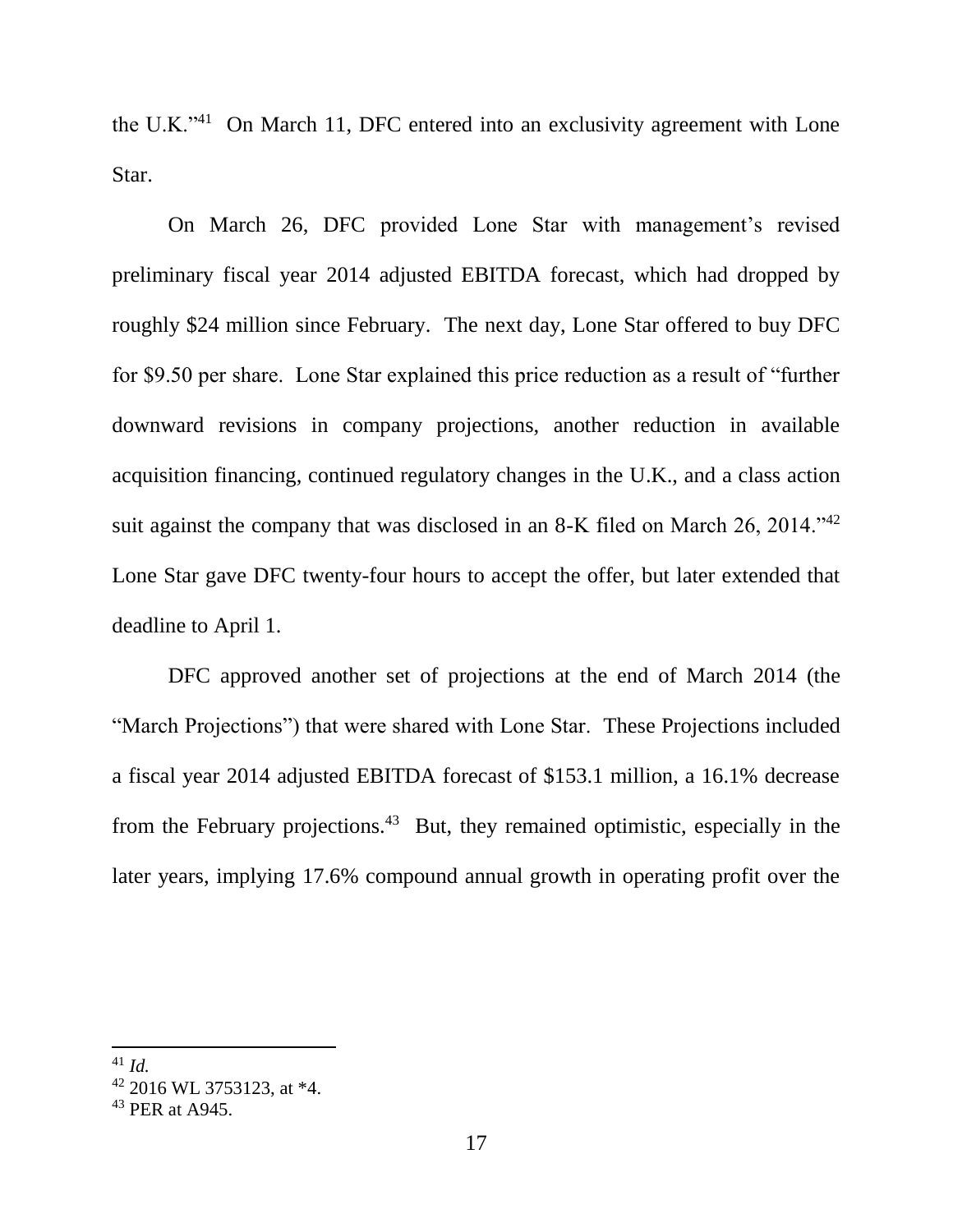projection period, meaningfully above DFC's historical 11.0% compound annual growth from 2008 to 2013 as a comparison of these two charts illustrates.<sup>44</sup>

| AVI RODOLO I ROM DI U S ANSVITUM I VITOI MANU (SI MI MINIVIS |         |          |          |         |           |           |  |  |
|--------------------------------------------------------------|---------|----------|----------|---------|-----------|-----------|--|--|
|                                                              | 2008    | 2009     | 2010     | 2011    | 2012      | 2013      |  |  |
| <b>Total</b>                                                 | \$572.2 | \$530.2  | \$633.3  | \$788.4 | \$1,061.7 | \$1,122.3 |  |  |
| <b>Revenue</b>                                               |         |          |          |         |           |           |  |  |
| <b>YOY</b> Growth                                            | $-$     | $-7.3\%$ | $19.4\%$ | 24.5%   | 34.7%     | $5.7\%$   |  |  |
| <b>Operating</b>                                             | \$198.0 | \$181.5  | \$246.3  | \$307.2 | \$387.3   | \$334.0   |  |  |
| <b>Profit</b>                                                |         |          |          |         |           |           |  |  |
| <b>YOY</b> Growth                                            | $ -$    | $-8.3\%$ | 35.7%    | 24.7%   | $26.1\%$  | $-13.8\%$ |  |  |

**Key Metrics From DFC's Historical Performance (\$, in millions)**<sup>45</sup>

# **Key Metrics From the March Projections (\$, in millions)**<sup>46</sup>

|                   | 2014      | 2015      | 2016      | 2017      | 2018      |
|-------------------|-----------|-----------|-----------|-----------|-----------|
| <b>Total</b>      | \$1,016.4 | \$1,082.1 | \$1,188.4 | \$1,333.4 | \$1,488.8 |
| <b>Revenue</b>    |           |           |           |           |           |
| <b>YOY</b> Growth | $-9.4\%$  | $6.5\%$   | $9.8\%$   | 12.2%     | $11.7\%$  |
| <b>Operating</b>  | \$223.7   | \$251.3   | \$304.3   | \$369.0   | \$440.3   |
| <b>Profit</b>     |           |           |           |           |           |
| <b>YOY</b> Growth | $-33.0\%$ | $12.3\%$  | $21.1\%$  | 21.3%     | 19.3%     |

On April 1, DFC's board approved the merger at \$9.50 per share. The next day, DFC announced the merger and also cut its earnings outlook, reducing 2014 fiscal year adjusted EBITDA projections from \$170–200 million to \$151–156 million. Within one week of the merger being announced, S&P placed DFC's longterm "B" rated debt on "CreditWatch with negative implications." <sup>47</sup> The merger closed June 13, 2014. As it turned out, DFC missed its fiscal year 2014 targets, i.e.,

 $\overline{a}$ 

<sup>44</sup> *Id*. at A936.

<sup>45</sup> RER at A1015; DFC, Form 10-K, 2013 at 82.

<sup>46</sup> JX 444: March Projections Email at A475; *id*. at A477.

<sup>47</sup> PER at A883.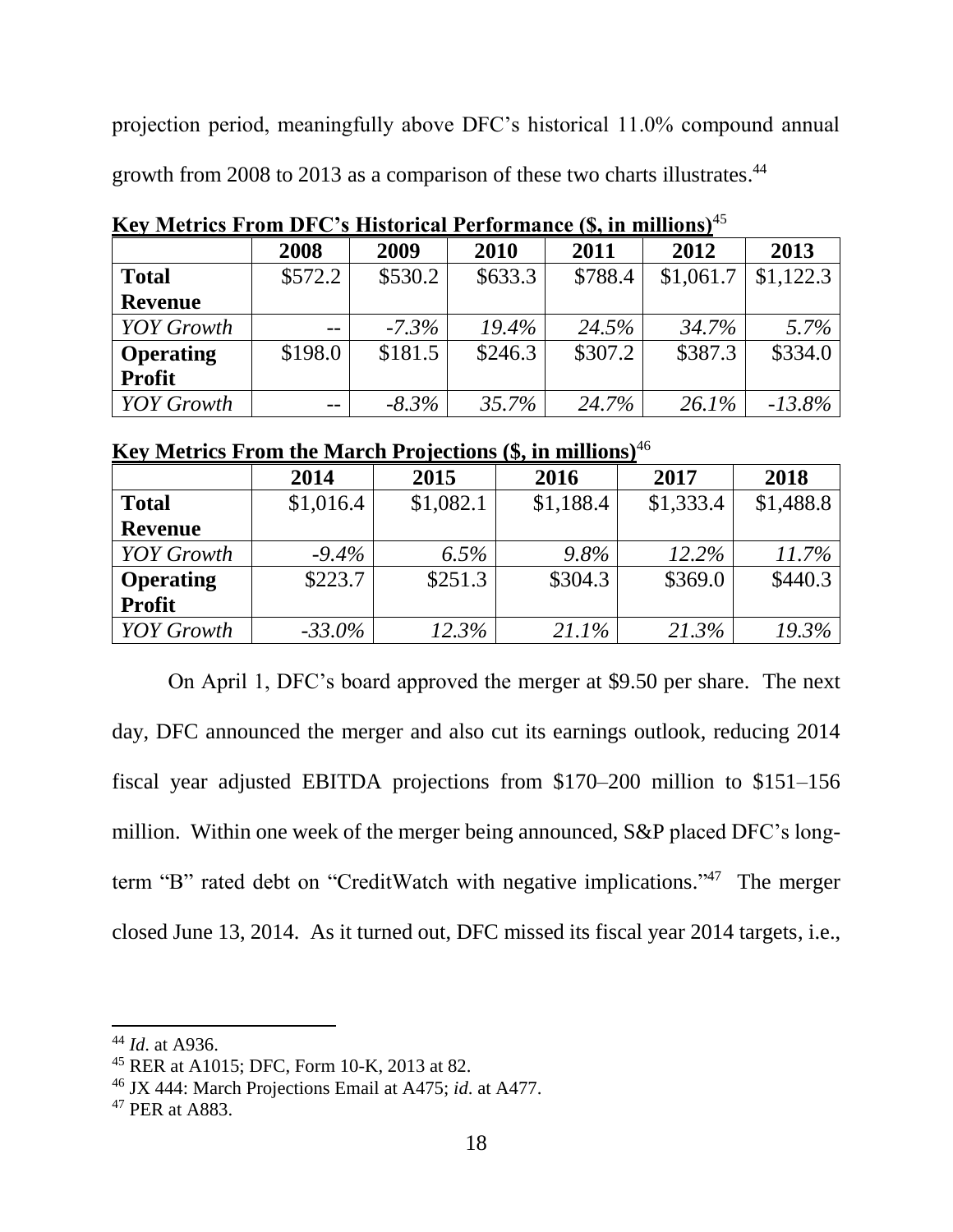for the fiscal year ending June 30, 2014, established in the March Projections made less than three months before, achieving only \$138.7 million in EBITDA compared to the Projections' predicted  $$153$  million.<sup>48</sup> Given the sizeable gap between DFC's projected performance and the poor reality it achieved at the end of June, it seems likely as of the merger that it was known that DFC had already missed the March Projections.

# *C. The Appraisal Trial*

To understand the issues on appeal, it is useful to summarize the conflicting positions of the parties that the Court of Chancery had to address in its post-trial decision.

### *i. The Petitioners' Contentions*

The petitioners pressed their case with only a professional valuation expert; they did not enlist an industry expert and indeed do not seem to have provided other evidence making the case that either DFC or its industry were poised for impressive growth. The petitioners' valuation expert determined DFC's value only relying on a discounted cash flow model and used that to come to a fair value of DFC at \$17.90 per share, 88% above the \$9.50 per share deal price. In other words, the petitioners

<sup>48</sup> JX 444: March Projections Email at A477; RER at A1008–09.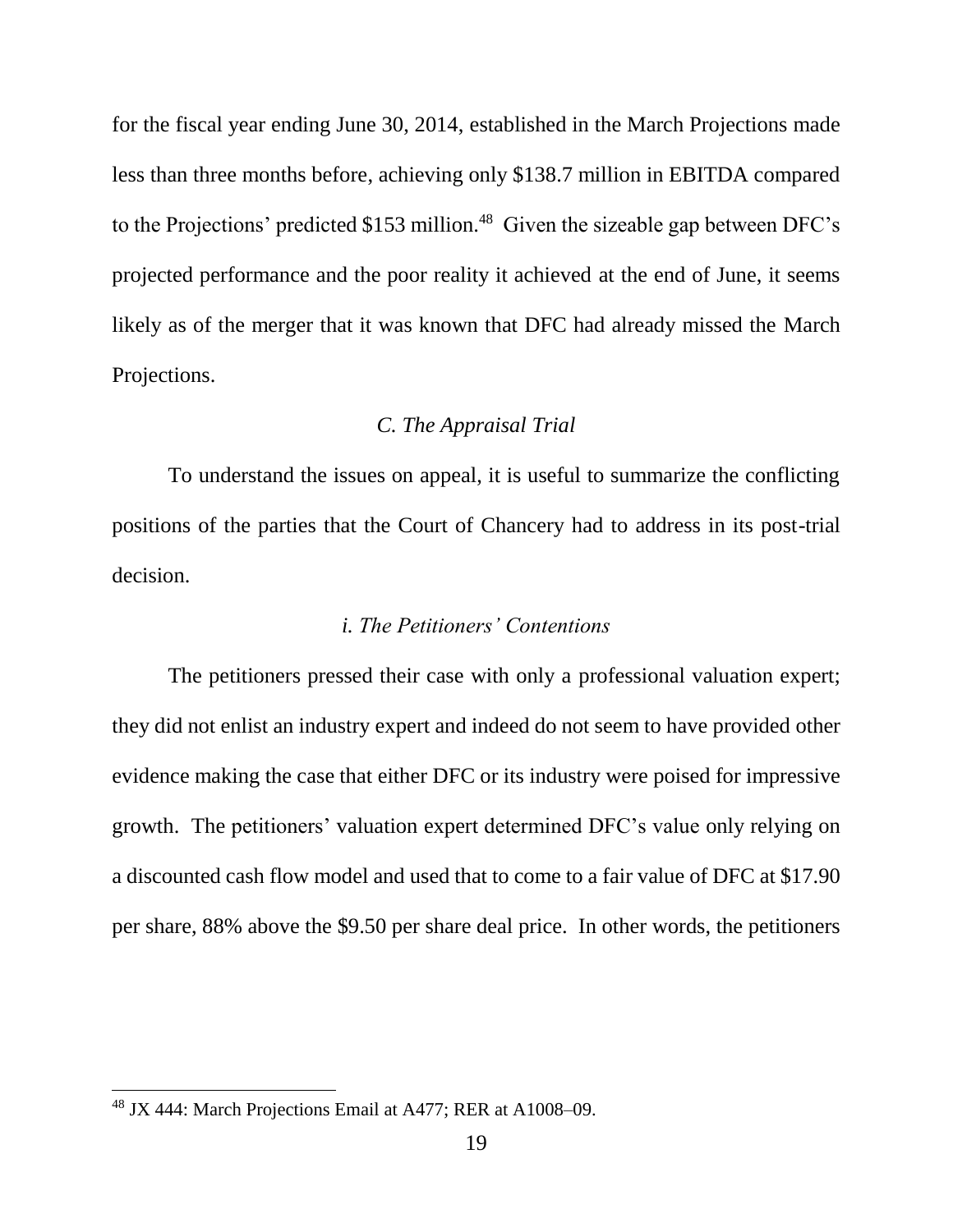argue that all of the financial and strategic buyers missed the chance to top Lone Star at, say \$10 per share, and still reap a huge upside of \$7.90 per share in value.

He also calculated DFC's fair value based on a comparable companies analysis using seven<sup>49</sup> of the peer companies that he used to calculate  $DFC$ 's beta. He then calculated EBITDA multiples using the 75th percentile of the peer group, even though DFC ranked below the 50th percentile in a majority of the key metrics.<sup>50</sup> That approach yielded equity values for DFC ranging from \$11.38 per share to \$26.95 per share.<sup>51</sup> Had he used the 50th percentile, i.e., the median, from his own comparables sample, his calculations would have yielded equity values ranging from around \$3.00 per share to around \$13.00, putting the majority of his observations below the deal price.<sup>52</sup>

l

<sup>&</sup>lt;sup>49</sup> Although the Court of Chancery's opinion refers to a peer group of nine companies, 2016 WL 3753123, at \*19, that group was used by the petitioners' expert for beta estimation only and not the comparable companies analysis, *compare* PER at A949, *id*. at A950, and *id*. at A951, *with id*. A952; *see also* RERR at A1070.

<sup>50</sup> PER at A907–11, A942–44.

<sup>51</sup> *Id*. at A911.

 $52$  The petitioners' expert did not give the comparables valuation methodology any weight because, according to that expert, none of the peer companies were sufficiently similar to DFC and, the petitioners' expert argued, multiples-based valuation methods do not necessarily reflect the fundamental value of a company, do not allow for the inclusion of company-specific operating characteristics, and do not take into account expected long-term growth in cash flow. The last argument in particular is, of course, odd. The whole point of a comparables analysis is to infer the value of the subject company by looking at how the market views the value of other comparable companies. JOSHUA ROSENBAUM & JOSHUA PEARL, INVESTMENT BANKING 11 (2009). The market's assessment of the industry and the comparables are, of course, supposed to be primarily based in its view of the future earnings.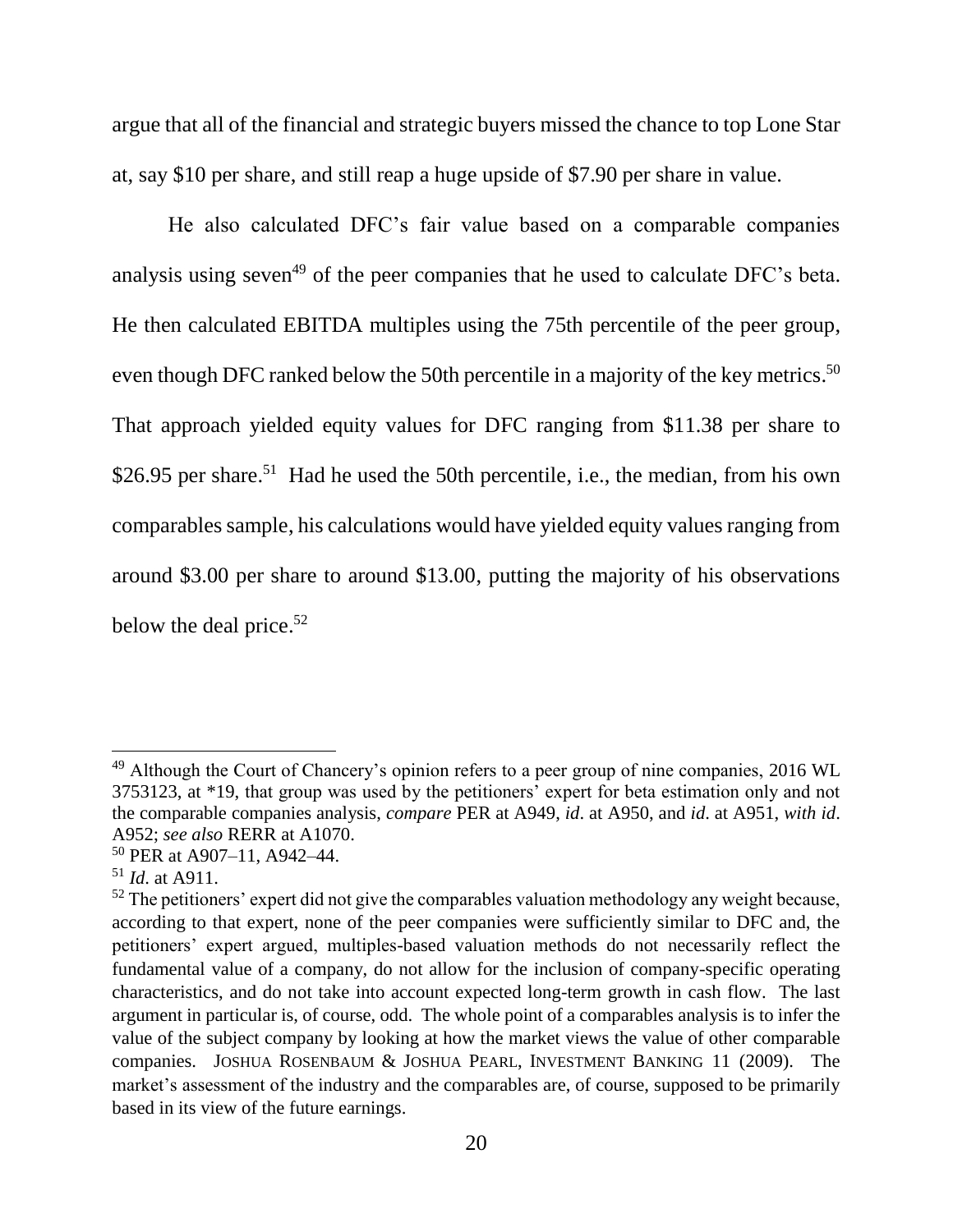### *ii. DFC's Contentions*

In contrast, DFC's expert used both a discounted cash flow model, which valued DFC at \$7.81, and a comparable companies analysis, which valued DFC at \$8.07 per share. He weighted each method equally and so came to a fair value of \$7.94, although he also argued that the \$9.50 per share deal price was a reliable indication of fair value. For the comparable companies analysis, DFC's expert used six companies that constituted a subset of the seven used by the petitioners' expert's comparable companies analysis and in calculating the beta for the petitioners' discounted cash flow model. These six companies were also regularly used by analysts, others analyzing DFC, and DFC itself as comparable for DFC.<sup>53</sup> Like the petitioners' expert, DFC's expert used EBITDA multiples, but, unlike the petitioners' expert, DFC's expert accepted the median values from the multiples when calculating DFC's fair value.

DFC's expert also performed a transaction multiples-based valuation using merged and acquired companies, which yielded a fair value of \$7.69 per share. But, he did not give this method any weight in his overall fair value calculation because "it is difficult to obtain accurate information regarding expected synergies in the price paid for a particular business or the inclusion of a non-compete agreement,

<sup>53</sup> PER at A937; JX 402: JOHN HECHT & KYLE JOSEPH, FINANCIAL SERVICES: SPECIALTY FINANCE, STEPHENS (March 6, 2014), at 19.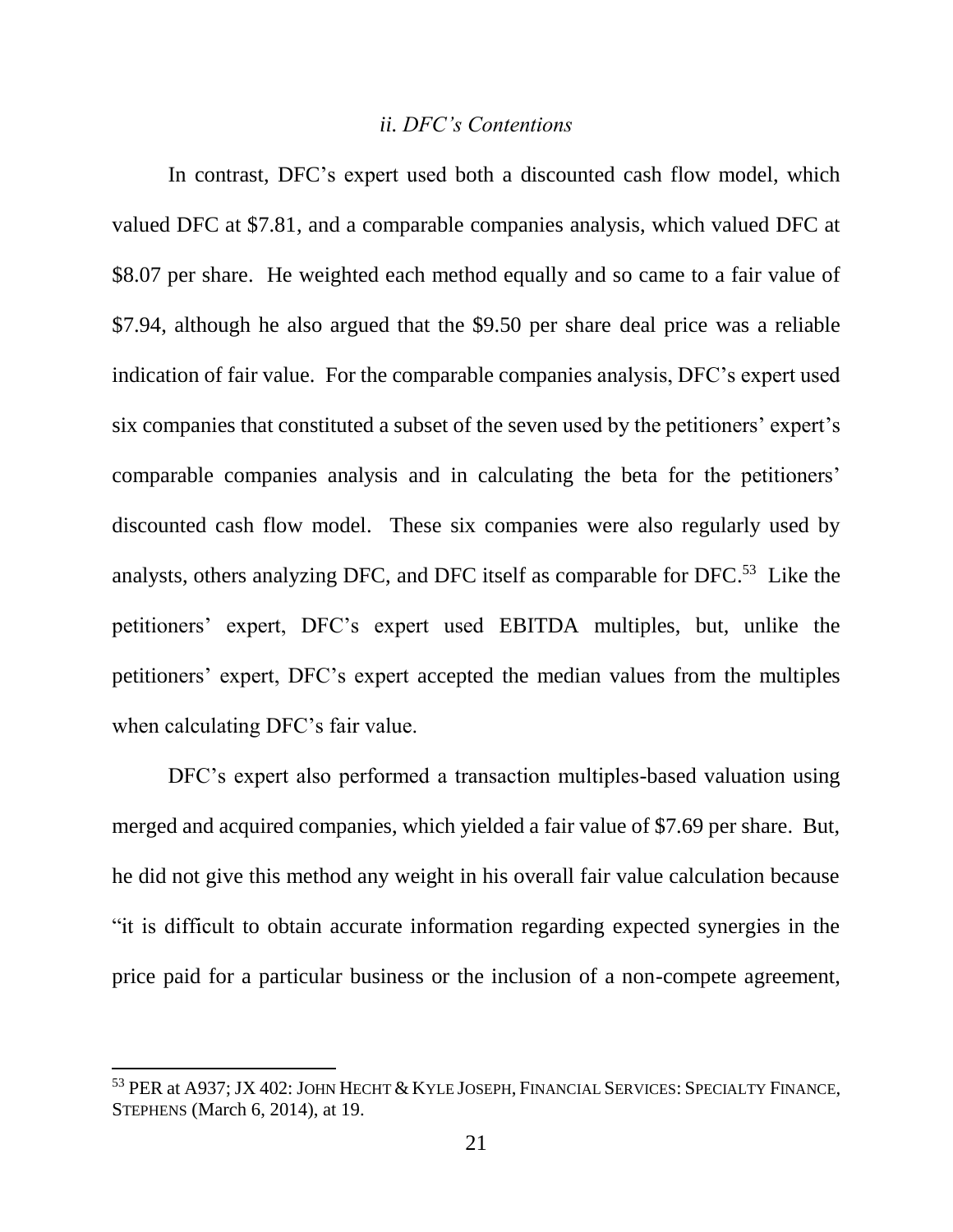employment contract, promises, terms, or other aspects to the transaction that would affect the actual price paid for the business."<sup>54</sup>

# *iii. The Court of Chancery's Fair Value Analysis*

The Court of Chancery noted the "sharp divide" between the experts' estimates of fair value driven in large part by disagreements about the "proper inputs and methods" for the discounted cash flow model.<sup>55</sup> So, the Court of Chancery spent much of its post-trial decision resolving the disputes over the discounted cash flow model. The relatively undisputed inputs were the debt-to-capital ratio, cost of debt, risk-free rate, and equity risk premium. The Court of Chancery then examined the disputed components of the weighted average cost of capital ("WACC"), especially the calculation of DFC's beta, selected the inputs that it deemed most reasonable, and concluded that DFC's WACC was 10.72%, falling near the midpoint of the experts' competing 9.5% and 12.4% calculations.

Then, the Court of Chancery adopted management's March Projections of working capital, despite DFC's expert's approach of independently calculating working capital as a percentage of total revenue. The Court of Chancery did so because there was "no compelling reason" to reject these Projections' estimates of working capital while also relying on the projections for other elements of the

<sup>54</sup> RER at A1034.

<sup>55</sup> 2016 WL 3753123, at \*6.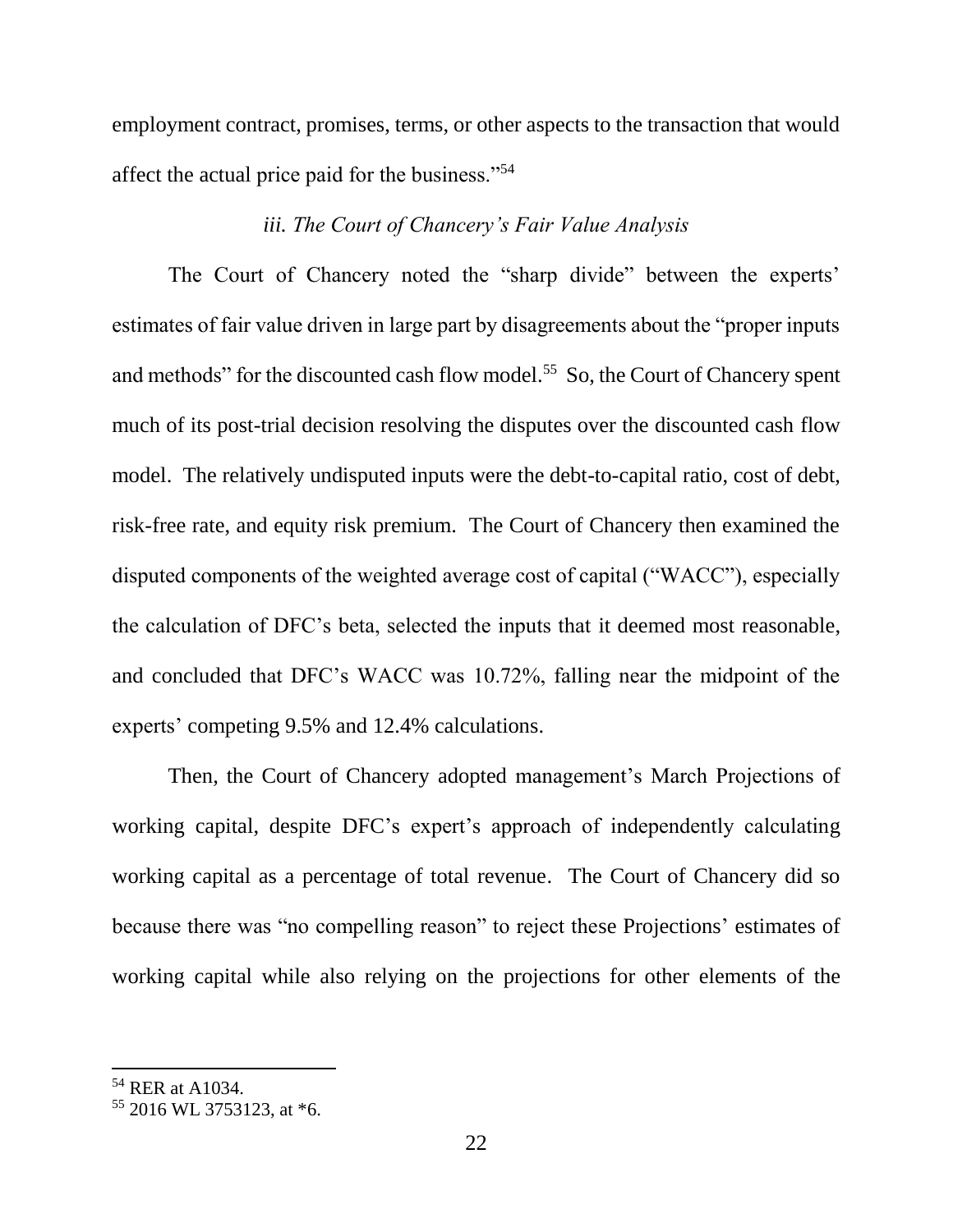discounted cash flow model. 56 Similarly, the Court of Chancery adopted the March Projections' estimates of DFC's cash balances.

The experts also disagreed about how to value DFC's cash flows beyond the five-year management projection period. DFC's expert used a two-stage model where the first stage was the March Projections and the second stage was a terminal value calculated using the convergence formula. The petitioners' expert used a three-stage model where the first stage was the March Projections; the second stage was a four-year period following those Projections where the growth rate decreased linearly from the 11.7% growth rate for 2018, to a perpetuity growth rate of 2.7%; and the third stage was a terminal value calculated using the Gordon Growth Model with a 2.7% perpetuity growth rate. The petitioners' expert also created an alternate two-stage model using a 3.1% perpetuity growth rate. The Court of Chancery recognized the uncertainty surrounding the Projections and expressed skepticism of the linear decrease approach because of that uncertainty, and, therefore, adopted a two-stage model.<sup>57</sup>

Then, the Court of Chancery considered the appropriate perpetuity growth rate. First, the Court of Chancery noted that it "often selects a perpetuity growth rate based on a reasonable premium to inflation" and "some financial economists view

<sup>56</sup> *Id.* at \*16.

<sup>57</sup> *Id.* at \*17.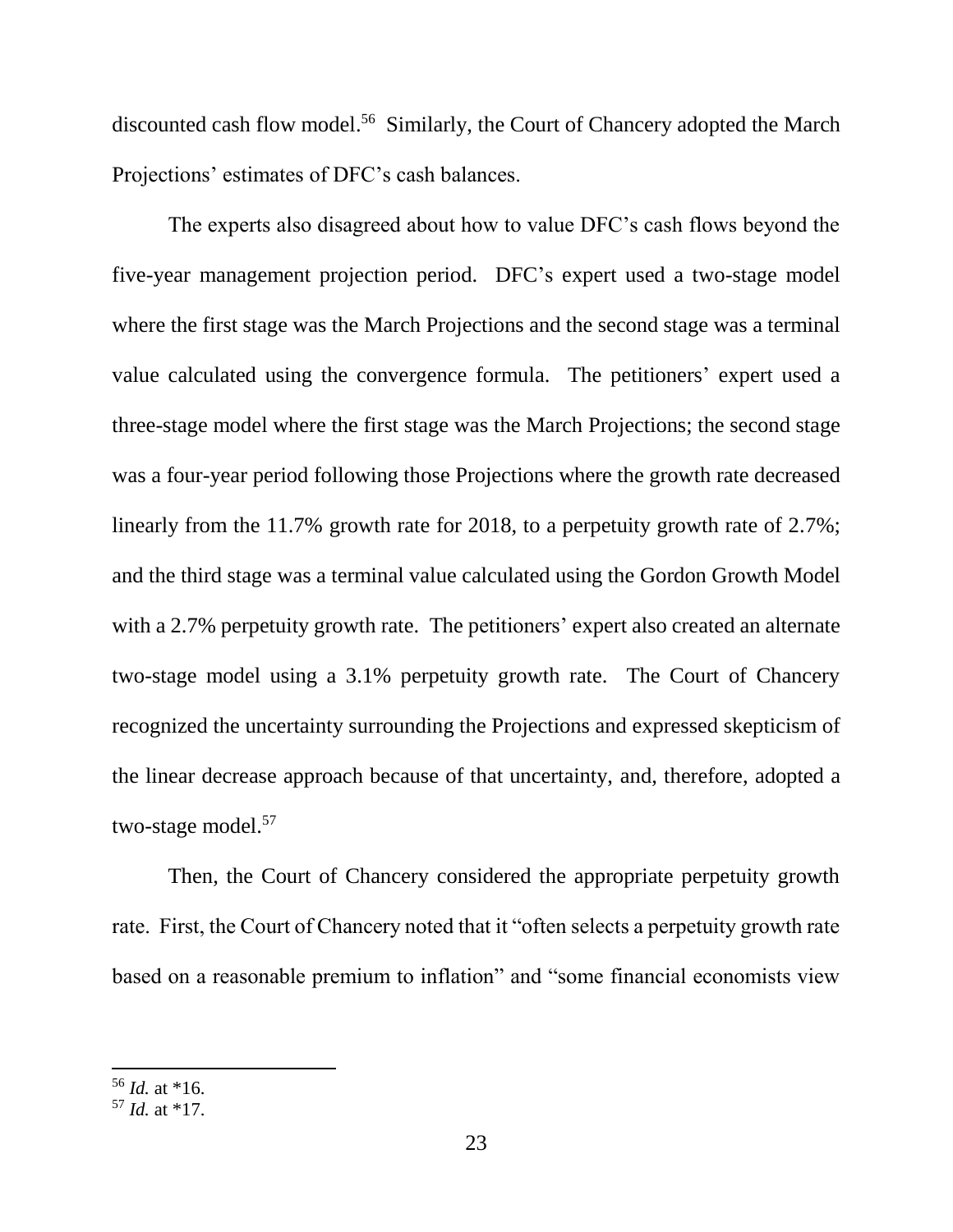the risk-free rate as the *ceiling for a stable, long-term growth rate*."<sup>58</sup> So, that created a band between the 2.31% median inflation rate compiled by the petitioners' expert and the 3.14% risk-free rate both experts agreed on. The court selected 3.1% because it was at a reasonable premium to inflation but still a tick below the ceiling, risk-free rate. Finally, the Court of Chancery made some adjustments to DFC's free cash flow to take into account stock-based compensation, which are not at issue on appeal. Using those determinations, the Court of Chancery constructed its own discounted cash flow model indicating DFC's fair value was \$13.07 per share.

The Court of Chancery next assessed the comparable companies analysis DFC's expert used in his estimate of fair value. The Court of Chancery determined that an approach using the six peer companies both experts agreed on and the median value of each fiscal year's multiple was appropriate for a comparable companies analysis and otherwise adopted DFC's expert's analysis and \$8.07 per share fair value estimate as a component of the fair value calculation overall.

Next, the Court of Chancery considered the relevance of the deal price, \$9.50 per share. The Court of Chancery recognized that "[t]he merger price in an arm's-

<sup>58</sup> *Id*. (emphasis added).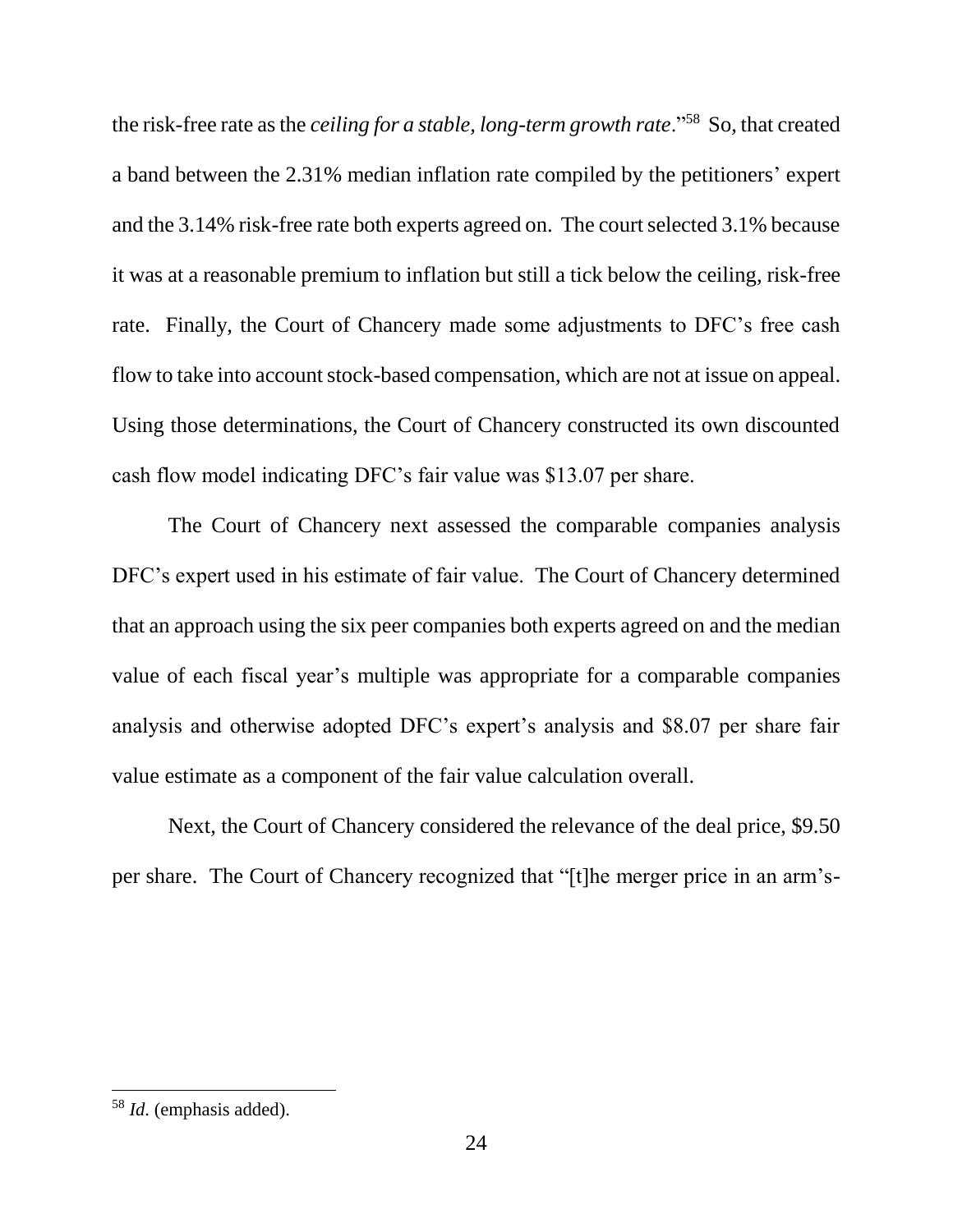length transaction that was subjected to a robust market check is a strong indication of fair value"<sup>59</sup> and, here:

DFC was purchased by a third-party buyer in an arm's-length sale. The sale process leading to the Transaction lasted approximately two years and involved DFC's advisor reaching out to dozens of financial sponsors as well as several strategic buyers. *The deal did not involve the potential conflicts of interest inherent in a management buyout or negotiations to retain existing management*—indeed, Lone Star took the opposite approach, replacing most key executives.<sup>60</sup>

But, the Court of Chancery also observed that "the market price is informative of fair value only when it is the product of not only a fair sale process, but also of a well-functioning market."<sup>61</sup> So, the merger provided "a reasonable level of confidence that the deal price can fairly be used as one measure of DFC's value."<sup>62</sup>

Finally, the Court of Chancery considered how much weight to give the three fair value inputs it selected. It reiterated that the three inputs meriting consideration were the discounted cash flow analysis as modified by its findings, DFC's comparable companies analysis, and the deal price. The Court of Chancery observed:

Each of these valuation methods suffers from different limitations that arise out of the same source: the tumultuous environment in the time period leading up to DFC's sale. As described above, at the time of its sale, DFC was navigating turbulent regulatory waters that imposed considerable uncertainty on the company's future profitability, *and* 

 $\overline{a}$ 

<sup>59</sup> *Id*. at \*20.

<sup>60</sup> *Id*. at \*21 (emphasis added).

 $61$  *Id.* 

 $62$  *Id.*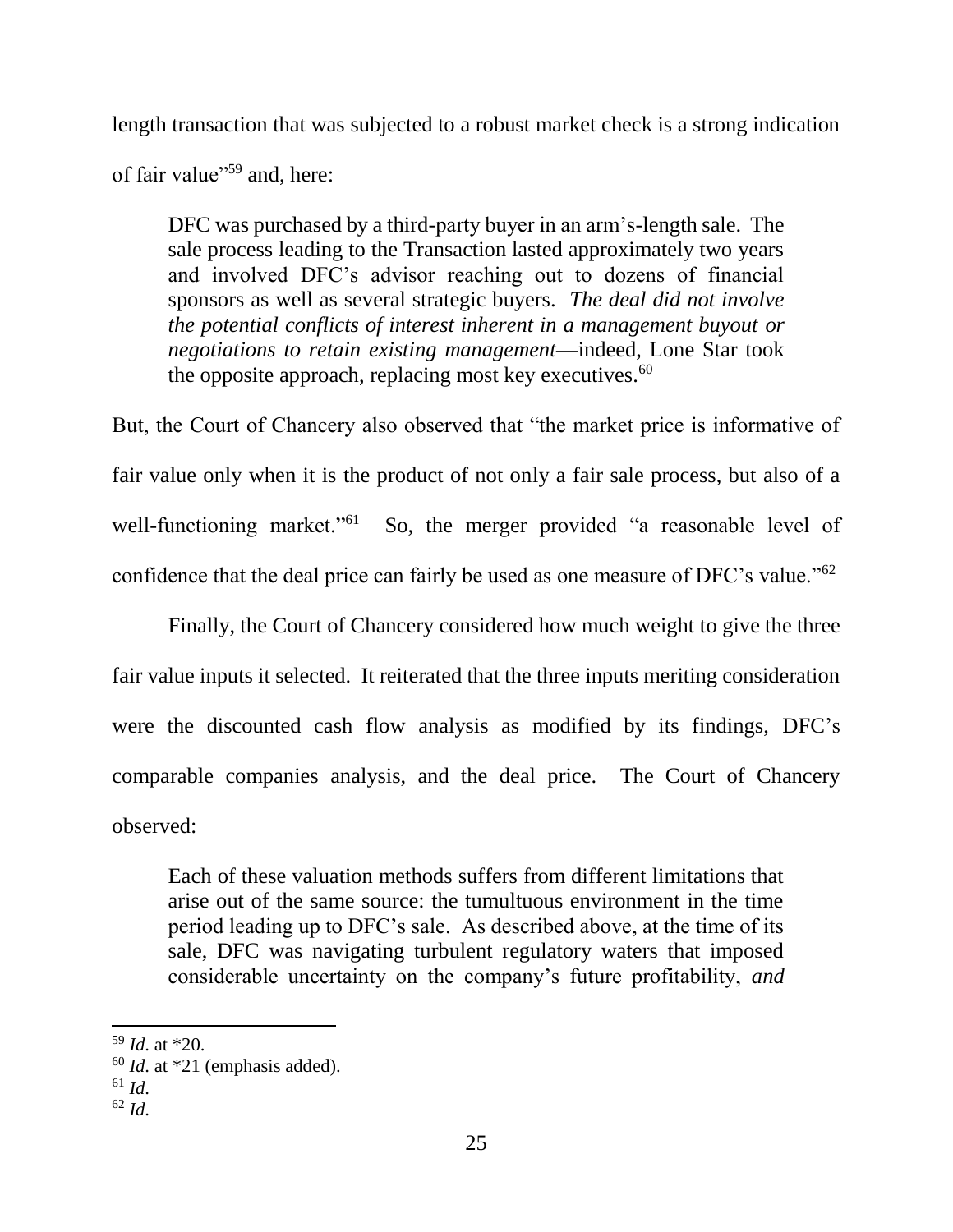*even its viability. Some of its competitors faced similar challenges. The potential outcome could have been dire, leaving DFC unable to operate its fundamental businesses*, or could have been very positive, leaving DFC's competitors crippled and allowing DFC to gain market dominance. Importantly, DFC was unable to chart its own course; its fate rested largely in the hands of the multiple regulatory bodies that governed it. Even by the time the transaction closed in June 2014, DFC's regulatory circumstances were still fluid.<sup>63</sup>

And, that "uncertainty impacted DFC's financial projections."<sup>64</sup> "Consequently, although a discounted cash flow analysis may deserve significant emphasis or sole reliance in cases where the Court has more confidence in the reliability of the underlying projections than in the deal price, I do not believe it merits a disproportionate weighting in this case."<sup>65</sup> But:

This same uncertainty inherent in the projections underlying the discounted cash flow analysis was present in the sale process. Although the sale process extended over a significant period of time and appeared to be robust, DFC's performance also appeared to be in a trough, with future performance depending on the outcome of regulatory decisionmaking that was largely out of the company's control. Lone Star was aware of DFC's trough performance and uncertain outlook—these attributes were at the core of Lone Star's investment thesis to obtain assets with potential upside at a favorable price.<sup>66</sup>

 $\overline{a}$ 

<sup>63</sup> *Id*. (emphasis added).

<sup>64</sup> *Id*. at \*22.

<sup>65</sup> *Id*.

<sup>66</sup> *Id*.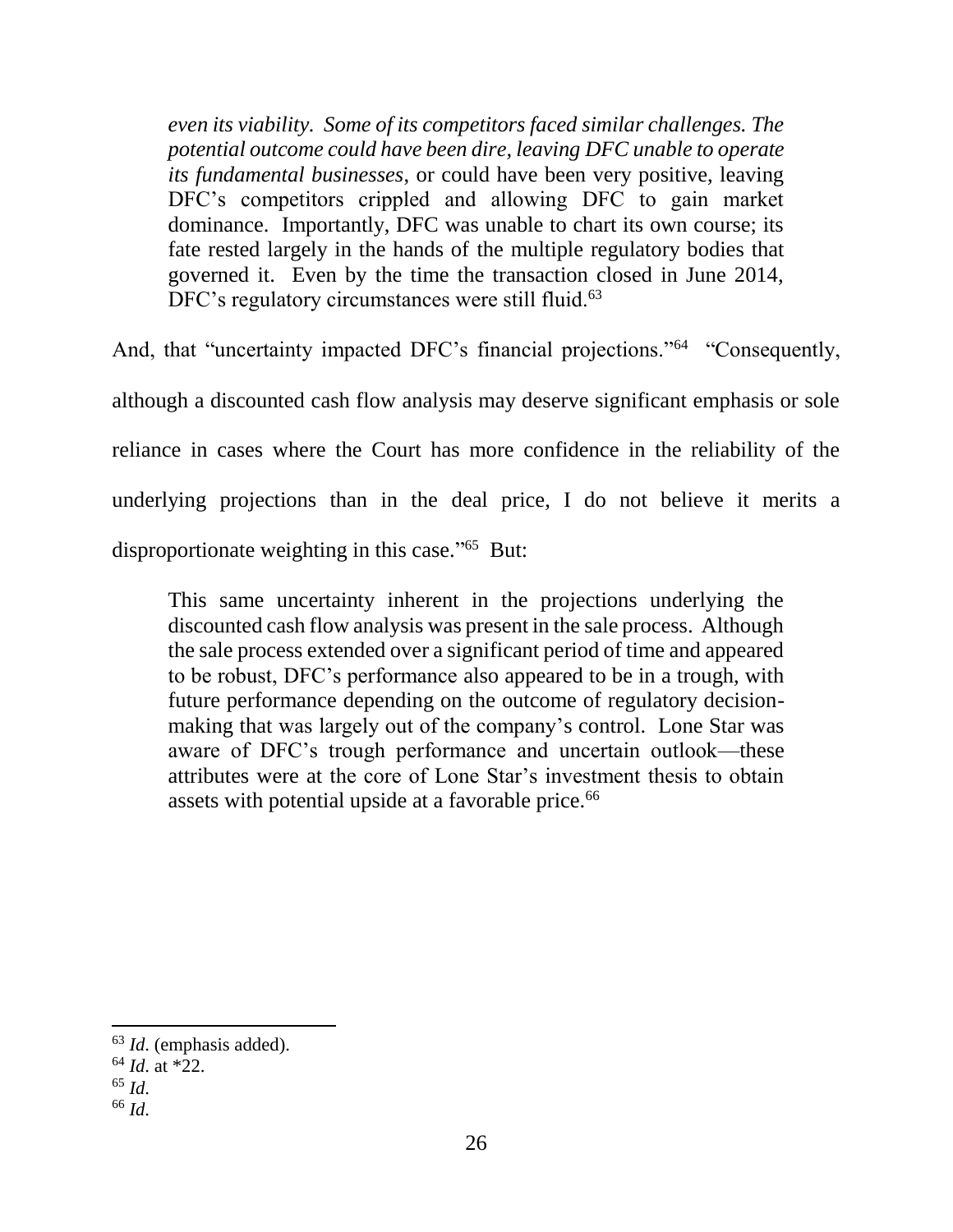Furthermore, "Lone Star's status as a financial sponsor, moreover, focused its attention on achieving a certain internal rate of return and on reaching a deal within its financing constraints, rather than on DFC's fair value."<sup>67</sup> Finally:

The uncertainty surrounding DFC's financial projections also affects the reliability of the multiples-based valuation, because this valuation relies on two years of management's projected EBITDA. Nonetheless, the multiples-based valuation may be less prone to long-term uncertainty compared to the discounted cash flow model, because it relies only on projections through 2015 rather than 2018, and because one third of the valuation relies on historical EBITDA data.<sup>68</sup>

Having expressed doubts about each fair value input, the Court of Chancery concluded that "each of them still provides meaningful insight into DFC's value, and all three of them fall within a reasonable range. In light of the uncertainties and other considerations described above, I conclude that the proper valuation of DFC is to weight each of these three metrics equally."<sup>69</sup> Thus, the Court of Chancery determined that the fair value of DFC was: \$9.50 (deal price) + \$8.07 (comparable companies analysis) +  $$13.07$  discounted cash flow analysis  $\div 3 = $10.21$  per share.

# *D. Reargument*

After reading the post-trial decision, DFC moved for reargument because the Court of Chancery had neglected to use the working capital numbers the court had adopted in its opinion in the discounted cash flow model it used to calculate DFC's

 $\overline{\phantom{a}}$ <sup>67</sup> *Id*.

<sup>68</sup> *Id*. at \*23.

<sup>69</sup> *Id*.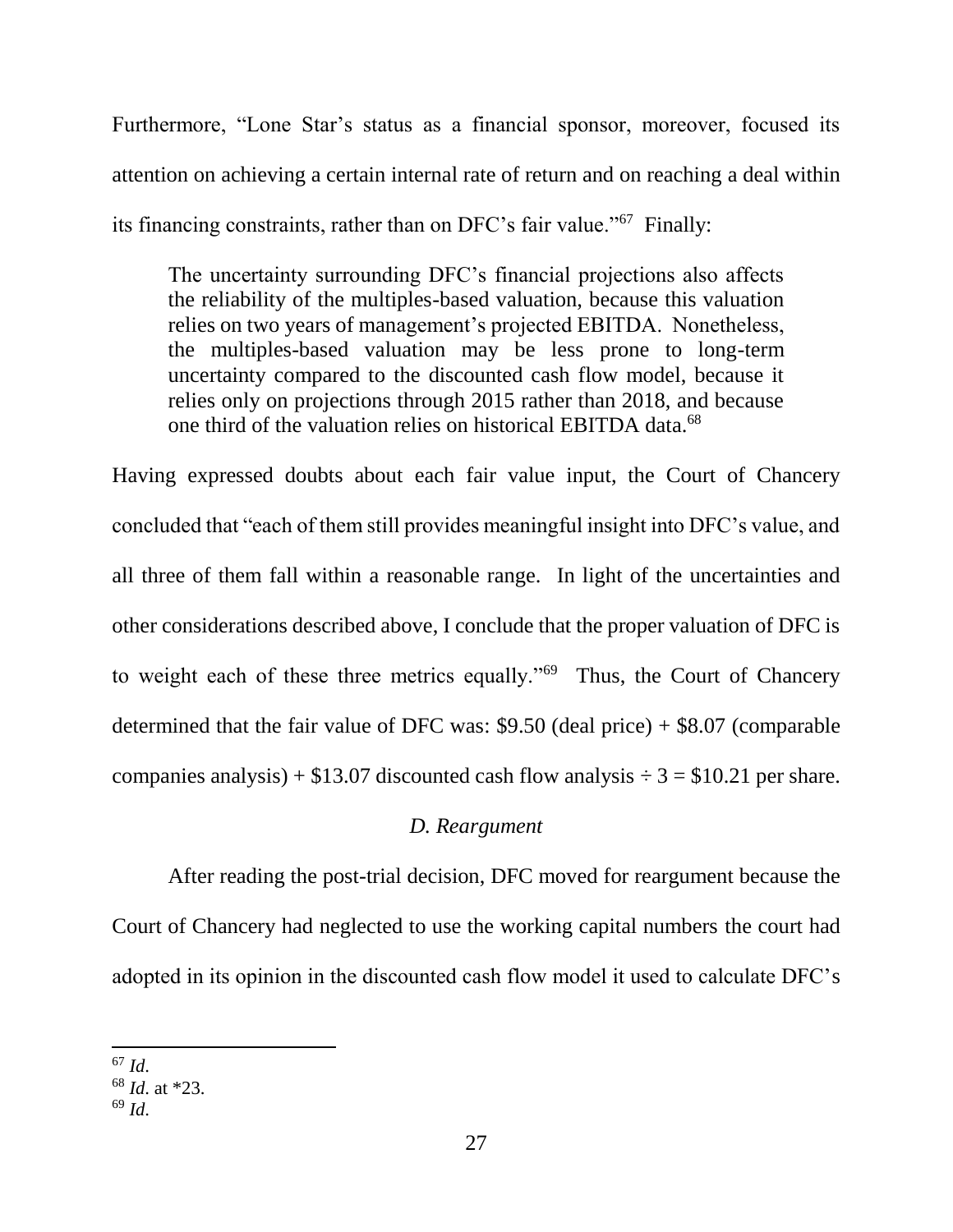fair value. With that error corrected, and addressing certain foreign exchange adjustments, the Court of Chancery's discounted cash flow model would yield \$7.70 per share<sup>70</sup>—a value similar to its comparable companies analysis—and, using the previous weighting the Court of Chancery adopted, a fair value of \$8.42 per share.<sup>71</sup>

The petitioners did not accept this simple math correction with equanimity. Instead, they raised an arguably new contention in their own response and motion for reargument, which was that the level of working capital in the March Projections implied that DFC would enjoy another period of above-market growth in the perpetuity period and therefore that the Chancellor's selected permanent growth rate of 3.1% was too low.<sup>72</sup>

The Court of Chancery considered the motions and issued an order granting the motions in part and modifying the discounted cash flow model. In that order, the Court of Chancery acknowledged that it had mistakenly included working capital estimates based on modified working capital estimates made by DFC's expert when the Court of Chancery had intended to just use the unmodified March Projections.

 $70$  The respondent's expert derived that figure by only replacing the working capital figures in the Court of Chancery's model. In response to some of the petitioners' other contentions in their Response to the respondent's motion, he used the petitioners' expert's model and derived a \$8.30 per share value from the discounted cashflow model and an \$8.62 per share fair value. Respondent's Expert's Aff. on Reargument at A1389–90.

<sup>71</sup> *Id*. at A1388, A1390.

<sup>72</sup> Petitioners' Reargument Motion at A1341–49.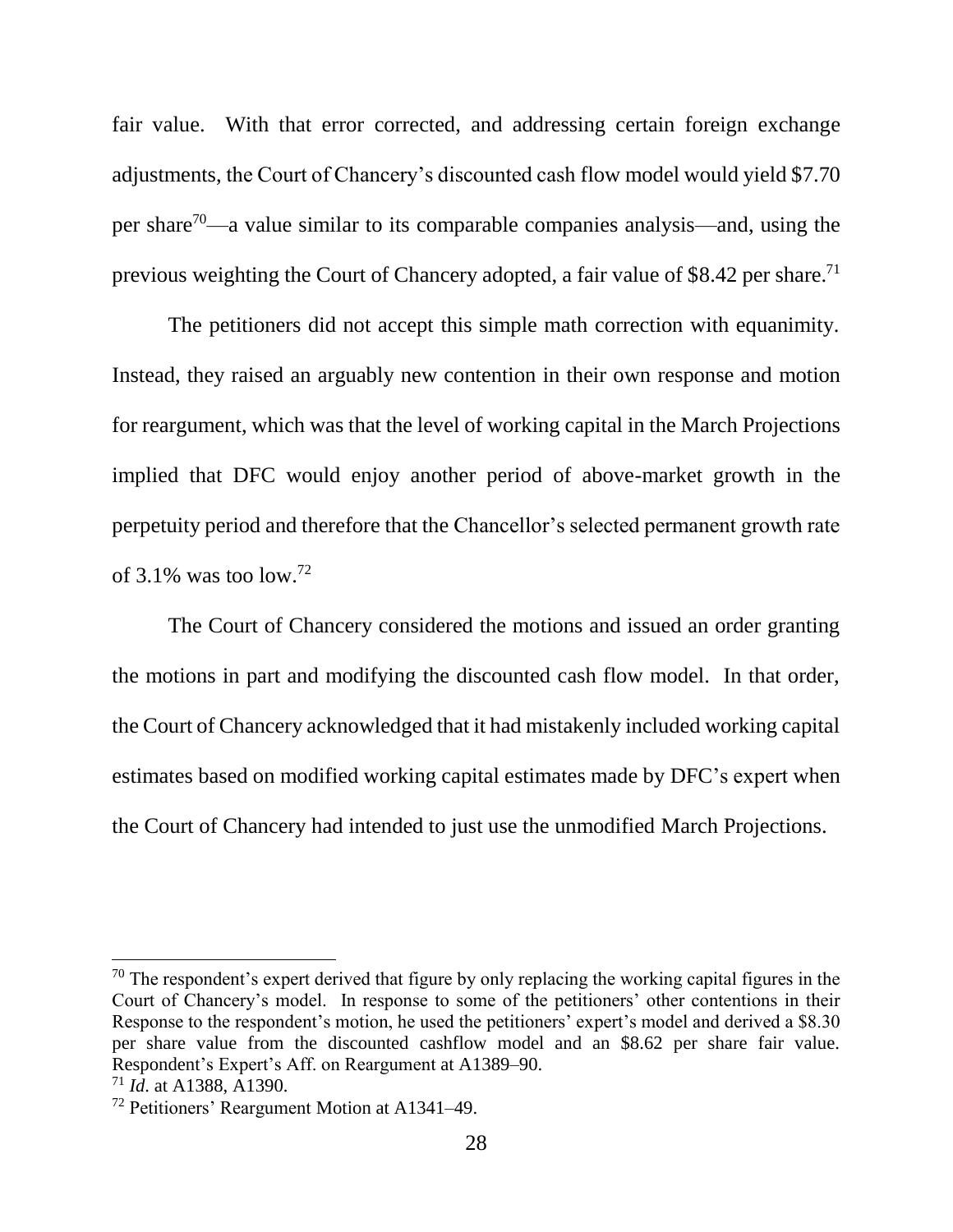The Court of Chancery then considered the petitioners' motion for reargument. In essence, the petitioners said that there needed to be a particular relationship between the level of projected working capital in the discounted cash flow model and the perpetuity growth rate. In that affidavit, the petitioners' expert argued that the permanent growth rate is a function of two elements, DFC's return on capital and DFC's reinvestment rate.<sup>73</sup> When someone preparing a discounted cash flow analysis selects a permanent growth rate, so the petitioners' expert's argument went, the underlying projections for those two elements have to be sufficient to sustain that growth rate.<sup>74</sup> As the Court of Chancery put it, "DFC's projected revenue and working capital needs have a codependent relationship, *i.e*., a high-level requirement for working capital, as reflected in [the management] projections] necessarily corresponds with a higher projected growth rate."<sup>75</sup> The Court of Chancery then observed that it had selected a 3.1% perpetuity growth rate so as not to exceed the risk-free rate, but, it now realized that the risk-free rate was only the upper bound for perpetuity growth rates when companies have reached a stable stage. And, the March Projections "assume DFC will achieve fast-paced growth throughout the projection period and therefore imply a need for a perpetuity

<sup>73</sup> *Id*. at A1352.

<sup>74</sup> *Id.*

<sup>75</sup> Appellant's Opening Br. Ex. B at 5 (Reargument Order).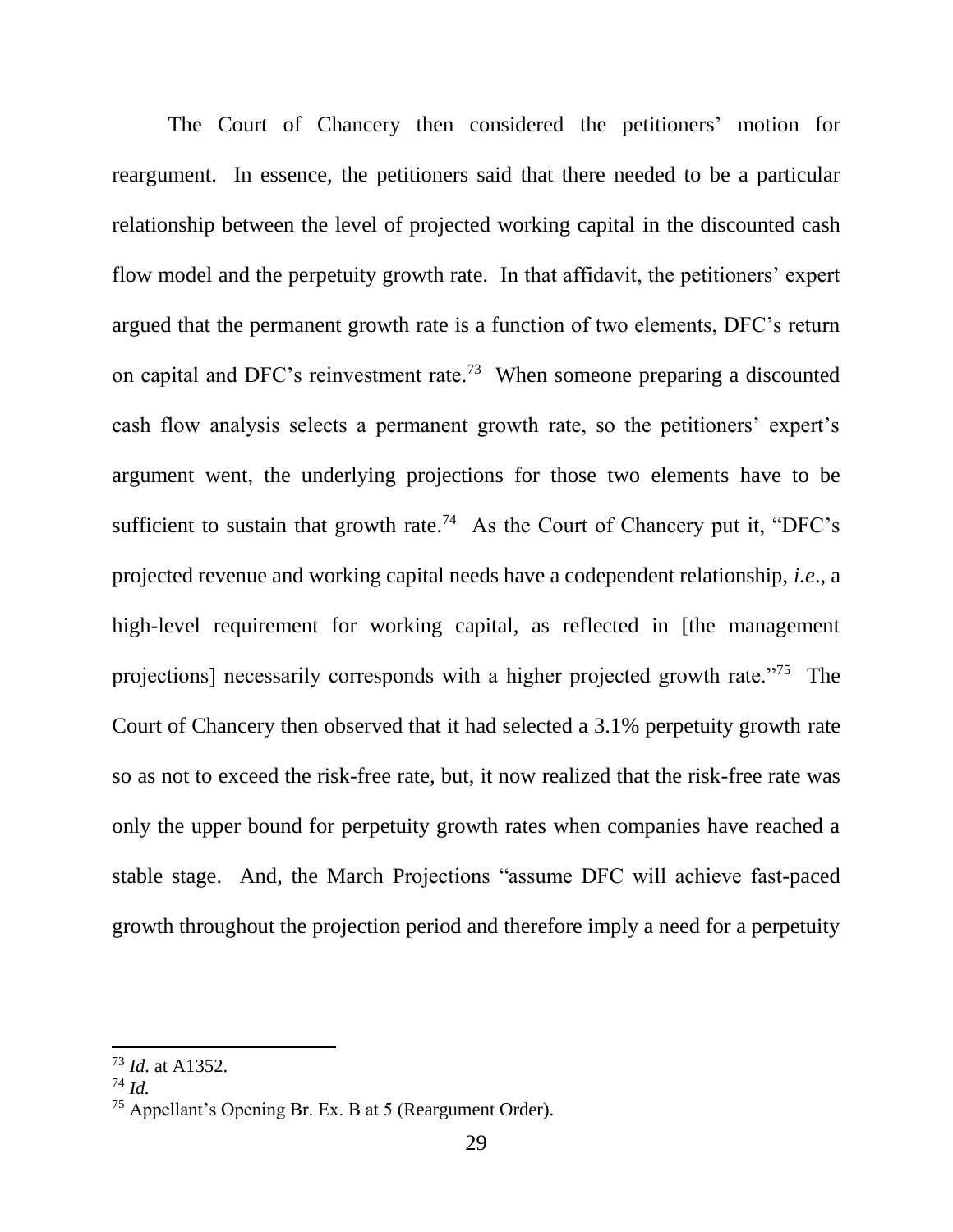growth rate higher than the risk-free rate."<sup>76</sup> So, the Court of Chancery determined that it needed to adopt a perpetuity growth rate consistent with the "relatively high level of working capital built into those projections."<sup>77</sup> Based on the contentions in a supplemental affidavit from the petitioners' expert, $78$  the Court of Chancery concluded that the March Projections would sustain an average growth rate of 3.9% and a median growth rate of 4.2%.

The Court of Chancery adopted the petitioners' expert's suggestion that the correct sustainable growth rate is the midpoint between the average and median sustainable growth rates, i.e., the functions of reinvestment and return on invested capital, underlying the March Projections, 4.0%. This growth rate assumed that, despite the acknowledged risk of insolvency and shrinkage, DFC would, not only keep pace with the most dynamic mature industries in perpetuity, but exceed their growth by a healthy margin, given that 4.0% was fully 27% higher than the risk-free rate of 3.14%. Taking both revisions into account, the Court of Chancery adjusted its discounted cash flow model to \$13.33 per share, 2% higher than its original DCF and 40% higher than the deal price, which, when given its one-third weight, resulted in a fair value of DFC at \$10.30 per share, \$0.09 higher than the post-trial opinion's original award.

<sup>76</sup> *Id*.

<sup>77</sup> *Id*. at 6.

<sup>78</sup> Petitioners' Expert's Aff. on Reargument at A1352–53.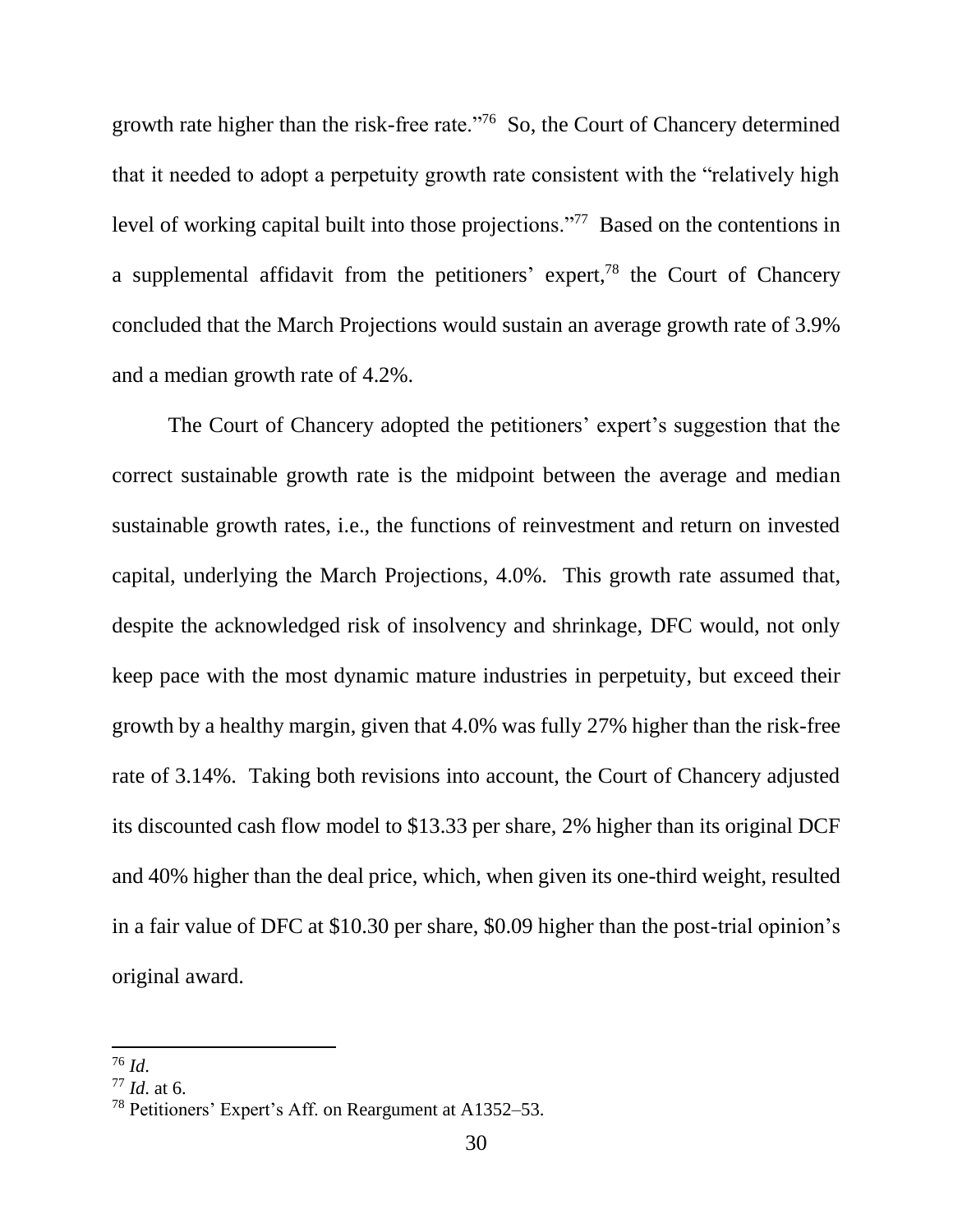On appeal, the case has reflected an emphasis on one issue that was not presented fairly to the Court of Chancery. Before us, DFC's central argument is that a judicial presumption in favor of the deal price should be established in appraisal cases where the transaction was the product of certain market conditions. DFC argues that those conditions pertain to this case and the Court of Chancery erred by not giving presumptive and exclusive weight to the deal price.

DFC also raises more case-specific issues on appeal. The first is a more constrained take on its deal price presumption argument, which involves the idea that based on the fact findings the Court of Chancery made regarding the nature of the market search, lack of conflict of interest, and other relevant economic factors bearing on the deal price, the Court of Chancery abused its discretion by only giving one-third weight to the deal price. More particularly, DFC argues that the two reasons that the Court of Chancery gave for not giving full weight to the deal price the fact that DFC faced increasing regulatory constraints that could not be priced by equity market participants and the fact that the prevailing buyer was a private equity rather than strategic buyer—were not rationally supported by the record.

DFC's next case-specific argument is that the Court of Chancery erred by markedly increasing the perpetuity growth rate it used in its discounted cash flow model after recognizing on reargument that it had used the wrong working capital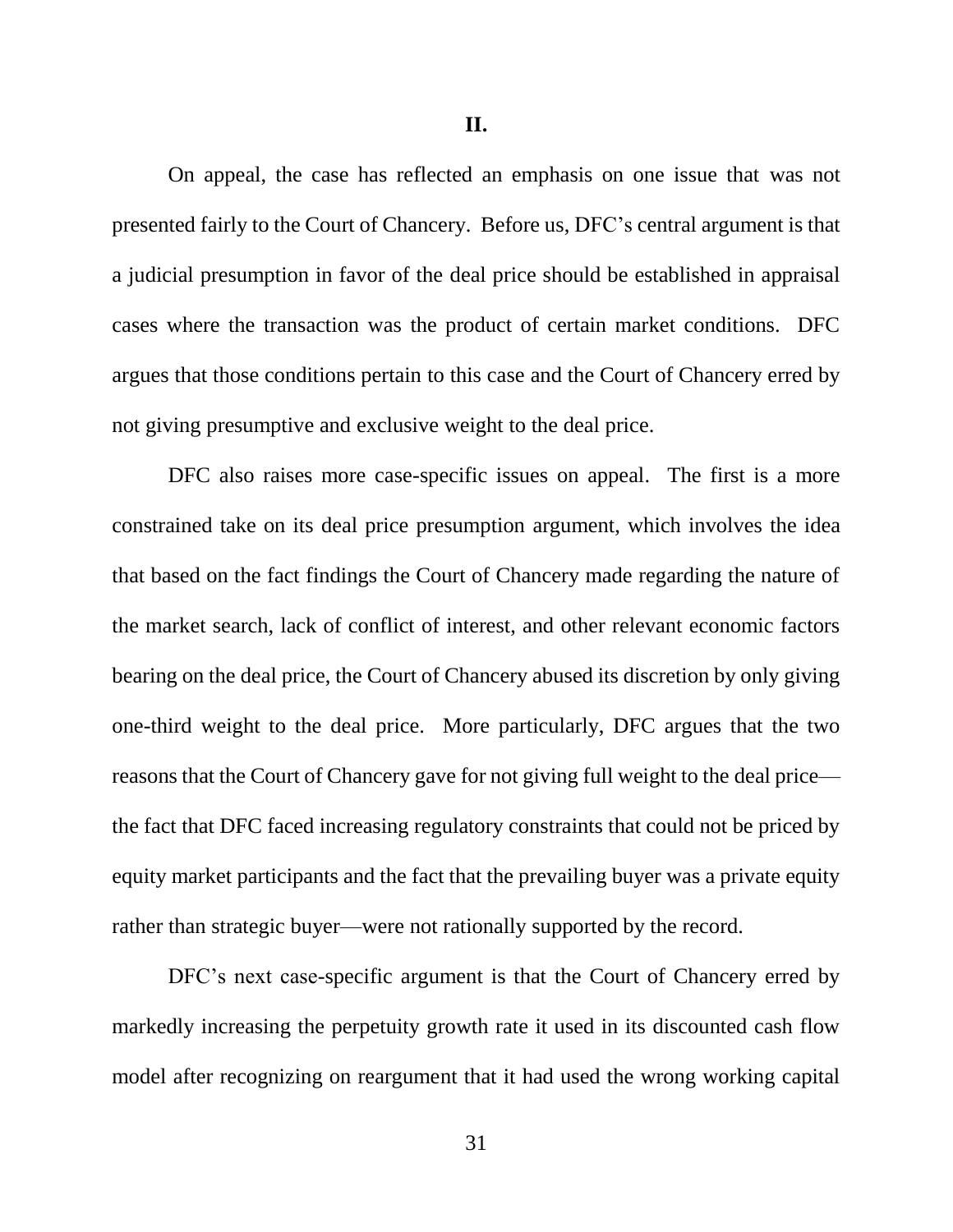figures in its original model. DFC contends that there was no record evidence justifying this sizable increase in the perpetuity growth rate.

For their part, on cross-appeal, the petitioners argue that the Court of Chancery abused its discretion by according weight to a comparable companies analysis, which the petitioners contend is not a reliable indicator of fair value, and that the court should have given primary, if not exclusive, weight to its discounted cash flow model.

Finally, DFC's overall argument raises another implied argument, which is that the Court of Chancery's decision to afford equal weight to the deal price, its discounted cash flow model, and its comparable companies analysis was arbitrary and not based on any reasoned explanation of why that weighting was appropriate.

We deal with these issues in the order just outlined. When reviewing a decision in a statutory appraisal, we use an abuse of discretion standard and grant significant deference to the factual findings of the trial court.<sup>79</sup> This Court "will accept [the Court of Chancery's] findings if supported by the record . . . . "80

### *A*.

The first issue we confront is one that did not feature in the same way before the Chancellor. On appeal, but not below, DFC argued for the creation of a judicial

<sup>79</sup> *Golden Telecom, Inc. v. Glob. GT LP*, 11 A.3d 214, 217 (Del. 2010).

<sup>80</sup> *In re Shell Oil Co*., 607 A.2d 1213, 1219 (Del. 1992).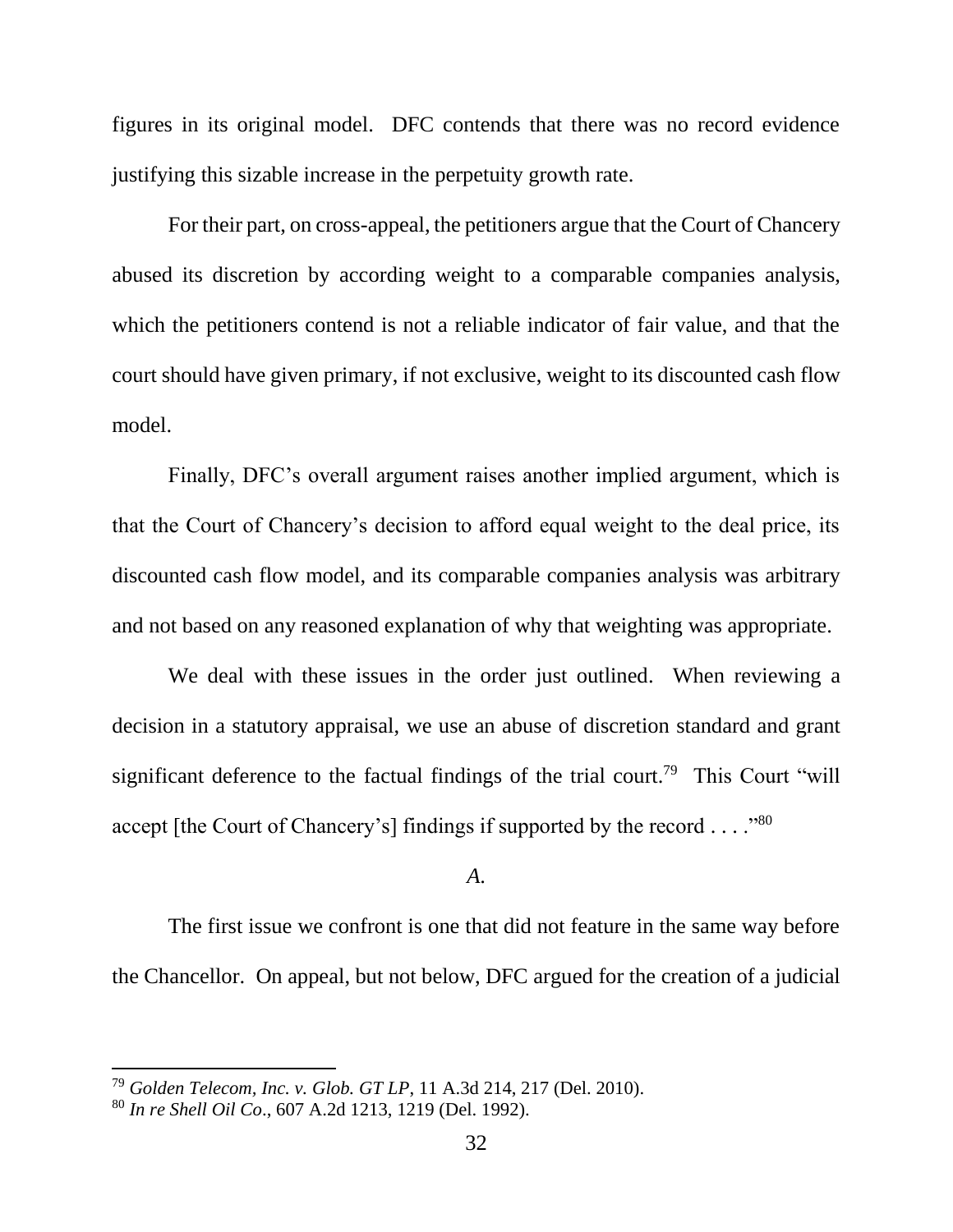presumption that the deal price is the best evidence of fair value when the transaction giving rise to appraisal results from an open market check and when certain other conditions pertain. This focus has generated interest from distinguished law professors on both sides of the question, who have weighed in with dueling amicus briefs.

But, before the Court of Chancery, DFC merely argued that the "arms-length, competitive, and fair sales process" entitled the deal price to receive "significant weight."<sup>81</sup> DFC made a similar argument in its post-trial brief for the Court of Chancery.<sup>82</sup> So, it is difficult to see how the argument that the deal price under these circumstances is entitled to a presumption of fair value was properly presented to the Court of Chancery and therefore can be argued to us now.<sup>83</sup> We place great value on the assessment of issues by our trial courts, and it is not only unwise, but unfair and inefficient, to litigants and the development of the law itself, to allow parties to pop up new arguments on appeal they did not fully present below. For that reason alone, we are reluctant to even consider this argument. Nonetheless, because of its relationship to more case-specific issues, we explain why, even if this were fairly presented, DFC has not persuaded us to adopt its position.

<sup>81</sup> Respondent's Pretrial Brief at A58.

<sup>82</sup> Respondent's Post-Trial Brief at A1271–81.

<sup>83</sup> Sup. Ct. R. 8.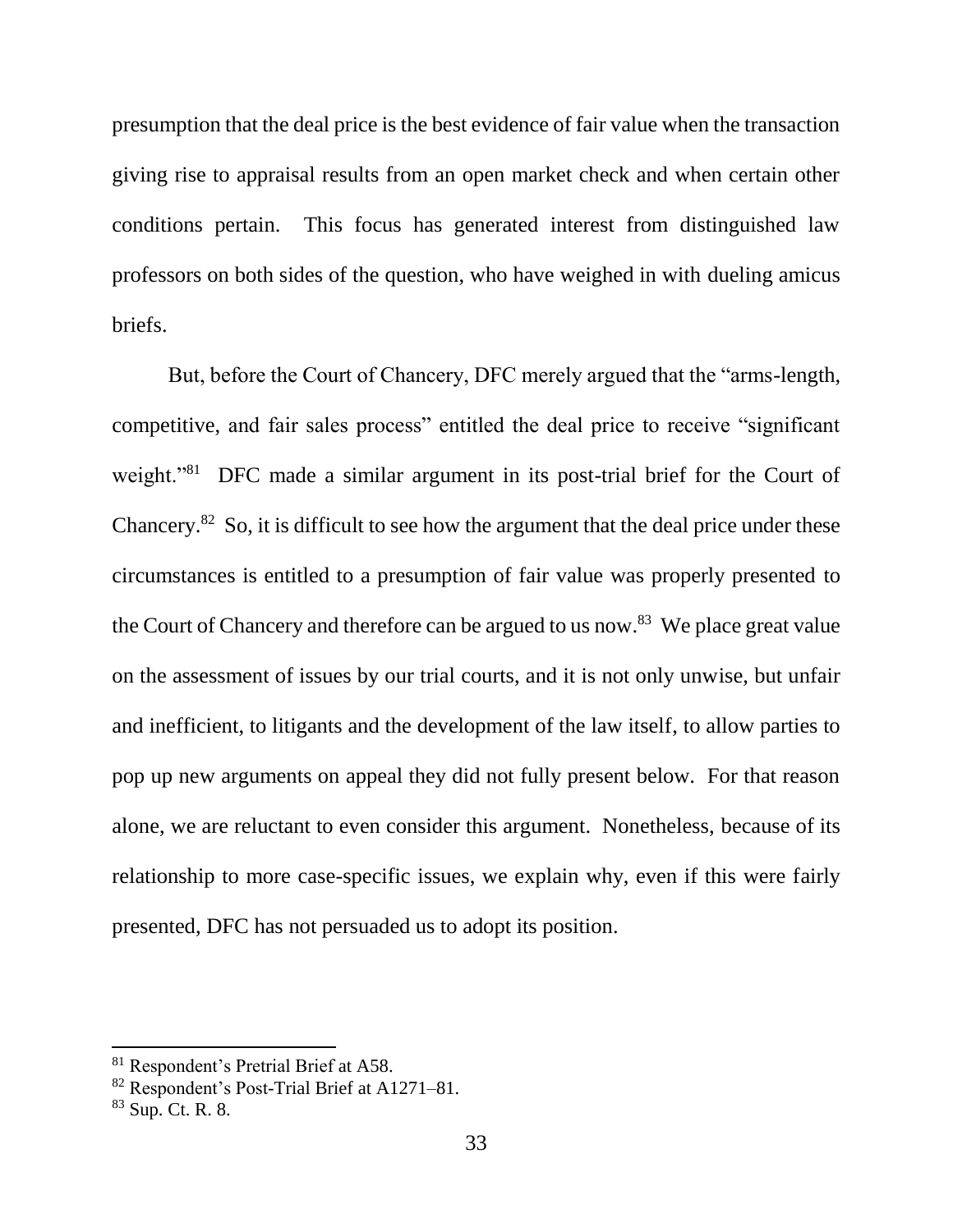*i*.

Another key problem for DFC in presenting this argument now is that a similar argument was presented and rejected recently by this Court in *Golden Telecom*. <sup>84</sup> In *Golden Telecom*, the respondent company argued that this Court "should adopt a standard requiring conclusive or, in the alternative, presumptive deference to the merger price in an appraisal proceeding."<sup>85</sup> In rejecting that argument, this Court focused on the key language in 8 *Del. C.* § 262, stating that dissenting shareholders "shall be entitled to an appraisal by the Court of Chancery of the fair value of the stockholder's shares of stock under the circumstances described" elsewhere in the section.<sup>86</sup> The statute elaborates:

Through such proceeding the Court shall determine the fair value of the shares exclusive of any element of value arising from the

<sup>84</sup> 11 A.3d 214 (Del. 2010). *Golden Telecom* was an odd case to argue for deference to the deal price. The transaction in this case and the ones in the many cases when the Court of Chancery has found that the deal price was the best evidence of value reflected the results of a non-conflicted, open market check. *E.g.*, *In re PetSmart, Inc*., 2017 WL 2303599, at \*27–\*31 (Del. Ch. May 26, 2017); *Merion Capital LP v. BMC Software, Inc.*, 2015 WL 6164771 (Del. Ch. Oct. 21, 2015); *LongPath Capital, LLC v. Ramtron Int'l Corp*., 2015 WL 4540443, at \*25–\*26 (Del. Ch. June 30, 2015); *Merlin P'rs LP v. AutoInfo, Inc.*, 2015 WL 2069417 (Del. Ch. Apr. 30, 2015); *In re Appraisal of Ancestry.com, Inc.*, 2015 WL 399726 (Del. Ch. Jan. 30, 2015); *Huff Fund Investment Partnership v. CKx, Inc*., 2013 WL 5878807, at \*11–\*14 (Del. Ch. Nov. 1, 2013); *Union Illinois 1995 Inv. Ltd. P'ship v. Union Fin. Grp., Ltd.*, 847 A.2d 340, 357–58 (Del. Ch. 2004). By contrast, the transaction in *Golden Telecom* was conflicted and did not involve a process whereby buyers not tied to the company's major stockholders would have felt welcome to bid and succeed. In fact, Golden Telecom's two largest shareholders owned more of the buyer than they did of Golden Telecom. *Glob. GT LP v. Golden Telecom, Inc.*, 993 A.2d 497, 508 (Del. Ch. 2010), *aff'd*, 11 A.3d 214 (Del. 2010).

<sup>85</sup> *Golden Telecom*, 11 A.3d at 216.

<sup>86</sup> 8 *Del. C.* § 262.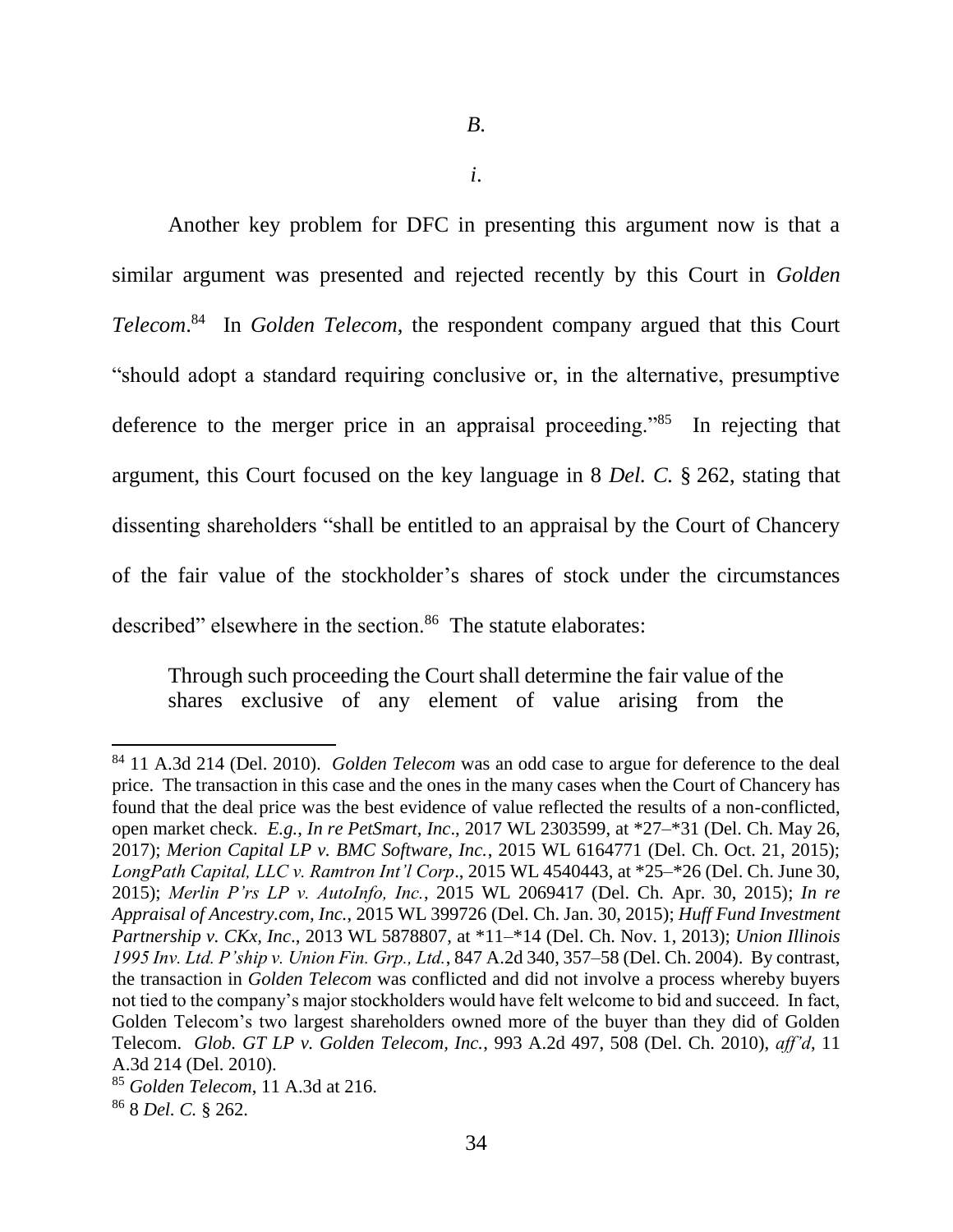accomplishment or expectation of the merger or consolidation, together with interest, if any, to be paid upon the amount determined to be the fair value. In determining such fair value, the Court shall take into account all relevant factors.<sup>87</sup>

In particular, this Court focused on § 262's requirement that the Court of

Chancery consider "all relevant factors" and that "fair value" entails "the value to

the stockholder of the firm as a going concern."<sup>88</sup> Thus, this Court concluded:

Section 262(h) unambiguously calls upon the Court of Chancery to perform an *independent* evaluation of "fair value" at the time of a transaction. It vests the Chancellor and Vice Chancellors with significant discretion to consider "all relevant factors" and determine the going concern value of the underlying company. Requiring the Court of Chancery to defer—conclusively or presumptively—to the merger price, *even in the face of a pristine, unchallenged transactional process*, would contravene the unambiguous language of the statute and the reasoned holdings of our precedent. It would inappropriately shift the responsibility to determine "fair value" from the court to the private parties. Also, while it is difficult for the Chancellor and Vice Chancellors to assess wildly divergent expert opinions regarding value, inflexible rules governing appraisal provide little additional benefit in determining "fair value" because of the already high costs of appraisal actions.<sup>89</sup>

DFC would have us depart from the reasoning of *Golden Telecom*. But, we

are not convinced we should do so. As *Golden Telecom* found, § 262(h) gives broad

discretion to the Court of Chancery to determine the fair value of the company's

shares, considering "all relevant factors." That statutory language was a key feature

<sup>87</sup> *Id*. at § 262(h).

<sup>88</sup> *Golden Telecom*, 11 A.3d at 217.

<sup>89</sup> *Id*. at 217–18 (second emphasis added).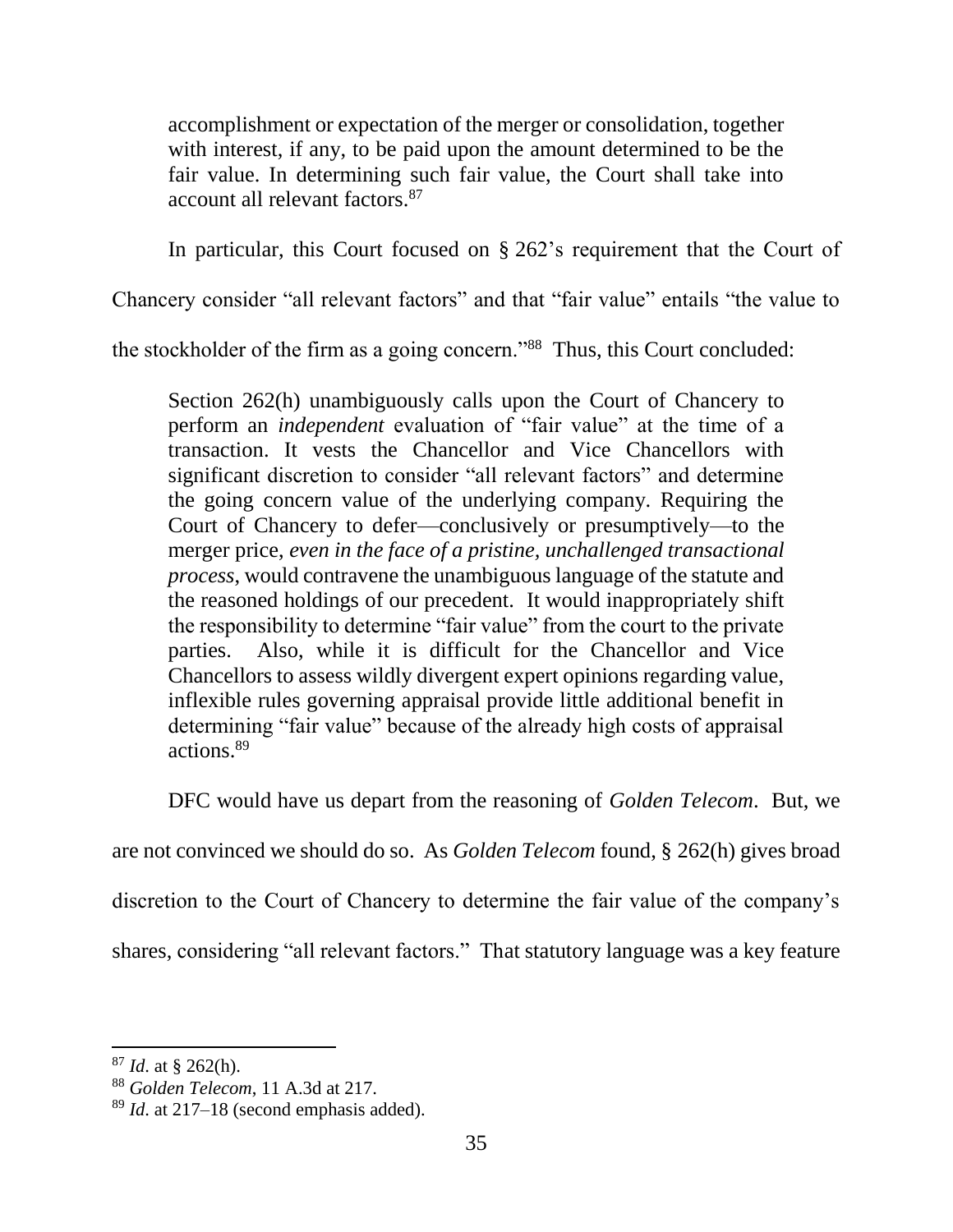in *Weinberger v. UOP, Inc.*<sup>90</sup> Before *Weinberger*, the Court of Chancery had historically employed the so-called Delaware Block Method to determine the value of shares at issue in an appraisal.<sup>91</sup> Although "[t]he exact origin of the Delaware Block Method is a source of confusion," there is no confusion that it was a judicial gloss on the appraisal statute, rather than something inevitably stemming from the text.<sup>92</sup> This Court has described the Delaware Block Method this way:

The Delaware Block Method actually is a combination of three generally accepted methods for valuation: the asset approach, the market approach, and the earnings approach. Under the Delaware Block Method, the asset, market and earnings approach are each used separately to calculate a value for the entire corporation. A percentage weight is then assigned those three valuations on the basis of each approach's significance to the nature of the subject corporation's business. The appraised value of the corporation is then determined by the weighted average of the *three* valuations.<sup>93</sup>

One of the three approaches comprising the Delaware Block Method, the market value approach, focused on the market prices of securities when there was an active market and where no special circumstances existed to render the price unreliable.<sup>94</sup> This approach is encapsulated by the observation that "[w]here there

<sup>90</sup> 457 A.2d 701 (Del. 1983). *Weinberger* was itself not an appraisal case but this Court recognized its interpretation of the appraisal statute as binding on appraisal proceedings as well. *See, e.g*., *Cede & Co. v. Technicolor, Inc*., 684 A.2d 289, 296 (Del. 1996).

<sup>&</sup>lt;sup>91</sup> EDWARD P. WELCH ET AL., FOLK ON THE DELAWARE GENERAL CORPORATION LAW § 262.10, at 9-229 (6th ed. 2017).

<sup>92</sup> Joseph Evan Calio, *New Appraisals of Old Problems: Reflections on the Delaware Appraisal Proceeding*, 32 AM. BUS. L.J. 1, 30 (1994).

<sup>93</sup> *Paskill Corp. v. Alcoma Corp.*, 747 A.2d 549, 555 (Del. 2000).

<sup>94</sup> *Cede & Co. v. Technicolor, Inc.*, 1990 WL 161084, at \*18 n.39 (Del. Ch. Oct. 19, 1990).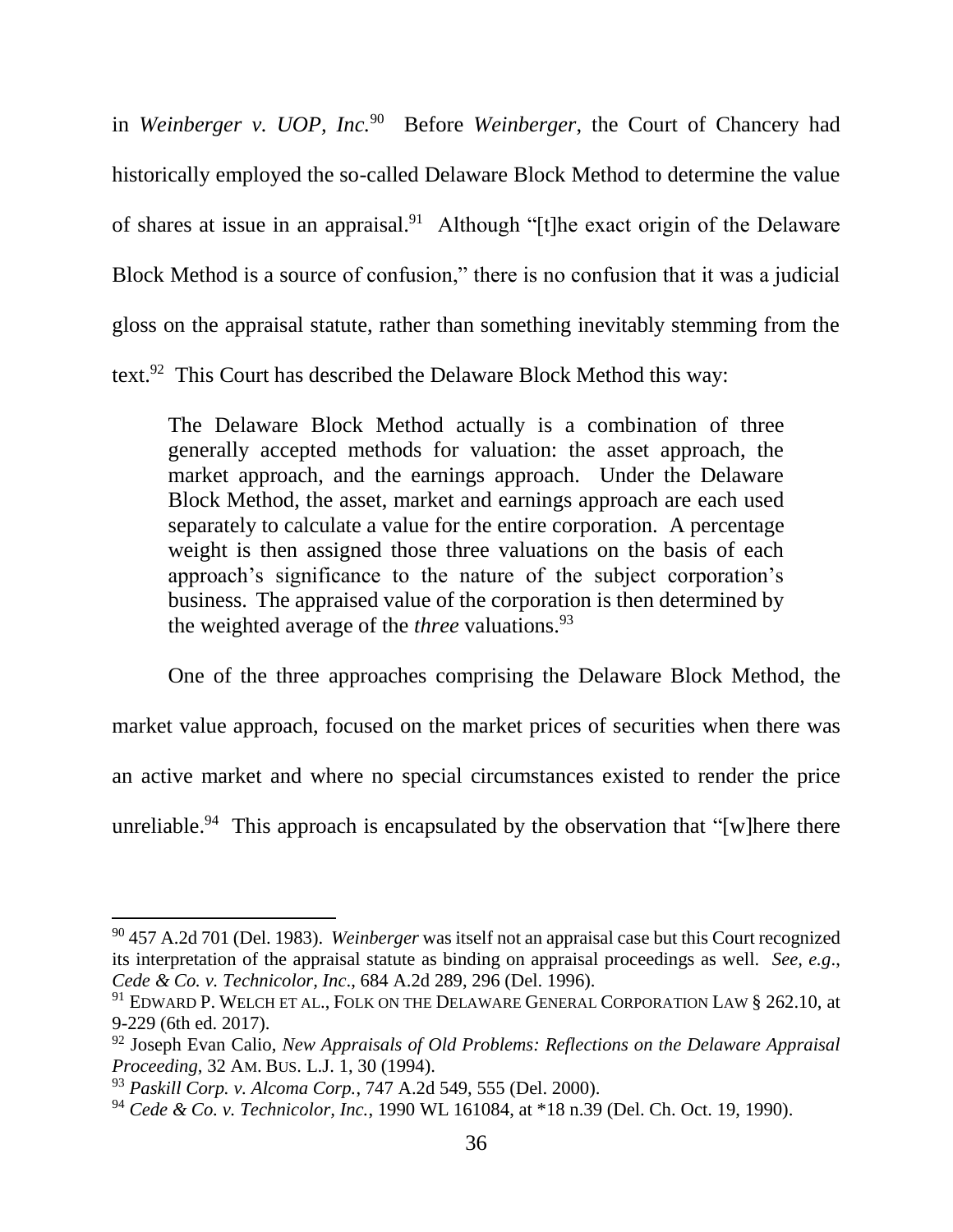is a free and active market, averaging of market prices on the last trading day before the announcement of a merger will reflect the fair market price."<sup>95</sup>

By the time of *Weinberger* in 1983, important developments in corporate finance and economics had occurred, such as the articulation of the capital asset pricing model and the efficient market hypothesis, and concepts related to those, such as the discounted cash flow method of valuation.<sup>96</sup> Weinberger eliminated the Delaware Block Method as the exclusive valuation methodology for appraisal. *Weinberger* ascribed this result to two amendments to the appraisal statute: i) the 1976 amendment that added the concept of "fair value" to the statute for the first time; $97$  and ii) the 1981 amendment that mandated the Court of Chancery "take into account all relevant factors."<sup>98</sup> *Weinberger* found that these statutory amendments demonstrated "a legislative intent to fully compensate shareholders for whatever their loss may be, subject only to the narrow limitation that one cannot take

<sup>95</sup> FOLK, *supra* note 91, § 262.10

<sup>96</sup> BRADFORD CORNELL, CORPORATE VALUATION 39 (1993) (describing, in a book published in 1993, the "voluminous" literature on the efficient market hypothesis and pointing to two papers, including one from 1970, as the "best summaries"); RICHARD A. BREALEY ET AL., PRINCIPLES OF CORPORATE FINANCE 214 (2008) ("In the mid-1960s three economists—William Sharpe, John Litner, and Jack Treynor—produced an answer to [the problem of determining expected risk premia]. Their answer is known as the capital asset pricing model or CAPM."); Calio, *supra* note 92, at 48 n.222 ("A 1975 survey of 33 major corporations revealed that 94% of those companies used the discounted cash flow technique to evaluate investment projects.").

 $97$  60 Del. Laws, c. 371, § 7 (1976) ("The Court shall appraise the shares, determining their fair value exclusive of any element of value arising from the accomplishment or expectation of the merger.").

 $98$  63 Del. Laws, c. 25, § 14 (1981) ("In determining such fair value, the Court shall take into account all relevant factors.").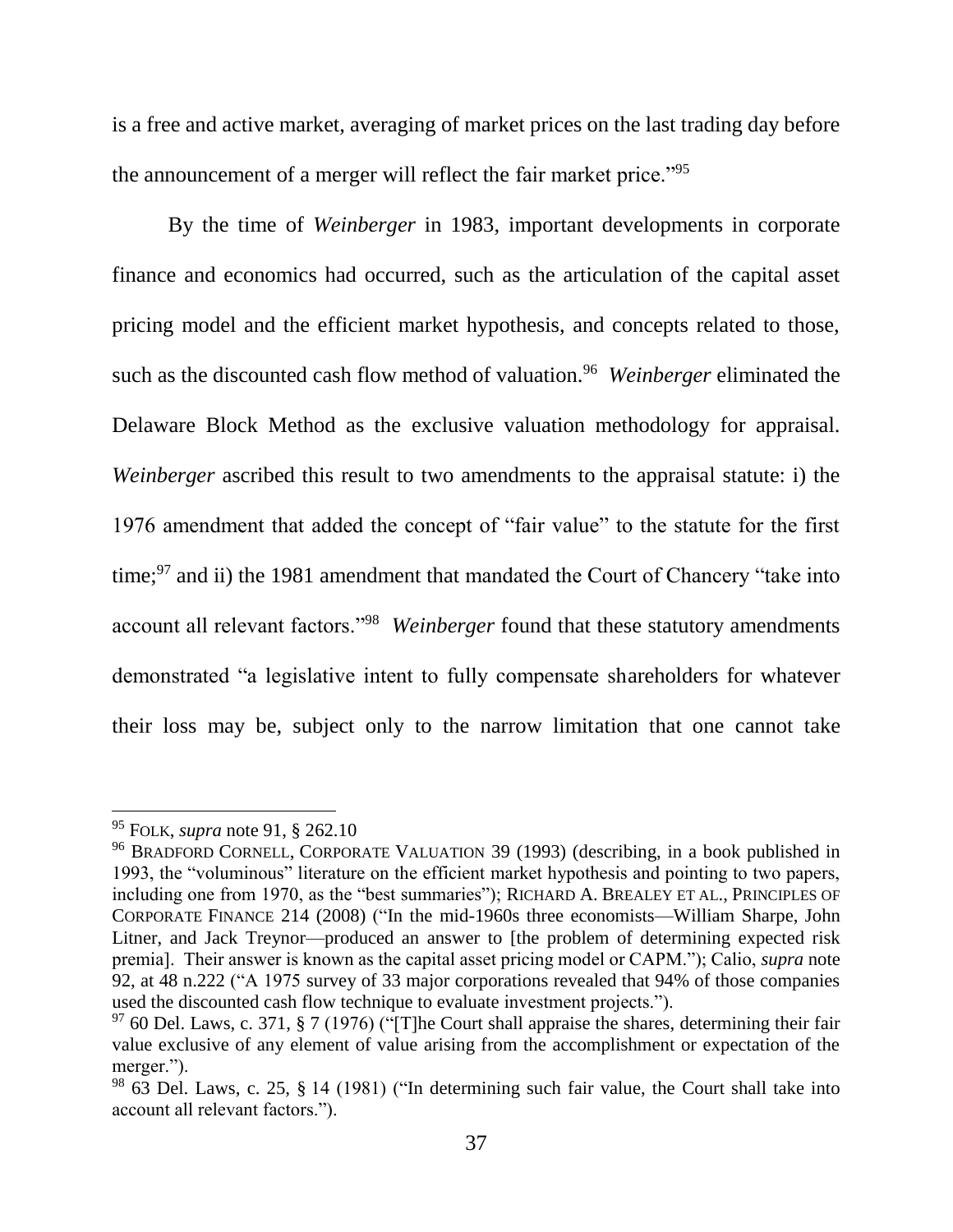speculative effects of the merger into account."<sup>99</sup> Weinberger therefore held that the Delaware Block Method would no longer be the exclusive valuation method for appraisal, and instead adopted "a more liberal, less rigid and stylized, approach to the valuation process,"<sup>100</sup> which included "proof of value by any techniques or methods which are generally considered acceptable in the financial community and otherwise admissible in court."<sup>101</sup>

#### *ii.*

Since *Weinberger*, and *Golden Telecom* itself, the key language in § 262 that those cases focused upon has remained unaltered. But, DFC would have us put a judicial gloss on the broad "all relevant factors" language, by determining that a particular factor is more relevant than others when certain conditions pertain. We do not, however, view the statutory language as inviting us to do so. Nor are we persuaded it is advisable to do so.

As we shall discuss, we have little quibble with the economic argument that the price of a merger that results from a robust market check, against the back drop of a rich information base and a welcoming environment for potential buyers, is probative of the company's fair value. But, not only do we see no license in the statute for creating a presumption that the resulting price in such a situation is the

<sup>99</sup> *Weinberger*, 457 A.2d at 714.

<sup>100</sup> *Id.* at 704.

<sup>101</sup> *Id.* at 713.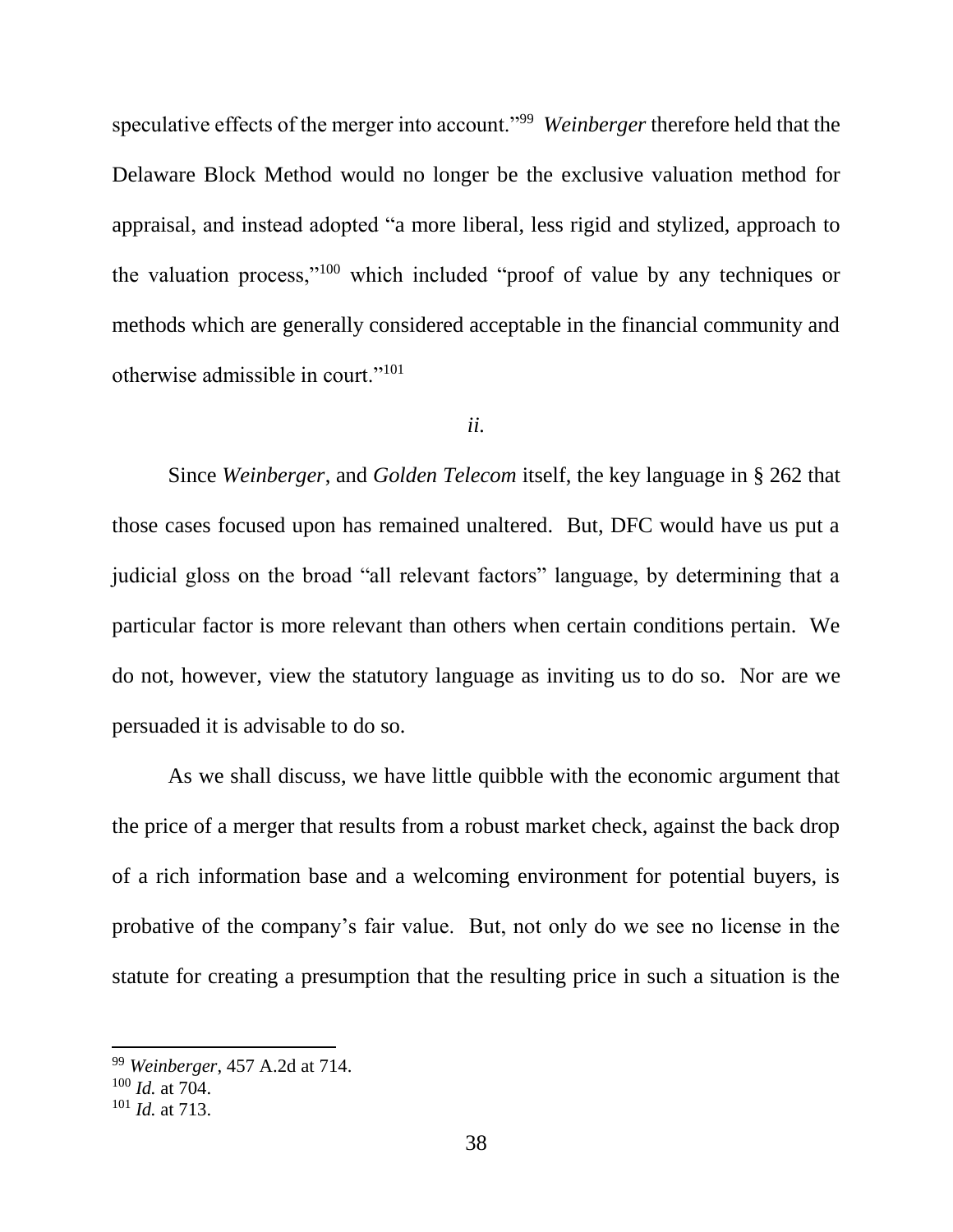"exclusive," "best," or "primary" evidence of fair value, we do not share DFC's confidence in our ability to craft, on a general basis, the precise pre-conditions that would be necessary to invoke a presumption of that kind. We also see little need to do so, given the proven record of our Court of Chancery in exercising its discretion to give the deal price predominant, and indeed exclusive weight, when it determines, based on the precise facts before it that led to the transaction, that the deal price is the most reliable evidence of fair value.<sup>102</sup> For these reasons, we adhere to our prior ruling in *Golden Telecom*. If the General Assembly determines that a presumption of the kind sought is in order, it has proven its attentiveness to our appraisal statute and is free to create one itself.

As our preceding discussion presages, our refusal to craft a statutory presumption in favor of the deal price when certain conditions pertain does not in any way signal our ignorance to the economic reality that the sale value resulting from a robust market check will often be the most reliable evidence of fair value, and that second-guessing the value arrived upon by the collective views of many sophisticated parties with a real stake in the matter is hazardous. In fact, the Chancellor himself, and his colleagues on the Court of Chancery, understand this, as both the decision in this case and other decisions of the Court make clear.<sup>103</sup>

<sup>102</sup> *See* cases cited *supra* note 84.

 $103$  2016 WL 3753123, at \*20 ("The merger price in an arm's-length transaction that was subjected to a robust market check is a strong indication of fair value in an appraisal proceeding as a general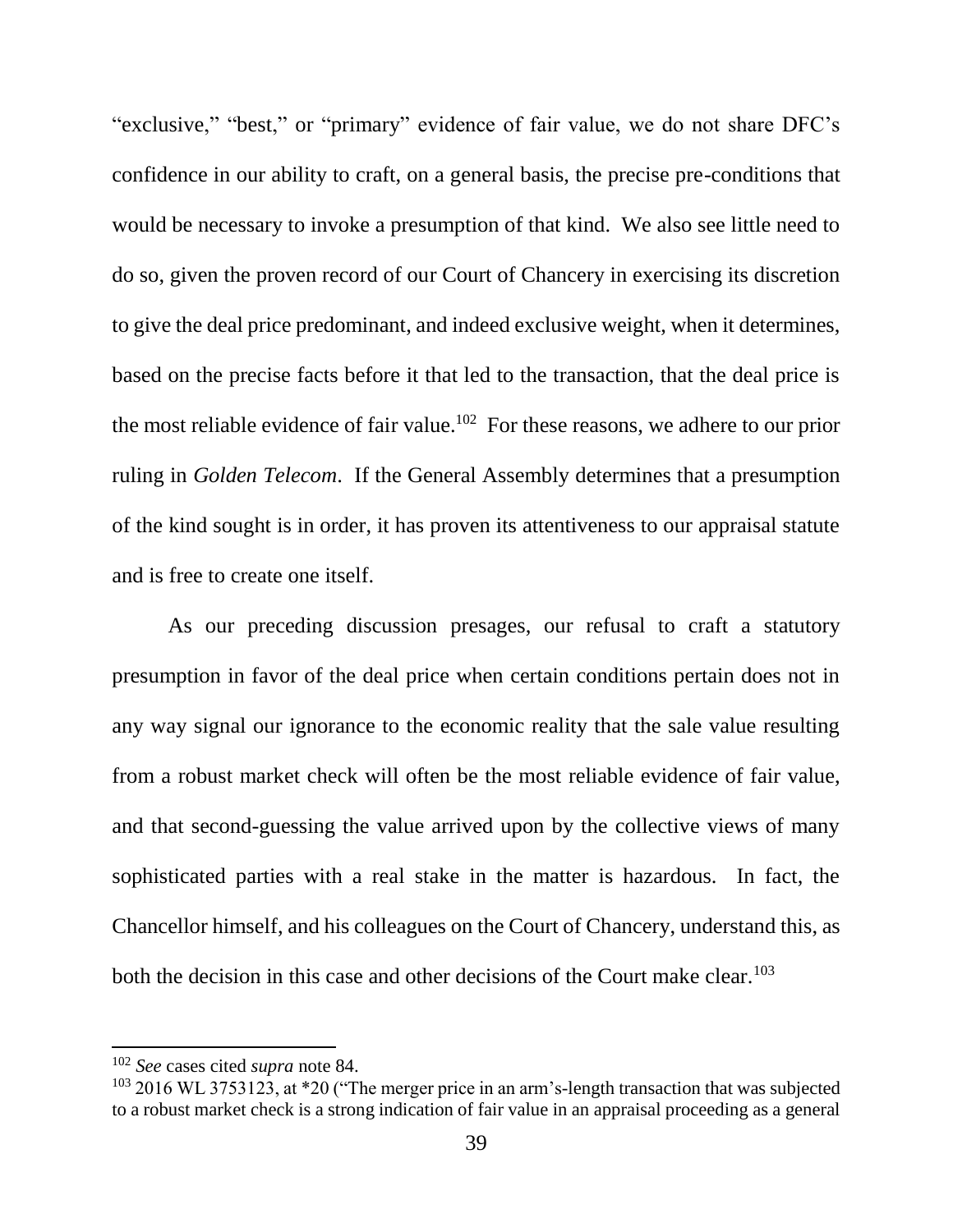*C*.

Having rejected DFC's argument that the Court of Chancery was required to give presumptive weight to the deal price, we thus now turn to the more recordspecific argument about the role of the deal price in this case. DFC argues that in any assessment of the economic value of something—be it a company, a product, or a service—economics teaches that the most reliable evidence of value is that produced by a competitive market, so long as interested buyers are given a fair opportunity to price and bid on the something in question. This argument is sensible and in accordance with economic literature.<sup>104</sup> It also accords with the generally accepted view that it is unlikely that a particular party having the same information as other market participants will have a judgment about an asset's value that is likely to be more reliable than the collective judgment of value embodied in a market price.<sup>105</sup> This, of course, is not to say that the market price is always right, but that one should have little confidence she can be the special one able to outwit the larger

l

matter and this Court has attributed 100% weight to the market price in certain circumstances."); *see also, e.g.*, cases cited *supra* note 84.

<sup>104</sup> *See, e.g.*, CORNELL, *supra* note 96, at 47 ("[T]he [efficient market hypothesis] states that the market assessment of value is more accurate, on average, than that of any individual, including an appraiser."); Barry M. Wertheimer, *The Shareholders' Appraisal Remedy and How Courts Determine Fair Value*, 47 DUKE L.J. 613, 655 (1998) ("The best evidence of value, if available, is third-party sales value."); BREALEY ET AL., *supra* note 96 at 373; Burton G. Malkiel, *Are Markets Efficient?*, WALL ST. J. (Dec. 28, 2000) ("Most of us economists who believe in this efficient market theory do so because we view markets as amazingly successful devices for reflecting new information rapidly and, for the most part, accurately.").

<sup>105</sup> *See* BREALEY ET AL., *supra* note 96 at 373.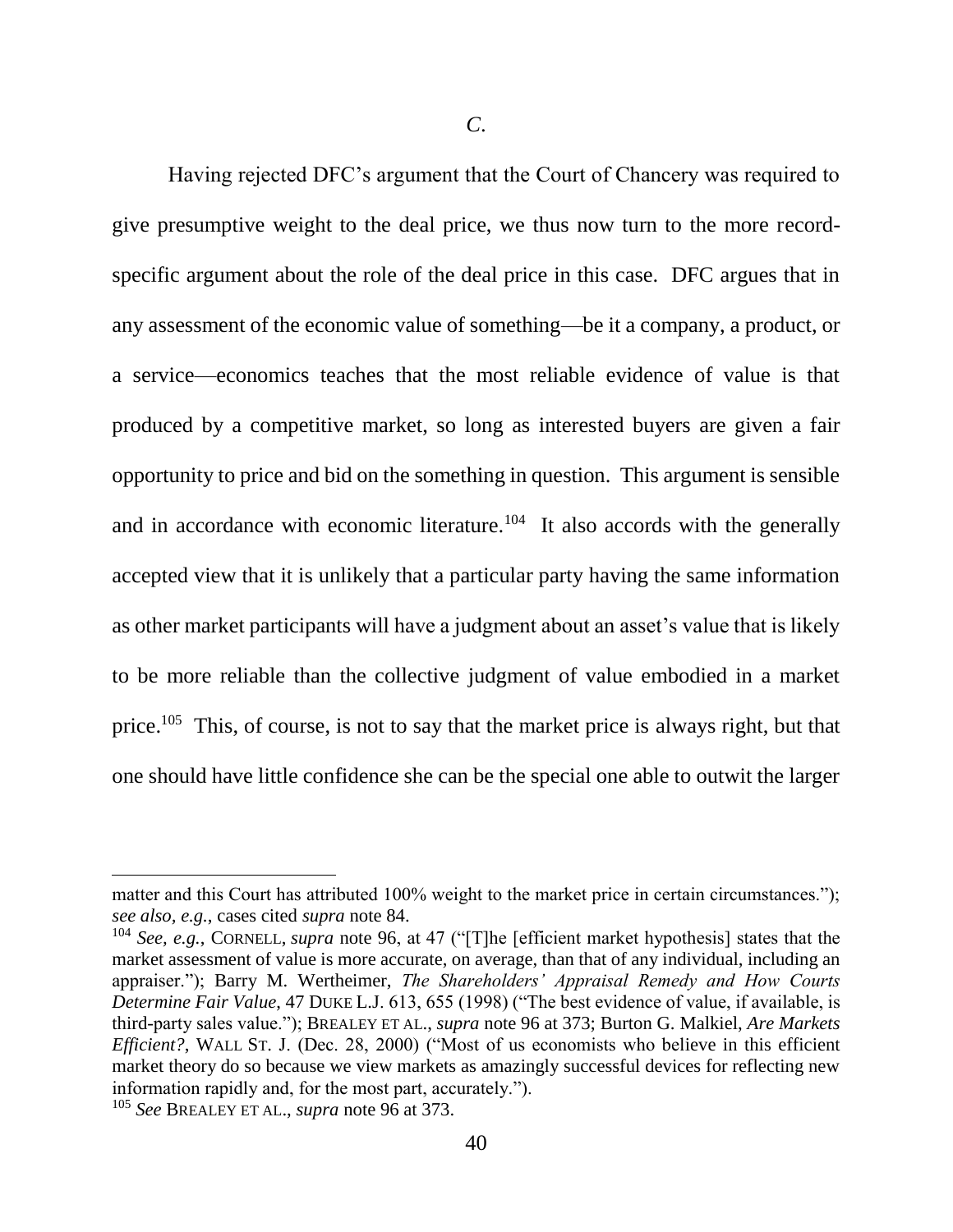universe of equally avid capitalists with an incentive to reap rewards by buying the asset if it is too cheaply priced.

*i*.

Of course, the definition of fair value used in appraisal cases is a jurisprudential concept that has certain nuances that neither an economist nor market participant would usually consider when either valuing a minority block of shares or a public company as a whole. But, those features do nothing to undermine the ability of the Court of Chancery to determine, in its discretion, that the deal price is the most reliable evidence of fair value in a certain case, and that's especially so in cases like this one where things like synergy gains or minority stockholder discounts are not contested. In fact, if one were to look at the face of our appraisal statute, a case like the one before us today might seem simple. Precisely because DFC's shares were widely traded on a public market based upon a rich information base, the "fair value of the stockholder's shares of stock" <sup>106</sup> held by minority stockholders like the petitioners, would, to an economist, likely be best reflected by the prices at which their shares were trading as of the merger.

But, in *Cavalier Oil Corporation v. Harnett*,<sup>107</sup> and other cases,<sup>108</sup> this Court eschewed that reading of the statute and adopted a definition of fair value that is a

<sup>106</sup> 8 *Del. C*. § 262.

<sup>107</sup> 564 A.2d 1137, 1144 (Del. 1989).

<sup>108</sup> *See e.g.*, *Cede & Co.*, 684 A.2d at 298; *Tri-Cont'l Corp. v. Battye*, 74 A.2d 71, 72 (Del. 1950).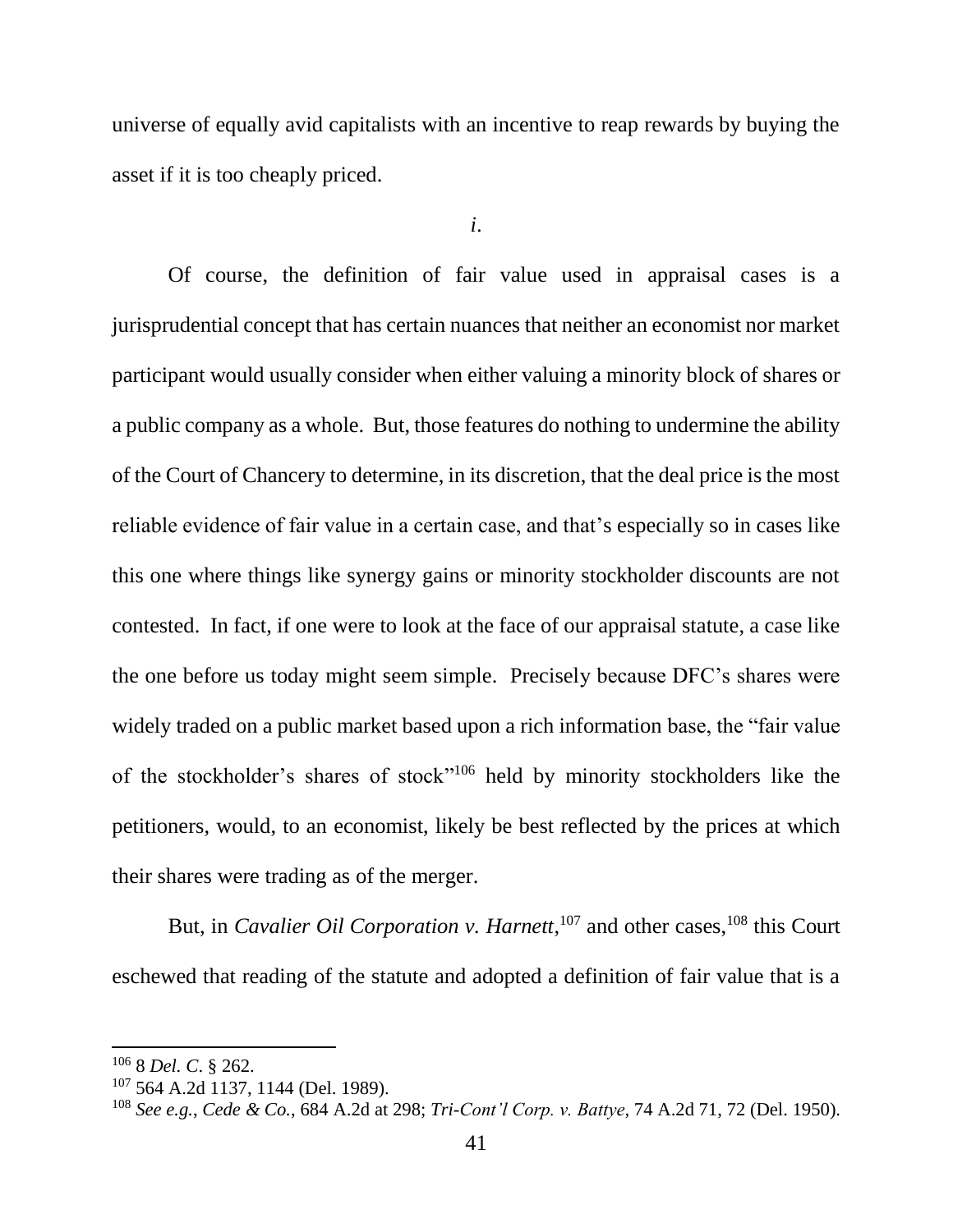jurisprudential, rather than purely economic, construct. That definition requires according the petitioner in an appraisal her pro rata share of the appraised company's value as a "going concern."<sup>109</sup> By requiring that petitioners be afforded pro rata value, the Court required that any minority discount be ignored in coming to a fair value determination.<sup>110</sup> At the same time, by valuing the company on its value as a "going concern," the Court seemed to require the excision of any value that might be attributable to expected synergies by a buyer, including that share of synergy gains left with the seller as a part of compensating it for yielding control of the company.<sup>111</sup> As the Court of Chancery observed in *Union Illinois*, <sup>112</sup> *Cavalier Oil* and its progeny seem to require the court to exclude "any value that the selling company's shareholders would receive because a buyer intends to operate the subject company, not as a stand-alone going concern, but as a part of a larger enterprise, from which synergistic gains can be extracted."<sup>113</sup> This mandate seemed inspired by a desire to honor the statute's command that the court "determine the fair value of the shares exclusive of any element of value arising from the

<sup>109</sup> *Cavalier Oil*, 564 A.2d at 1144.

 $110$  *Id.* at 1145.

<sup>111</sup> *Id.* at 1144 ("[T]he company must be first valued as an operating entity by application of traditional value factors, weighted as required, but without regard to post-merger events or other possible business combinations."). The Court later said that, in order to value a company as a going concern, synergies must be excluded. *M.P.M. Enterprises, Inc. v. Gilbert*, 731 A.2d 790, 797 (Del. 1999) ("[S]ection 262(h) requires that the Court of Chancery discern the going concern value of the company irrespective of the synergies involved in a merger.").

<sup>112</sup> *Union Illinois 1995 Inv. Ltd. P'ship v. Union Fin. Grp., Ltd.*, 847 A.2d 340 (Del. Ch. 2004). <sup>113</sup> *Id.* at 356.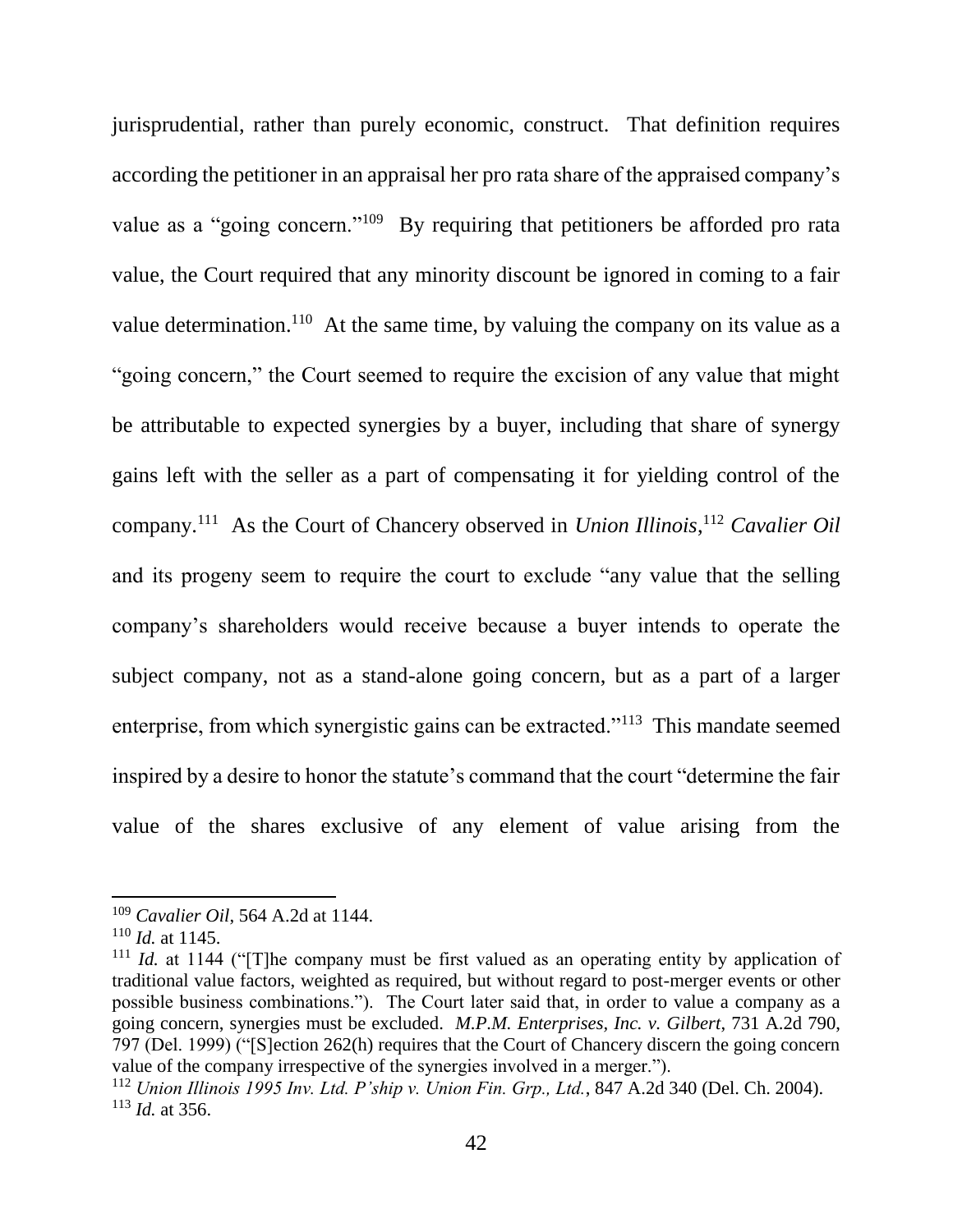accomplishment or expectation of the merger,"<sup>114</sup> although that statutory language could be interpreted to address the narrower, if still important, policy concern that the specific buyer not end up losing its upside for purchase by having to pay out the expected gains from its own business plans for the company it bought to the petitioners. But, the broader excision of synergy gains could have also been thought of as a balance to the Court's decision to afford pro rata value to minority stockholders.

Whatever the exact policy reason, the pro rata share of going concern value formula has been used in our state's appraisal jurisprudence for a good time now and no party to this appeal takes issue with it. But, when that formula is distilled down, the basic economic concept of fair market value remains central to our statutory concept of fair value. Basically, *Cavalier Oil* focuses the appraisal proceeding on the fair market value of the company being appraised, putting aside any issues relevant to the value of petitioners' share blocks and trying to exclude any portion of value that might be attributed to a synergy premium a buyer might pay to gain control. That is, in sum, our case law has been read to value the company on its stand-alone value.

<sup>114</sup> 8 *Del. C.* § 262(h).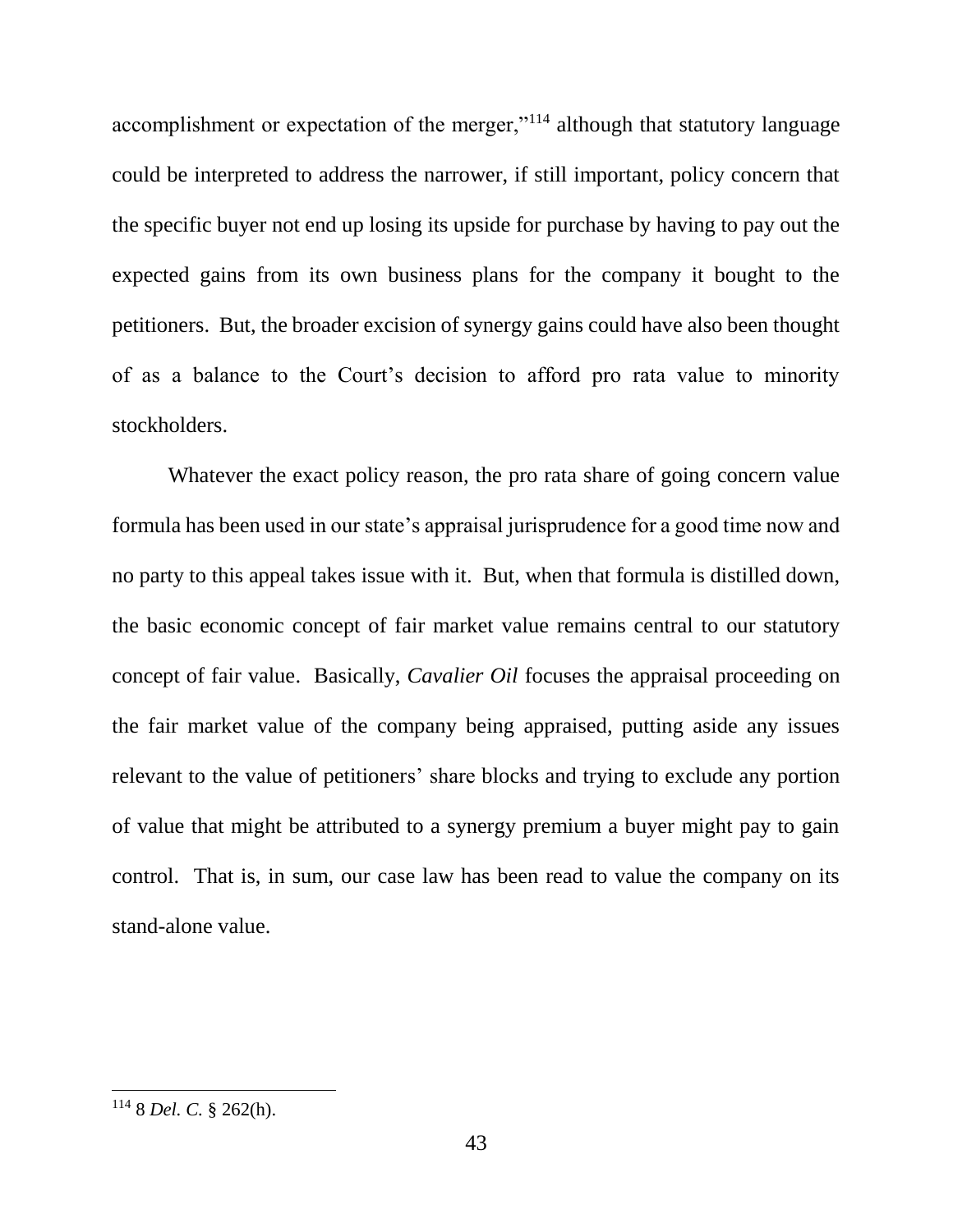In economics, the value of something is what it will fetch in the market.<sup>115</sup> That is true of corporations, just as it is true of gold. Thus, an economist would find that the fair market value of a company is what it would sell for when there is a willing buyer and willing seller without any compulsion to buy. And, outside of the appraisal context, this Court has often embraced these concepts of value: "[I]n many circumstances a property interest is best valued by the amount a buyer will pay for it. . . . a well-informed, liquid trading market will provide a measure of fair value superior to any estimate the court could impose."<sup>116</sup>

Because businesses like corporations are assumed to be valuable to their

<sup>115</sup> *E.g*., HAROLD WINTER, ISSUES IN LAW & ECONOMICS 39 (2017) ("To an economist, when considering a seller 'who is willing, but not required to sell' a property at some price, that price would have to exceed a value based on whatever is important to the seller."); N. GREGORY MANKIW, PRINCIPLES OF ECONOMICS 390 (8th ed. 2016) ("According to neoclassical theory, the amount paid to each factor of production depends on the supply and demand for that factor."). This understanding has a long pedigree. *E.g*., ALFRED MARSHALL, PRINCIPLES OF ECONOMICS 8 (1895) (citing Adam Smith and observing "[t]he value . . . of one thing in terms of another at any place and time, is the amount of that second thing which can be got there and then in exchange for the first.").

<sup>116</sup> *Applebaum v. Avaya, Inc.*, 812 A.2d 880, 889–90 (Del. 2002); *see also Poole v. N. V. Deli Maatschappij*, 243 A.2d 67, 70 n.1 (Del. 1968) ("Fair market value is defined as . . . the price which would be agreed upon by a willing seller and a willing buyer under usual and ordinary circumstances, after consideration of all available uses and purposes, without any compulsion upon the seller to sell or upon the buyer to buy."); *State ex rel. Smith v. 0.15 Acres of Land, More or Less, in New Castle Hundred, New Castle Cty.*, 376, 169 A.2d 256, 258 (Del. 1961) ("Fair market value has been defined . . . as the 'price which would be agreed upon by a willing seller and a willing buyer under usual and ordinary circumstances, without any compulsion whatsoever on the seller to sell or the buyer to buy'") (quoting *Wilmington Housing Auth. v. Harris*, 93 A.2d 518, 521 (Del. 1952)).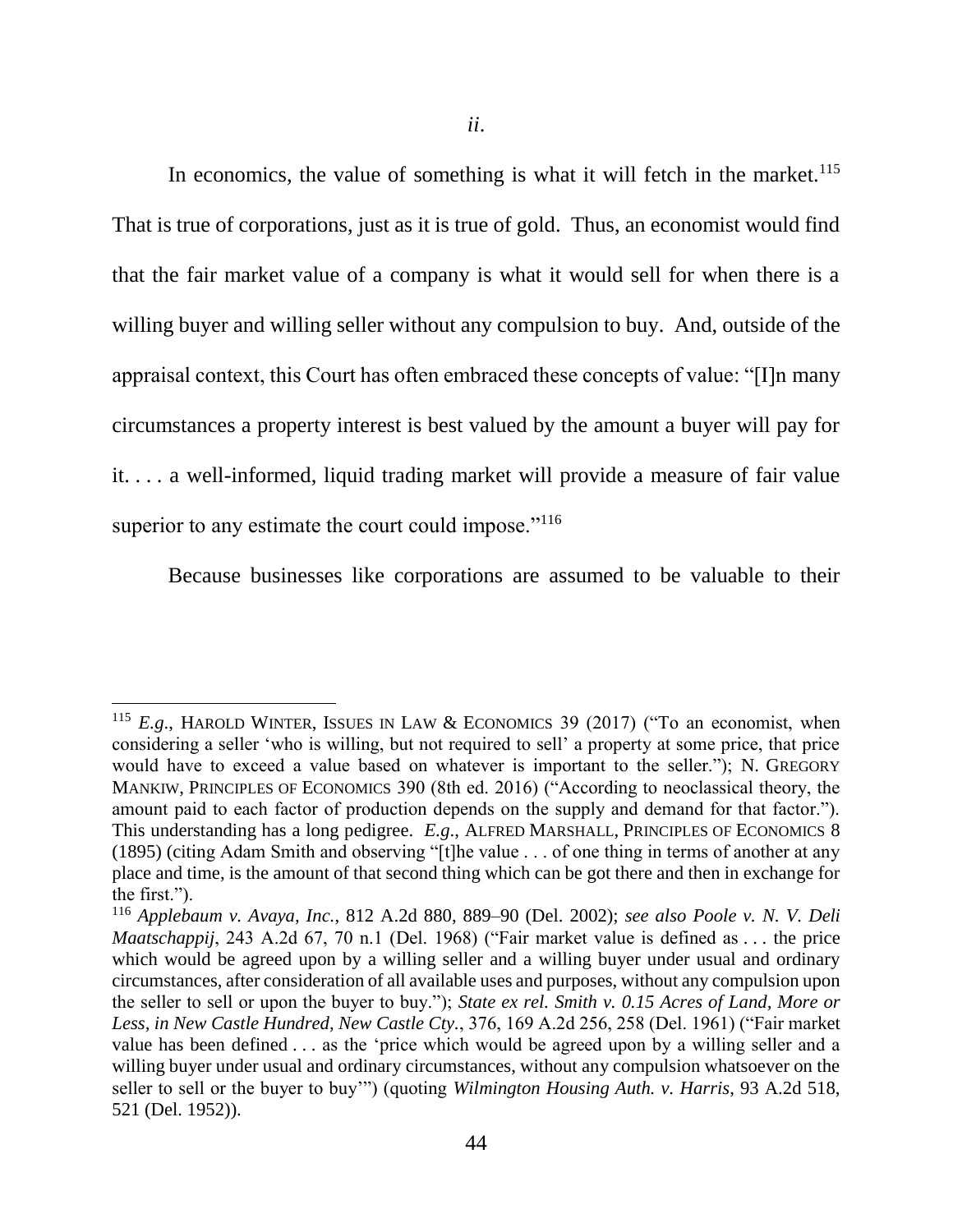equity owners because of the profits they generate,  $117$  economics and corporate finance instruct rational participants in any sale process that they should base their bids on their assessments of the corporation's ability to generate further free cash flows, and to discount that to present value in formulating their offers.<sup>118</sup> Likewise, the same principles instruct stockholders who buy shares of public companies to consider the free cash flows of those companies in the form of dividends and their ability to increase them over time.<sup>119</sup>

Market prices are typically viewed superior to other valuation techniques because, unlike, e.g., a single person's discounted cash flow model, the market price

 $117$  One of the reasons, of course, why a control block trades at a different price than a minority block is because a controller can determine key issues like dividend policy.

<sup>&</sup>lt;sup>118</sup> Of course, some businesses provide certain non-common benefits, such as those that might come from owning a sports team or entertainment business, beyond what their cash returns would suggest. But, the typical approach teaches "[c]ompanies create value by investing capital to generate future cash flows at rates of return that exceed their cost of capital." TIM KOLLER ET AL., VALUATION: MEASURING AND MANAGING THE VALUE OF COMPANIES 15 (2010); *see also id*. at 101 ("In broad terms, a company's value is driven by its ability to earn a healthy return on invested capital (ROIC) and by its ability to grow. Healthy rates of return and growth result in high cash flows, the ultimate source of value."). This is, after all, one of the reasons why discounted cash flow models are so often used in appraisal proceedings when the respondent company was not public or was not sold in an open market check: "The enterprise [discounted cash flow] model is a favorite of academics and practitioners because it relies solely on how cash flows in and out of the company." *Id*. at 115. The reason for that is not that an economist wouldn't consider the best estimate of a private company's value to be the price it sold at in an open sale process of which all logical buyers were given full information and an equal opportunity to compete. Rather, the reason is that if such a process did not occur, corporate finance instructs that the value of the company to potential buyers should be reflected in its ability to generate future cash flows.

<sup>119</sup> *See, e.g.*, BREALEY ET AL. *supra* note 96, at 91 ("This discounted-cash-flow (DFC) formula for the present value of a stock is just the same as it is for the present value of any other asset. We just discount the cash flows—in this case the dividend stream—by the return that can be earned in the capital market on securities of equivalent risk.").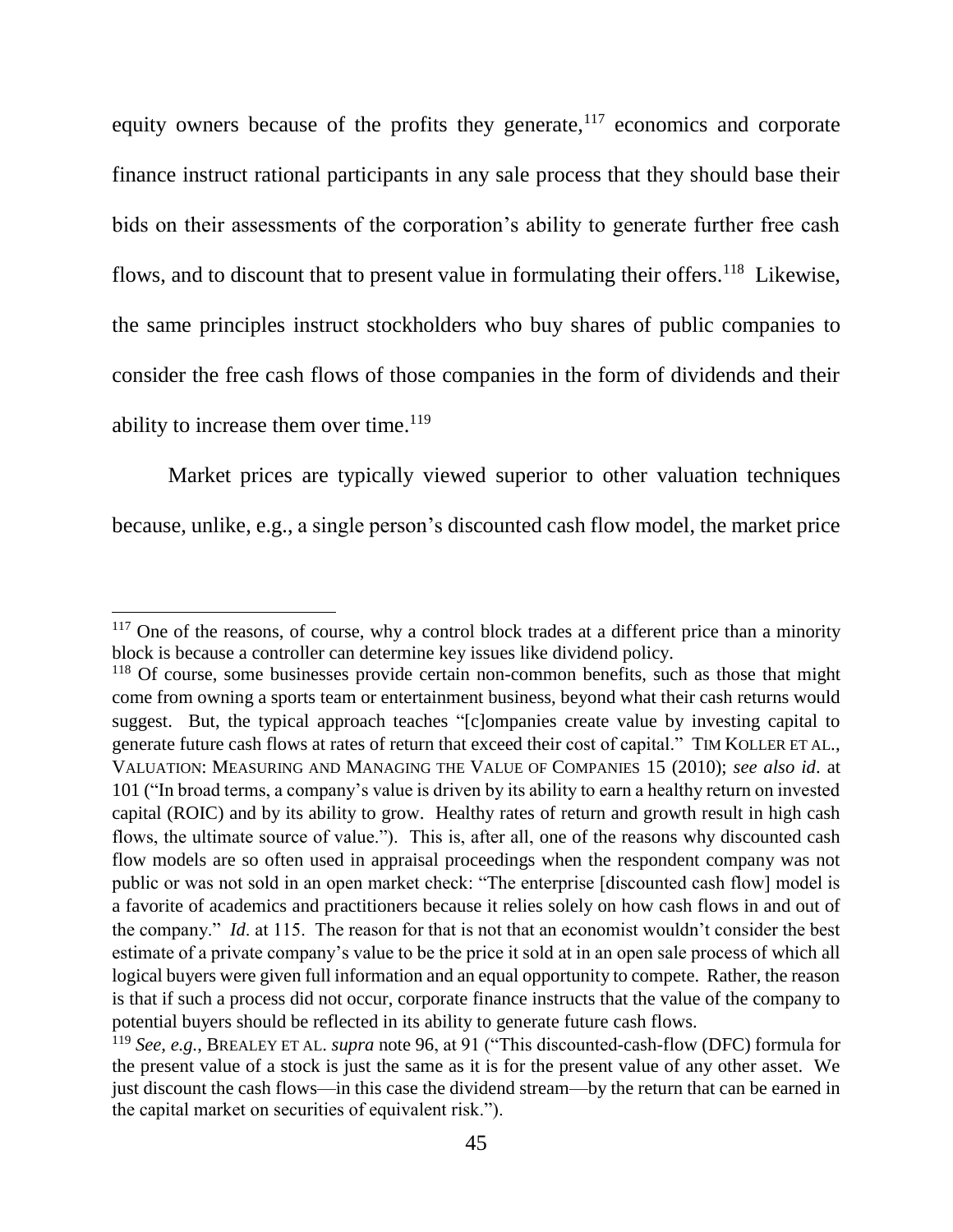should distill the collective judgment of the many based on all the publicly available information about a given company and the value of its shares.<sup>120</sup> Indeed, the relationship between market valuation and fundamental valuation has been strong historically.<sup>121</sup> As one textbook puts it, "[i]n an efficient market you can trust prices, for they impound all available information about the value of each security."<sup>122</sup> More pithily: "For many purposes no formal theory of value is needed. We can take the market's word for it."<sup>123</sup> But, a single person's own estimates of the cash flows are just that, a good faith estimate by a single, reasonably informed person to predict the future. Thus, a singular discounted cash flow model is often most helpful when there isn't an observable market price.<sup>124</sup>

For these reasons, corporate finance theory reflects a belief that if an asset such as the value of a company as reflected in the trading value of its stock—can be

l

<sup>120</sup> *See e.g*., CORNELL, *supra* note 96, at 35–38.

<sup>&</sup>lt;sup>121</sup> KOLLER ET AL., *supra* note 118, at 326 ("The extent to which company valuations based on the fundamental approach have matched stock market values over the past four decades is remarkable."); *id*. ("[M]anagers can safely assume that share prices reflect the markets' best estimate of intrinsic value."); *id*. at 333 ("Market valuation levels are determined by the company's absolute level of long-term expected growth and performance—that is, expected revenue and earnings growth and expected ROIC."); *id*. at 354 ("[S]tock price data suggest that the market digs deeply beneath not just reported earnings but all of a company's accounting information in order to understand the underlying economic fundamentals.").

<sup>122</sup> BREALEY ET AL., *supra* note 96, at 373.

<sup>123</sup> *Id.* at 13.

<sup>124</sup> *See* ROSENBAUM & PEARL, *supra* note 52, at 109 ("[Discounted cash flow models are] an important alternative to market-based valuation techniques . . . . A [discounted cash flow model] is also valuable when there are limited (or no) pure play, peer companies or comparable acquisitions."); *see also* CORNELL, *supra* note 96, at 100 ("The strength of [a discounted cash flow model] is that it can be applied in virtually any situation").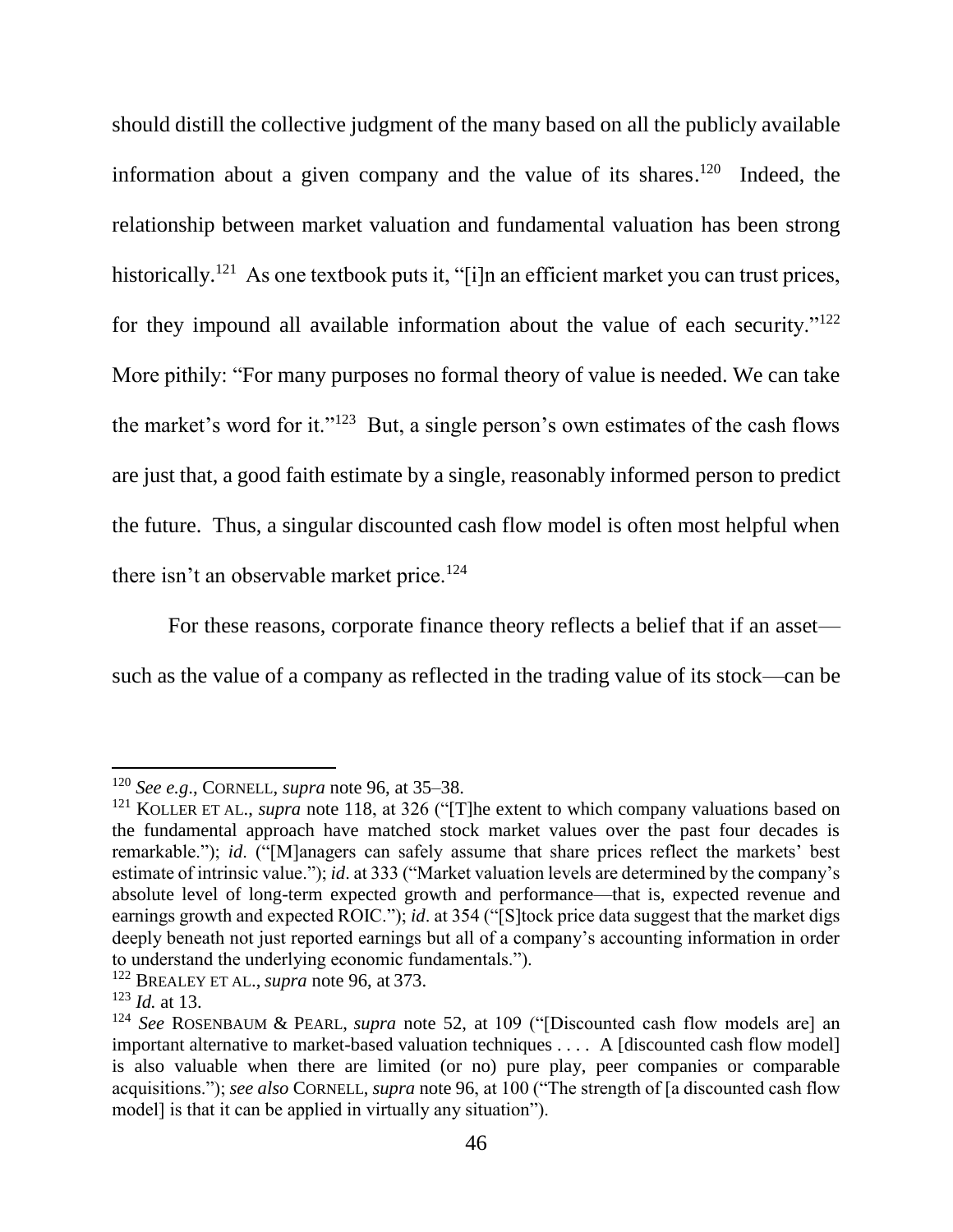subject to close examination and bidding by many humans with an incentive to estimate its future cash flows value, the resulting collective judgment as to value is likely to be highly informative and that, all estimators having equal access to information, the likelihood of outguessing the market over time and building a portfolio of stocks beating it is slight. $125$ 

Other realities emphasize why real world transaction prices can be the most probative evidence of fair value even through appraisal's particular lens. As the preceding discussion emphasizes, fair value is just that, "fair." It does not mean the highest possible price that a company might have sold for had Warren Buffett negotiated for it on his best day and the Lenape who sold Manhattan on their worst. Rather, as the Court of Chancery has put it in another context:

A fair price does not mean the highest price financeable or the highest price that fiduciary could afford to pay. At least in the non-self-dealing context, it means a price that is one that a reasonable seller, under all of the circumstances, would regard as within a range of fair value; one that such a seller could reasonably accept.<sup>126</sup>

Capitalism is rough and ready, and the purpose of an appraisal is not to make sure that the petitioners get the highest conceivable value that might have been procured had every domino fallen out of the company's way; rather, it is to make sure that they receive fair compensation for their shares in the sense that it reflects what they

<sup>125</sup> *See, e.g.*, CORNELL, *supra* note 96, at 35–38.

<sup>126</sup> *Cinerama, Inc. v. Technicolor, Inc.*, 663 A.2d 1134, 1143 (Del. Ch. 1994), *aff'd*, 663 A.2d 1156 (Del. 1995).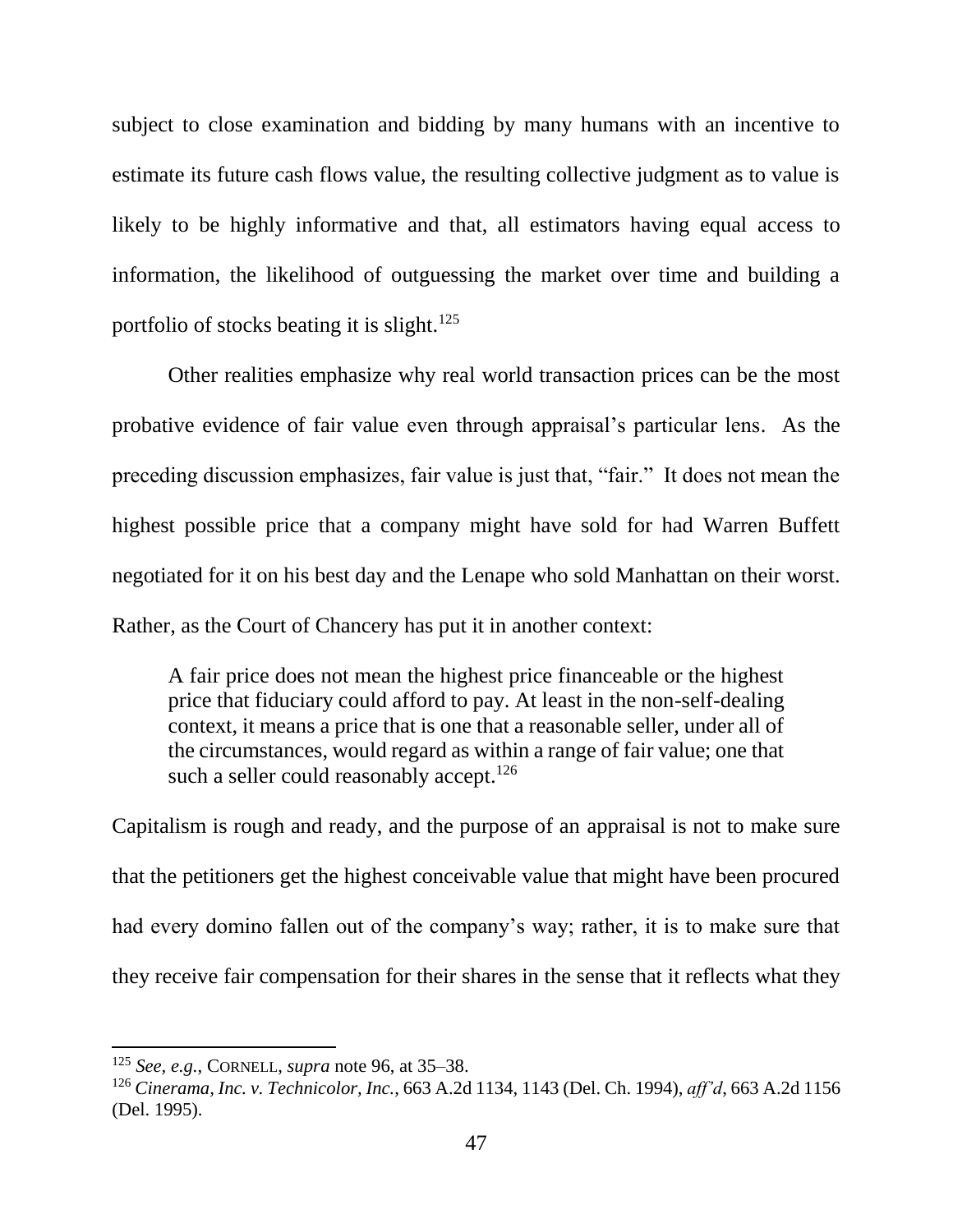deserve to receive based on what would fairly be given to them in an arm's-length transaction.

The real world evidence regarding public company M&A transactions underscores this. Various factors prevalent in our economy, which include Delaware's own legal doctrines such as sell-side voting rights, *Revlon*,<sup>127</sup> *Unocal*,<sup>128</sup> the entire fairness doctrine, and the pro rata rule in appraisals, have caused the sellside gains for American public stockholders in M&A transactions to be robust.<sup>129</sup> Part of why the synergy excision issue can be important is that it is widely assumed that the sales price in many M&A deals includes a portion of the buyer's expected synergy gains, which is part of the premium the winning buyer must pay to prevail and obtain control.<sup>130</sup> For that reason, there is a rich literature noting that the buyers in public company acquisitions are more likely to come out a loser than the sellers, as competitive pressures often have resulted in buyers paying prices that are not justified by their ability to generate a positive return on the high costs of acquisition and of integration. $^{131}$  As one authority summarizes:

<sup>127</sup> *Revlon, Inc. v. MacAndrews & Forbes Holdings, Inc.*, 506 A.2d 173, 182 (Del. 1986).

<sup>128</sup> *Unocal Corp. v. Mesa Petroleum Co.*, 493 A.2d 946, 955 (Del. 1985).

<sup>129</sup> G. Andrade, M. Mitchell, & E. Stafford, *New Evidence and Perspectives on Mergers*, 15 J. ECON. PERSP. 103 (2001).

<sup>130</sup> *E.g*., BOS. CONSULTING GRP. & TECHNISHE UNIVERSITAT MUNCHEN, DIVIDE AND CONQUER: HOW SUCCESFUL M & A DEALS SPLIT THE SYNERGIES 9 (2013) ("To arrive at a transaction price acceptable to the seller, in most cases, the acquirer must agree to share expected synergies.").

 $131$  As to this point, it is notable that under the leading corporation statute used outside of Delaware, the Model Business Corporation Act, an appraisal petition cannot be filed in a public company merger, for cash or the stock of another public company, unless it is an "interested transaction."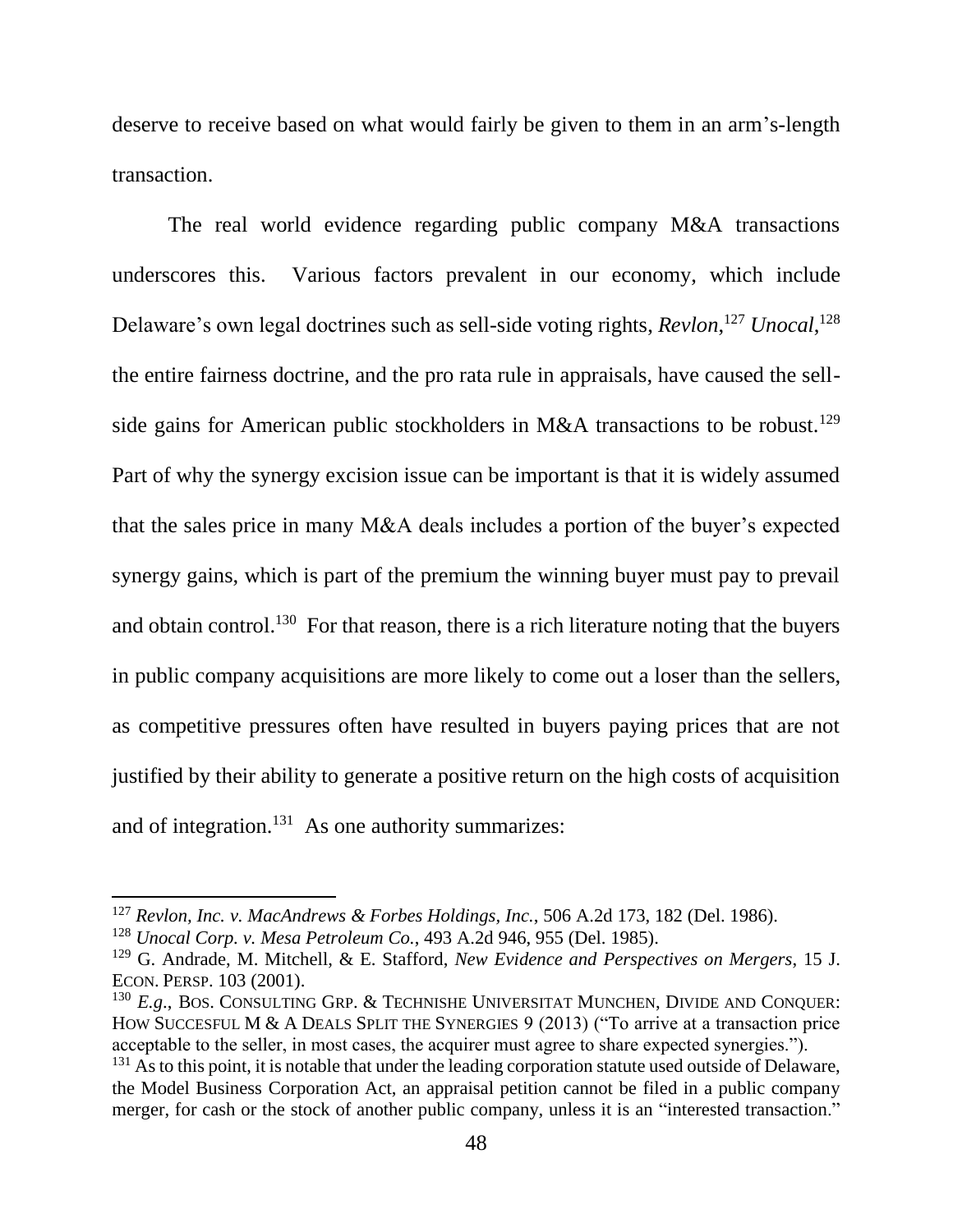According to McKinsey research on 1,415 acquisitions from 1997 through 2009, the combined value of the acquirer and target increased by about 4 percent on average. However, the evidence is also overwhelming that, on average, acquisitions do not create much if any value for the acquiring company's shareholders. Empirical studies, examining the reaction of capital markets to M&A announcements find that the value-weighted average deal lowers the acquirer's stock price between 1 and 3 percent. Stock returns following the acquisition are no better. Mark Mitchell and Erik Stafford have found that acquirers underperform comparable companies on shareholder returns by 5 percent during the three years following the acquisitions.<sup>132</sup>

Similarly, another study summarized its findings by simply stating: "Target firm

shareholders are clearly winners in merger transactions."<sup>133</sup>

*iii.*

DFC argues that, with a company like itself, it was particularly unlikely that

the market would somehow miss out if it had great growth prospects. After all,

DFC's stock was listed on a major U.S. exchange, traded actively, and had moved

sharply over the years when the company was poised for growth or facing dimming

prospects.<sup>134</sup> And, DFC was also actively examined by the debt markets, which rated

l

MODEL BUS. CORP. ACT §§ 13.02(b) (Am. Bar Assoc. Bus. L. Section 2016) (denying appraisal rights for shareholders of public companies who receive cash or stock in a merger unless the merger is an "interested transaction"); 13.01 (defining "interested transaction"). In those cases, stockholders who wish to challenge the merger must do so by filing an equitable action arguing that the merger resulted from a breach of fiduciary duty.

<sup>132</sup> KOLLER, ET AL., *supra* note 118, at 434–35.

<sup>133</sup> Andrade et al., *supra* note 129, at 110; *cf*. U. Malmendier et al., "Winning by Losing: Evidence on the Long-Run Effects of Mergers," NBER Working Paper No. 18024, Apr. 2012 (describing findings that, in close bidding contests for corporate control, winners tend to underperform losers over the following three years).

<sup>134</sup> 2016 WL 3753123, at \*6; PER at A935; *see also supra* chart accompanying note [19.](#page-11-0)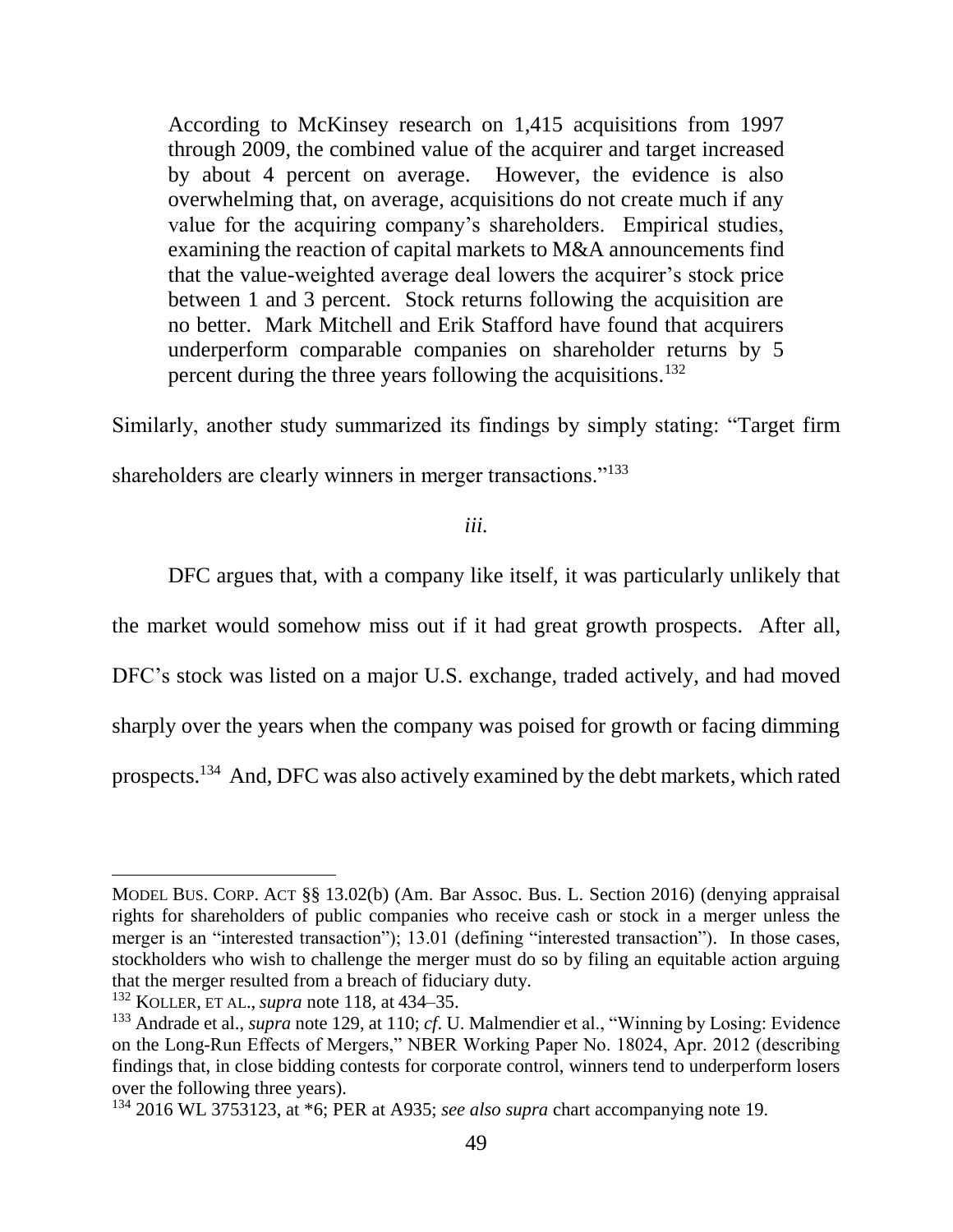and analyzed its creditworthiness.<sup>135</sup> And of course, here, these market participants' judgments were supplemented by those of the numerous strategic and financial buyers who were contacted by Houlihan during the sales process and given a chance to buy DFC and to receive non-public information about it.

Because the Court of Chancery found that the sales process was robust and conflict-free, DFC argues that the Court of Chancery erroneously relied on two factors to diminish the role of the deal price in its fair value determination. To wit, that: i) DFC "appeared to be in a trough, with future performance depending on the outcome of regulatory decision-making that was largely out of the company's control"; and ii) Lone Star's status as a financial sponsor "focused its attention on achieving a certain internal rate of return and on reaching a deal within its financing constraints, rather than on DFC's fair value."<sup>136</sup> Although the Court of Chancery has broad discretion to make findings of fact, those findings of fact have to be grounded in the record and reliable principles of corporate finance and economics. Despite the vigorous efforts of the petitioners to justify the Court of Chancery's fact findings for according the deal price one-third weight, we fail to discern an adequate record to support them.

<sup>&</sup>lt;sup>135</sup> PER at A883.

<sup>136</sup> 2016 WL 3753123, at \*22.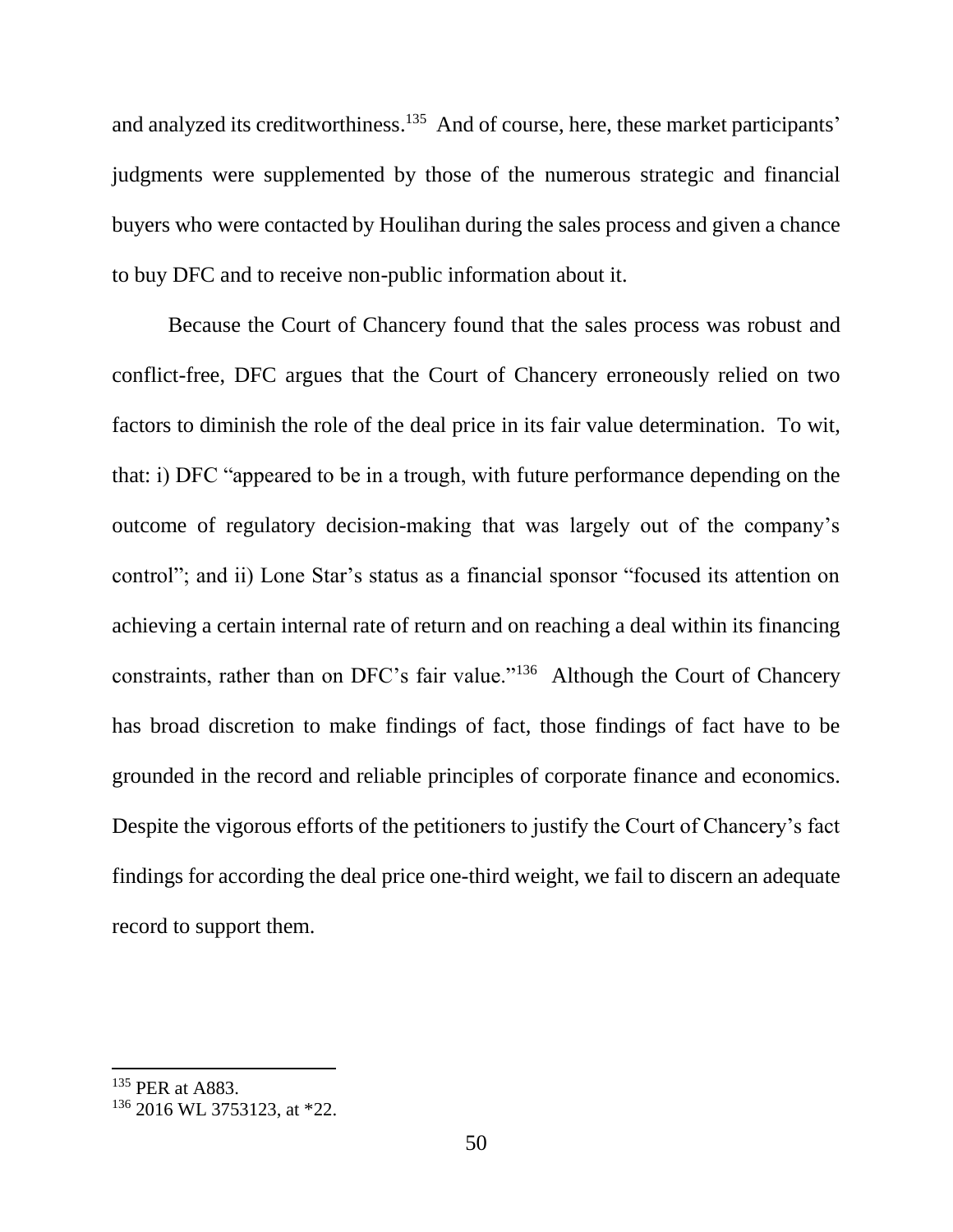First, the Chancellor found that the deal price was unreliable because DFC was in a trough with future performance dependent upon the outcome of regulatory actions, but he cited no economic literature to suggest that markets themselves cannot price this sort of regulatory risk. The payday lending industry is hardly unusual in being subject to regulatory risks. Publicly traded companies in industries like tobacco, energy, pharmaceuticals, and certain commercial products are subject to close regulation, the development of which can affect their future cash flows. Precisely because of that reality, the market's assessment of the future cash flows necessarily takes regulatory risk into account as it does with all the other reasonable uncertain factors that affect a company's future.<sup>137</sup> In this case, the payday lending industry was long subject to regulatory risk, albeit of a changing character.<sup>138</sup> As

<sup>&</sup>lt;sup>137</sup> Since the 1980s, a robust economics literature has developed around the premise that "unanticipated changes in regulation result in a current change in security prices, and the price change is an unbiased estimate of the value of the change in future cash flows to the firm." G. William Schwert, *Using Financial Data to Measure Effects of Regulation*, 24 J.L. & ECON. 121, 121–22 (1981); *see also* John J. Binder, *Measuring the Effects of Regulation with Stock Price Data*, 16 RAND J. ECON. 167, 181 (1985) (conducting event studies around regulatory changes in regulated industries and finding "it is extremely difficult to find announcements in the regulatory process that are unanticipated by the market, even when the announcements are carefully studied to eliminate those that do not appear to have a major effect on expectations"). And, the corollary of that is "[i]f regulation has implications for the value of securities, the effects of regulation are impounded into prices at the time when they are first anticipated. Subsequent security returns only reflect the equilibrium expected returns to assets of comparable risk, unless the actual effects of regulation deviate from the originally anticipated effects." Schwert, *supra*, at 122. <sup>138</sup> *See supra* pp. 12–14.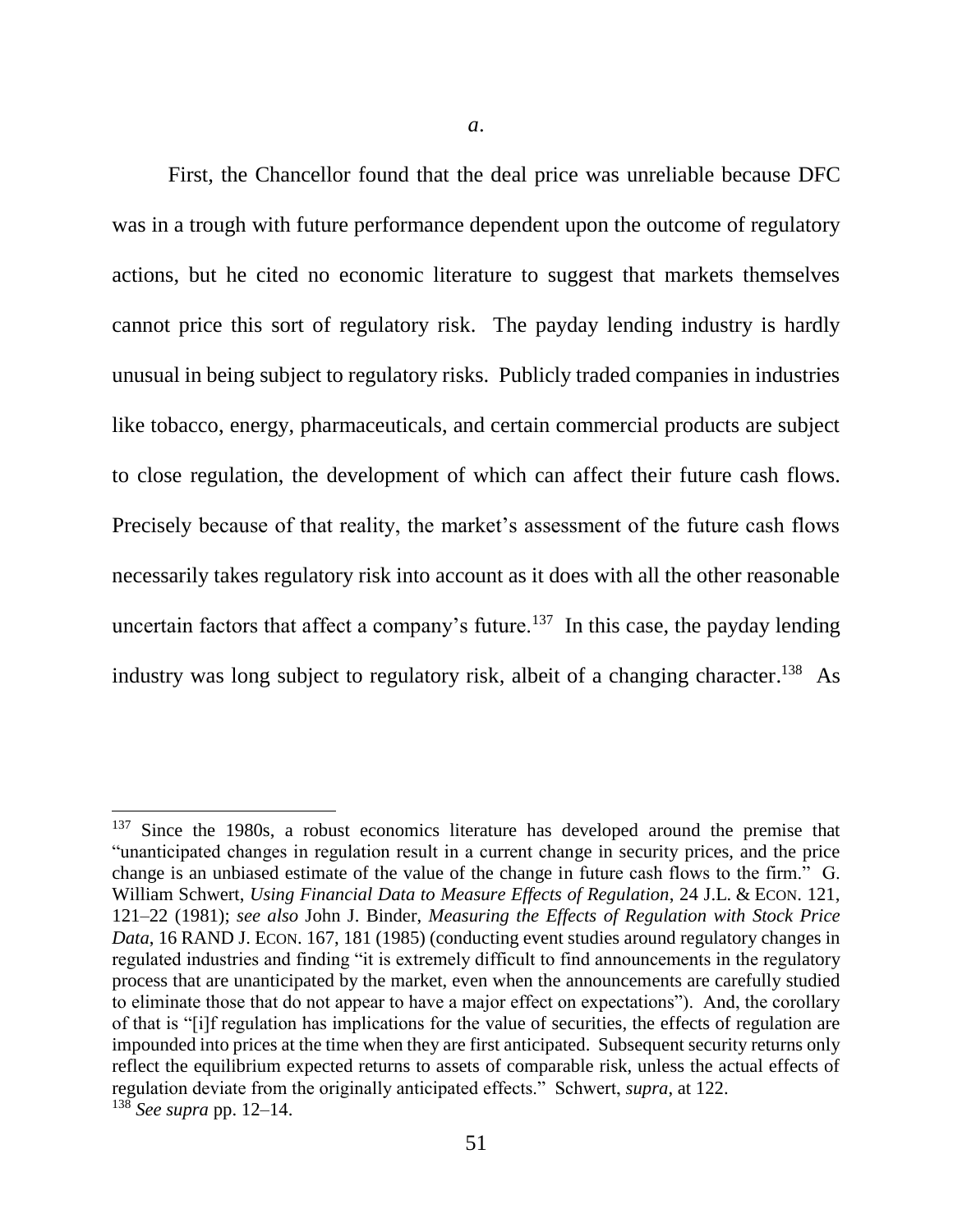one equity analyst report observed, regarding the industry, "[r]egulatory risk is persistent, but [it] has always been."<sup>139</sup>

Beyond the reality that prevailing economic theories assume that markets take information about all sorts of risk, including regulatory risk, into account and price that information into the things traded on those markets,<sup>140</sup> the record reveals that equity analysts, equity buyers, debt analysts, debt providers and others were in fact attuned to the regulatory risks facing DFC. For one thing, in the years leading up to the merger, DFC's stock price fluctuated, but it had an overall downward trend.<sup>141</sup> Although the Canadian regulatory reform did not appear to negatively affect DFC's stock price, the extensive U.K. regulatory overhaul did seem to contribute to the decline in stock price. $142$  This highlights an important point.

That *Weinberger* got rid of the Delaware Block Method does not mean that the pre-transaction trading price of a public company's shares is not relevant to its fair value in appraisal, particularly given the focus on going concern value.<sup>143</sup> Historically, appraisal actions have had the most utility when private companies are

 $^{139}$  JX 554: JOHN HECT ET AL., INITIATING ON NON-PRIME CONS. FIN, JEFFRIES at 1.

<sup>140</sup> *See* sources cited, *supra* note 137.

<sup>141</sup> *See also supra* chart accompanying note [19.](#page-11-0)

<sup>142</sup> *Id*.

<sup>143</sup> *Cooper v. Pabst Brewing Co.*, 1993 WL 208763, at \*8 (Del. Ch. June 8, 1993) ("Where there is an established market for a corporation's stock, market value must be considered in appraising the value of the corporation's shares."); *Cede & Co.*, 1990 WL 161084, at \*18 ("[M]arket price is a relevant factor of some weight where the market is active and where no special consideration indicating that it should be given no weight is present.").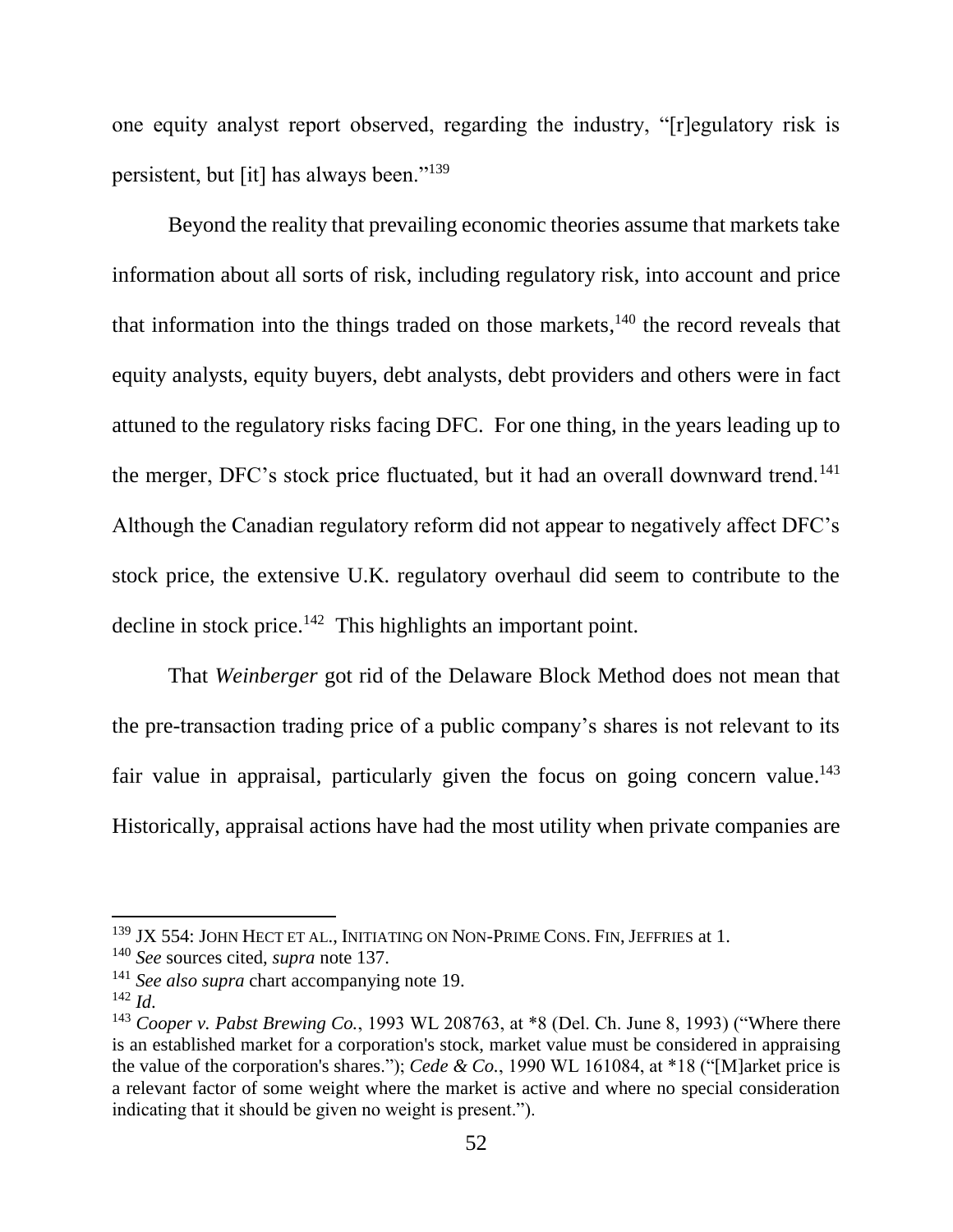being acquired or for public companies subject to a conflicted buyout, situations where market prices are either unavailable altogether or far less useful. When, as here, the company had no conflicts related to the transaction, a deep base of public shareholders, and highly active trading, the price at which its shares trade is informative of fair value, as that value reflects the judgments of many stockholders about the company's future prospects, based on public filings, industry information, and research conducted by equity analysts.<sup>144</sup>

And, during the relevant period, DFC's regulatory risk was being watched by two other key sets of folks who had money at stake: potential buyers in the sale process and participants in the debt markets.

The buyers who were part of the sales process—and who ultimately decided not to pursue a transaction with DFC—considered regulatory risk. In the spring of 2012, Houlihan contacted six financial sponsors about a possible transaction. Three parties were interested and conducted due diligence. But, by October of that year, all three lost interest. Over the next year, Houlihan contacted an additional thirtyfive financial sponsors and three strategic buyers. Three interested parties emerged and were given access to management's projections. Lone Star and J.C. Flowers

<sup>144</sup> *See, e.g.*, BREALEY ET AL., *supra* note 96, at 373 ("In an efficient market you can trust prices, for they impound all available information about the value of each security."); CORNELL, *supra* note 96, at 39 ("[O]n average, market forecasts and market valuations will be at least as accurate as those produced by individual investors and appraisers, no matter how expert.").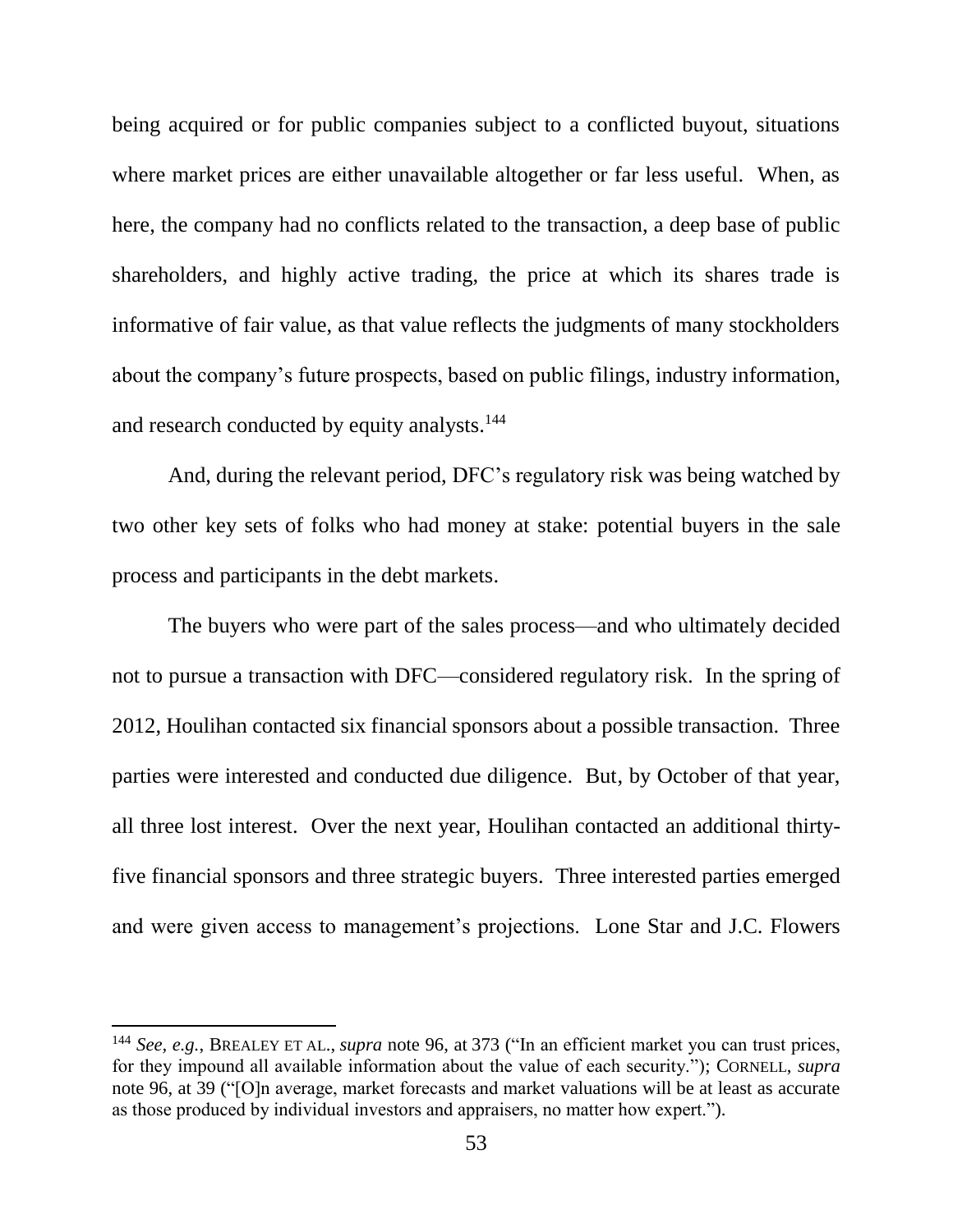submitted non-binding indications of interest in late 2013, and only one party, Lone Star, continued to express interest after receiving additional projections from management in early 2014.<sup>145</sup> That these other potential buyers dropped out of the sales process after receiving confidential information about DFC suggests that these parties were aware of the "trough" DFC was in at the time and the uncertain future regulatory risk it faced, and ultimately did not think a transaction with DFC was

<sup>&</sup>lt;sup>145</sup> Admittedly, the petitioners point to evidence from Lone Star's files indicating that it thought it was taking an opportunity to buy DFC at trough pricing and that it could reap the upside of this risk. Stipulated Joint Pre-Trial Order at A136. One would expect a buyer to think it made a wise decision with an upside, and, to be candid, it is in tension with the statute itself to argue that the subjective view of post-merger value of the acquirer can be used to value the respondent company in an appraisal, as the statute's exclusion of transaction-specific value seems to be directed at the concern a buyer who pays fair value should not have its economic upside for taking that risk expropriated in the appraisal process, a result that if it were the law, would discourage sales transactions valuable to selling stockholders. That a buyer views itself as having struck a good deal is far from reliable evidence that the resulting price from a competitive bidding process is an unreliable indicator of fair value. For starters, here the Court of Chancery's own comparable companies analysis and that of the petitioners' expert if he used the median multiple resulting from his analysis suggested that Lone Star was paying a substantial premium to gain control of DFC at \$9.50. So did the Court of Chancery's discounted cash flow model when calculated in accordance with the original assumptions the Court of Chancery adopted in its post-trial decision. And, one would think that the buyer who paid the highest price in a competitive process had the most confidence there was an upside and must think that post-purchase gains would justify its purchase; otherwise, no sale would ever occur in the world. That Lone Star expected to profit does not mean that the collective view of value that results from the deal price is not a reliable indicator of fair value; to hold otherwise, is to adopt a non-binary view of fair value in which only the upside view of what could happen in the future is taken into account. Perhaps most importantly, under the Court of Chancery's view, the discounted cash flow value of DFC was somehow 62% above the value implied by a consideration of its worth when valued on par with public companies like it, and 38% above the deal price resulting from a lengthy open market check. This suggests that daily traders in the company's equities, Wall Street lenders who passed on the chance to refinance DFC's debt and to syndicate even more acquisition debt, and the types of buyers who would consider buying a payday lender all missed out on a big chance to reap outsized gains.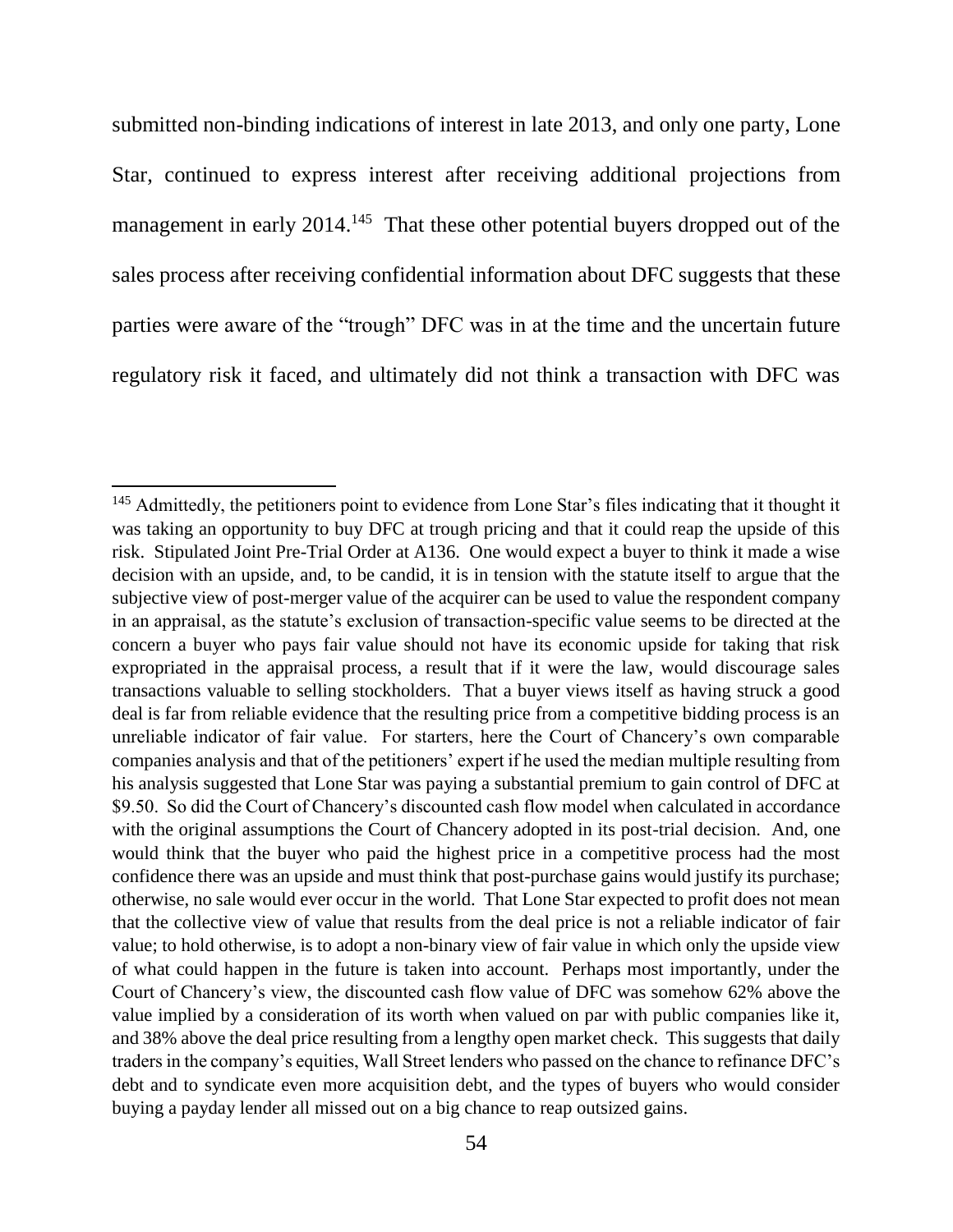worth pursuing. Indeed, J.C. Flowers cited the regulatory risk facing the company as its reason for not wanting to pursue a transaction with DFC.

Finally, the debt markets for DFC took into consideration the regulatory risk DFC was facing. In the fall of 2013, the same time that Houlihan was actively seeking buyers for DFC, DFC attempted to refinance around \$600 million in Senior Notes. But, there was not enough investor interest and the offer was terminated. In other words, participants in the public bond markets weren't convinced they would get their money back if they gave it to DFC, and DFC was not offering enough interest to compensate investors for the risk they saw in the company. Furthermore, in a May 2014 presentation to certain rating agencies, DFC discussed the recent U.K. regulatory changes and the challenges it was causing DFC, including its negative effect on DFC's revenue.<sup>146</sup> DFC also discussed the U.S. regulatory environment and mentioned that the Consumer Financial Protection Bureau had conducted an onsite review of DFC in 2013, and since then the company undertook certain corrective actions to enhance compliance.<sup>147</sup> At the same time, DFC claimed that there was long-term opportunity to grow and expand as competitors struggled under the stricter regulatory framework. But, the Chancellor found that one of the reasons Lone Star lowered its offer to \$9.50 was because its financing available for the transaction had

<sup>&</sup>lt;sup>146</sup> DFC Rating Agency Presentation at B261.

<sup>147</sup> *Id.* at B262.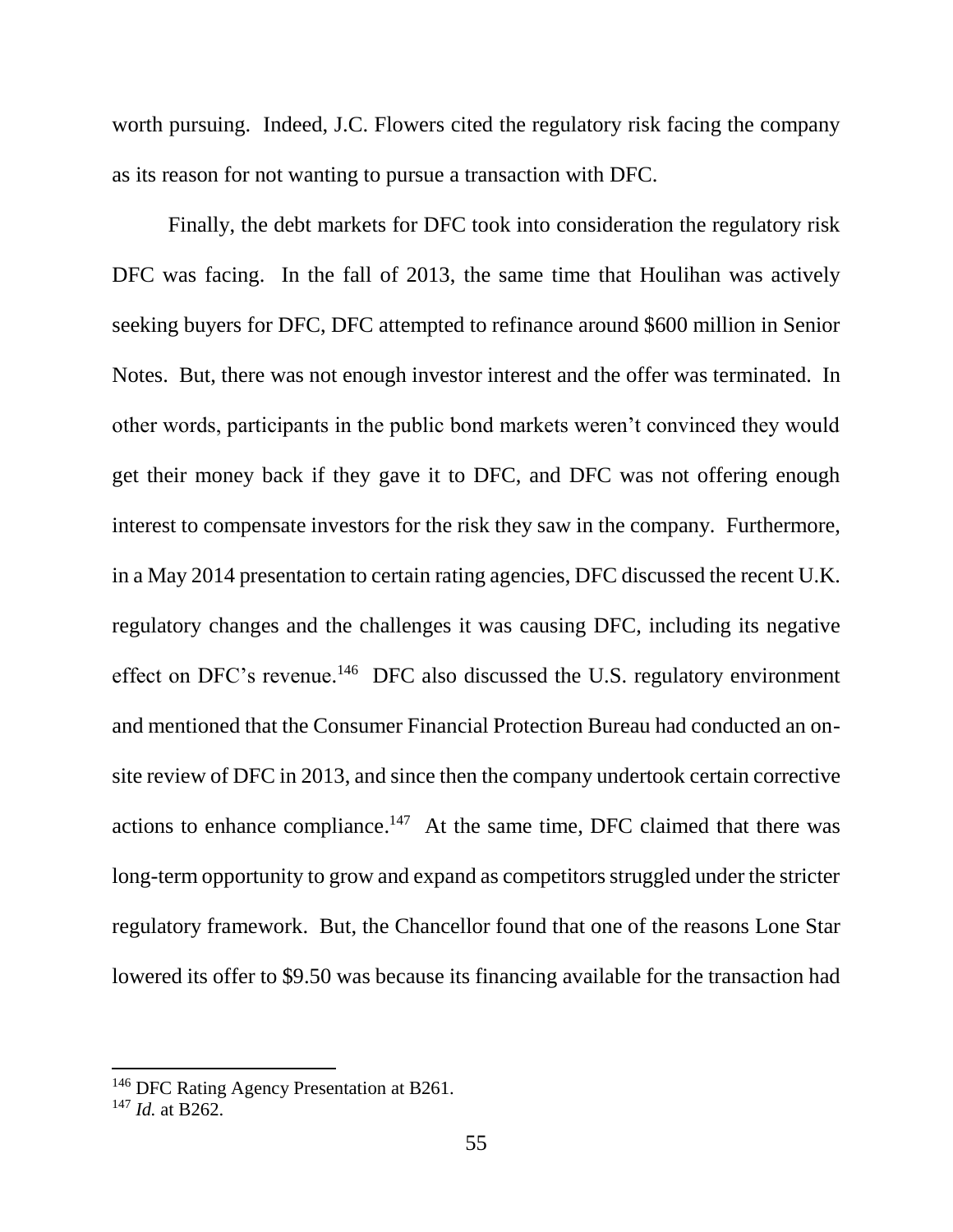fallen by \$100 million due to DFC's reductions in projected EBITDA,  $^{148}$  which were of course related to the stricter regulations in the U.K.<sup>149</sup> This confirms that debt investors also cared about and tracked DFC's regulatory challenges and took them into account when deciding if and at what yield it would invest in DFC's debt. As is the case with refinancings, so too do banks like to lend and syndicate the acquisition debt for an M&A transaction if they can get it done. That is how they make big profits. That lenders would not finance a buyout of DFC at a higher valuation logically signals weakness in its future prospects, not that debt providers and equity buyers were all mistaken. So did the fact that DFC's already noninvestment grade debt suffered a downgrade in 2013 and then was put on a negative credit watch in 2014. 150

Thus, the record demonstrates that the markets factored regulatory risk into DFC's pricing. Although the Court of Chancery gave DFC credit for being in a "unique position,"<sup>151</sup> that story was the same one that DFC told to sell itself to numerous buyers, the debt markets, and its existing stockholders. That this growth

<sup>148</sup> 2016 WL 3753123, at \*22.

<sup>149</sup> *See id.* at \*3 ("On January 30, 2014, DFC cut its adjusted EBITDA projections again, lowering its fiscal year 2014 forecast from \$200–240 million to \$170–200 million, noting the continued difficulties with the U.K. regulatory transition.").

<sup>150</sup> JX 320, *supra* note [37,](#page-16-0) at 1; JX 468, *supra* not[e 25,](#page-12-0) at 2–3.

<sup>151</sup> 2016 WL 3753123, at \*22.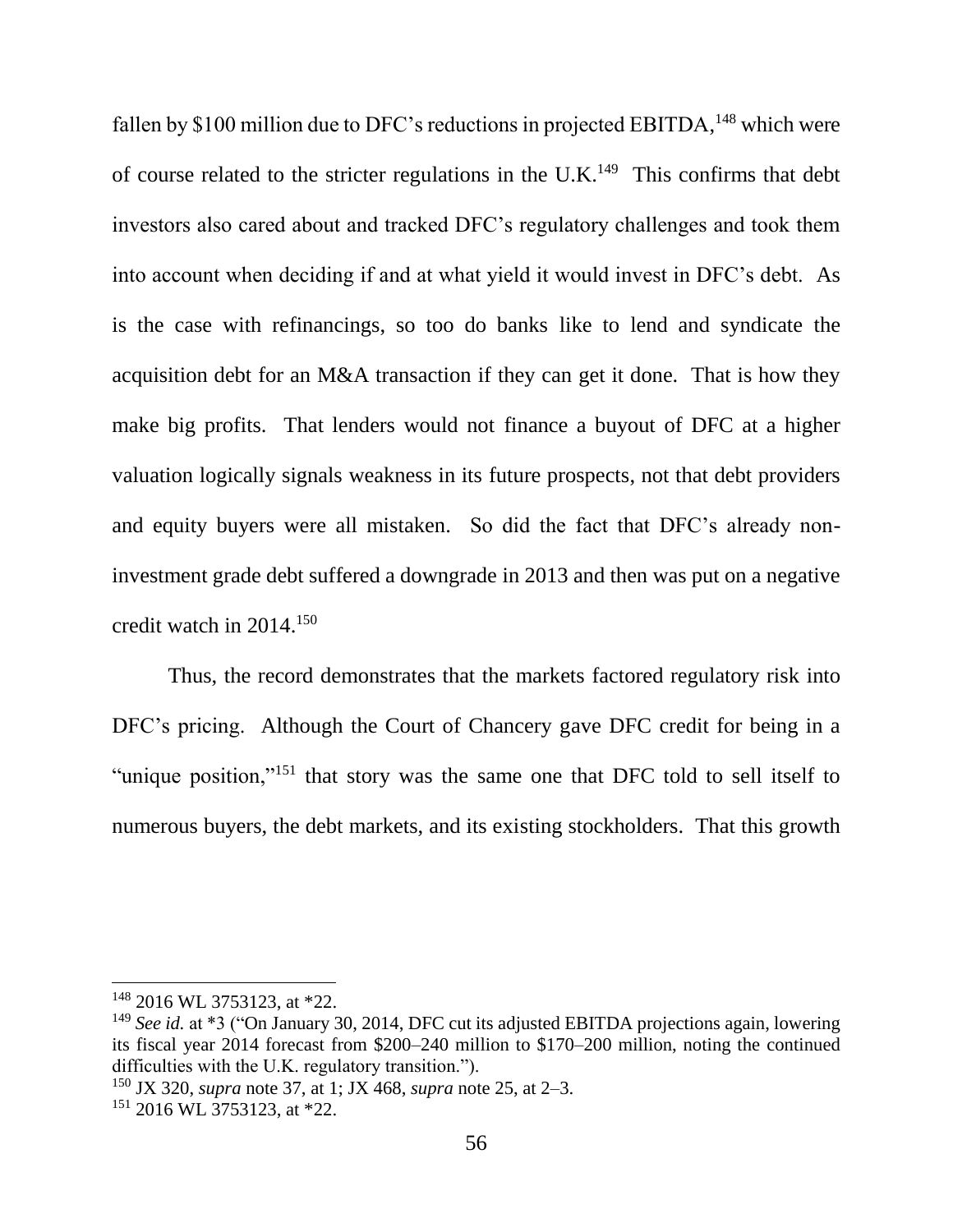story was not accepted by the markets does not mean that the markets ignored it.<sup>152</sup> Rather, the equity and credit markets were intensely focused on the extent to which DFC could address the new regulatory burdens and how they affected its potential for future growth.

#### *b*.

The second reason the Chancellor gave for finding the deal price unreliable was that Lone Star, a private equity firm, required a specific rate of return on its transaction with DFC. But, all disciplined buyers, both strategic and financial, have internal rates of return that they expect in exchange for taking on the large risk of a merger, or for that matter, any sizeable investment of its capital.<sup>153</sup> That a buyer focuses on hitting its internal rate of return has no rational connection to whether the price it pays as a result of a competitive process is a fair one.<sup>154</sup> That is especially

<sup>&</sup>lt;sup>152</sup> Consistent with the market's reaction, there is also evidence in the record to support the proposition that DFC was not going to navigate the U.K. regulatory changes it faced in 2014 without experiencing commercial losses as it did the Canadian changes. *See supra* page 14.

<sup>153</sup> BREALEY ET AL., *supra* note 96, at 129–30 (describing internal rates of return as a prevalent form of analysis for companies engaging in new projects); *see also id*. at 118 fig. 6.2 (describing survey result that seventy-six percent of CFOs use internal rate of return for evaluating investment projects); *cf*. *id*. at 891–93 (arguing that mergers should be analyzed based on determining if the merger results in economic gain, i.e., if the two firms are worth more together than apart).

<sup>&</sup>lt;sup>154</sup> Indeed, were it true that hitting an internal rate of return was somehow incompatible with achieving fair value, it would be hard to explain the results of studies that have shown that for specific sets of targets in auction-type situations, financial sponsor buyers, who ostensibly are the most disciplined users of internal rates of return to make investment decisions, place a higher value on them than strategic buyers, despite the conventional wisdom that strategic buyers can count on greater value from mergers through synergies. Alexander S. Gorbenko & Andrey Malenko, Strategic and Financial Bidders in Takeover Auctions, J. CORP. FIN. (forthcoming) (manuscript 4– 5), https://ssrn.com/abstract=1559481. And, of course, private equity buyers have to compete with strategic buyers and thus the potential synergy gains of other buyers and its effect on the bids they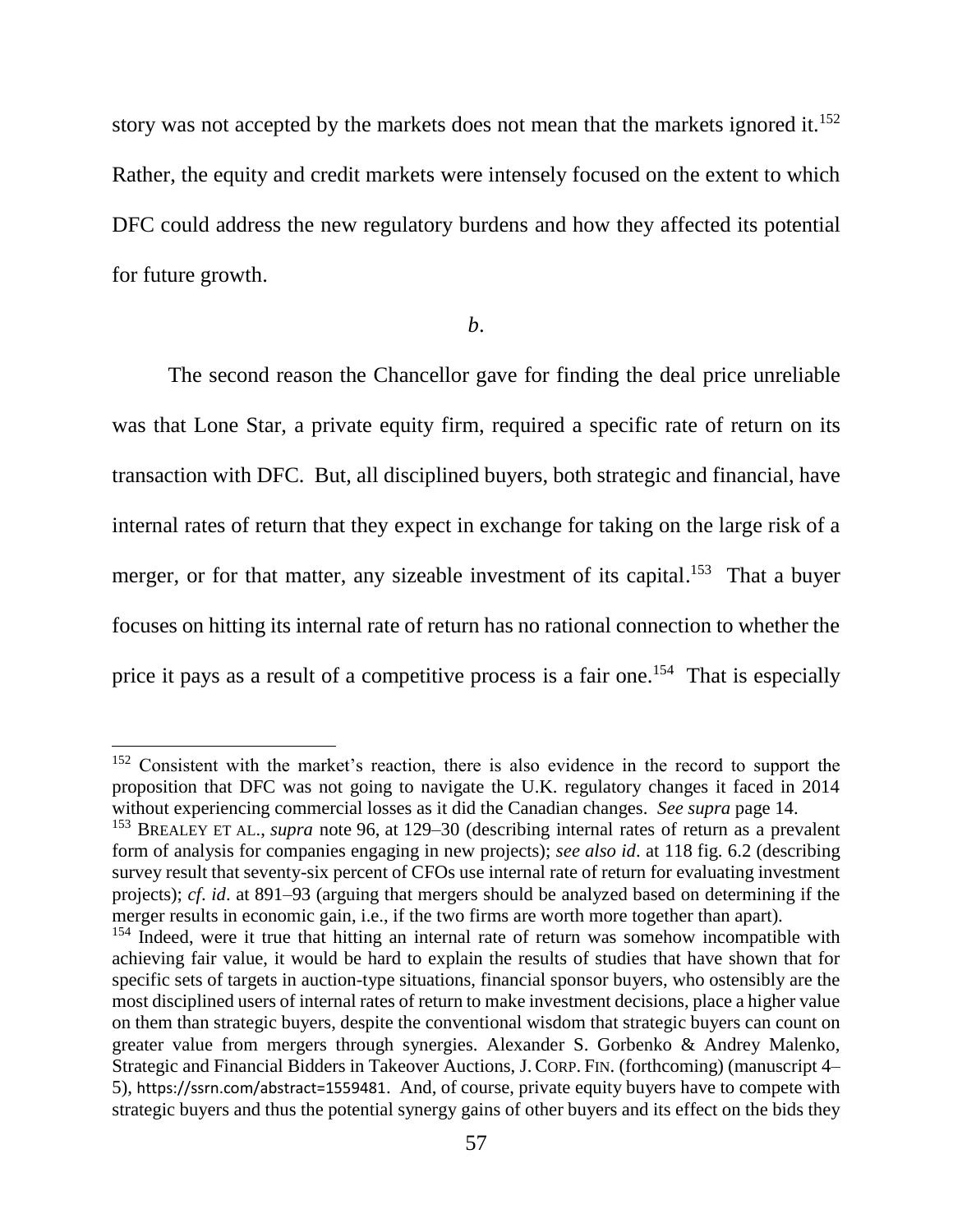so when there are objective factors that support the fairness of the price paid, including: i) the failure of other buyers to pursue the company when they had a free chance to do so; ii) the unwillingness of lenders to lend to the buyers because of fears of being paid back; iii) a credit rating agency putting the company's long-term debt on negative credit watch; and iv) the company's failure to meet its own projections. Importantly, the Court of Chancery determined that there was no conflict of interest. Indeed, the court observed that "[t]he deal did not involve the potential conflicts of interest inherent in a management buyout or negotiations to retain existing management—indeed, Lone Star took the opposite approach, replacing most key executives."<sup>155</sup>

Especially untenable is the idea that the deal price cannot be relied upon as a reliable indicia of fair value because lenders would not finance the acquisition by Lone Star at a higher price. Lenders get paid before equity.<sup>156</sup> They make profits by lending. If lenders fear getting paid back, then that is not a reason to think that the equity is being undervalued. Furthermore, the fact that the ultimate buyer was alone at the end provides no basis for suspicion given the Chancellor's own view of

can make will influence the price any buyer of any type has to pay to prevail. Relatedly, the absence of synergistic buyers for a company is itself relevant to its value.  $155$  2016 WL 3753123, at \*21.

<sup>156</sup> WILLIAM J. CARNEY, CORPORATE FINANCE 195 (2005) (comparing equity and debt as substitutes and noting that debt instruments "are promises to pay a fixed sum on a specified date, together with periodic payments of interest" distinct from equity, which is "a residual claim, entitled to all remaining assets on liquidation after all other claims are paid.").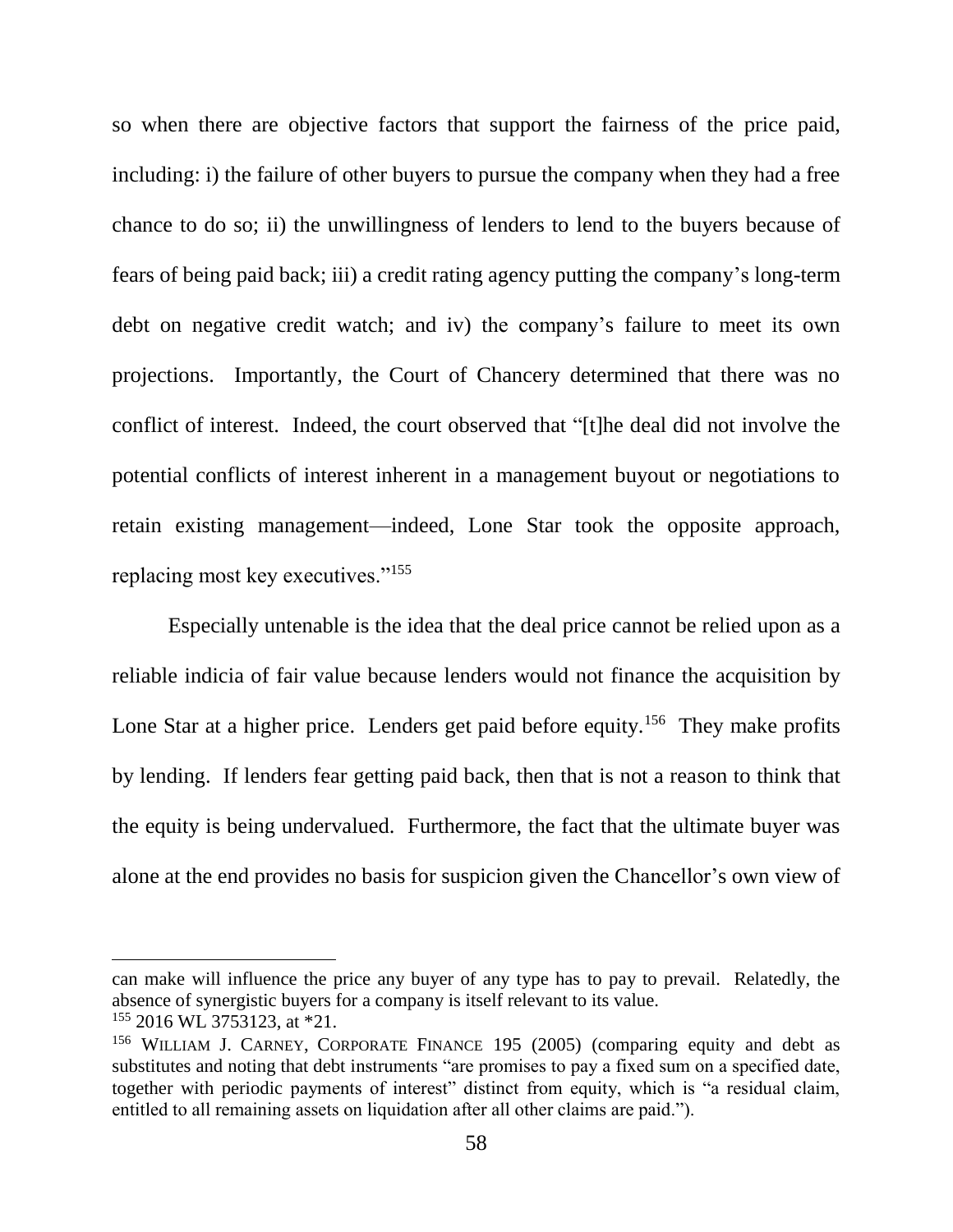the process and the uncontradicted evidence of record finding that: i) there was no conflict of interest; ii) Houlihan had approached every logical buyer; iii) no one was willing to bid more in the months leading up to the transaction before management significantly adjusted downward its projections; and iv) management continued to miss its targets after Lone Star was the only buyer remaining. Thus, the record does not include the sorts of flaws in the sale process that could lead one to reasonably suspect that the ultimate price paid by Lone Star was not reflective of DFC's fair value. For these reasons, we cannot sustain the Chancellor's decision to give only one-third weight to the deal price because the factors he cited in giving it only that weight were not supported by the record.

## *D.*

DFC's next case-specific argument is that the Court of Chancery improperly revised its discounted cash flow valuation to increase the perpetuity growth rate it used from 3.1% to 4.0%—a 29% increase in the growth rate—after it acknowledged on reargument that it had made a clerical error and used a lower working capital number in its model than it intended. The Court of Chancery adopted the working capital estimates from the March Projections in its opinion, but in its model, the Court of Chancery inadvertently used DFC's expert's working capital estimates, which were lower than those in the March Projections. Just correcting that error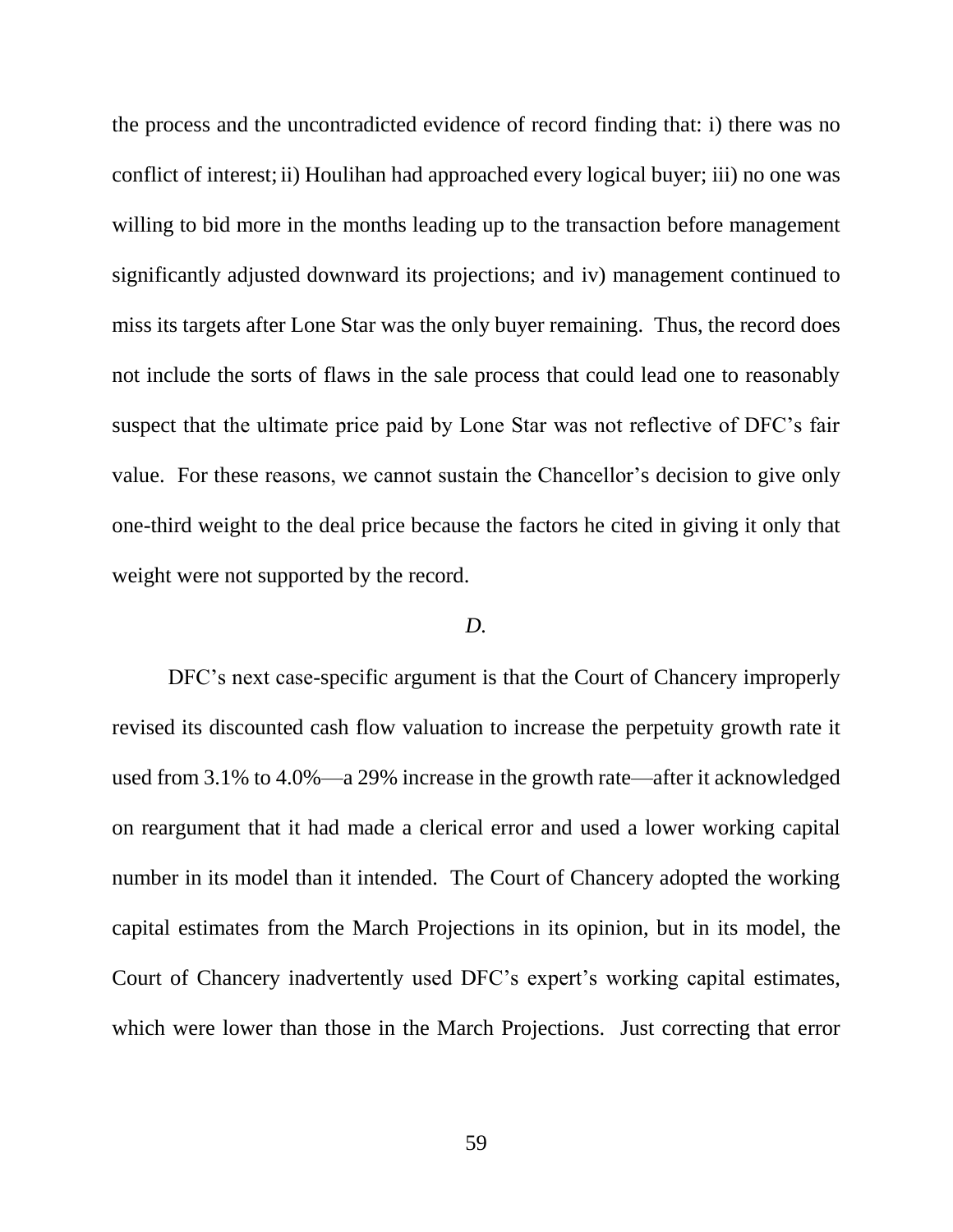alone would have resulted in a discounted cash flow value of \$7.70 per share.<sup>157</sup> This value would have been corroborated by the Court of Chancery's comparable companies analysis, which indicated a value of \$8.07 per share, and would have been far more in line with the \$9.50 deal price than the \$13.07 per share value resulting from its original discounted cash flow calculation.

### *i*.

But, in their own motion for reargument, the petitioners argued that the Court of Chancery's original discounted cash flow analysis, even with the corrected working capital figures, contained a fundamental methodological flaw, <sup>158</sup> albeit one that apparently also infected elements of their own expert's analyses prepared for trial. Specifically, the petitioners maintained that "the Court failed to take into account the required correlation between a company's [permanent] growth rate, discount rate, and level of working capital necessary to sustain growth."<sup>159</sup> By using the working capital estimates contained in the March Projections and adopting a 3.1% permanent growth rate, the petitioners' argument went, the Court of Chancery had supposedly used variables at odds with each other,<sup>160</sup> leading to "illogical" results."<sup>161</sup> As the petitioners explained it, because DFC is a lending business,

l

<sup>&</sup>lt;sup>157</sup> Respondent's Expert's Aff. on Reargument at A1338.

<sup>158</sup> Petitioners' Reargument Motion at A1342.

<sup>159</sup> *Id*.

<sup>160</sup> *Id*. at A1342–44.

<sup>161</sup> *Id*. at A1344.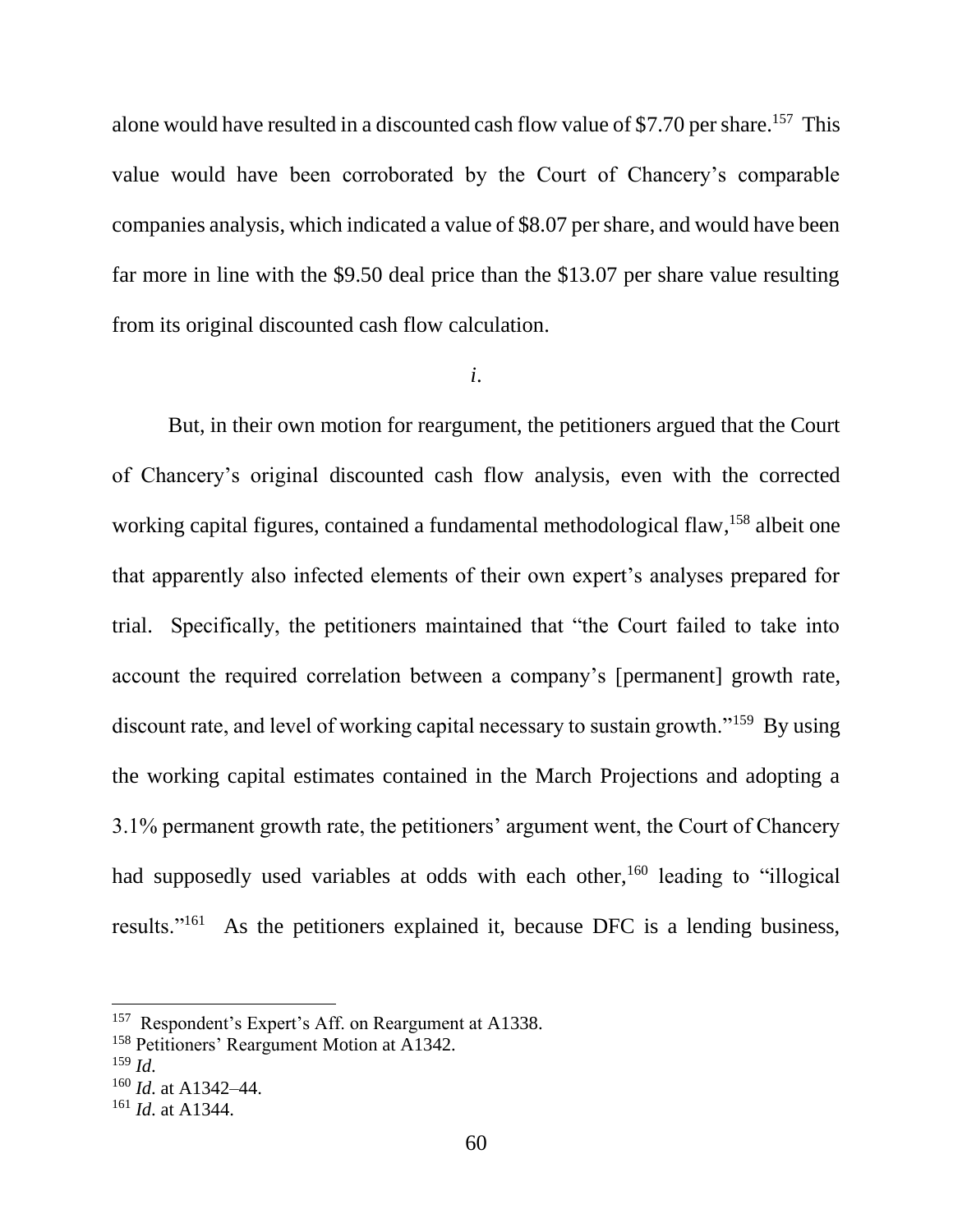DFC's "revenue and working capital outflows have a codependent ... and directionally consistent relationship that should be reflected in any free cash flow calculation."<sup>162</sup> Because the March Projections predicted a revenue growth rate of 11.7% in their final year, then, with an estimated \$90 million of working capital to support that growth, that together they implied a higher ongoing investment in working capital and therefore a higher growth rate in the perpetuity period.<sup>163</sup>

DFC disagreed with the petitioners' contention, arguing that this sort of change was not appropriate for a motion seeking reargument because the petitioners did not "demonstrate that 'the Court has overlooked a controlling precedent or misapprehended the law or facts of the case,'" which the methodological error was not,<sup>164</sup> and because the petitioners' argument essentially "rehashes an issue already" considered" by the Court of Chancery, selecting an appropriate perpetuity growth rate. $165$ 

## *ii.*

Instead of simply correcting the clerical error, however, the Court of Chancery not only fixed its working capital assumption, but then revised sharply upward its

 $\overline{\phantom{a}}$ <sup>162</sup> *Id*.

<sup>&</sup>lt;sup>163</sup> *Id.* at A1345. The lack of development of the record for this crucial change to the discounted cash flow model is also a good illustration of why all parties are poorly served when this sort of material change is raised for the first time in a motion for reargument.

<sup>&</sup>lt;sup>164</sup> Respondent's Opposition to Petitioners' Reargument Motion at A1376–77.

<sup>165</sup> *Id*. at A1381.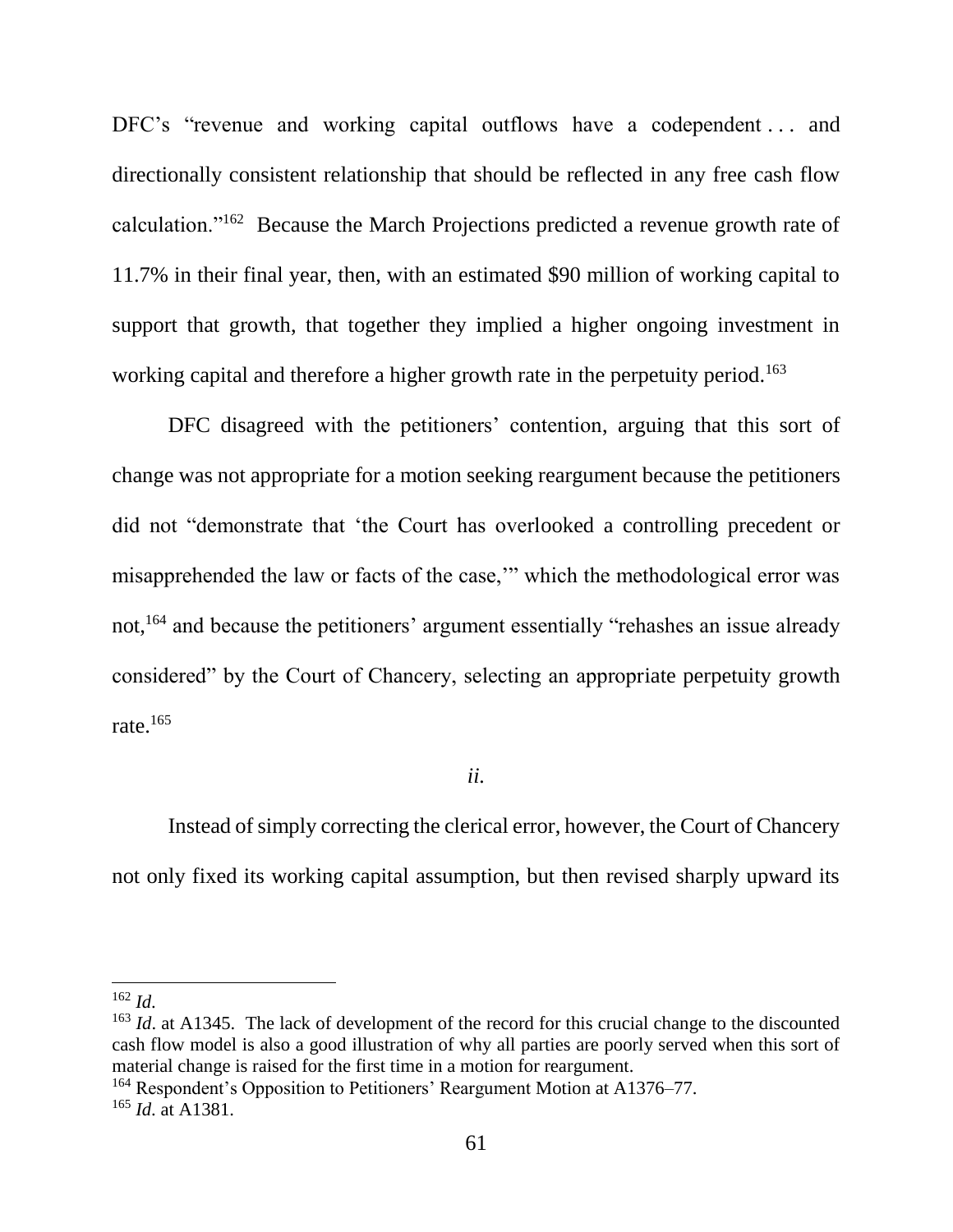estimate for the perpetuity growth rate in response to the petitioners' argument. The

Court of Chancery stated:

- 5. In re-examining the working capital assumptions in its discounted cash flow analysis, the Court realizes that it misapprehended another material fact in constructing its model, namely, the need to maintain an appropriate correlation between the level of projected working capital and the perpetuity growth rate. In the Opinion, the Court adopted the 3.1% perpetual growth rate from [petitioners' expert's] two-stage discounted cash flow model, which was performed as an alternative to his three-stage growth model. In doing so, the Court observed that a sharp growth rate drop-off "from the projection period to the terminal period is not ideal but not necessarily problematic." In reconsidering the issue, however, the Court realizes it failed to appreciate the extent to which DFC's projected revenue and working capital needs have a codependent relationship, *i.e.*, a high-level requirement for working capital, as reflected in DFC's March Projections, necessarily corresponds with a high projected growth rate.
- 6. The Court also based its selection of a 3.1% growth rate on the theory that a company's perpetuity growth rate should not exceed the riskfree rate, which both parties agreed was 3.14% in this case. But this proposition is only applicable to companies that have reached a stable stage. The March Projections assume DFC will achieve fastpaced growth throughout the projection period and therefore imply a need for a perpetuity growth rate higher than the risk-free rate.
- 7. Because the Court adopted the working capital assumptions in the March Projections, the Court should have adopted a perpetuity growth rate more consistent with the relatively high level of working capital built into those projections. In Petitioners' motion for reargument, [petitioners' expert] demonstrates that, as a matter of economics, the March Projections support an average sustainable growth rate of 3.9% and a median sustainable growth rate of 4.0%, representing the midpoint of the median and average growth rates underlying the March Projections, is proper in this case. Although a perfect projection of the future is never attainable, the 4.0% perpetuity growth rate that [petitioners' expert] derived using a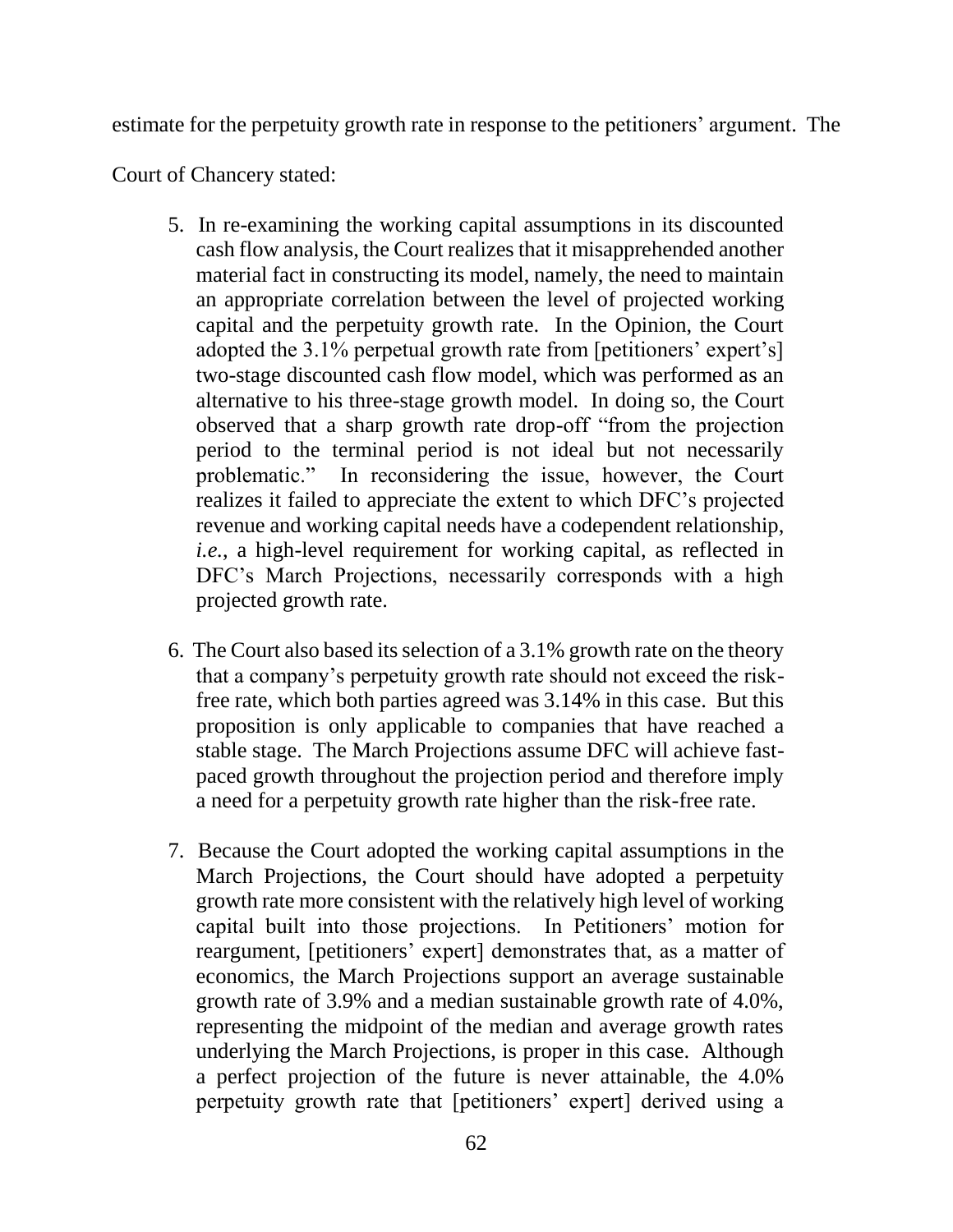recognized economics formula corrects the Court's original model in a reasonable manner. Therefore, the Court adopts this higher perpetuity growth rate in its revised discounted cash flow model.<sup>166</sup>

On appeal, DFC argues that this change was unjustified by the record.

*iii.*

We agree with the respondent that the record evidence does not rationally support the Court of Chancery's decision to increase its original discounted cash flow model value on reargument from an original rate that was just shy of the ceiling, risk-free rate for a stable-state company, to a much higher 4.0% perpetuity growth rate. By embracing the idea that using the March Projections required increasing the perpetuity growth rate, the Court of Chancery compounded its reliance upon the Projections that assumed DFC could grow rapidly again through 2018. The aggressive upward move to increase the perpetuity value on reargument by 0.9% inflated the Chancellor's original discounted cash flow estimate to \$13.33, which was 40% above the deal price. Simply given the Court of Chancery's own findings about the extensive market check, the value gap already reflected in the court's original discounted cash flow estimate of \$13.07 should have given the Court doubts about the reliability of its discounted cash flow analysis. And, a less-than-clear expert affidavit, not well grounded in record evidence, on a reargument motion where there was no opportunity for cross-examination of the petitioners' expert to

<sup>166</sup> Appellant's Opening Br. Ex. B at 4–6 (Reargument Order).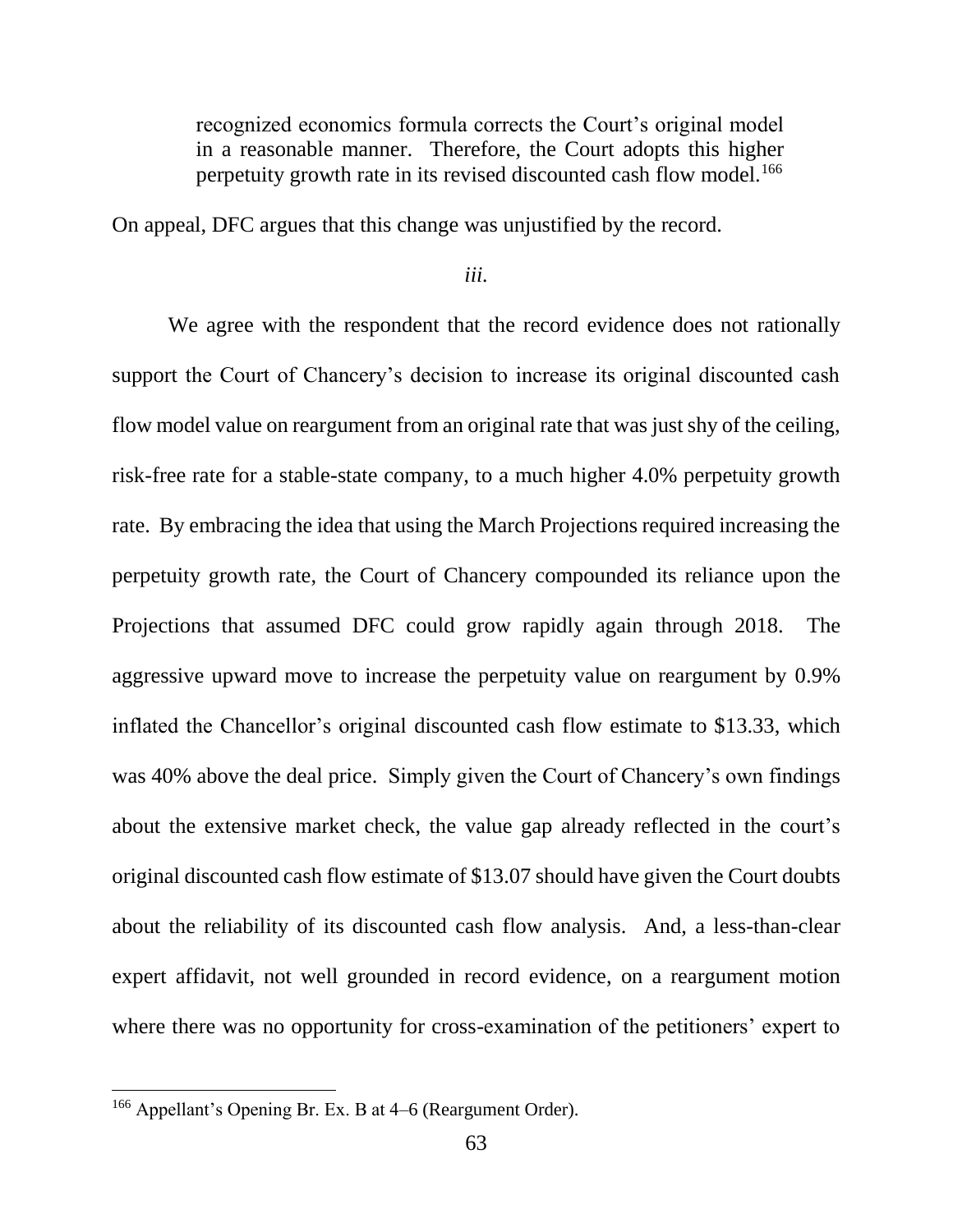better understand his contentions, is a poor basis to switch out the vehicle driving a large part of the value in a discounted cash flow analysis.

Our non-exclusive reasons for finding that the record did not support the 29% upward increase in the perpetuity growth rate made after reargument are:

- a) the linkage of projected working capital in the March Projections to DFC's perpetuity growth rate the petitioners urge is methodologically suspect and not supported by anything in the Projections themselves or testimony about them;
- b) the increase in the perpetuity value failed to take into account that DFC and its industry had already experienced nearly a generation of rapid growth;
- c) the petitioners' assertion that DFC was primed for another period of rapid growth was not grounded in any testimonial or document evidence either about DFC specifically or the payday lending industry more generally;
- d) DFC was experiencing strong regulatory pushback and, that pushback was affecting DFC's profitability and working capital, i.e., loans, that DFC would need to make to generate profits; and finally
- e) the petitioners' assertion was at tension with several of their expert's own assumptions in his original analysis, including his assumptions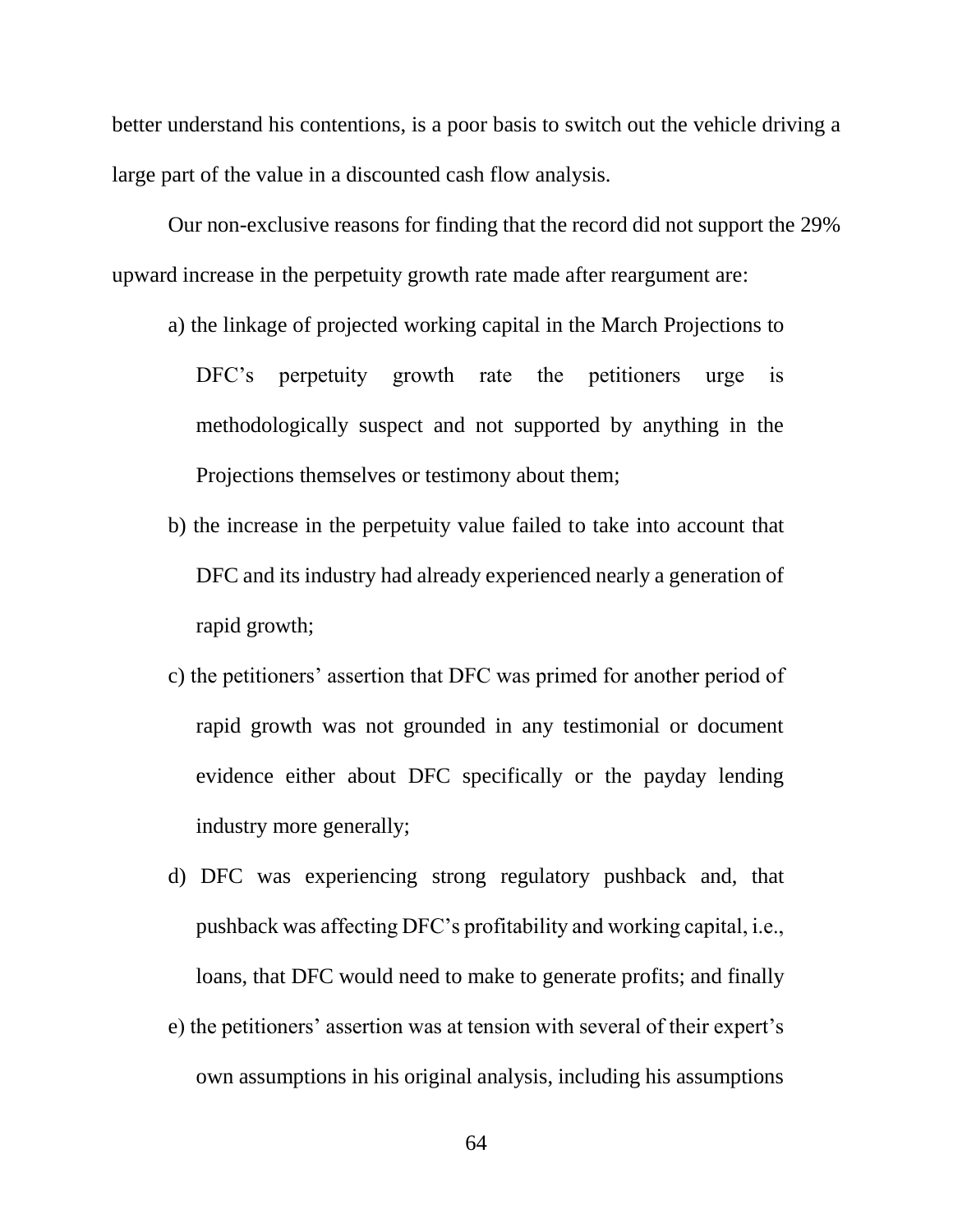that DFC's beta was most akin to the beta of a company performing in line with the overall market and that DFC was therefore at a steady state of growth.

We now discuss each reason in turn.

*a*.

First off, we are not convinced that the petitioners' description of the methodological tension they identified in the Court of Chancery's initial approach to the discounted cash flow model accurately describes best practices in using discounted cash flow models for valuation. Specifically, the idea that in a discounted cash flow model, there is a "required correlation,"<sup>167</sup> between the level of working capital growth in the specifically projected years and the terminal growth calculation does not fit well with general principles of valuation. The Gordon Growth Model, which the Court of Chancery used in its calculations and which no one disputes is an appropriate tool here, is "used to value a firm that is in 'steady state' with dividends growing at a rate that can be sustained forever."<sup>168</sup> Other texts on valuation suggest that the perpetuity growth rate should be based on the expected long-term industry growth rate, <sup>169</sup> on the assumption that in this period the company

<sup>167</sup> *Id.* at A1342.

<sup>168</sup> ASWATH DAMODARAN, INVESTMENT VALUATION: TOOLS AND TECHNIQUES FOR DETERMINING THE VALUE OF ANY COMPANY 323–24 (2002).

<sup>169</sup> ROSENBAUM & PEARL, *supra* note 52, at 132; KOLLER, *supra* note 118, at 214.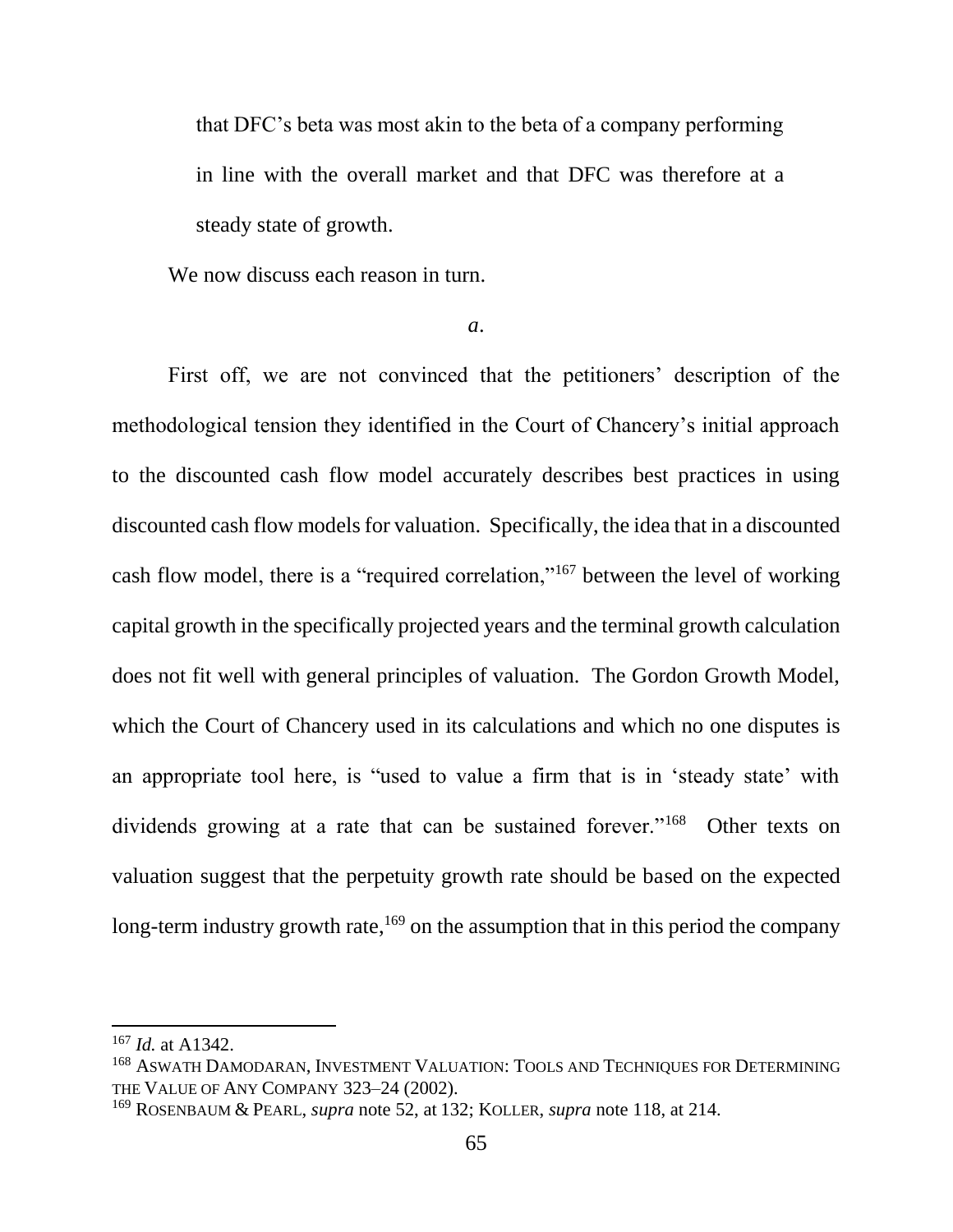being valued will grow with its industry or economy as a whole, rather than exhibit its own distinct growth characteristics. But, as the petitioners' expert asserted, their entire theory was based on the belief that "the last explicit period's [of the March Projections] revenues and operating margins have not reached a steady state."<sup>170</sup> Indeed, if the record unambiguously supported the proposition that DFC was to continue a new spurt of growth past 2018, it would have been more appropriate to project out to a point where steady-state growth began.<sup>171</sup> By doing that, the appraiser would have to assess with discipline the next period after the projections end and also the potential that the period might be negative, as well as that another period of above-market growth might be followed by a terminal growth rate more like inflation than the risk-free rate. Especially when, as here, the underlying projections assumed away important downside risks during the projection period, a consideration of downside scenarios, not just positive ones, must factor into this process, whether a multi-stage model is used or the future is encapsulated in a single perpetuity growth value. Put simply, the theoretical link the petitioners urge between the discounted cash flow model's optimistic forecast period and the perpetuity period is not as strong as they suggest or as the Chancellor accepted.

l

<sup>&</sup>lt;sup>170</sup> Petitioners' Expert's Aff. on Reargument at A1351.

<sup>171</sup> KOLLER, *supra* note 118, at 214; CORNELL, *supra* note 96, at 144; *cf*. BREALEY ET AL., *supra* note 96, at 95 ("[R]esist the temptation to apply the [constant-growth discounted cash flow] formula to firms having high current rates of growth. Such growth can rarely be sustained indefinitely, but the constant-growth DCF formula assumes it can.").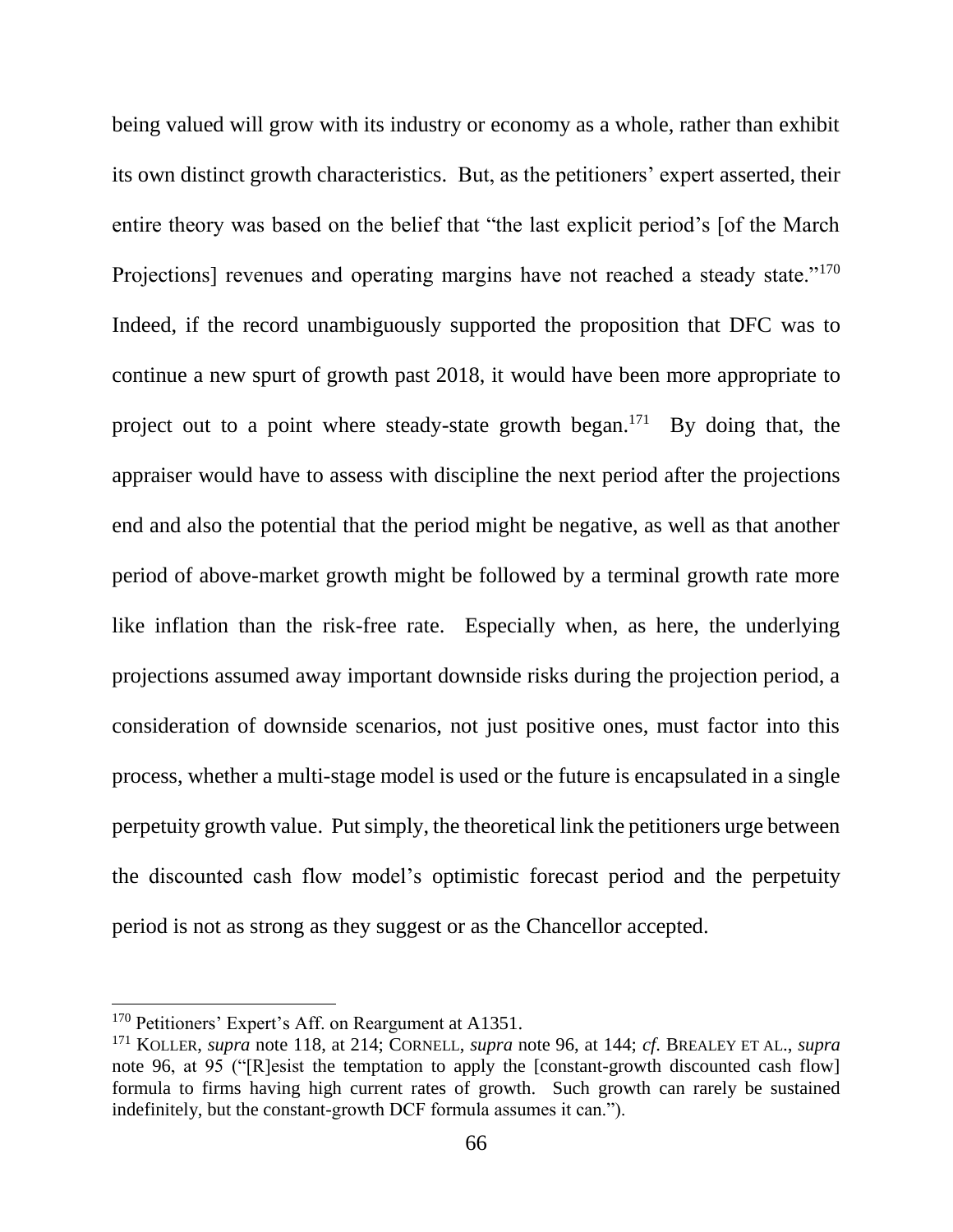To this point, the petitioners don't situate changes in DFC's working capital in the specific payday lending context where, like other types of lenders, DFC's working capital is largely driven by loan growth. Industries are different. By way of example, a home builder might purchase a large quantity of lumber in year 1 in anticipation of building many houses in year 2, and thus experiencing material revenue increases in year 2. There is no record evidence suggesting that payday lenders booked working capital in this manner or that the 2018 working capital (which already supported hockey stick growth in that period) portended boom years ahead. That sort of story is not in the petitioners' briefs themselves or any other part of the record. In other words, DFC's loan growth had to come from somewhere and the petitioners never put their finger on where that would be.

Likewise, the Court of Chancery understood that the March Projections were designed to help sell the company at a favorable price, and thus assumed very strong growth through 2018. Had the petitioners' expert believed that the working capital in the March Projections signaled another year of strong growth in 2019, and for years after, it is difficult to understand why the Projections did not say that was so and why it was so. As the record before us stands, the petitioners' assertion that those Projections silently projected another period of above-market growth beyond 2018 is without support in the Projections themselves, management testimony, or industry analysis.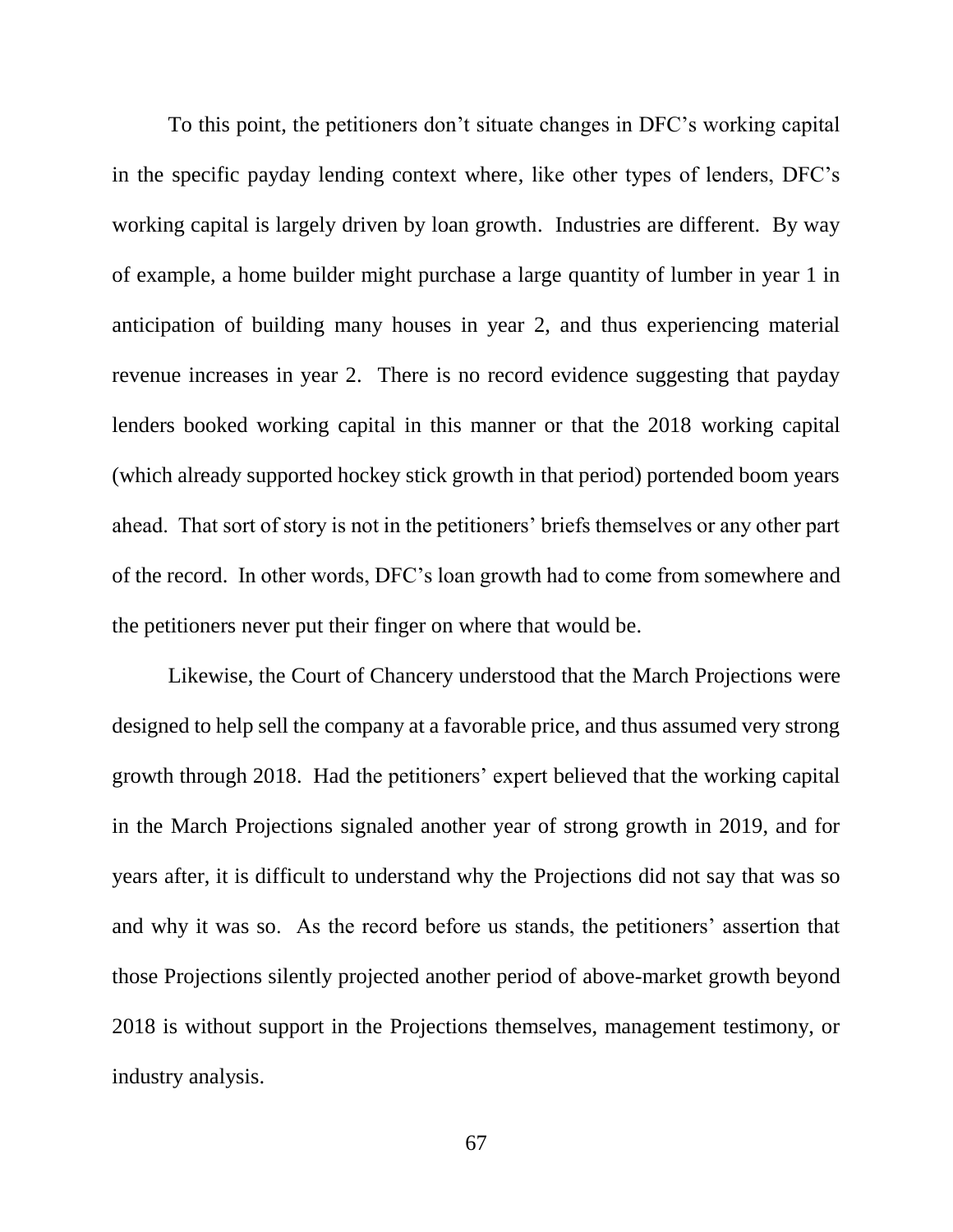As important, if one number is to encompass the future, as the perpetuity growth rate did here, and even if it should account for company-specific performance, it not only has to account for the possibility that the company might have another period of above-market growth, but also the possibility that it would fail altogether, or in the long run not keep up with the real growth of the economy.<sup>172</sup> And, the original perpetuity growth rate used by the Court of Chancery for DFC was already bullish as it was nearly at the risk-free rate, and this assumed that DFC would grow at that rate forever. Adding another 0.9% to that assumption, by implying that the unbroken, sunny sky assumptions of the March Projections implicitly signaled another period of robust, above-market growth is an enormous step, which had to be rooted in record evidence that the Chancellor had found to determine viable growth prospects justifying that huge move forward.

# *b.*

We next note that the Court of Chancery's assumption that DFC would outpace the growth of the real economy did not take into account an important reality that is found undisputed in the record. DFC was not a startup in a brand new industry but had already experienced a period of strong growth. Since 1990, it had gone on

l

<sup>&</sup>lt;sup>172</sup> KOLLER ET AL, *supra* note 118, at 95–96 ("[D]eveloping reasonable [long-term growth] projections is a challenge, especially given the upward bias in growth expectations . . . . [G]rowth decays very quickly; high growth is not sustainable for the typical company. . . . . [C]ompanies struggle to maintain high growth because product life cycles are finite and growth gets more difficult as companies get bigger.").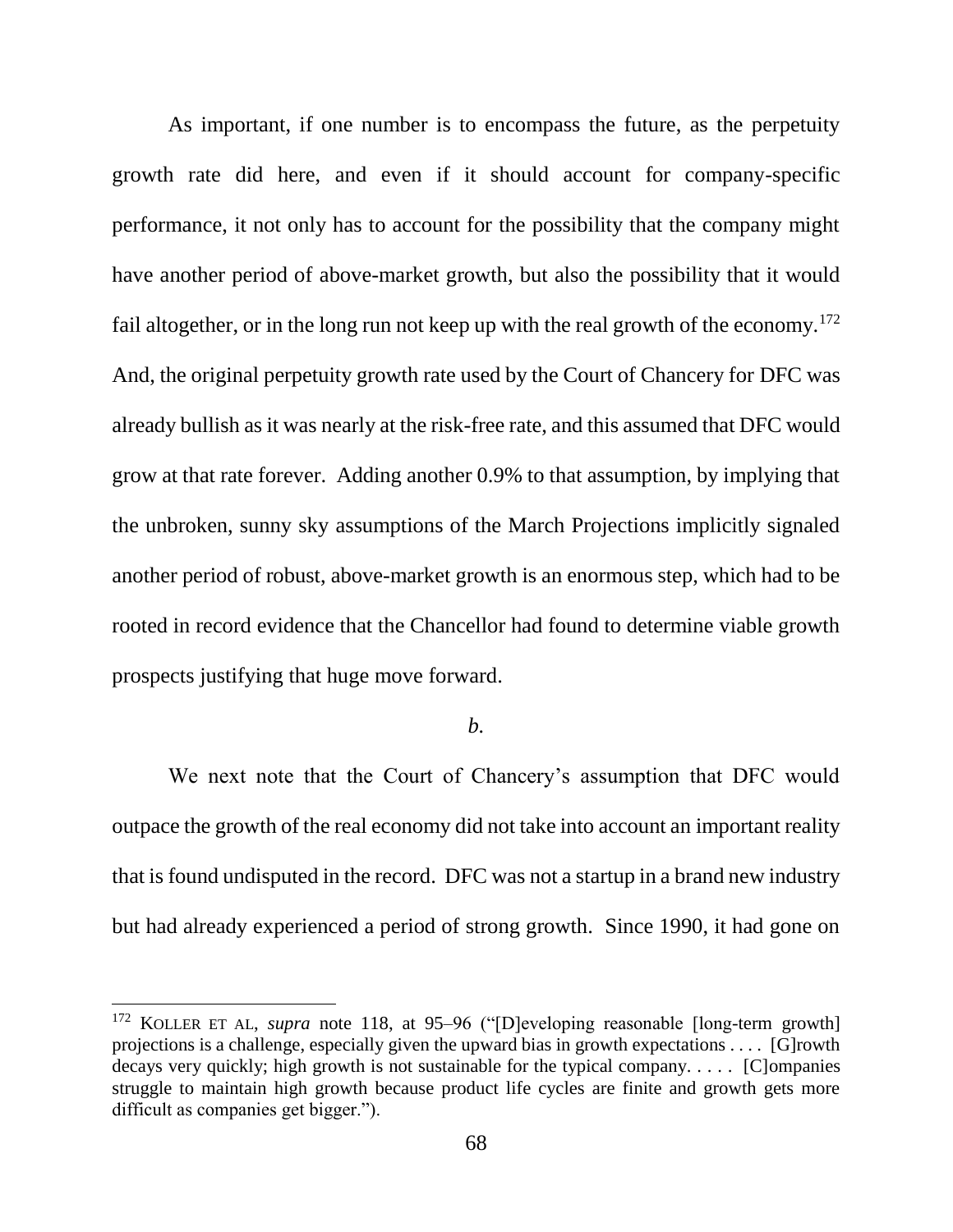a buying spree, with over 100 acquisitions resulting in, among other things, 900 retail stores by the time of the transaction.<sup>173</sup> It had also experienced strong revenue growth: for example, from 2008-13, DFC's European operations had enjoyed a 21.7% compound annual growth rate. $174$  And in the U.S. and Canada, DFC already had grown enormously in the past. More generally, DFC had more than one year of 20-30% year-over-year revenue growth.<sup>175</sup> This was true of the payday lending industry as a whole. The record thus suggests, if anything, a matured industry whose period of above-average growth was past.

*c*.

Nor can we find in the record any evidence supporting a reasonable inference that DFC was actually primed for a new, extended period of high growth beyond the projection period in the March Projections that already implied robust growth. The absence of evidence here is not surprising given that the petitioners did not present an industry expert, rely upon management testimony, or even point to analyst commentary on the likely growth of the payday lending industry in the markets where DFC operated. Instead, they solely presented at trial, and on reargument, the views of a professional expert in valuation. Determining the perpetuity growth rate of any company always hazards error as it involves an important prediction distilled

<sup>173</sup> PER at A844.

<sup>174</sup> *Id.* at A936.

 $175$  *Id.*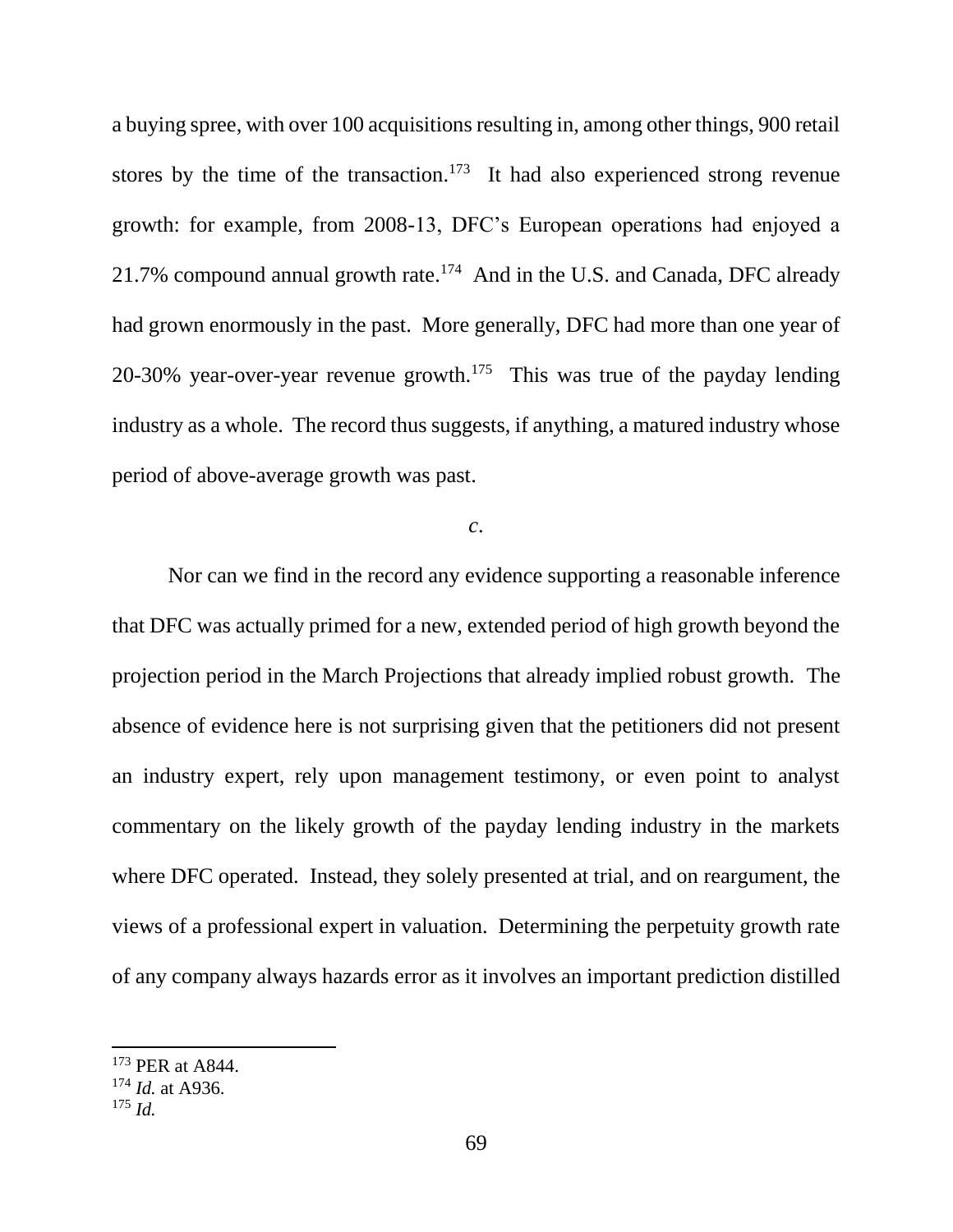into one number; calculating one based on a supplemental affidavit of a valuation expert not grounded in record evidence or subject to cross-examination in the context of a reargument motion increases the speculative risk in that endeavor.

That danger was even higher here, where the Court of Chancery's original discounted cash flow model already was founded on projections that the Chancellor himself was concerned were too rosy.<sup>176</sup> And, there were other reasons to believe that the March Projections were too positive. Finding that the working capital set forth in those Projections implied another period of materially higher growth was at odds with the Court of Chancery's own finding that "DFC was navigating turbulent regulatory waters that imposed considerable uncertainty on the company's future profitability, and even its viability."<sup>177</sup> Those risks were supported in the record by the fact that DFC's long-term debt was non-investment grade and was on negative credit watch.<sup>178</sup>

Notably, less than three months after those Projections were approved, DFC missed its targets for the full 2014 fiscal year by about 10%.<sup>179</sup> And, of course, these Projections predicted revenue and profit growth in the 11-12% and 19-21% ranges respectively, which was better than much of DFC's recent performance, and as good

<sup>176</sup> 2016 WL 3753123, at \*22

<sup>177</sup> *Id.*

<sup>&</sup>lt;sup>178</sup> PER at A883.

<sup>&</sup>lt;sup>179</sup> JX 444: March Projections Email at A477; RER at A1008–09.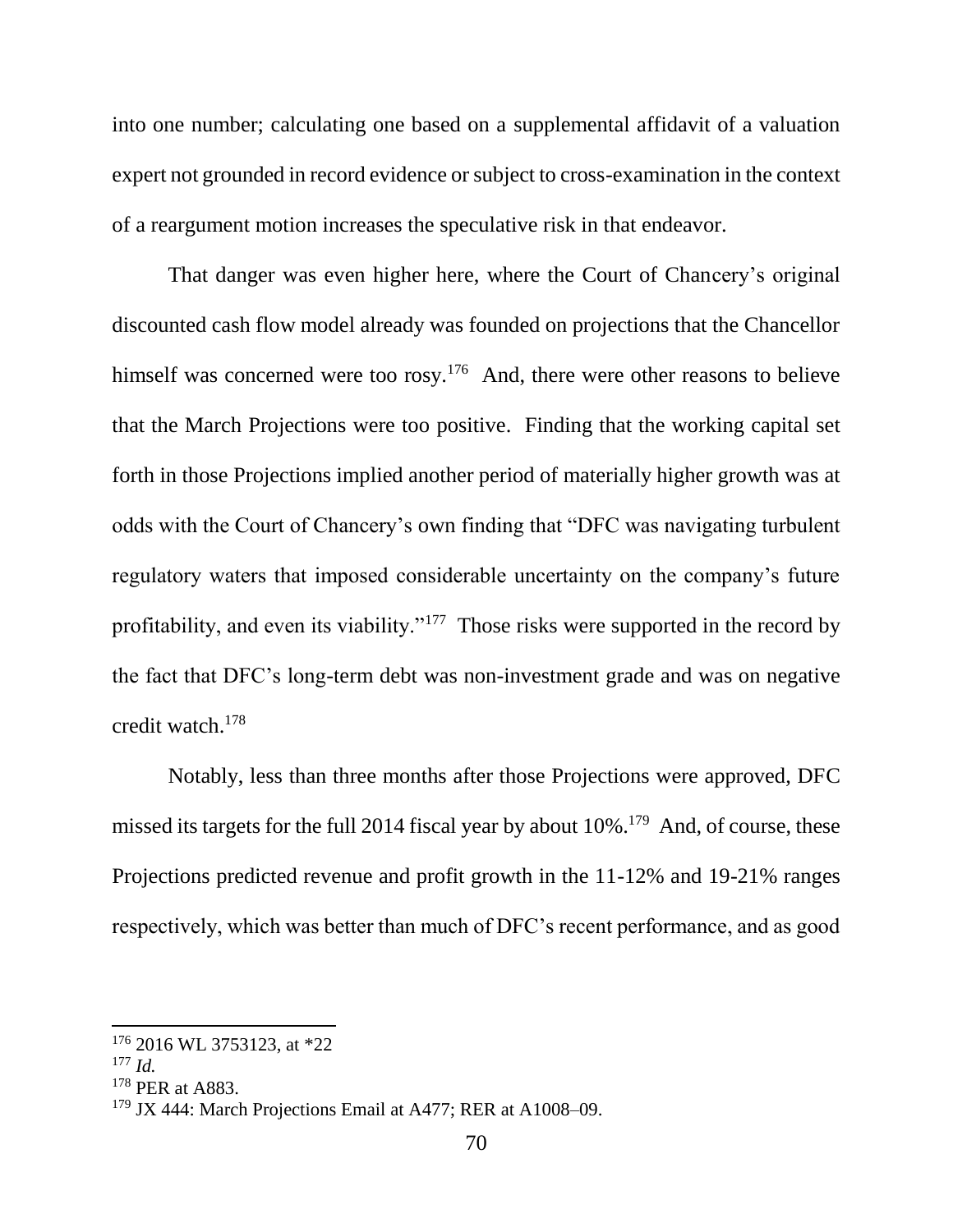as many of the years during its faster-growth period. Looked at another way, the Projections involved the assumption that the company would experience 17.6% compound annual growth in operating profit when in the historical 2008-13 period its operating profit had experienced only 11% compound annual growth. This was a context where the record reflects many reasons to suspect that the reversal in revenue growth would continue into the future. For one thing, check cashing, one of DFC's material businesses, was in decline because fewer people used checks.<sup>180</sup> For another, DFC had 601 stores in the U.K. as of 2014, an area twice the size of Pennsylvania and slightly smaller than Oregon.<sup>181</sup> How many new stores could they expect to open there?

And, the petitioners do not explain what exactly it is about 2018 that implies rapid growth for the next period. In their Motion for Reargument, the petitioners simply state that "[a]s explained in detail in the [expert affidavit], the working capital projections in the March Projections at the 10.72% discount rate adopted by the Court require the application of a PGR higher than 3.1%."<sup>182</sup> The affidavit isn't more illuminating. It states, based on the original expert report, that "the last explicit period's revenues and operating margins have not reached a steady-state,"<sup>183</sup> and

 $^{180}_{181}$  RER at A973.

<sup>181</sup> *United Kingdom: Geography*, CIA WORLD FACTBOOK, https://www.cia.gov/library/publications/the-world-factbook/geos/uk.html#Geo (last visited July 18, 2017).

<sup>182</sup> Petitioners' Reargument Motion at A1347.

<sup>&</sup>lt;sup>183</sup> Petitioners' Expert's Aff. on Reargument at A1351.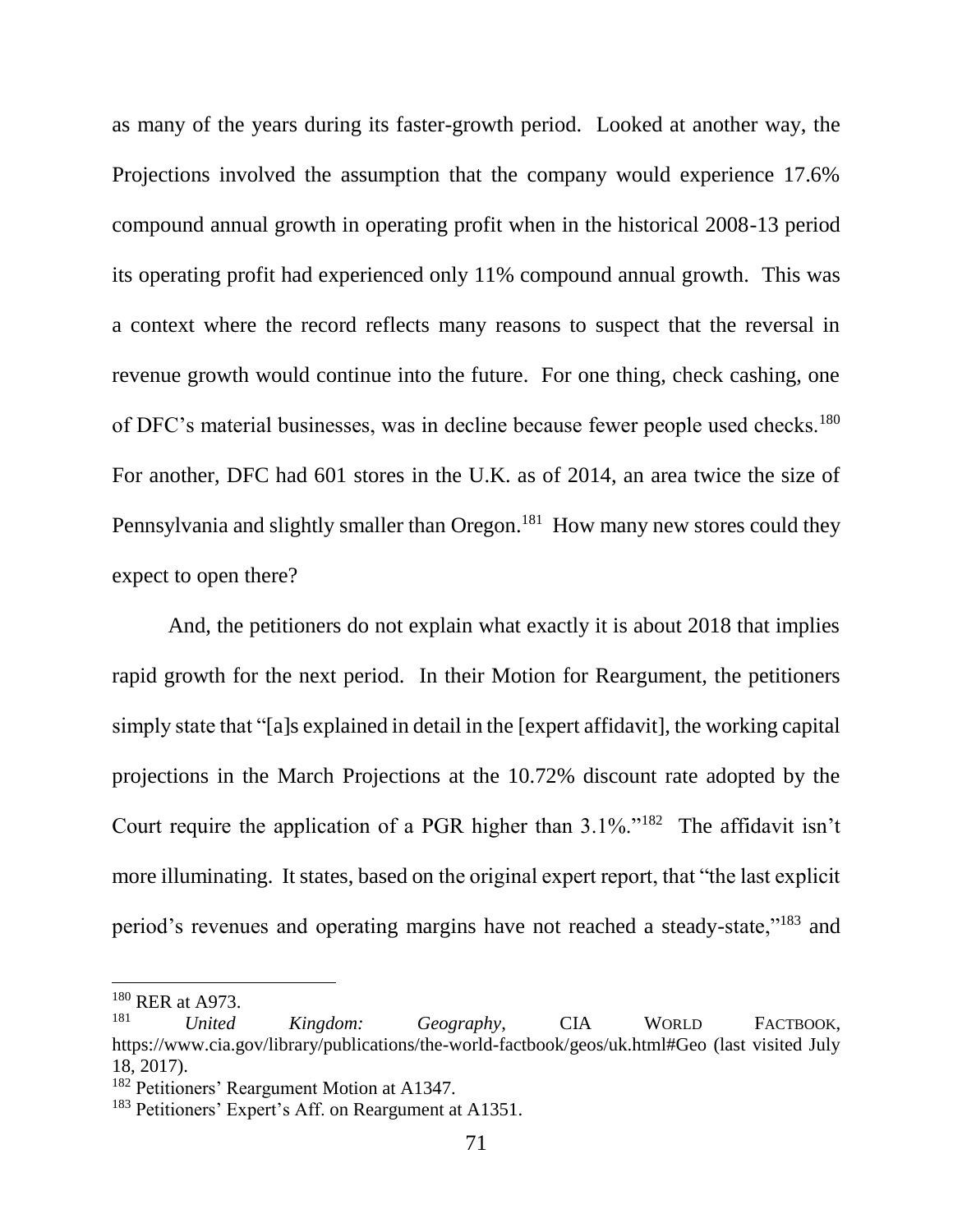that because those Projections "reflect a \$90 million increase in working capital for fiscal year 2018," "a much higher PGR than  $3.1\%$ " is required.<sup>184</sup> But, that does not explain why, even if the March Projections were not already optimistic, that increase in working capital would be sustained in a fashion that fits with a perpetuity growth rate 27% greater than the risk-free rate.

Given the real risk of default, the actual record of declining performance by the company, and DFC's failure to meet the Projections before the transaction closed, a strong argument can be made that the March Projections should have been discounted, or some substantial weight given to another discounted cash flow model more balanced in terms of its considerations of the company's vulnerability. Yet, despite these risks and rather gloomy outlook, the Court of Chancery swallowed the March Projections whole, generously giving DFC credit for a period of projected growth until 2018. Thus, the original perpetuity growth rate itself seems generous to the petitioners, in light of the evidence in the record. After all, as the petitioners' expert admits, no company is likely over time to grow at a rate much faster than the rate of inflation,<sup>185</sup> and that, at best, a company might reach the rate of nominal gross domestic product growth for the economies it operates in.<sup>186</sup> The Court of

<sup>184</sup> *Id*. at A1353.

<sup>185</sup> PER at A877.

<sup>&</sup>lt;sup>186</sup> *Id.* at 878. The petitioners' expert also points out that at least some economists believe that the ceiling for a company's long-term growth should be the relevant risk-free rate, which, here, is lower than nominal gross domestic product growth. *Id.*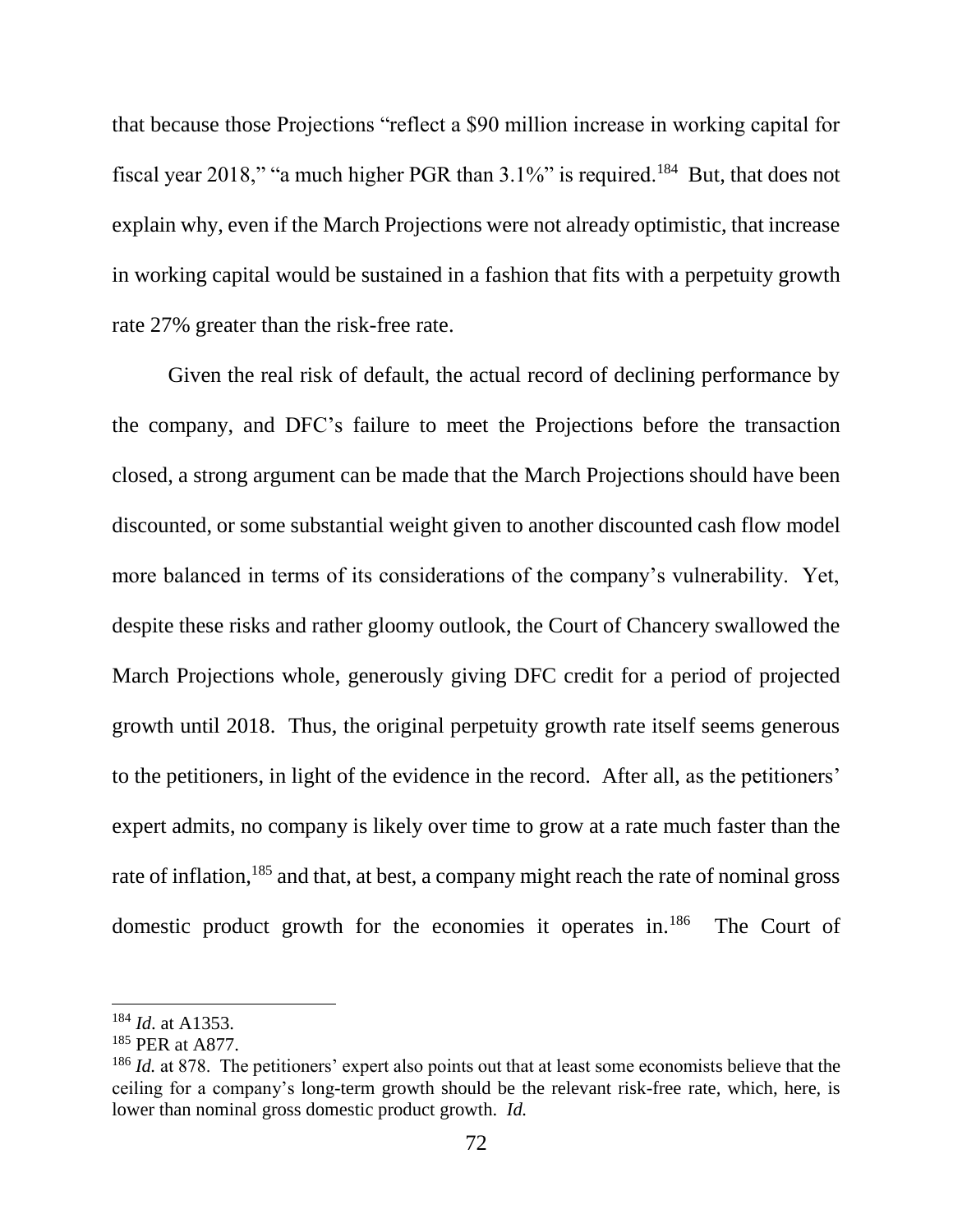Chancery's initial perpetuity growth rate—3.1%—already gave DFC credit for growing in perpetuity above the 2.31% median inflation rate and just a shave below the 3.14% risk-free rate that is viewed to be the ceiling for a stable, long-term growth rate.

The Court of Chancery's decision is all the more puzzling because this was not the sort of situation where a company conducts an auction to sell itself and only after a winning bidder is locked in at a particular price does good news start to flow in. Rather, the facts here suggest the opposite: after Lone Star obtained exclusivity, the news about DFC just kept getting worse.<sup>187</sup> In earlier parts of the process, in fact, potential buyers took a pass when DFC was in a stronger position.

## *d*.

Not only that, but the robust historical growth across the entire industry had also triggered a multinational pushback by regulators concerned about payday lenders' treatment of financially vulnerable citizens. And, the result of that pushback undermines the petitioners' contentions that DFC was primed for a new spurt of growth, and that the historical relationship between revenues and working capital would remain the same. Beginning in 2012, DFC started to be regulated in more than the "limited amount" it had been historically in the U.K., $^{188}$  its most important

<sup>187</sup> RER at A1007.

<sup>188</sup> PER at A847.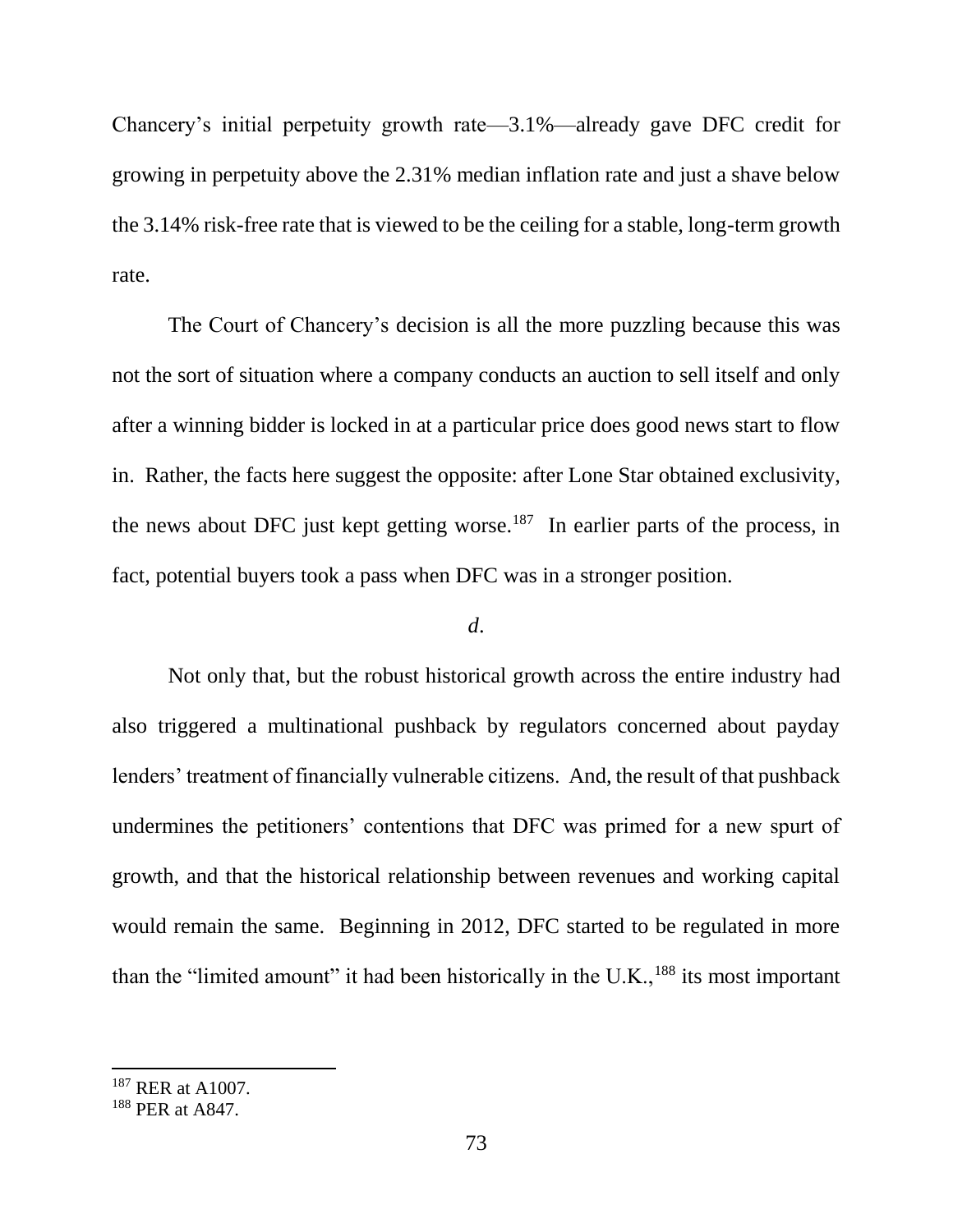market.<sup>189</sup> And, of course, this was also accompanied by greater regulatory scrutiny in the U.S. and other markets.

In contrast to the Canadian regulatory changes occurring around 2012, which had focused in part on aspects of payday lending that did not have as much effect on DFC's preexisting businesses,<sup>190</sup> the new regulations DFC was facing in the U.K. were both more strict<sup>191</sup> and more likely to affect its business The proposed regulatory changes in the U.K. bear directly on the issue of whether the March Projections' estimates of working capital involved an implicit prediction of another period of strong growth beyond 2018. As discussed earlier,  $192$  the regulatory changes in the U.K. fundamentally involved a public policy decision that the payday lending industry was extracting excessively unfair returns from its customers. Thus, the changes that DFC confronted limited its ability to reap as much profit from each of its loan customers as it had in the past, by constricting such practices as rolling over debt repeatedly, using methods to reliably and automatically deduct payments from borrower accounts, and by requiring stricter assessments of creditworthiness. And, across all of its markets, this concern about whether the payday lending industry was

<sup>189</sup> *Id.*

 $190$  Testimony of John Gavin, DFC former board member at A184 (describing the new Canadian regulations as "at price points and with restrictions that were very palatable and allowed us to operate profitably. That's not where the U.K. ended up.").

<sup>&</sup>lt;sup>191</sup> "Melissa Soper, Senior Vice President of Government Relations and Corporate Administration, described the United Kingdom's restrictions on relending as 'more stringent' as compared to those in Canada." RER at A994.

<sup>192</sup> *See supra* pp. 12–14.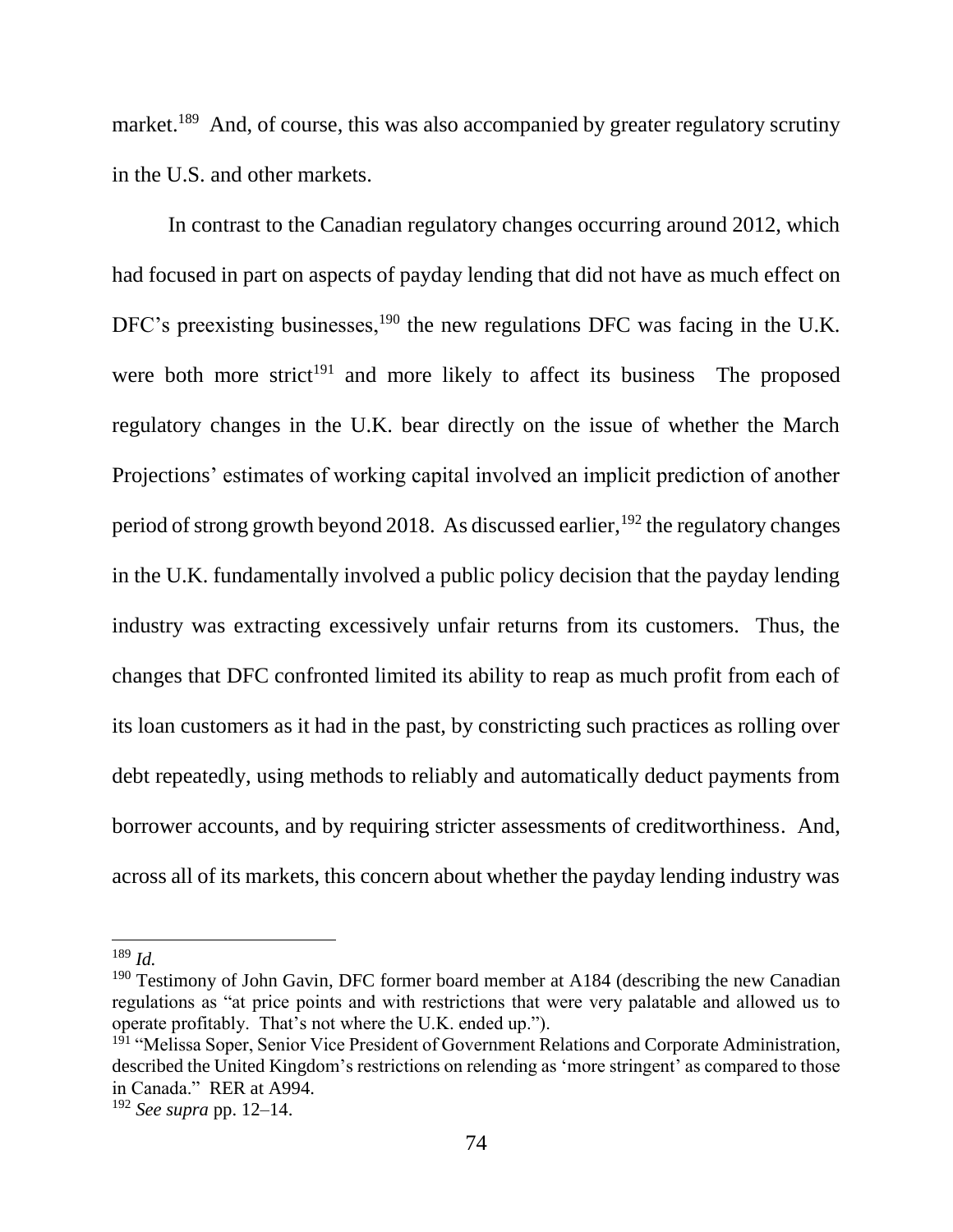fairly treating its clients pervaded regulatory comment and consideration, and portended a future where a greater number of loans would be required than in the past to generate the same profits.<sup>193</sup> So, if anything, the record suggests that DFC's lending was in the process of being less profitable. Even by the second half of 2013, DFC's results began to reflect the U.K.'s new regulatory environment, including higher default rates and lower profitability, and that was before the Financial Conduct Authority's more stringent regulation came into effect.<sup>194</sup> The petitioners do not address these realities, beyond the statement that DFC's revenues, lending volume, and working capital are related. But, these developments, which are supported by the record, contradict the unsupported contention of the petitioners, accepted by the Court of Chancery, that the relationship between DFC's revenue and its working capital would remain the same.<sup>195</sup>

<sup>&</sup>lt;sup>193</sup> RER at A990 (reporting DFC "experienced higher loan defaults" during U.K. regulatory transition); *id*. (describing 32% year-over-year increase in loan loss provisions from 2012–13); *id*. ("[DFC] experienced higher costs and higher delinquencies as a result of the change from automatically withdrawing funds from customers' accounts . . . ."); *id.* at A1015 (describing DFC's shifts in lending that required more working capital); *id.* at A1016 (finding that working capital as a percentage of revenue "could increase over time"); JX 309: DFC Investor Presentation at A403 (showing 29% jump in loan losses as U.K. regulatory transition began); JX 444: March Projections Email at A510 (describing "lower effective pricing" on new loan types being used more frequently to help comply with U.K. regulations).

<sup>194</sup> *Id.* at A990. These effects continued in 2014. *Id.* at A1007–08.

<sup>195</sup> Petitioners' Reargument Motion at A1344–45.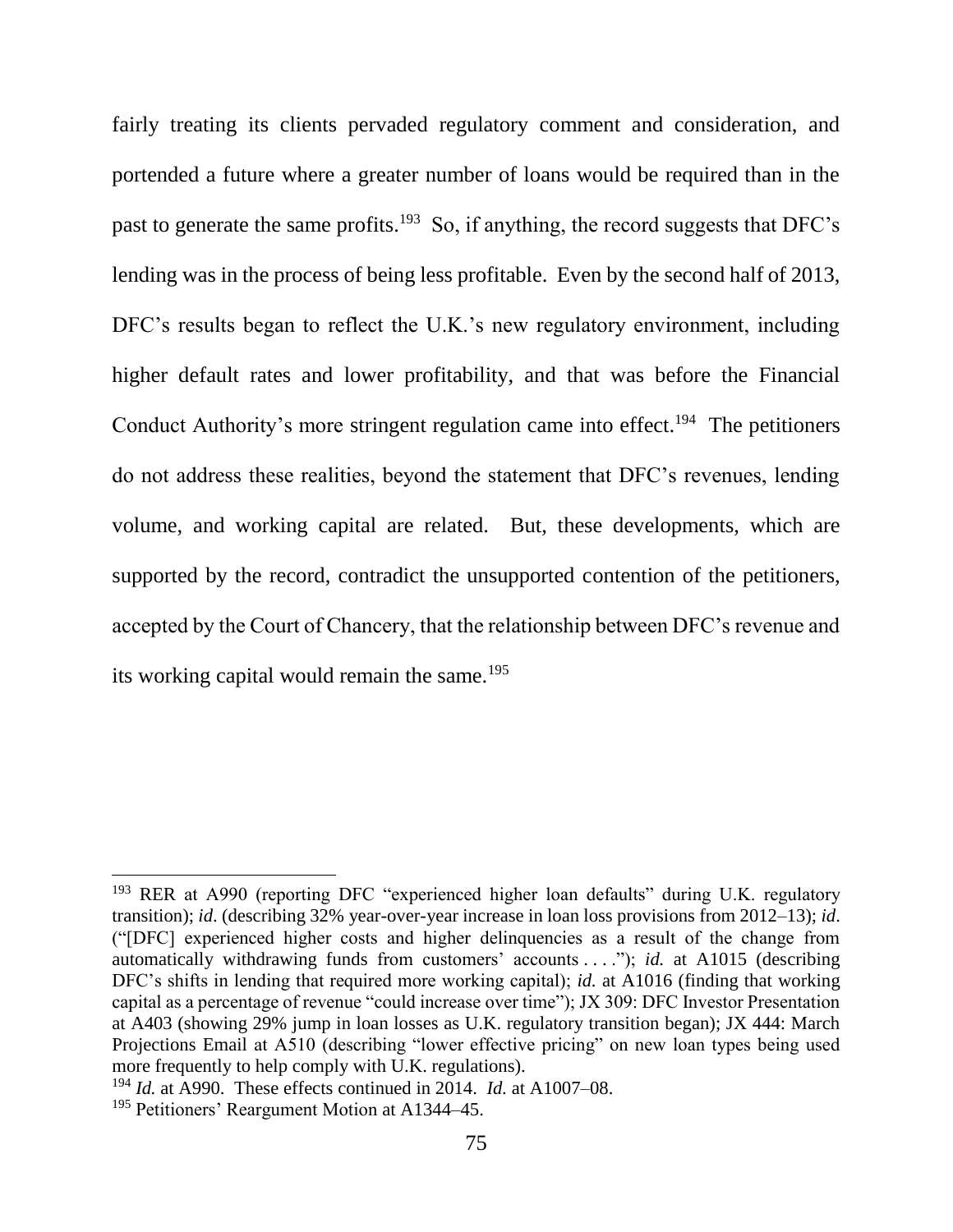The petitioners' argument on reargument was also in tension with their initial position as presented by their expert. The petitioners' expert used a 2.7% perpetuity growth rate in his three-stage model and, in his alternative two-stage model, proposed a 3.1% perpetuity growth rate.<sup>196</sup> And, both the two-stage and three-stage models used the March Projection's working capital figures, which the Court of Chancery adopted over DFC's expert's modified working capital figures.<sup>197</sup> In fairness to the petitioners' expert, his three-stage model produced a result equivalent to a two-stage model using a 3.5% terminal growth rate, \$17.90 per share, but it is still telling that he selected a lower terminal growth rate when constructing his standalone two-stage model, and that even that relatively high terminal growth rate was lower than the one he urged on reargument.<sup>198</sup> Indeed, the petitioners' initial expert report stated: "[b]ased on my review of economists' long-term growth estimates, *DFC Global's management projections and long-term growth rates in the record*, it is my opinion that a reasonable long-term growth rate falls between the average estimates of the inflation rate (2.3%) and the risk-free rate as of the Appraisal Date  $(3.1\%)$ ."<sup>199</sup>

 $\overline{a}$ 

<sup>196</sup> 2016 WL 3753123, at \*17.

 $197$  *Id.* at \*16.

<sup>198</sup> PER at A905.

<sup>199</sup> *Id*. at A879–80 (emphasis added).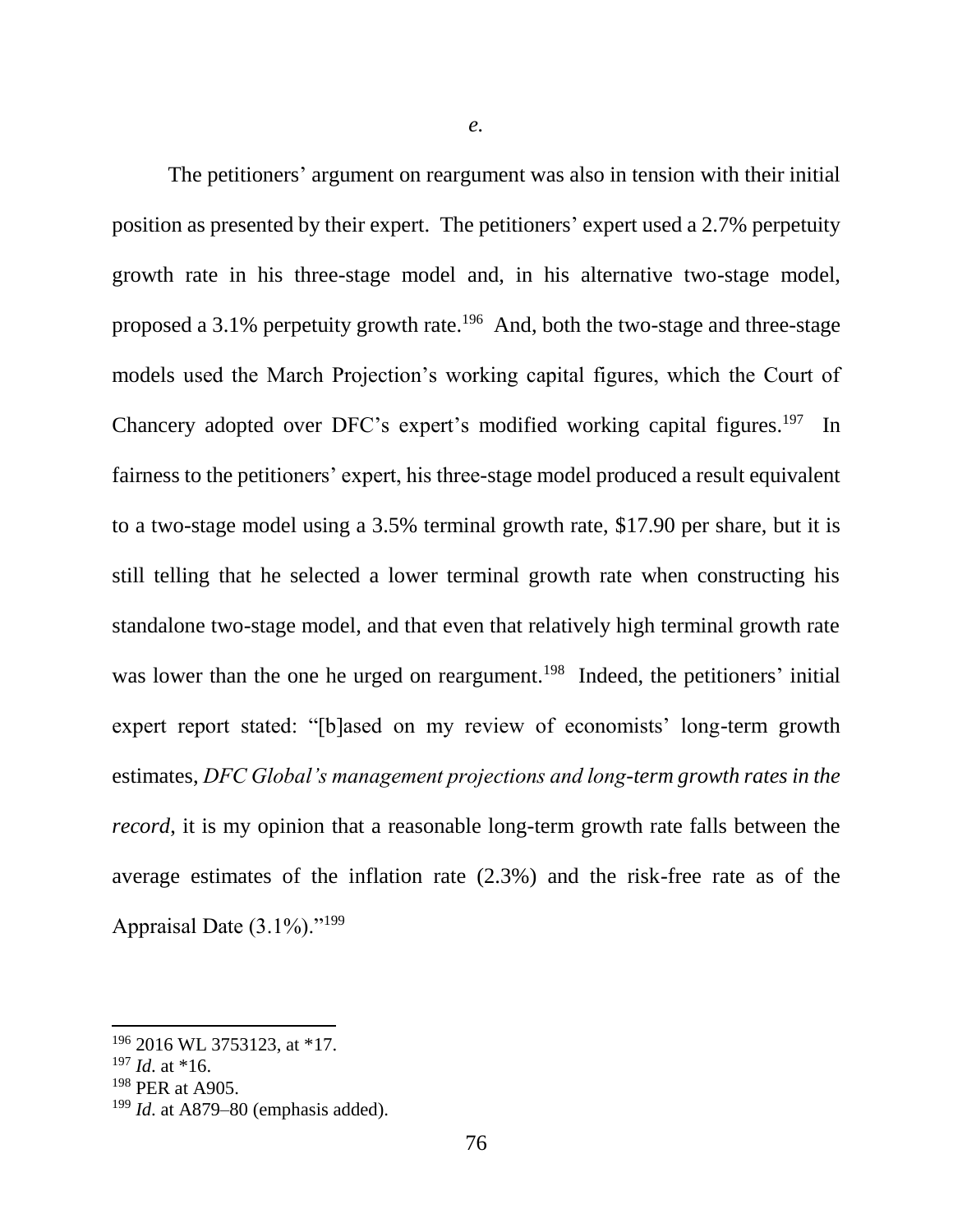<span id="page-78-0"></span>Furthermore, it is difficult to square the petitioners' contention on reargument that DFC was not approaching a point where it could be considered at steady state in 2018 to calculate the perpetuity value with the beta that the petitioners' expert used in calculating DFC's cost of capital. Beta measures expected market risk.<sup>200</sup> It represents the covariance between the rate of return on a company's stock and the overall market return.<sup>201</sup> A stock with a beta of 1.0 should have an expected return equal to that of the market,  $202$  and "[e]quity betas increase with the risk of the business."<sup>203</sup> DFC had a historical two-year weekly levered beta<sup>204</sup> of 1.59.<sup>205</sup> The petitioners' expert relied on a relevered peer-based beta in addition to DFC's relevered historical beta, reaching a beta range of .83-1.18 for his cost of capital calculation, "due to concern that DFC Global's high leverage and the potential

 $\overline{a}$ 

<sup>&</sup>lt;sup>200</sup> SHANNON P. PRATT & ROGER J. GRABOWSKI, COST OF CAPITAL 271 (5th ed. 2014) ("[B]eta is a function of the *expected* relationship between the return on an individual security (or portfolio of securities) and the return on the market.").

<sup>201</sup> ROSENBAUM & PEARL, *supra* note 52, at 128; SHANNON P. PRATT & ROGER J. GRABOWSKI, COST OF CAPITAL IN LITIGATION 35 (2011); *see also id*. at 160. <sup>202</sup> *Id.* at 35.

<sup>203</sup> PRATT & GRABOWSKI, *supra* note [200,](#page-78-0) at 203; *id*. at at 194 ("Many high-tech companies are good examples of stocks with high betas. . . . The classic example of a low-beta stock would be a utility that has not diversified into riskier activities.").

<sup>&</sup>lt;sup>204</sup> "Published and calculated betas for publicly traded stocks typically reflect the capital structure of each respective company. These betas are sometimes referred to as *levered betas*, that is, betas reflecting the leverage in the company's capital structure." PRATT & GRABOWSKI, *supra* note [200,](#page-78-0) at 243. "If the leverage of the [company to be valued] differs significantly from the leverage of the [comparable companies] selected for analysis . . . it typically is desirable to remove the effect that leverage has on the betas," i.e., unlevering, "before using them as a proxy to estimate the beta of the subject company . . . on one or more assumed capital structures (i.e., relever the beta)." *Id*. at 244.

<sup>205</sup> PER at A952.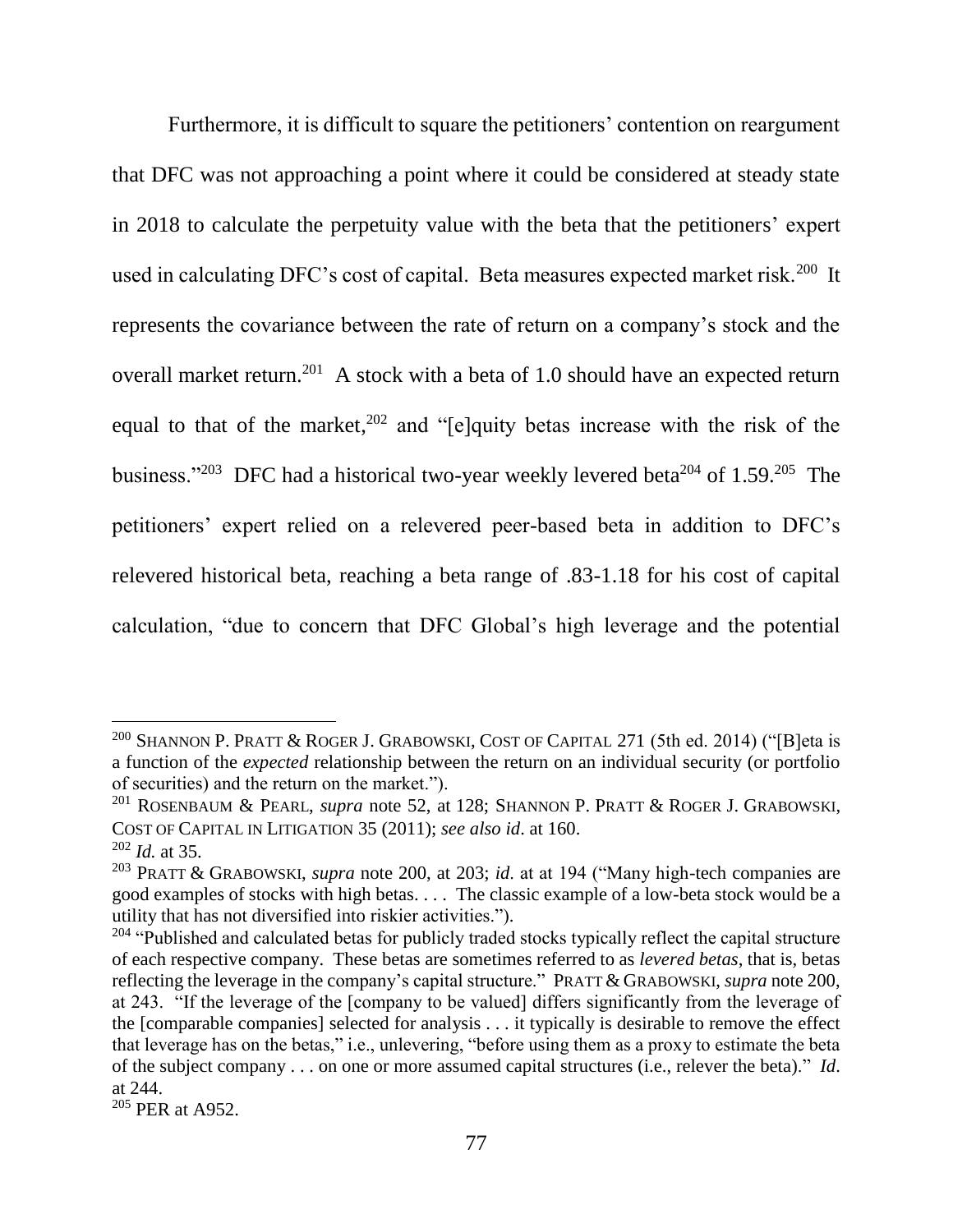impact of the U.K. regulatory changes on DFC Global's recent stock returns *mean that its firm-specific beta estimate might not represent the best estimate of the Company's long-term systematic risk*, as well as to minimize the impact of measurement error from estimating beta based on a single company's beta."<sup>206</sup> But, a beta around 1.0, which indicates that a company was reaching a point of maturation, <sup>207</sup> suggests that the petitioners' expert believed that DFC's forward beta as of 2014 would be more akin the market as a whole rather than like its earlier one. Perhaps there is a way to reconcile the petitioners' point that DFC's beta should also be seen as like the average market beta as of *2014*, but that it should still be seen beyond *2018* as a hard-charging growth company. But, the reargument record does not do so, and there is an obvious rub between these contrary inferences, with the only coherent principle being that using both together inflates DFC's discounted cash flow value. $208$ 

 $\overline{a}$ 

 $206$  A887–88 (emphasis added).

<sup>207</sup> PRATT & GRABOWSKI, *supra* note [200,](#page-78-0) at 211 ("Over time, a company's beta tends toward its industry average beta.").

 $208$  This would, of course, not be the first case in which experts' assumptions about future growth and their estimate of forward-looking beta were at odds. In *Golden Telecom*, *Glob. GT LP v. Golden Telecom, Inc.*, 993 A.2d 497 (Del. Ch. 2010), *aff'd*, 11 A.3d 214 (Del. 2010), for example, the respondent's expert opined that the subject company did not have any reasonable expectations for above-market growth, but that its beta should be relatively high, *id*. at 511–12, 518. By contrast, the petitioners' expert testified that the company would grow rapidly beyond the projection period, but argued for using a forward beta trending toward a lower industry average, using betas from companies operating in more mature markets. *Id*. at 513, 518. As in this case, what tended to render their analyses consistent, was that by using contrary inferences for different parts of their models, they generated results benefitting their clients. What these situations make clear is the often impossible task the Court of Chancery has in sifting through this kind of input to make an underlying determination of fair value that is reliable.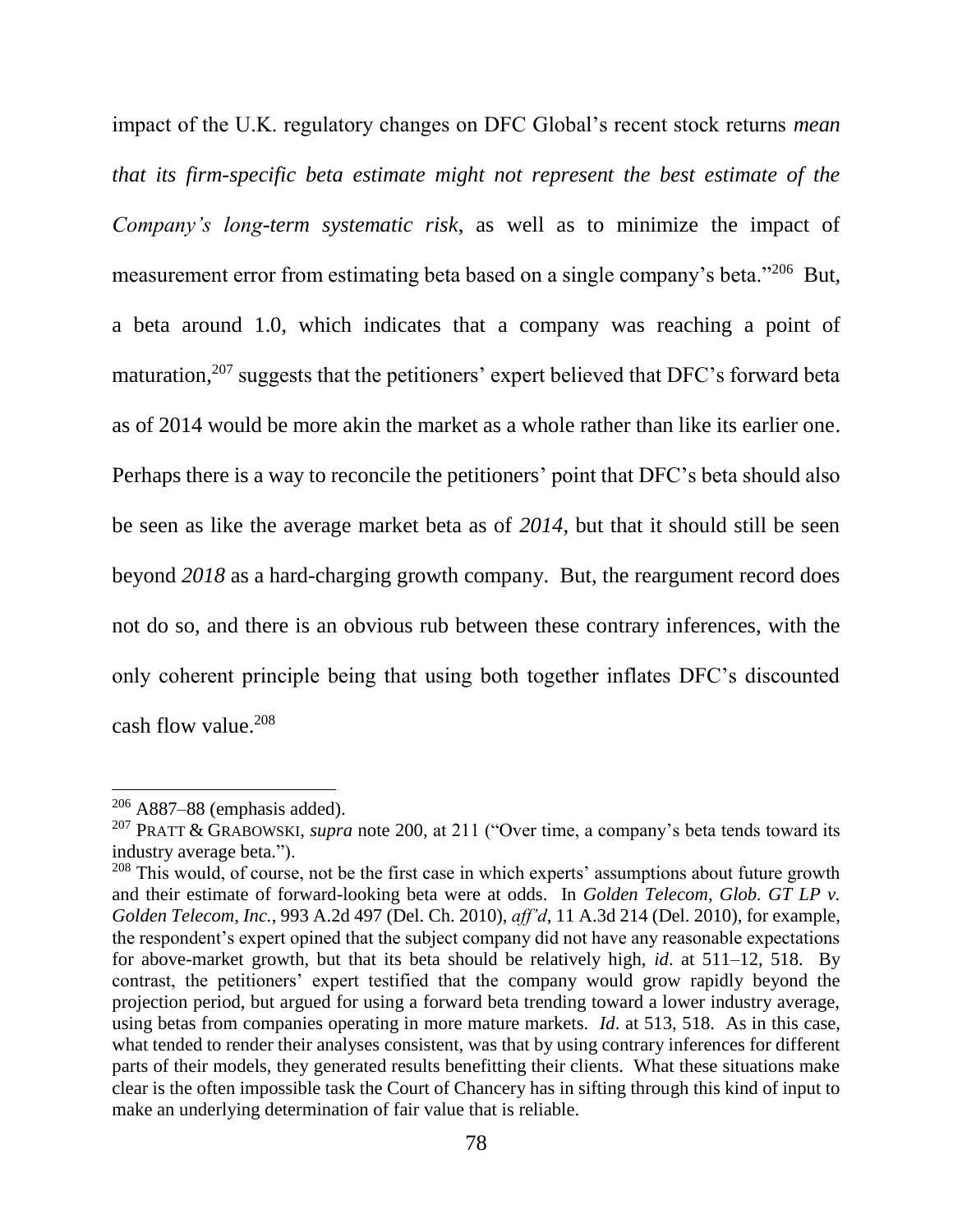**\* \* \* \* \***

It may be that after the period covered by the March Projections, there is a reasonable basis to assume a perpetuity growth rate higher than the 3.1% originally assumed by the Court of Chancery. But, as noted, any assumption of this kind has to address not only the possibility for an additional period of growth higher than the economy as a whole, but also the risk of industry contraction, or, even worse, company insolvency. An assumption of a perpetuity growth rate of 4% not only assumed that DFC would keep pace with inflation, but in fact would markedly exceed it. If that assumption is to be based on the working capital used in the March Projections themselves, there has to be some reliable evidence that the working capital in those projections was in fact somehow designed to generate future outsized growth in the years after 2018. The why for that has to relate to DFC's business and industry. As it stands, the record has nothing of that kind in it.

If, upon remand, the Chancellor decides to rely upon a discounted cash flow analysis generating a value higher than his original model after it was adjusted to use the March Projections' working capital figures, he must identify a basis in the record to assume that after 2018 the company would continue to grow at a rate above the 3.14% risk-free rate, in view of the reality that: the growth rate in the management projection period was already aggressive and involved projections that the company did not meet even in the short-term period before closing; the fact that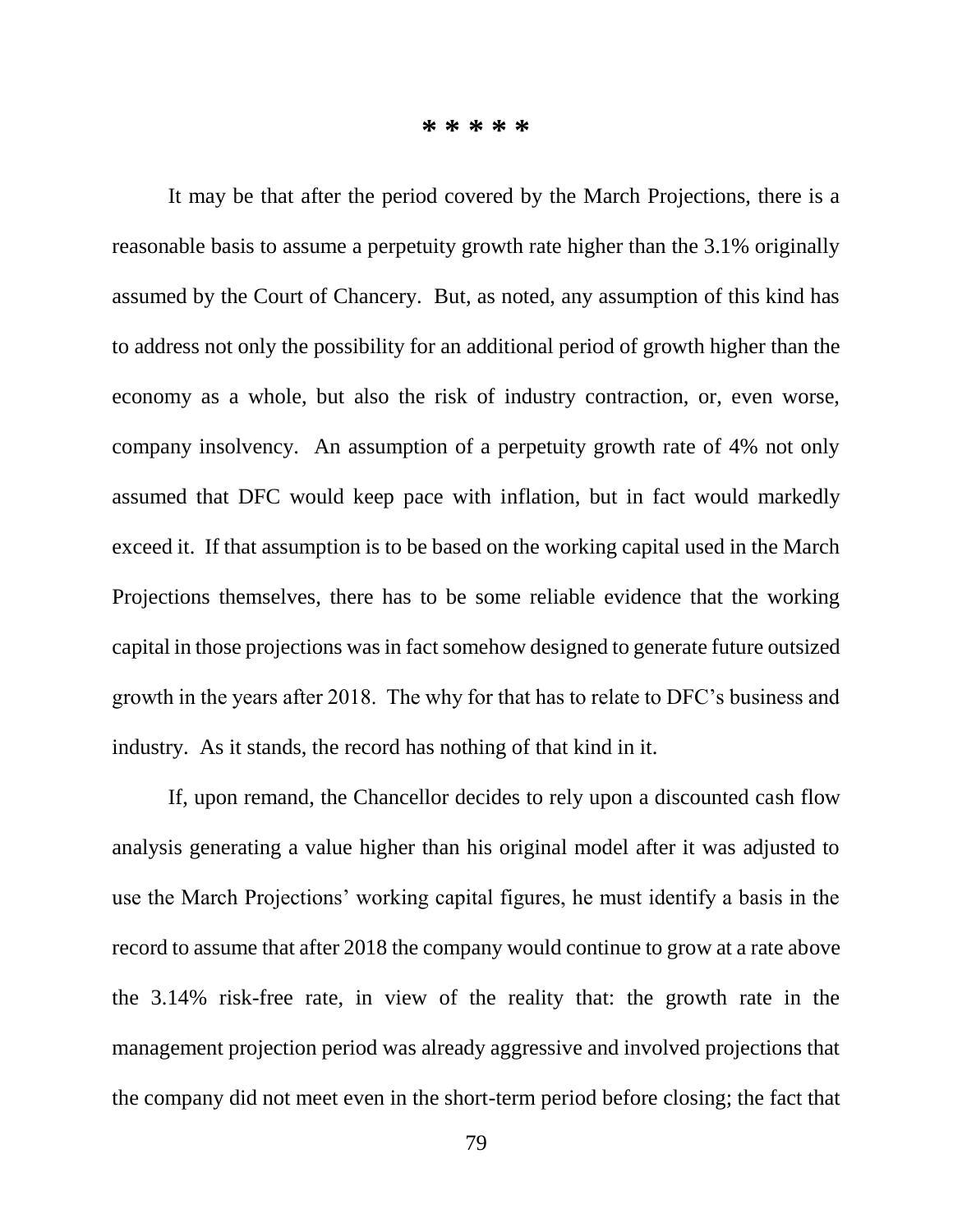the company had already had a lengthy period of aggressive growth that brought on regulatory counteraction; and, the absence of evidence in the record suggesting that the company had the ability to continue to expand in its markets, given its prior periods of rapid expansion.

## *E.*

We now reach the petitioners' cross-appeal. On cross-appeal, the petitioners argue that the Court of Chancery abused its discretion by giving weight to its comparable companies analysis. Indeed, they argue that the result of the discounted cash flow model should have been given predominant weight, and the deal price little, if any, weight.

As to the Chancellor's comparable companies analysis, the petitioners object for three reasons: i) the Chancellor, using EBITDA metrics from fiscal years 2014 and 2015 for the three calculations, relied on "trough years" for DFC's performance; ii) the comparable companies analysis would have yielded wildly different results if single years had been used and that draws into question its accuracy; and iii) none of the six companies selected as peers were, in fact, comparable to DFC. None of these arguments persuade this Court that the Chancellor abused his discretion.

The petitioners' first contention about the comparable companies analysis amounts to a recitation of its general, unsupported contention that DFC was primed for a surge in growth that was missed by the markets because of regulatory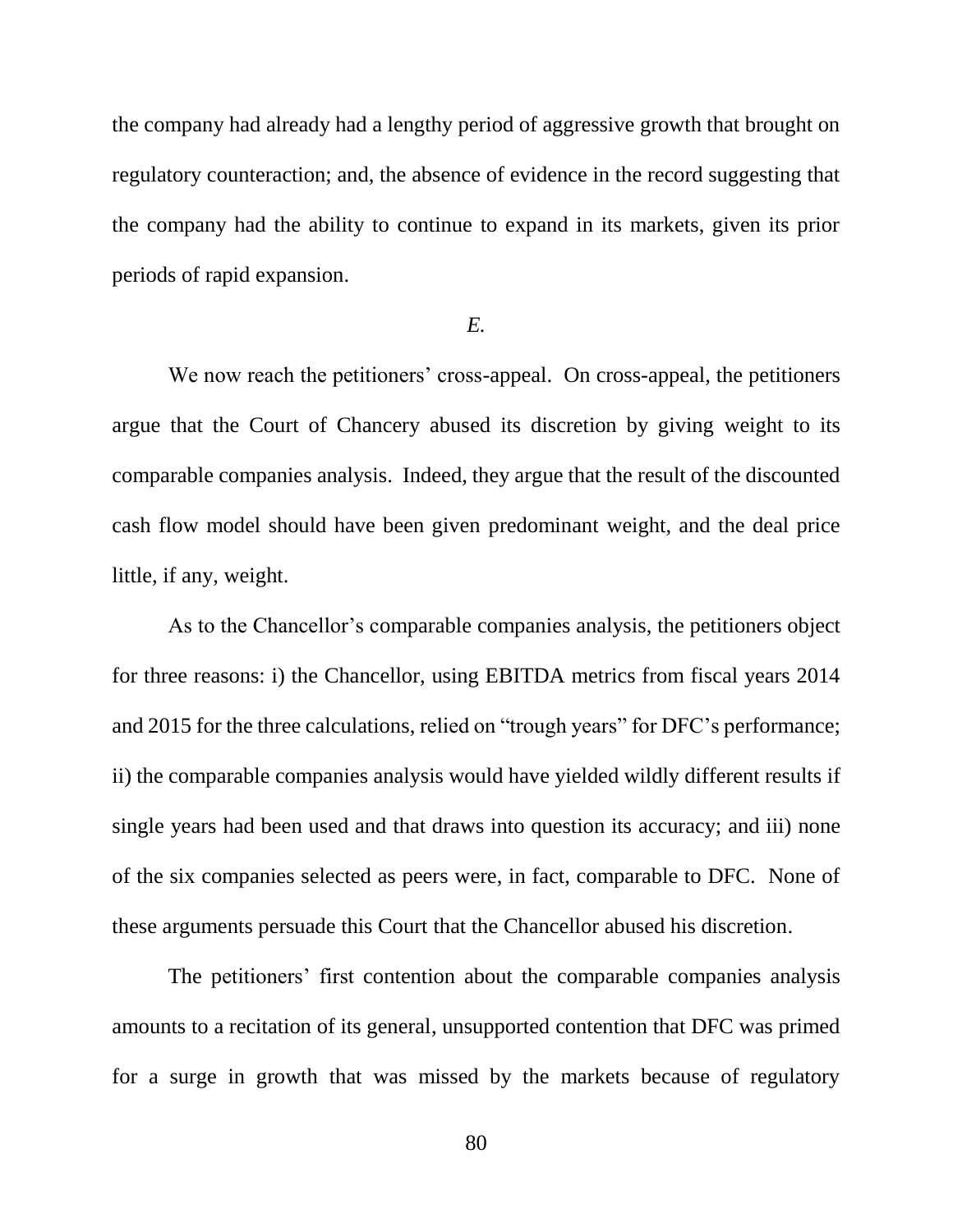uncertainty and that market-based methods of valuation are inherently unreliable except when things are going really well. But, we are unaware of an accepted corporate finance or economic theory that suggests that market-based insights into value become inherently unusable in downturns or because of regulatory change. It was well within the Chancellor's discretion to view the comparable companies analysis as providing relevant insights into DFC's value based on inferences from how the market valued companies in the same industry, facing most of the same risks.

The petitioners' second contention about the comparable companies analysis in some ways contradicts the first. The fair value figure DFC's expert and the Chancellor used was derived from the median of full year 2013 and 2014 and part year 2014 financials. If DFC, and the industry as a whole, were truly in a period of volatile financial performance due to regulatory uncertainty, priming them for future growth, a blend of three of the most relevant years of financial results was a reasonable way to be more accurate as to DFC's future performance than attempting to guess the single year that is most representative. When the petitioners' expert conducted his comparable companies analysis, which admittedly he did not use as part of his fair value calculation, he did essentially the same thing, but used the 75th percentile figures rather than median. $209$ But, as the Chancellor noted, the

<sup>209</sup> PER at A910–11.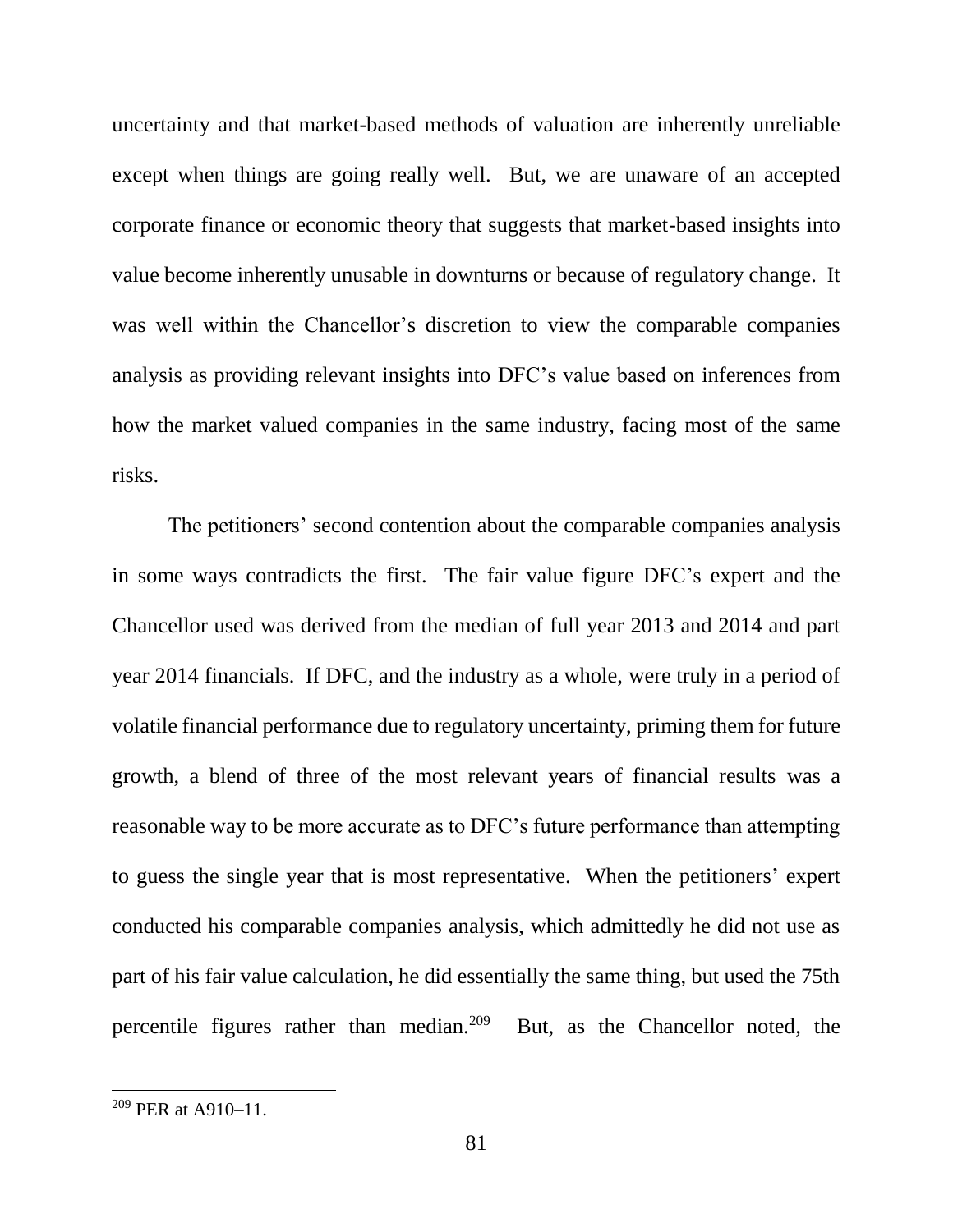petitioners' expert admitted "that using the median or 50th percentile is a more common benchmark, and that this was the only valuation he could recall in which he used the 75th percentile.<sup>"210</sup> Indeed, in some ways using the median figures was giving DFC the benefit of the doubt because most of its operating metrics, including revenue, gross profit, EBITDA, and EBIT, were below the median.<sup>211</sup> Only gross profit margin, EBITDA margin, and EBIT margin were at or above the 75th percentile.

The petitioners' third argument for the unreliability of the Court of Chancery analysis of the respondent's comparable companies estimate of fair value was that the peer group companies were not comparable to DFC. But, the six companies comprising the peer group used by the Chancellor and DFC's expert were in fact a subset of the seven companies the petitioners' expert used in his comparable companies analysis.<sup>212</sup> Although the petitioners' expert argued that "none of the comparable companies had a mix of businesses and geographic locations that were sufficiently similar" to  $DFC<sub>13</sub><sup>213</sup>$  there was ample evidence in the record<sup>214</sup> to support the Chancellor's decision that the six comparable companies both experts used were, in fact, sufficiently comparable for this analysis. As the Chancellor observed:

 $2^{210}$  2016 WL 3753123, at \*20.

<sup>211</sup> PER at A942.

<sup>212</sup> 2016 WL 3753123, at \*20.

<sup>213</sup> PER at A908.

<sup>214</sup> *E.g.*, *id.* at A938–41.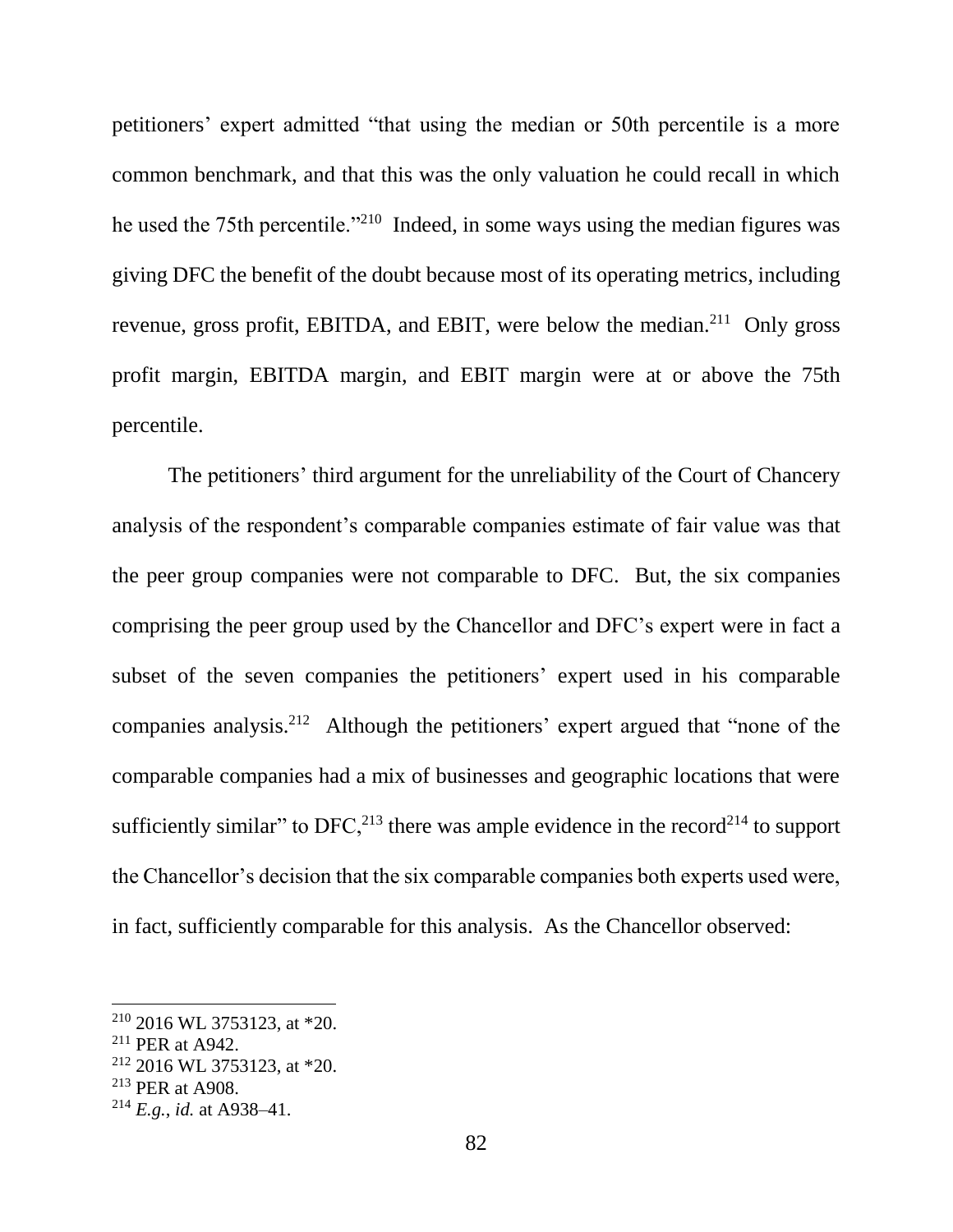Each of the six companies both experts used was comparable to DFC, as evidenced by the experts' agreement on them and by their use in peer group analyses that six different firms (including DFC itself, Lone Star, and Houlihan) used to evaluate DFC for various reasons from April 2013 to June 2014. Four of these peer companies were used by all six firms in their analyses. $215$ 

Finally, as to the petitioners' argument that the discounted cash flow analysis was the most reliable indicator of fair value, and should have been given more weight than the comparable companies analysis, there were ample reasons for the Chancellor to doubt the reliability of the discounted cash flow model on this record. It was therefore not an abuse of discretion for him to consider other factors in reaching a decision about DFC's fair value.

## *F*.

Finally, we will address an issue implied in DFC's argument, that the Court of Chancery's decision to give equal weight to the deal price, its comparable companies valuation, and its discounted cash flow valuation cannot be justified by reference to the record. Because we have determined that the Court of Chancery's reasons for giving the weight it did to the deal price were not supported by the record, we arguably do not need to reach this larger issue. But, because this issue is present in many appraisal cases, we will address it. When faced with briefs and expert reports written by highly-skilled litigators in concert with men and women of

 $215$  2016 WL 3753123, at \*9.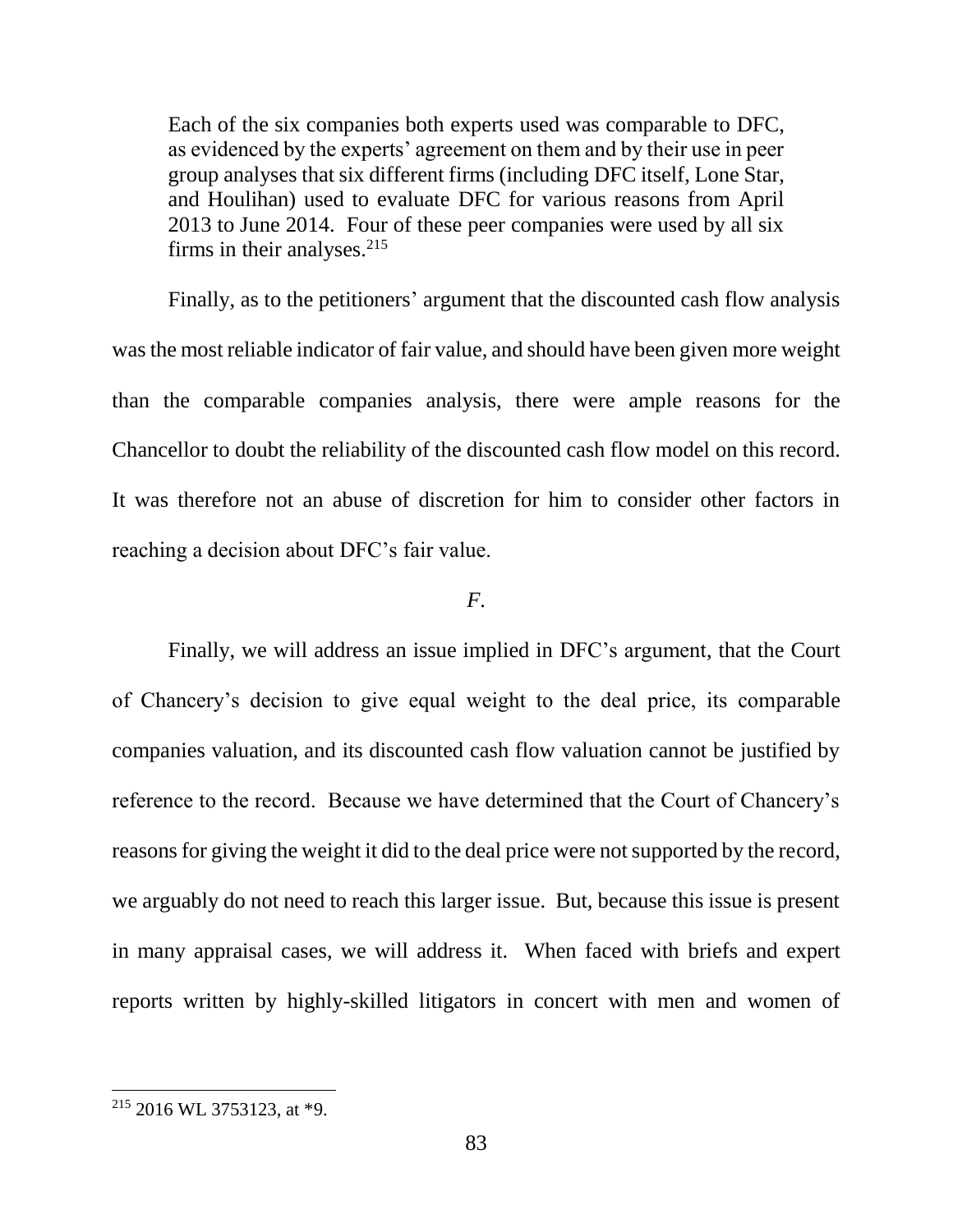valuation science that often come to ridiculously varying positions, the Court of Chancery may well feel tempted to turn its valuation decisions into a more improvisational variation of the old Delaware Block Method, but one in which the court takes every valuation method put in the record, gives each equal weight, and then divides by the number of them. When life is sloppy and unpredictable, the visual appeal of a mathematical formula to create an impression of precision is understandable.

But, in keeping with our refusal to establish a "presumption" in favor of the deal price because of the statute's broad mandate, we also conclude that the Court of Chancery must exercise its considerable discretion while also explaining, with reference to the economic facts before it and corporate finance principles, why it is according a certain weight to a certain indicator of value. In some cases, it may be that a single valuation metric is the most reliable evidence of fair value and that giving weight to another factor will do nothing but distort that best estimate. In other cases, it may be necessary to consider two or more factors. As one appraisal treatise points out, "laying down in advance fixed rules that state how competing approaches are to be weighted is impossible."<sup>216</sup> What is necessary in any particular case though

<sup>216</sup> CORNELL, *supra* note 96, at 263. That treatise recommends great weight to market-based approaches and caution with discounted cash flow models because those models are "easily abused" such that "value can be created out of thin air by optimistic forecasting. Therefore, the weight applied to a [discounted cash flow model] forecast should be directly proportional to the confidence that can be placed in the cash flow forecasts." *Id*. at 264.